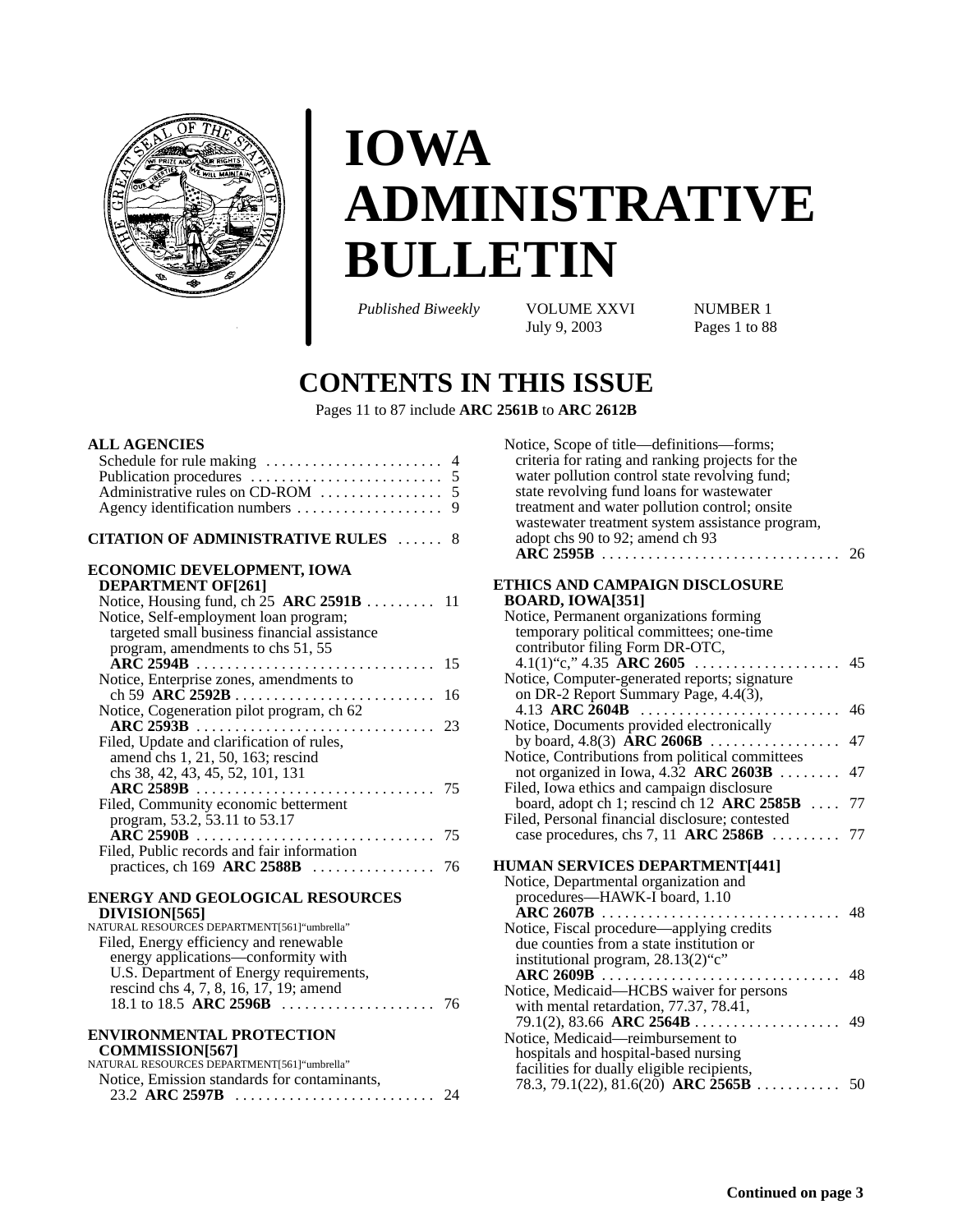#### **PREFACE**

The Iowa Administrative Bulletin is published biweekly in pamphlet form pursuant to Iowa Code chapters 2B and 17A and contains Notices of Intended Action on rules, Filed and Filed Emergency rules by state agencies.

It also contains Proclamations and Executive Orders of the Governor which are general and permanent in nature; Economic Impact Statements to proposed rules and filed emergency rules; Objections filed by Administrative Rules Review Committee, Governor or the Attorney General; and Delay by the Committee of the effective date of filed rules; Regulatory Flexibility Analyses and Agenda for monthly Administrative Rules Review Committee meetings. Other "materials deemed fitting and proper by the Administrative Rules Review Committee" include summaries of Public Hearings, Attorney General Opinions and Supreme Court Decisions.

The Bulletin may also contain Public Funds Interest Rates [12C.6]; Workers' Compensation Rate Filings [515A.6(7)]; Usury [535.2(3)"a"]; Agricultural Credit Corporation Maximum Loan Rates [535.12]; and Regional Banking—Notice of Application and Hearing [524.1905(2)].

**PLEASE NOTE:** *Italics* indicate new material added to existing rules; strike through letters indicate deleted material.

|                                                                                      | Fax:          | $(515)281 - 3568$<br>$(515)281 - 8027$ |
|--------------------------------------------------------------------------------------|---------------|----------------------------------------|
| KATHLEEN K. BATES, Administrative Code Editor<br>STEPHANIE A. HOFF. Assistant Editor | Telephone:    | $(515)281-3355$<br>$(515)281 - 8157$   |
|                                                                                      | $\text{Fax}:$ | $(515)281 - 4424$                      |

### **SUBSCRIPTION INFORMATION**

### **Iowa Administrative Bulletin**

The Iowa Administrative Bulletin is sold as a separate publication and may be purchased by subscription or single copy. All subscriptions will expire on June 30 of each year. Subscriptions must be paid in advance and are prorated quarterly.

| July 1, 2003, to June 30, 2004    | \$300 |
|-----------------------------------|-------|
| October 1, 2003, to June 30, 2004 | \$225 |
| January 1, 2004, to June 30, 2004 | \$150 |
| April 1, 2004, to June 30, 2004   | \$ 75 |

Single copies may be purchased for \$22.

### **Iowa Administrative Code**

The Iowa Administrative Code and Supplements are sold in complete sets by subscription. Supplement (replacement pages) subscriptions must be for the complete year and will expire on June 30 of each year. Prices for the Iowa Administrative Code and its Supplements are as follows:

**Iowa Administrative Code** - \$1,350

(Price includes complete set of rules and index, plus a one-year subscription to the Code Supplement and the Iowa Administrative Bulletin. Additional or replacement binders may be purchased for \$14.)

#### **Iowa Administrative Code Supplement** - \$475

(Subscription expires June 30, 2004) All checks should be made payable to the Treasurer, State of Iowa. Send all inquiries and subscription orders to:

**Attn: Stephanie Cox Legislative Services Agency Capitol Building Des Moines, IA 50319 Telephone: (515)281-3568**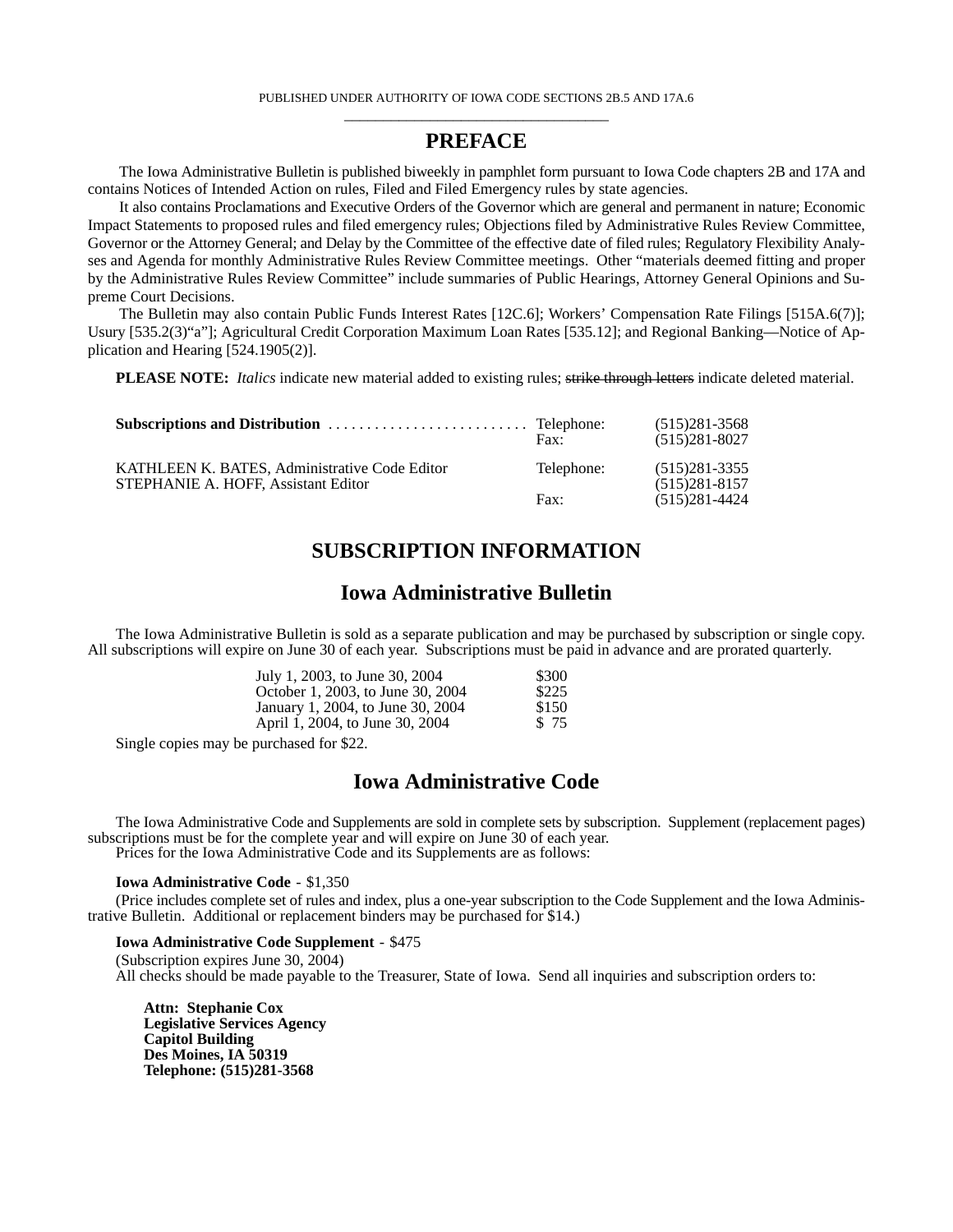| Notice, Medicaid recipients—supplemental                                        |    |
|---------------------------------------------------------------------------------|----|
| payment adjustment for physician services                                       |    |
| at publicly owned acute care teaching                                           |    |
| hospitals, 79.1(2), 79.1(7) ARC 2566B                                           | 50 |
| Notice, Medicaid-reimbursement policies                                         |    |
| for prescription drugs, 79.1(8) $\angle$ ARC 2567B                              | 51 |
| Notice, Medicaid services—recipient                                             |    |
| copayment, 79.1(13) ARC 2568B                                                   | 51 |
| Notice, HAWK-I program, 86.2(4), 86.13(6)                                       |    |
| $\text{ARC } 2608\text{B}$                                                      | 52 |
| Notice, Medicaid managed health care                                            |    |
| option—MediPASS, 88.41, 88.44,                                                  |    |
| 88.45, 88.46(6), 88.47(1), 88.48(1),                                            |    |
|                                                                                 | 52 |
| Notice, Parental obligation pilots and                                          |    |
| incentives for parents-extension of                                             |    |
| expiration date, 100.3(2), 100.8                                                |    |
|                                                                                 | 53 |
| Notice, Child care licensing and registration-                                  |    |
| criminal and child abuse record checks,                                         |    |
| 109.1, 109.2, 109.6(6), 110.1, 110.7,                                           |    |
|                                                                                 | 53 |
| Notice, Reimbursement rates—purchase                                            |    |
| of service providers, rehabilitative treatment                                  |    |
| and supportive services; suspension of                                          |    |
| ability of department to renegotiate rates for                                  |    |
| RTS services, 150.3(5), 185.112(1)                                              |    |
| ARC 2569B                                                                       | 54 |
| Notice, Eligibility for child care assistance,                                  |    |
| 170.2 $\angle$ ARC 2570B                                                        | 54 |
| Filed Emergency, Departmental organization<br>and procedures-HAWK-I board, 1.10 |    |
|                                                                                 | 58 |
| Filed, Disputed county billings, ch 15                                          |    |
| $\textbf{ARC } 2573\textbf{B}$                                                  | 77 |
| .<br>Filed Emergency, Medicaid-HCBS waiver                                      |    |
| for persons with mental retardation, 77.37,                                     |    |
| $78.\overline{4}1, 79.1(2), 83.66 \text{ ARC } 2575\text{B} \dots \dots \dots$  |    |
|                                                                                 |    |
|                                                                                 | 58 |
| Filed Emergency, Medicaid-reimbursement                                         |    |
| to hospitals and hospital-based nursing                                         |    |
| facilities for dually eligible recipients,                                      |    |
| 78.3, 79.1(22), 81.6(20) ARC 2576B                                              | 60 |
| Filed Emergency, Medicaid recipients-                                           |    |
| supplemental payment adjustment for                                             |    |
| physician services at publicly owned                                            |    |
| acute care teaching hospitals, 79.1(2),                                         |    |
| 79.1(7) ARC 2577B                                                               | 62 |
| Filed Emergency, Medicaid-reimbursement                                         |    |
| policies for prescription drugs, 79.1(8)                                        |    |
| <b>ARC 2578B</b>                                                                | 63 |
| Filed Emergency, Medicaid services-                                             |    |
| recipient copayment, 79.1(13) ARC 2579B                                         | 63 |
| Filed Emergency After Notice, Medicaid                                          |    |
| home- and community-based mental                                                |    |
| retardation waiver-age for eligibility                                          |    |
| for supported employment services,                                              | 64 |
| 83.61(1) ARC 2574B<br>Filed Emergency, HAWK-I program,                          |    |
| 86.2(4), 86.13(6) ARC 2611B $\ldots$                                            | 65 |

| Filed Emergency, Medicaid managed<br>health care option—MediPASS, 88.41,                 |    |
|------------------------------------------------------------------------------------------|----|
| 88.44, 88.45, 88.46(6), 88.47(1),                                                        |    |
| 88.48(1), 88.50(3) ARC 2583B<br>. 65                                                     |    |
| Filed Emergency, Child care licensing and<br>registration-criminal and child abuse       |    |
| record checks, 109.1, 109.2, 109.6(6),                                                   |    |
| 110.1, 110.7, 110.14 ARC 2582B                                                           | 67 |
| Filed Emergency, Reimbursement rates—purchase                                            |    |
| of service providers, rehabilitative treatment                                           |    |
| and supportive services; suspension of<br>ability of department to renegotiate rates for |    |
| RTS services, 150.3(5), 185.112(1)                                                       |    |
|                                                                                          | 70 |
| Filed Emergency, Eligibility for child care                                              |    |
| assistance, $170.2$ ARC $2581B$                                                          | 71 |
| <b>LAW ENFORCEMENT ACADEMY[501]</b>                                                      |    |
| Notice, Training of an individual who intends                                            |    |
| to become certified as a law enforcement                                                 |    |
| officer, $3.12$ ARC $2562B$<br>.                                                         | 55 |
| Filed Emergency, Training of an individual<br>who intends to become certified as a law   |    |
| enforcement officer, $3.12$ ARC $2561B$                                                  | 71 |
|                                                                                          |    |
| <b>MANAGEMENT DEPARTMENT[541]</b>                                                        |    |
| Notice, Grants enterprise management<br>system, ch 11 $AR\bar{C}$ 2587B                  | 55 |
| Filed Emergency, Grants enterprise                                                       |    |
| management system, ch 11 $\overline{A}RC$ 2602B                                          | 73 |
| <b>NATURAL RESOURCE COMMISSION[571]</b>                                                  |    |
| NATURAL RESOURCES DEPARTMENT[561] "umbrella"                                             |    |
| Notice, After-hours fishing list-addition of                                             |    |
| Clear Lake State Park, Ritz Unit, Cerro                                                  |    |
| Gordo County, 61.9 ARC 2598B $\ldots$<br>Notice, Block deer hunts, 106.11(4)             | 55 |
| <b>ARC 2599B</b>                                                                         | 56 |
| Filed, Deer hunting by residents, 106.1(5),                                              |    |
| 106.5(2), 106.6, 106.7(1), 106.8, 106.10                                                 |    |
| $\text{ARC } 2600 \text{B}$                                                              | 78 |
| <b>PROFESSIONAL LICENSURE DIVISION[645]</b>                                              |    |
| PUBLIC HEALTH DEPARTMENT[641] "umbrella"                                                 |    |
| Filed, Dietitians, 80.4, 80.6, 81.6, ch 83                                               |    |
|                                                                                          |    |
| <b>PUBLIC HEARINGS</b>                                                                   |    |
|                                                                                          |    |
| PUBLIC SAFETY DEPARTMENT[661]                                                            |    |
| Filed, State of Iowa building code, 16.700 to                                            |    |
|                                                                                          |    |
|                                                                                          |    |
| <b>TRANSPORTATION DEPARTMENT[761]</b><br>Notice, Signing on primary roads for            |    |
| county conservation parks, 131.8(1)                                                      |    |
|                                                                                          |    |
|                                                                                          |    |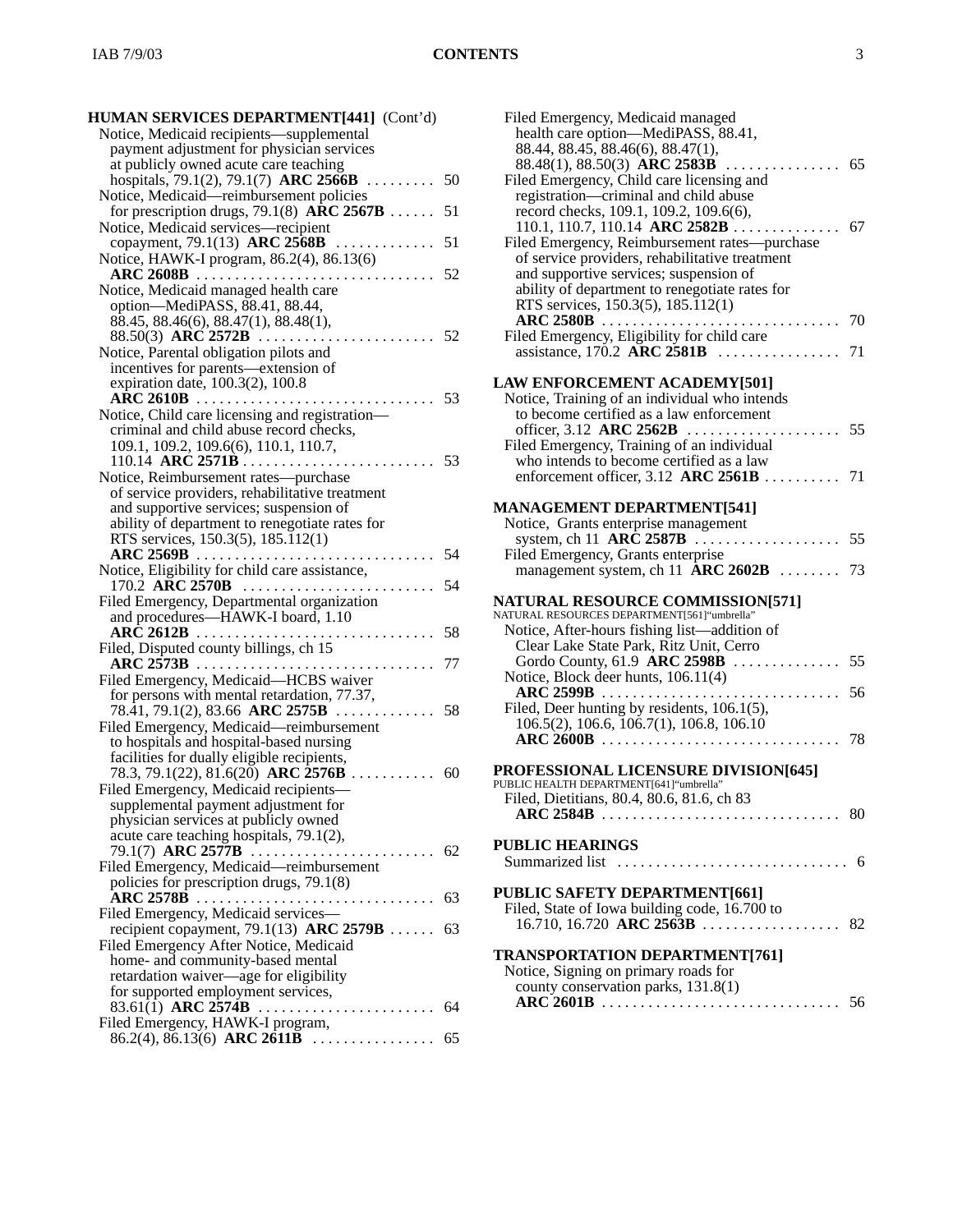## **Schedule for Rule Making 2003**

| <b>NOTICE</b><br><b>SUBMISSION</b><br><b>DEADLINE</b> | <b>NOTICE</b><br>PUB.<br><b>DATE</b> | <b>HEARING</b><br><b>OR</b><br><b>COMMENTS</b><br>20 DAYS | <b>FIRST</b><br><b>POSSIBLE</b><br><b>ADOPTION</b><br><b>DATE</b><br>35 DAYS | <b>ADOPTED</b><br><b>FILING</b><br><b>DEADLINE</b> | <b>ADOPTED</b><br>PUB.<br><b>DATE</b> | <b>FIRST</b><br><b>POSSIBLE</b><br><b>EFFECTIVE</b><br><b>DATE</b> | <b>POSSIBLE</b><br><b>EXPIRATION</b><br>OF NOTICE<br>180 DAYS |
|-------------------------------------------------------|--------------------------------------|-----------------------------------------------------------|------------------------------------------------------------------------------|----------------------------------------------------|---------------------------------------|--------------------------------------------------------------------|---------------------------------------------------------------|
| .03<br>Jan. $3$                                       | Jan. 22<br>$\overline{03}$           | 03<br>Feb. 11                                             | Feb. 26<br>$\cdot$ 03                                                        | Feb. 28<br>$\overline{03}$                         | 03<br>Mar. 19                         | Apr. 23<br>03                                                      | July 21<br>$\overline{03}$                                    |
| Jan. 17                                               | Feb. 5                               | Feb. 25                                                   | Mar. 12                                                                      | Mar. 14                                            | Apr. 2                                | May 7                                                              | Aug. 4                                                        |
| Jan. 31                                               | Feb. 19                              | Mar. 11                                                   | Mar. 26                                                                      | Mar. 28                                            | Apr. 16                               | May 21                                                             | Aug. 18                                                       |
| Feb. 14                                               | Mar. 5                               | Mar. 25                                                   | Apr. 9                                                                       | Apr. 11                                            | Apr. 30                               | June 4                                                             | Sept. 1                                                       |
| Feb. 28                                               | Mar. 19                              | Apr. 8                                                    | Apr. 23                                                                      | Apr. 25                                            | May 14                                | June 18                                                            | Sept. 15                                                      |
| Mar. 14                                               | Apr. 2                               | Apr. 22                                                   | May 7                                                                        | May 9                                              | May 28                                | July 2                                                             | Sept. 29                                                      |
| Mar. 28                                               | Apr. 16                              | May 6                                                     | May 21                                                                       | May 23                                             | June 11                               | July 16                                                            | Oct. 13                                                       |
| Apr. 11                                               | Apr. 30                              | May 20                                                    | June 4                                                                       | June 6                                             | June 25                               | July 30                                                            | Oct. 27                                                       |
| Apr. 25                                               | May 14                               | June 3                                                    | June 18                                                                      | June 20                                            | July 9                                | Aug. 13                                                            | Nov. 10                                                       |
| May 9                                                 | May 28                               | June 17                                                   | July 2                                                                       | July 4                                             | July 23                               | Aug. 27                                                            | Nov. 24                                                       |
| May 23                                                | June 11                              | July 1                                                    | July 16                                                                      | July 18                                            | Aug. 6                                | Sept. 10                                                           | Dec. 8                                                        |
| June 6                                                | June 25                              | July 15                                                   | July 30                                                                      | Aug. 1                                             | Aug. 20                               | Sept. 24                                                           | Dec. 22                                                       |
| June 20                                               | July 9                               | July 29                                                   | Aug. 13                                                                      | Aug. 15                                            | Sept. 3                               | Oct. 8                                                             | 04'<br>Jan. 5                                                 |
| July 4                                                | July 23                              | Aug. 12                                                   | Aug. 27                                                                      | Aug. 29                                            | Sept. 17                              | Oct. 22                                                            | Jan. 19<br>04'                                                |
| July 18                                               | Aug. 6                               | Aug. 26                                                   | Sept. 10                                                                     | Sept. 12                                           | Oct. 1                                | Nov. 5                                                             | .04<br>Feb. 2                                                 |
| Aug. 1                                                | Aug. 20                              | Sept. 9                                                   | Sept. 24                                                                     | Sept. 26                                           | Oct. 15                               | Nov. 19                                                            | 04'<br>Feb. 16                                                |
| Aug. 15                                               | Sept. 3                              | Sept. 23                                                  | Oct. 8                                                                       | Oct. 10                                            | Oct. 29                               | Dec. 3                                                             | 04'<br>Mar. 1                                                 |
| Aug. 29                                               | Sept. 17                             | Oct. 7                                                    | Oct. 22                                                                      | Oct. 24                                            | Nov. 12                               | Dec. 17                                                            | $^{\circ}$ 04<br>Mar. 15                                      |
| Sept. 12                                              | Oct. 1                               | Oct. 21                                                   | Nov. $5$                                                                     | Nov. 7                                             | Nov. 26                               | Dec. 31                                                            | Mar. 29<br>04'                                                |
| Sept. 26                                              | Oct. 15                              | Nov. $4$                                                  | Nov. 19                                                                      | ***Nov. 19***                                      | Dec. 10                               | Jan. 14<br>04'                                                     | 04'<br>Apr. 12                                                |
| Oct. 10                                               | Oct. 29                              | Nov. 18                                                   | Dec. 3                                                                       | Dec. 5                                             | Dec. 24                               | Jan. 28<br>04'                                                     | .04<br>Apr. 26                                                |
| Oct. 24                                               | Nov. 12                              | Dec. 2                                                    | Dec. 17                                                                      | ***Dec. 17***                                      | Jan. 7<br>.04                         | 04'<br>Feb. 11                                                     | .04<br>May 10                                                 |
| Nov. 7                                                | Nov. 26                              | Dec. 16                                                   | Dec. 31                                                                      | Jan. 2<br>04'                                      | Jan. 21<br>04'                        | Feb. 25<br>04'                                                     | 04'<br>May 24                                                 |
| ***Nov. 19***                                         | Dec. 10                              | Dec. 30                                                   | Jan. 14<br>04'                                                               | Jan. 16<br>.04                                     | Feb. 4<br>.04                         | Mar. 10<br>04'                                                     | 04'<br>June 7                                                 |
| Dec. 5                                                | Dec. 24                              | Jan. 13<br>04'                                            | Jan. 28<br>04'                                                               | Jan. 30<br>04'                                     | Feb. 18<br>04'                        | Mar. 24<br>04'                                                     | 04'<br>June 21                                                |
| ***Dec. 17***                                         | Jan. 7<br>04                         | Jan. 27<br>04'                                            | Feb. 11<br>04'                                                               | .04<br>Feb. 13                                     | Mar. 3<br>04'                         | 04'<br>Apr. 7                                                      | .04<br>July 5                                                 |
| .04<br>Jan. 2                                         | Jan. 21<br>04'                       | Feb. 10<br>04'                                            | Feb. 25<br>.04                                                               | Feb. 27<br>04'                                     | 04'<br>Mar. 17                        | .04<br>Apr. 21                                                     | .04<br>July 19                                                |

| <b>PRINTING SCHEDULE FOR IAB</b> |                              |                        |  |
|----------------------------------|------------------------------|------------------------|--|
| <b>ISSUE NUMBER</b>              | <b>SUBMISSION DEADLINE</b>   | <b>ISSUE DATE</b>      |  |
| 3                                | <b>Friday, July 18, 2003</b> | <b>August 6, 2003</b>  |  |
| 4                                | Friday, August 1, 2003       | <b>August 20, 2003</b> |  |
| 5                                | Friday, August 15, 2003      | September 3, 2003      |  |

PLEASE NOTE:

Rules will not be accepted after **12 o'clock noon** on the Friday filing deadline days unless prior approval has been received from the Administrative Rules Coordinator's office.

If the filing deadline falls on a legal holiday, submissions made on the following Monday will be accepted.

**\*\*\*Note change of filing deadline\*\*\***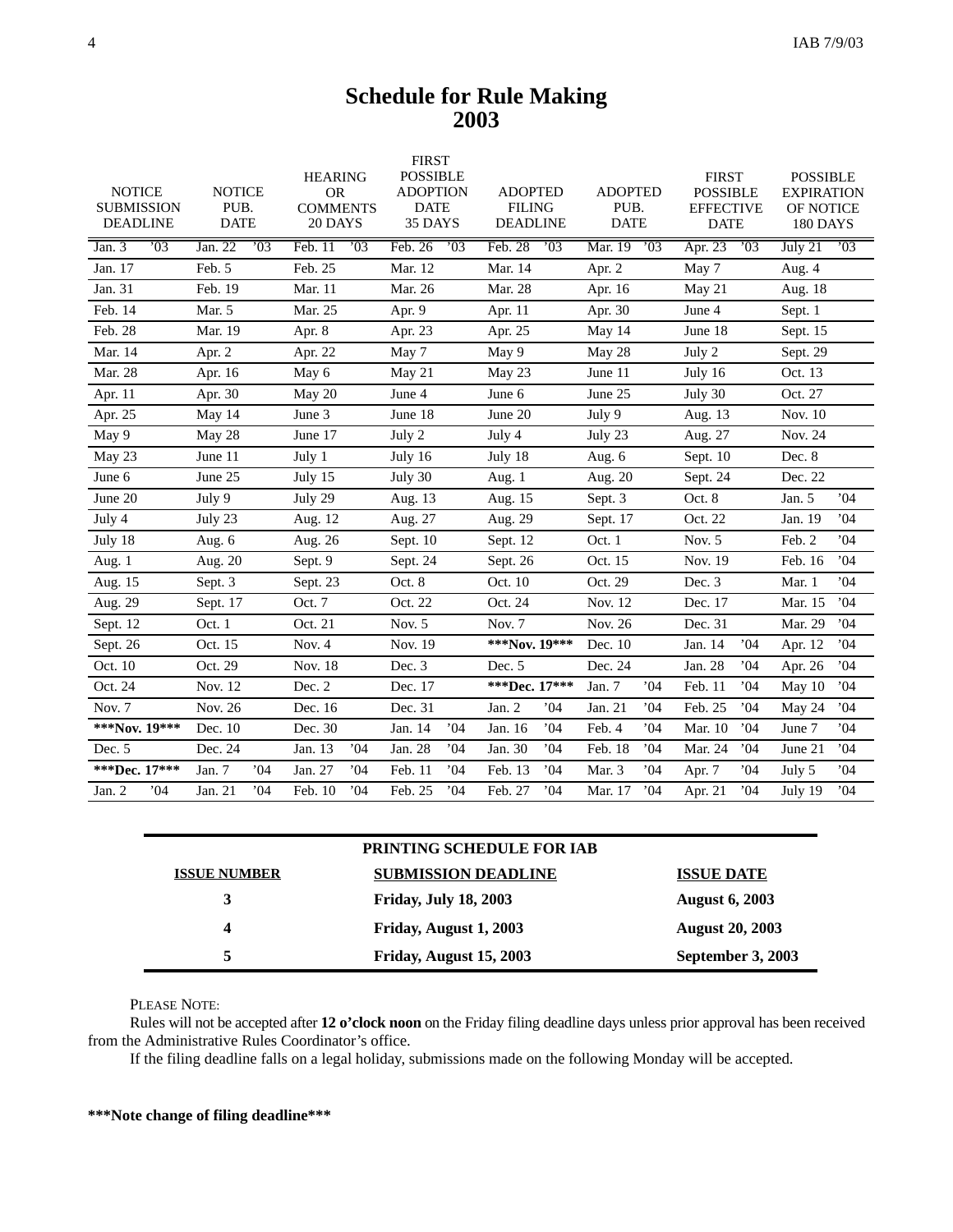## **PUBLICATION PROCEDURES**

### TO: Administrative Rules Coordinators and Text Processors of State Agencies FROM: Kathleen K. Bates, Iowa Administrative Code Editor SUBJECT: Publication of Rules in Iowa Administrative Bulletin

The Administrative Code Division uses QuickSilver XML Publisher, version 1.5.3, to publish the Iowa Administrative Bulletin and can import documents directly from most other word processing systems, including Microsoft Word, Word for Windows (Word 7 or earlier), and WordPerfect.

1. To facilitate the publication of rule-making documents, we request that you send your document(s) as an attachment(s) to an E-mail message, addressed to both of the following:

#### bruce.carr@legis.state.ia.us and kathleen.bates@legis.state.ia.us

2. Alternatively, you may send a PC-compatible diskette of the rule making. Please indicate on each diskette the following information: agency name, file name, format used for exporting, and chapter(s) amended. Diskettes may be delivered to the Administrative Code Division, Third Floor West, Ola Babcock Miller Building, or included with the documents submitted to the Governor's Administrative Rules Coordinator.

Please note that changes made prior to publication of the rule-making documents are reflected on the hard copy returned to agencies, but not on the diskettes; diskettes are returned unchanged.

Your cooperation helps us print the Bulletin more quickly and cost-effectively than was previously possible and is greatly appreciated.

### **IOWA ADMINISTRATIVE RULES and IOWA COURT RULES on CD-ROM**

**\_\_\_\_\_\_\_\_\_\_\_\_\_\_\_\_\_\_\_\_\_\_**

#### **2002 WINTER EDITION**

Containing: **Iowa Administrative Code** (updated through March 5, 2003) **Iowa Administrative Bulletins** (July 2002 through March 5, 2003) **Iowa Court Rules** (updated through February 2003)

For free brochures and order forms contact:

Legislative Services Agency Attn: Ms. Stephanie Cox State Capitol Des Moines, Iowa 50319 Telephone: (515)281-3566 Fax: (515)281-8027 lsbinfo@staff.legis.state.ia.us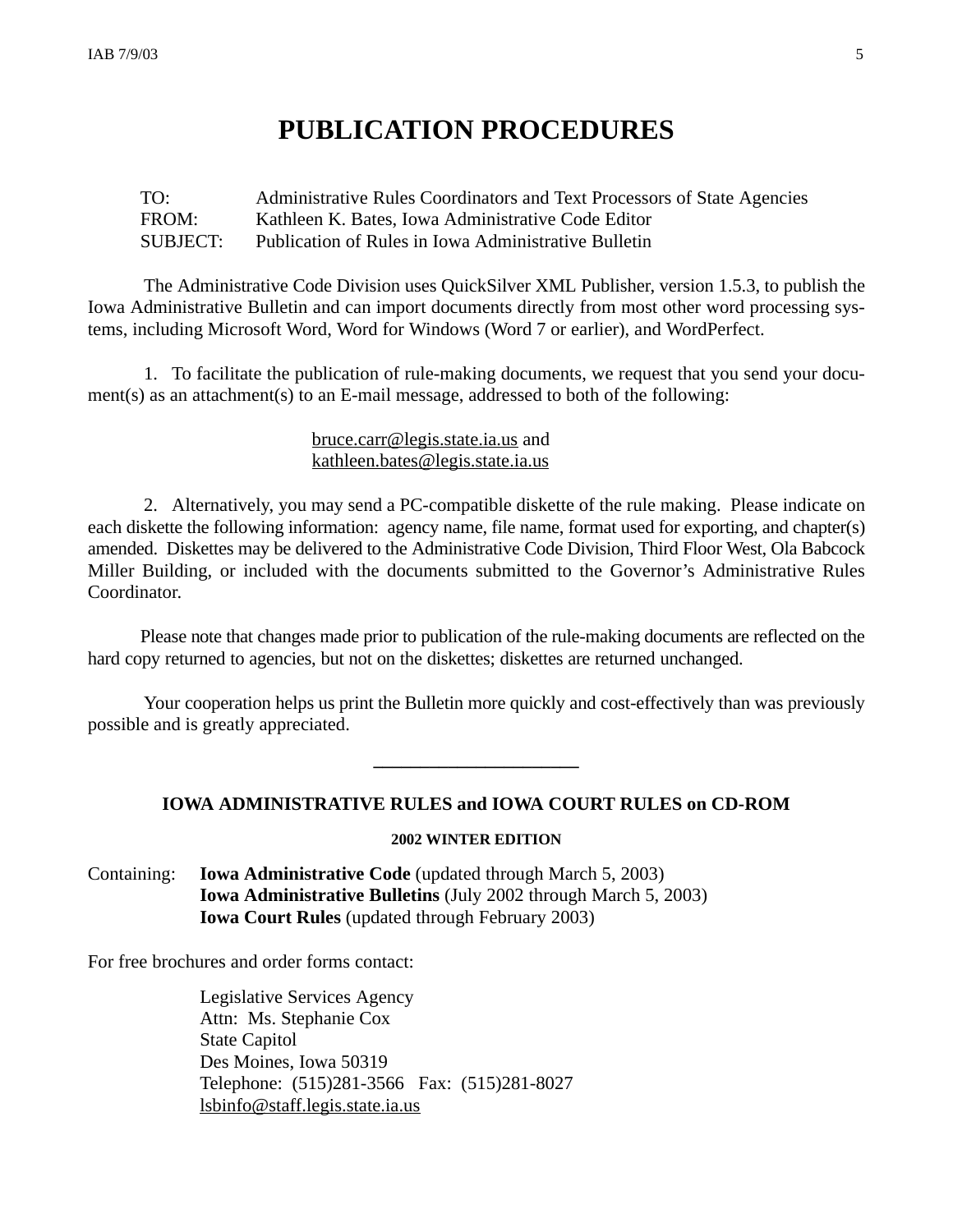## <sup>6</sup> **PUBLIC HEARINGS** IAB 7/9/03

#### To All Agencies:

The Administrative Rules Review Committee voted to request that Agencies comply with Iowa Code section 17A.4(1)"b" by allowing the opportunity for oral presentation (hearing) to be held at least **twenty** days after publication of Notice in the Iowa Administrative Bulletin.

| <b>HEARING LOCATION</b><br>DATE AND TIME OF HEARING<br>AGENCY |
|---------------------------------------------------------------|
|---------------------------------------------------------------|

#### **ECONOMIC DEVELOPMENT, IOWA DEPARTMENT OF[261]**

| Housing fund,<br>ch <sub>25</sub><br>IAB 7/9/03 ARC 2591B                                                                      | First Floor Northwest Conference Rm.<br>200 E. Grand Ave.<br>Des Moines, Iowa  | July 29, 2003<br>$1:30$ p.m. |
|--------------------------------------------------------------------------------------------------------------------------------|--------------------------------------------------------------------------------|------------------------------|
| Eligibility for targeted small business<br>financial assistance program,<br>51.1 to 51.7, 55.1 to 55.4<br>IAB 7/9/03 ARC 2594B | Second Floor Northwest Conference Rm.<br>200 E. Grand Ave.<br>Des Moines, Iowa | July 29, 2003<br>3 p.m.      |
| Enterprise zones,<br>59.1 to 59.7, 59.9, 59.10,<br>59.13, 59.14<br>IAB 7/9/03 ARC 2592B                                        | Second Floor Northwest Conference Rm.<br>200 E. Grand Ave.<br>Des Moines, Iowa | July 29, 2003<br>2 to 3 p.m. |
| Cogeneration pilot program,<br>ch 62<br>IAB 7/9/03 ARC 2593B                                                                   | Second Floor Northwest Conference Rm.<br>200 E. Grand Ave.<br>Des Moines, Iowa | July 29, 2003<br>1 p.m.      |
| <b>ENVIRONMENTAL PROTECTION COMMISSION[567]</b>                                                                                |                                                                                |                              |

| Air quality,<br>21.2, 22.1, 23.1, 25.1(9)<br>IAB 6/11/03 ARC 2525B                                                                 | Conference Room 4<br>Air Quality Bureau<br>7900 Hickman Rd.<br>Urbandale, Iowa              | July 15, 2003<br>1 p.m.             |
|------------------------------------------------------------------------------------------------------------------------------------|---------------------------------------------------------------------------------------------|-------------------------------------|
| Open burning,<br>23.2<br>IAB 7/9/03 ARC 2597B                                                                                      | Conference Rooms 2 and 3<br>Air Quality Bureau<br>7900 Hickman Rd.<br>Urbandale, Iowa       | August 7, 2003<br>1 p.m.            |
| Reauthorization for general permit no. 4,<br>64.15(4), 69.1(2), 69.2, 69.9(1),<br>$69.10(6)$ , $69.11(1)$<br>IAB 6/11/03 ARC 2526B | Helen Wilson Gallery, Public Library<br>120 E. Main<br>Washington, Iowa                     | July 9, 2003<br>$9$ a.m. to 12 noon |
|                                                                                                                                    | Muse-Norris Conference Center<br><b>NIACC</b><br>500 College Dr.<br>Mason City, Iowa        | July 10, 2003<br>12 noon to 3 p.m.  |
| Water pollution control state<br>revolving fund, chs 90 to 92;<br>93.1, 93.3, 93.10, 93.12<br>IAB 7/9/03 ARC 2595B                 | AEA, Suite 105<br>824 Flindt Dr.<br>Storm Lake, Iowa                                        | July 30, 2003<br>$7:30$ p.m.        |
|                                                                                                                                    | Rooms A and B<br>Third Floor, Iowa Hall<br>Kirkwood Community College<br>Cedar Rapids, Iowa | July 31, 2003<br>$7:30$ p.m.        |
|                                                                                                                                    | Conference Room<br>401 SW Seventh St.<br>Des Moines, Iowa                                   | August 4, 2003<br>$1:30$ p.m.       |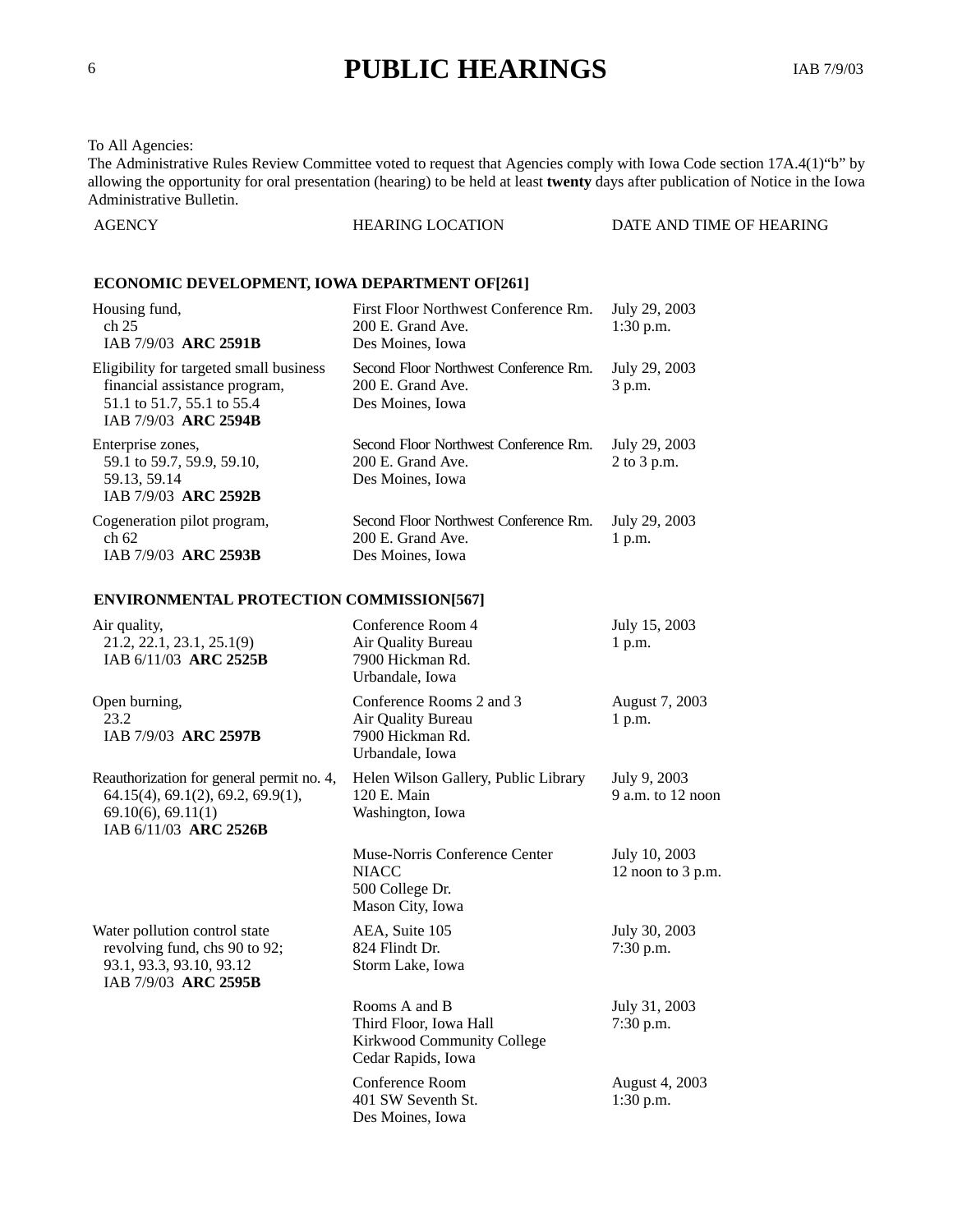#### **IOWA FINANCE AUTHORITY[265]**

| Low-income housing tax credits-<br>qualified allocation plan,<br>12.1, 12.2<br>IAB 6/25/03 ARC 2560B<br>(ICN Network) | Main Conference Room, Second Floor<br>200 E. Grand Ave.<br>Des Moines, Iowa                                      | July 16, 2003<br>9 to 11:30 a.m. |
|-----------------------------------------------------------------------------------------------------------------------|------------------------------------------------------------------------------------------------------------------|----------------------------------|
|                                                                                                                       | Public Library<br>424 Central Ave.<br>Fort Dodge, Iowa                                                           | July 16, 2003<br>9 to 11:30 a.m. |
|                                                                                                                       | Revere Room, Grant Wood AEA<br>4401 Sixth St. SW<br>Cedar Rapids, Iowa                                           | July 16, 2003<br>9 to 11:30 a.m. |
|                                                                                                                       | Room 3, Contin. Ed. Bldg.<br>Iowa Western Community College<br>2700 College Rd.<br>Council Bluffs, Iowa          | July 16, 2003<br>9 to 11:30 a.m. |
|                                                                                                                       | Room 107, Technical Center<br>Southwestern Community College<br>1501 W. Townline Rd.<br>Creston, Iowa            | July 16, 2003<br>9 to 11:30 a.m. |
|                                                                                                                       | Kimberly Center<br>1002 W. Kimberly<br>Davenport, Iowa                                                           | July 16, 2003<br>9 to 11:30 a.m. |
|                                                                                                                       | Carnegie-Stout Public Library<br>360 W. 11th St.<br>Dubuque, Iowa                                                | July 16, 2003<br>9 to 11:30 a.m. |
|                                                                                                                       | Room 153, Mason City High School<br>1700 Fourth SE<br>Mason City, Iowa                                           | July 16, 2003<br>9 to 11:30 a.m. |
|                                                                                                                       | Videoconferencing and Training Center<br>Indian Hills Community College<br>651 Indian Hills Dr.<br>Ottumwa, Iowa | July 16, 2003<br>9 to 11:30 a.m. |
|                                                                                                                       | Room 127B, Building B<br>Western Iowa Tech Community College<br>4647 Stone Ave.<br>Sioux City, Iowa              | July 16, 2003<br>9 to 11:30 a.m. |
|                                                                                                                       | Classroom A, Gerard Hall<br>Allen College<br>1950 Heath St.<br>Waterloo, Iowa                                    | July 16, 2003<br>9 to 11:30 a.m. |
|                                                                                                                       |                                                                                                                  |                                  |

### **LAW ENFORCEMENT ACADEMY[501]**

| Training of an individual who   | Conference Room                     | July 29, 2003 |
|---------------------------------|-------------------------------------|---------------|
| intends to become certified as  | <b>Iowa Law Enforcement Academy</b> | 10 a.m.       |
| a law enforcement officer, 3.12 | Camp Dodge                          |               |
| IAB 7/9/03 ARC 2562B            | Johnston, Iowa                      |               |
| (See also ARC 2561B herein)     |                                     |               |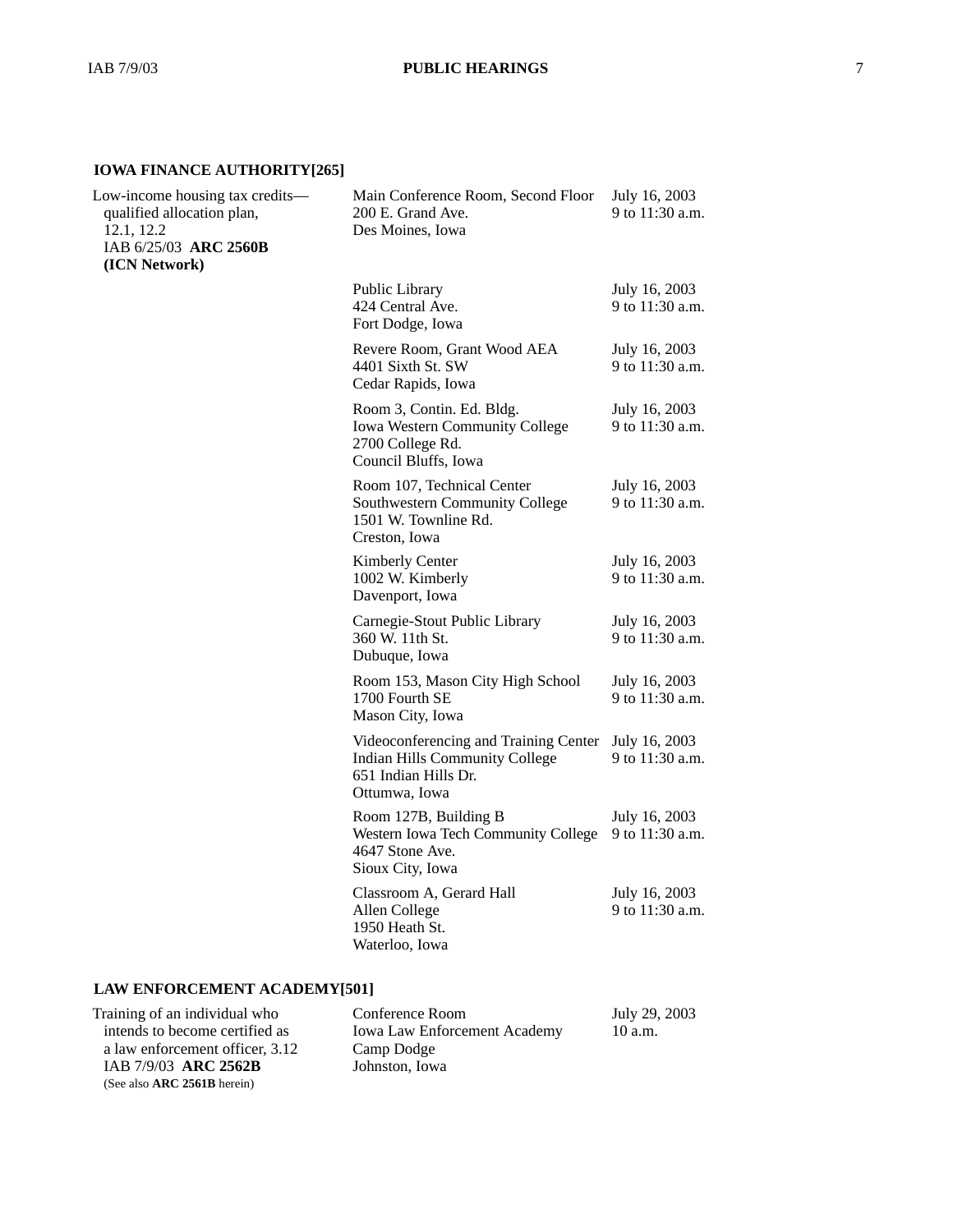#### **MANAGEMENT DEPARTMENT[541]**

| Grants enterprise management<br>system, ch 11<br>IAB 7/9/03 ARC 2587B<br>(See also ARC 2602B herein)                             | Room G14<br><b>State Capitol</b><br>Des Moines, Iowa                                       | August 7, 2003<br>$10$ a.m.                  |
|----------------------------------------------------------------------------------------------------------------------------------|--------------------------------------------------------------------------------------------|----------------------------------------------|
| <b>MEDICAL EXAMINERS BOARD[653]</b>                                                                                              |                                                                                            |                                              |
| Physician eligibility to supervise a<br>physician assistant, 21.1<br>IAB 6/25/03 ARC 2545B                                       | Suite C<br>400 SW Eighth St.<br>Des Moines, Iowa                                           | July 15, 2003<br>3 p.m.                      |
| <b>NATURAL RESOURCE COMMISSION[571]</b>                                                                                          |                                                                                            |                                              |
| Addition of Clear Lake State Park,<br>Ritz Unit, to after-hours fishing list,<br>$61.9(4)$ to $61.9(21)$<br>IAB 7/9/03 ARC 2598B | <b>Fourth Floor West Conference Room</b><br>Wallace State Office Bldg.<br>Des Moines, Iowa | July 29, 2003<br>$10$ a.m.                   |
| Deer hunting—designated block hunt<br>areas, 106.11(4)<br>IAB 7/9/03 ARC 2599B                                                   | Fourth Floor East Conference Room<br>Wallace State Office Bldg.<br>Des Moines, Iowa        | July 31, 2003<br>$10$ a.m.                   |
| <b>TRANSPORTATION DEPARTMENT[761]</b>                                                                                            |                                                                                            |                                              |
| Signs for county conservation parks,<br>131.8(1)<br>IAB 7/9/03 ARC 2601B                                                         | First Floor South Conference Room<br>Administration Bldg.<br>800 Lincoln Way<br>Ames, Iowa | July 31, 2003<br>$10$ a.m.<br>(If requested) |
| <b>UTILITIES DIVISION[199]</b>                                                                                                   |                                                                                            |                                              |
| Definition of "eligible customers,"<br>22.1<br>IAB 6/25/03 ARC 2549B                                                             | <b>Hearing Room</b><br>350 Maple St.<br>Des Moines, Iowa                                   | August 12, 2003<br>10 a.m.                   |

#### **CITATION of Administrative Rules**

The Iowa Administrative Code shall be cited as (agency identification number) IAC (chapter, rule, subrule, lettered paragraph, or numbered subparagraph).

| 441 IAC 79             | (Chapter)      |
|------------------------|----------------|
| 441 IAC 79.1(249A)     | (Rule)         |
| 441 IAC 79.1(1)        | (Subrule)      |
| 441 IAC 79.1 $(1)$ "a" | (Paragraph)    |
| 441 IAC 79.1(1)"a"(1)  | (Subparagraph) |

The Iowa Administrative Bulletin shall be cited as IAB (volume), (number), (publication date), (page number), (ARC number).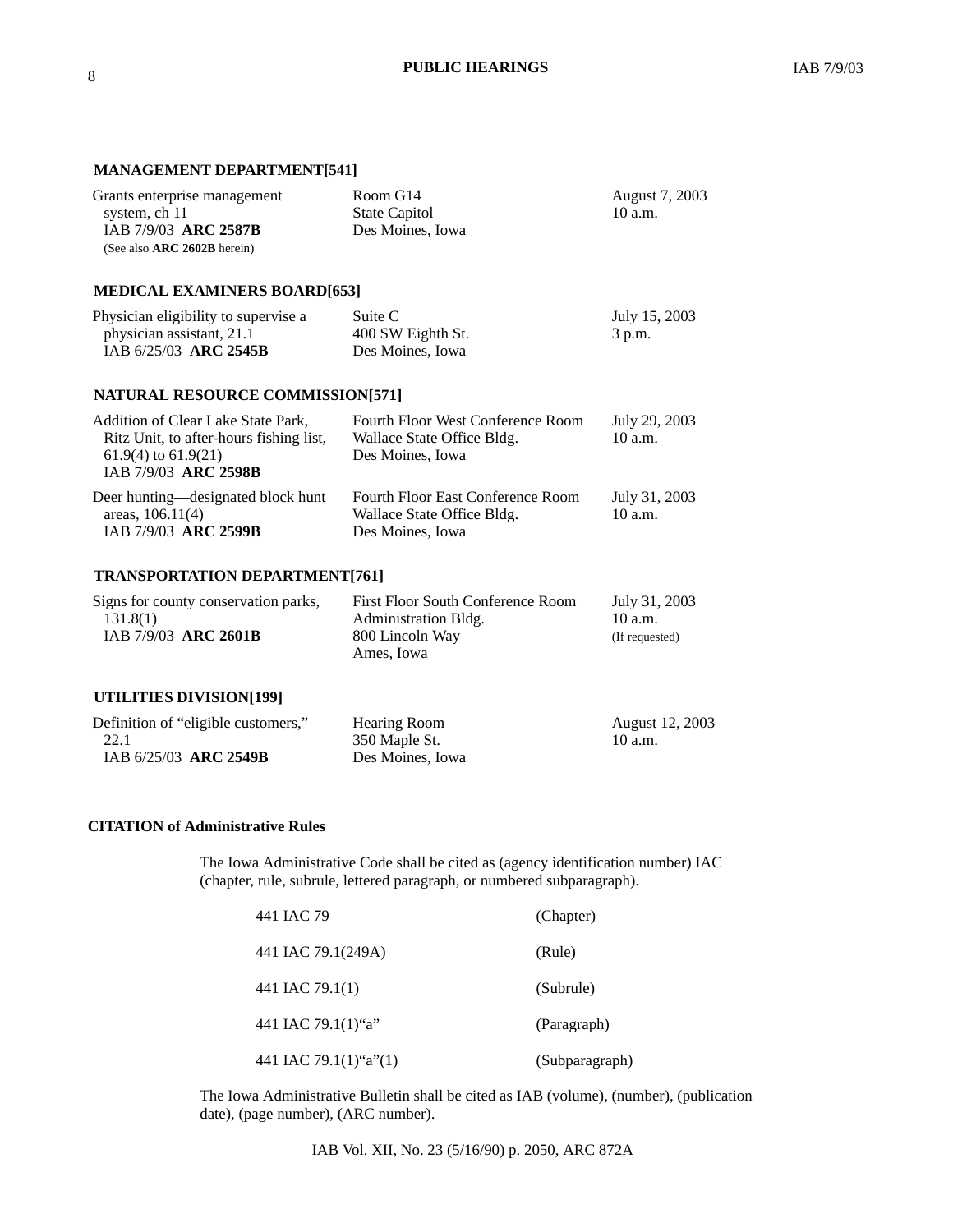IAB 7/9/03 **AGENCY IDENTIFICATION NUMBERS** 

Due to reorganization of state government by 1986 Iowa Acts, chapter 1245, it was necessary to revise the agency identification numbering system, i.e., the bracketed number following the agency name.

"Umbrella" agencies and elected officials are set out below at the left-hand margin in CAPITAL letters. Divisions (boards, commissions, etc.) are indented and set out in lowercase type under their statutory "umbrellas." Other autonomous agencies which were not included in the original reorganization legislation as "umbrella" agencies are included alphabetically in small capitals at the left-hand margin, e.g., BEEF INDUSTRY COUNCIL, IOWA[101].

The following list will be updated as changes occur:

AGRICULTURE AND LAND STEWARDSHIP DEPARTMENT[21] Agricultural Development Authority[25] Soil Conservation Division[27] ATTORNEY GENERAL[61] AUDITOR OF STATE[81] BEEF INDUSTRY COUNCIL, IOWA[101] BLIND, DEPARTMENT FOR THE[111] CAPITAL INVESTMENT BOARD, IOWA[123] CITIZENS' AIDE[141] CIVIL RIGHTS COMMISSION[161] COMMERCE DEPARTMENT[181] Alcoholic Beverages Division[185] Banking Division[187] Credit Union Division[189] Insurance Division[191] Professional Licensing and Regulation Division[193] Accountancy Examining Board[193A] Architectural Examining Board[193B] Engineering and Land Surveying Examining Board[193C] Landscape Architectural Examining Board[193D] Real Estate Commission[193E] Real Estate Appraiser Examining Board[193F] Savings and Loan Division[197] Utilities Division[199] CORRECTIONS DEPARTMENT[201] Parole Board[205] CULTURAL AFFAIRS DEPARTMENT[221] Arts Division[222] Historical Division[223] ECONOMIC DEVELOPMENT, IOWA DEPARTMENT OF[261] City Development Board[263] Iowa Finance Authority[265] EDUCATION DEPARTMENT[281] Educational Examiners Board[282] College Student Aid Commission[283] Higher Education Loan Authority[284] Iowa Advance Funding Authority[285] Libraries and Information Services Division[286] Public Broadcasting Division[288] School Budget Review Committee[289] EGG COUNCIL, IOWA[301] ELDER AFFAIRS DEPARTMENT[321] EMPOWERMENT BOARD, IOWA[349] ETHICS AND CAMPAIGN DISCLOSURE BOARD, IOWA[351] EXECUTIVE COUNCIL[361] FAIR BOARD[371] GENERAL SERVICES DEPARTMENT[401] HUMAN INVESTMENT COUNCIL[417] HUMAN RIGHTS DEPARTMENT[421] Community Action Agencies Division[427] Criminal and Juvenile Justice Planning Division[428] Deaf Services Division[429] Persons With Disabilities Division[431] Latino Affairs Division[433] Status of African-Americans, Division on the[434] Status of Women Division[435] HUMAN SERVICES DEPARTMENT[441] INFORMATION TECHNOLOGY DEPARTMENT[471]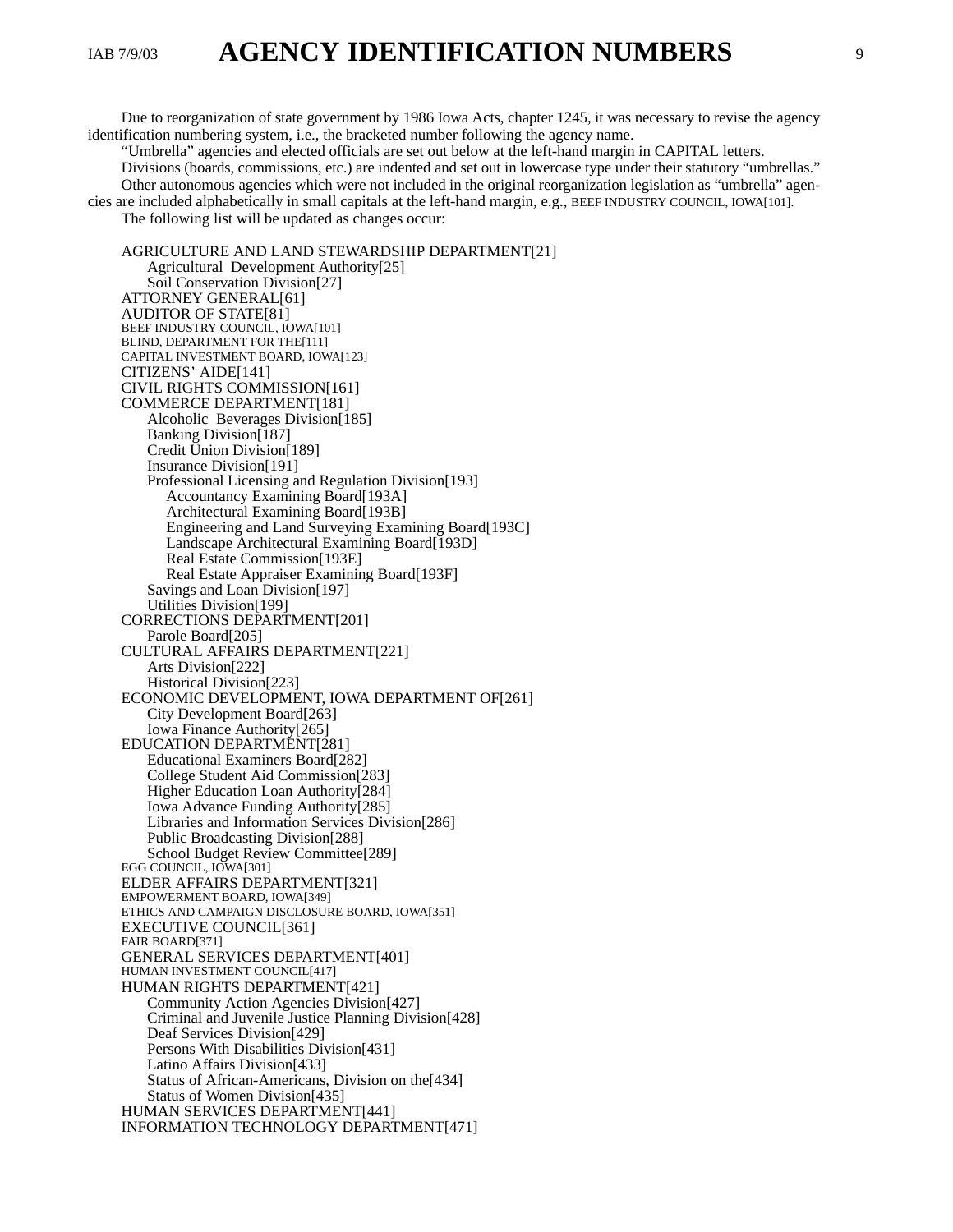INSPECTIONS AND APPEALS DEPARTMENT[481] Employment Appeal Board[486] Foster Care Review Board[489] Racing and Gaming Commission[491] State Public Defender[493] LAW ENFORCEMENT ACADEMY[501] LIVESTOCK HEALTH ADVISORY COUNCIL[521] MANAGEMENT DEPARTMENT[541] Appeal Board, State[543] City Finance Committee[545] County Finance Committee[547] NARCOTICS ENFORCEMENT ADVISORY COUNCIL[551] NATIONAL AND COMMUNITY SERVICE, IOWA COMMISSION ON[555] NATURAL RESOURCES DEPARTMENT[561] Energy and Geological Resources Division[565] Environmental Protection Commission[567] Natural Resource Commission[571] Preserves, State Advisory Board for[575] PERSONNEL DEPARTMENT[581] PETROLEUM UNDERGROUND STORAGE TANK FUND BOARD, IOWA COMPREHENSIVE[591] PREVENTION OF DISABILITIES POLICY COUNCIL[597] PUBLIC DEFENSE DEPARTMENT[601] Emergency Management Division[605] Military Division[611] PUBLIC EMPLOYMENT RELATIONS BOARD[621] PUBLIC HEALTH DEPARTMENT[641] Substance Abuse Commission[643] Professional Licensure Division[645] Dental Examiners Board[650] Medical Examiners Board[653] Nursing Board[655] Pharmacy Examiners Board[657] PUBLIC SAFETY DEPARTMENT[661] RECORDS COMMISSION[671] REGENTS BOARD[681] Archaeologist[685] REVENUE AND FINANCE DEPARTMENT[701] Lottery Division[705] SECRETARY OF STATE[721] SEED CAPITAL CORPORATION, IOWA[727] SHEEP AND WOOL PROMOTION BOARD, IOWA[741] TELECOMMUNICATIONS AND TECHNOLOGY COMMISSION, IOWA[751] TRANSPORTATION DEPARTMENT[761] Railway Finance Authority[765] TREASURER OF STATE[781] TURKEY MARKETING COUNCIL, IOWA[787] UNIFORM STATE LAWS COMMISSION[791] VETERANS AFFAIRS COMMISSION[801] VETERINARY MEDICINE BOARD[811] VOTER REGISTRATION COMMISSION[821] WORKFORCE DEVELOPMENT DEPARTMENT[871] Labor Services Division[875] Workers' Compensation Division[876] Workforce Development Board and Workforce Development Center Administration Division[877]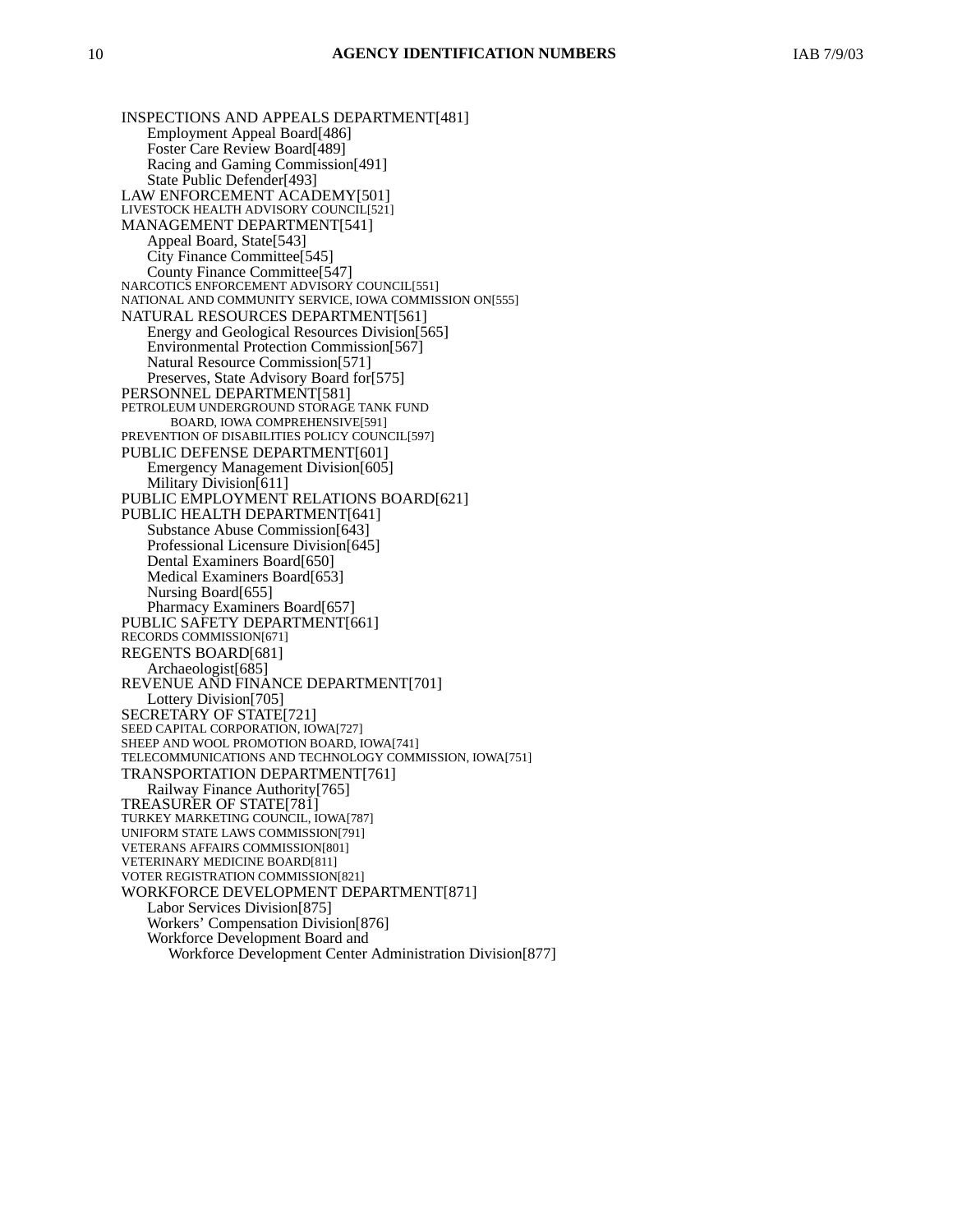#### **Notice of Intended Action**

**Twenty-five interested persons, a governmental subdivision, an agency or association of 25 or more persons may demand an oral presentation hereon as provided in Iowa Code section 17A.4(1)"***b.***"**

**Notice is also given to the public that the Administrative Rules Review Committee may, on its own motion or on written request by any individual or group, review this proposed action under section 17A.8(6) at a regular or special meeting where the public or interested persons may be heard.**

Pursuant to the authority of Iowa Code sections 15.104 and 15.106, the Iowa Department of Economic Development (IDED) hereby gives Notice of Intended Action to rescind Chapter 25, "Housing Fund," Iowa Administrative Code, and adopt a new chapter with the same title.

The proposed revisions reflect the findings of the Housing Study commissioned by IDED and the Iowa Finance Authority and completed by the University of Iowa in January 2003. The proposed changes include:

1. Targeting eligible uses of funds to housing rehabilitation, rental rehabilitation and new construction of rental units. (Two eligible uses were eliminated: tenant base rental assistance and home ownership assistance.)

2. Setting caps on projects funding: \$300,000 for single family housing rehabilitation project/maximum six units; \$800,000 for rental unit construction or rehabilitation/ maximum of 16 assisted units.

3. Setting a \$50,000 per unit assistance cap including all lead-based paint remediation activity. (Prior cap per unit was \$24,999.)

4. Establish preferences for project funding that include priority for persons with disabilities and for persons/ households with income below 50 percent of area family median income.

Public comments concerning the proposed new chapter will be accepted until 4:30 p.m. on July 29, 2003. Interested persons may submit written or oral comments by contacting Roselyn McKie Wazny, Community Development Division, Iowa Department of Economic Development, 200 East Grand Avenue, Des Moines, Iowa 50309; telephone (515) 242-4822.

A public hearing to receive comments about the proposed new chapter will be held on July 29, 2003, at 1:30 p.m. at the above address in the first floor northwest conference room. Individuals interested in providing comments at the hearing should contact Roselyn McKie Wazny by 4 p.m. on July 28, 2003, to be placed on the hearing agenda.

These rules are intended to implement Iowa Code section  $15.108(1)$ "a."

The following amendment is proposed.

Rescind 261—Chapter 25 and adopt the following **new** chapter in lieu thereof:

#### CHAPTER 25

#### HOUSING FUND

**261—25.1(15) Purpose.** The primary purpose of the housing fund, made up of federal CDBG and HOME funds, is to expand the supply of decent and affordable housing for lowand moderate-income Iowans and to further the housing goals of the state of Iowa.

**261—25.2(15) Definitions.** When used in this chapter, unless the context otherwise requires:

"Activity" means one or more specific housing activities, projects or programs assisted through the housing fund.

Administrative plan" means a document that a housing fund recipient establishes that describes the operation of a funded activity in compliance with all state and federal requirements.

"CDBG" means Community Development Block Grant Nonentitlement Program, the grant program authorized by Title I of the Housing and Community Development Act of 1974 for counties and cities, except those designated by HUD as entitlement areas.

"CHDO" means community housing development organization, a nonprofit organization registered with the Iowa secretary of state and certified as such by IDED, pursuant to 24 CFR 92.2 (April 1, 1997).

"Consolidated plan" means the state's housing and community development planning document and the annual action plan update approved by HUD.

"HART" means the housing application review team, a body of affordable housing funding agencies which meets to review housing proposals.

"HOME" means the HOME investment partnership program, authorized by the Cranston-Gonzalez National Affordable Housing Act of 1990.

"Housing fund" means the program implemented by this chapter and funded through the state's annual HOME allocation from HUD and 25 percent of the state's CDBG allocation from HUD.

"HUD" means the U.S. Department of Housing and Urban Development.

"IDED" means the Iowa department of economic development.

"IFA" means the Iowa finance authority.

"Lead-based paint" means paint or other surface coatings that contain lead equal to or in excess of 1.0 milligram per square centimeter or more than 0.5 percent by weight.

"Lead-based paint activities" means, in the case of target housing and child-occupied facilities, lead inspection, elevated blood lead (EBL) inspection, lead hazard screen, risk assessment, lead abatement, visual risk assessment, clearance testing conducted after lead abatement, and clearance testing conducted after interim controls, paint stabilization, standard treatments, ongoing lead-based paint maintenance, or rehabilitation pursuant to 24 CFR 35.1340.

"Lead-based paint hazard" means any condition that causes exposure to lead from lead-contaminated dust, leadcontaminated soil, or lead-based paint that is deteriorated or present on accessible surfaces, friction surfaces, and impact surfaces that would result in adverse human health effects.

"Lead hazard abatement" means any measure or set of measures designed to permanently eliminate lead-based paint hazards.

"Lead hazard reduction" means the reduction or abatement of lead-based paint hazards which include deteriorated lead-based paint; lead-based paint on friction surfaces, impact surfaces and accessible surfaces; and dust and soil that are contaminated with lead above a specified standard.

"Lead professional" means a person who is certified to conduct lead abatement, lead inspections, elevated blood lead (EBL) inspections, lead hazard screens, risk assessments, visual risk assessments, clearance testing after lead abatement, or clearance testing after interim controls, paint stabilization, standard treatments, ongoing lead-based paint maintenance, or rehabilitation pursuant to 24 CFR 35.1340.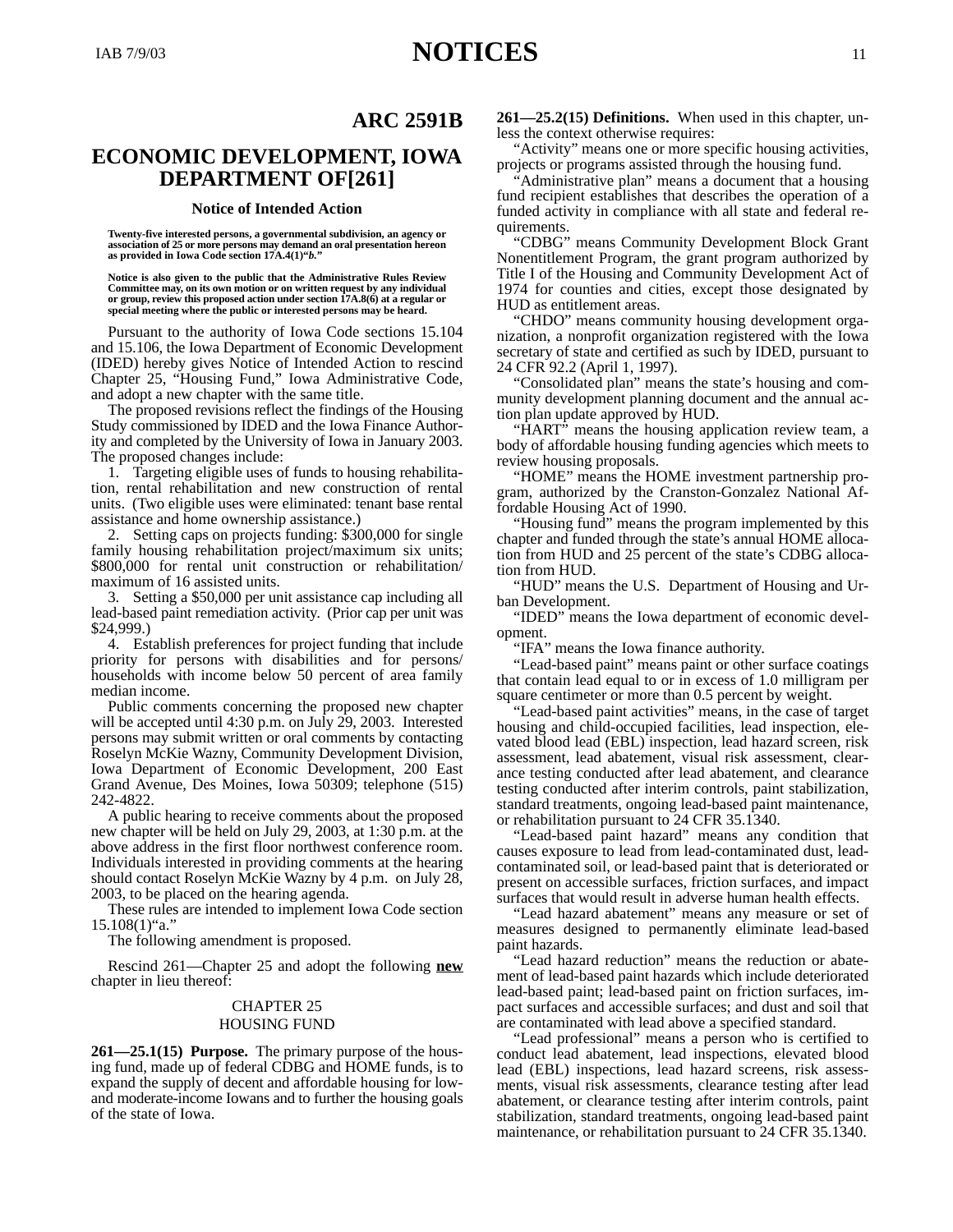"LIHTC" means low-income housing tax credits and federal tax incentives created through the Tax Reform Act of 1986 and allocated through the Iowa finance authority for affordable rental housing development.

"Local support" means involvement and financial investment by the community, citizens and organizations in the community that promote the objectives of the housing activities assisted through the housing fund.

"New construction rental units" means the on-site construction or erection of a building, or buildings, for the purpose of providing rental housing units. New construction rental units include conventional, on-site, stick-built construction and on-site erection or fabrication of manufactured housing units or components of units. New construction rental units also include the addition of any rental units outside the existing walls (the building envelope) of an existing building, or buildings, that are part of a rental rehabilitation, renovation or conversion project.

"Program income" means funds generated by a recipient or subrecipient from the use of CDBG or HOME funds.

"Recipient" means the entity under contract with IDED to receive housing funds and undertake the funded housing activity.

"Subrecipient" means an entity operating under an agreement or contract with a recipient to carry out a funded housing activity.

**261—25.3(15) Eligible applicants.** Eligible applicants for housing fund assistance include all incorporated cities and counties within the state of Iowa; nonprofit organizations; CHDOs; and for-profit corporations, partnerships and individuals.

1. Any eligible applicant may apply directly or on behalf of a subrecipient.

2. Any eligible applicant may apply individually or jointly with another eligible applicant or other eligible applicants.

**261—25.4(15) Eligible activities and forms of assistance.**

**25.4(1)** Eligible activities include rental housing preservation or rehabilitation (including conversion), rental housing new construction, and owner-occupied housing rehabilitation. Assisted housing may be single-family housing or multifamily housing and may be designated for occupancy by homeowners or tenants.

a. Assisted rental units shall be affordable.

(1) For rental activities, all assisted units shall rent at the lesser of the area HOME fair market rent or at a rent based on 30 percent of 65 percent of the area median family income for the required affordability period of the project. For projects with five or more units, at least 20 percent of the units shall rent at the lesser of the fair market rent or at a rent based on 30 percent of 50 percent of the area median family income.

(2) Assisted rental units shall remain affordable for a specified period: 5 years for rehabilitated units receiving less than \$15,000; 10 years for rehabilitated units receiving \$15,000 to \$40,000 in assistance; 15 years for rehabilitated units receiving over \$40,000; and 20 years for newly constructed units.

b. For owner-occupied housing rehabilitation, the after rehabilitation value of rehabilitated units shall not exceed 95 percent of the HUD-calculated median purchase price for the same type of single-family housing in the area.

c. Assisted households shall meet income limits established by federal program requirements.

(1) For rental activities, all assisted units shall be rented to households with incomes at or below 80 percent of the area's median family income (90 percent of the units must initially be rented to households with incomes at or below 60 percent of the area's median family income). For projects with five or more units, 20 percent of the units shall be rented to households with incomes at or below 50 percent of the area's median family income.

(2) For owner-occupied housing rehabilitation, only households with incomes at or below 80 percent of the area median family income shall be assisted.

d. All single-family housing rehabilitation must be done in compliance with Iowa's Minimum Housing Rehabilitation Standards (November 1999) and all applicable state and local codes, rehabilitation standards and ordinances, and shall, at a minimum, meet HUD Section 8 Housing Quality Standards, 24 CFR 882 (April 1, 1997). Multifamily housing rehabilitation must be done in compliance with all applicable state and local codes, rehabilitation standards and ordinances, and shall, at a minimum, meet HUD Section 8 Housing Quality Standards, 24 CFR 882 (April 1, 1997). New units must be constructed pursuant to one of the standards specified at 24 CFR 92.251(a)(1) (April 1, 1997).

e. For owner-occupied housing rehabilitation activities, only single-family residential units constructed prior to 1978 will be eligible to receive housing fund assistance.

f. No housing fund assistance may be used for purposes of acquisition, clearance or demolition; or permanent relocation of the occupants of single-family units (owner-occupied or rental), determined to be infeasible for rehabilitation.

g. Owner-occupied housing rehabilitation activities shall include provisions for costs related to lead hazard reduction or lead hazard abatement, as applicable.

h. Rehabilitation activities (owner-occupied or rental housing) must include provisions for energy conservation enhancement.

i. For owner-occupied housing rehabilitation activities, housing fund assistance to the client beneficiary shall be provided in the form of a five-year forgivable loan. Repayable loans shall not be allowed.

For rental rehabilitation, preservation or conversion activities, only units constructed prior to 1978 will be eligible to receive assistance.

k. Rental rehabilitation, preservation or conversion activities shall include provisions for lead hazard abatement.

**25.4(2)** Eligible forms of housing fund assistance to direct award recipients shall include grants, interest-bearing loans, non-interest-bearing loans, forgivable loans or other forms of assistance as may be approved by IDED.

#### **261—25.5(15) Application procedure.**

**25.5(1)** All potential housing fund applicants for rental activities are encouraged, but not required, to complete and submit a HART form describing the proposed activity prior to the submittal of a formal application. If the proposal is determined to be appropriate for housing fund assistance, IDED shall inform the applicant of the appropriate application procedure by mail. HART forms shall be available upon request from IDED, 200 East Grand Avenue, Des Moines, Iowa 50309; telephone (515)242-4825; or on the Internet at http://www.community.ided.state.ia.us. HART forms are accepted year-round.

**25.5(2)** Applicants may request technical assistance from IDED staff in the preparation of housing fund applications. Upon the submission of a housing fund application, no addi-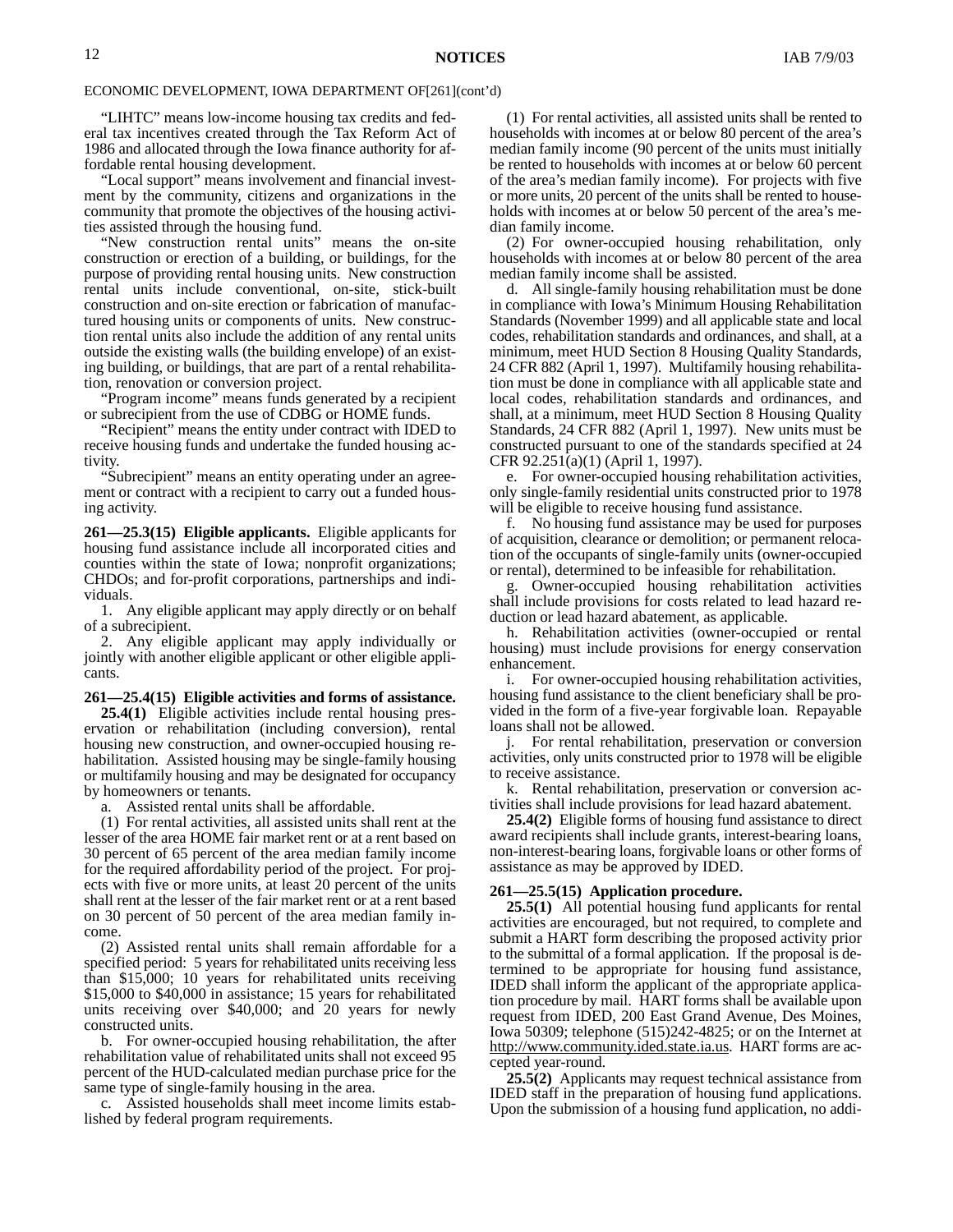tional staff assistance shall be provided during the review period.

**25.5(3)** Each application may include only one housing activity per application. An applicant may submit more than one application per funding round.

**25.5(4)** Housing fund applications shall be reviewed through an annual competition. Once funds have been allocated, IDED will not accept applications seeking funding for review until the next established deadline.

**25.5(5)** All applicants for the housing fund must meet the threshold requirements outlined in rules 25.4(15), 25.6(15) and 25.7(15) in order to be considered for award.

**25.5(6)** For applicants requesting funding from both the housing fund and low-income housing tax credit (LIHTC) programs, the applicant may request application forms and related material from the Iowa finance authority (IFA). IFA shall forward an application package to a potential applicant and make the application package available in electronic form either by diskette or on the Internet at http://www. ifahome.com. The applicant must submit the completed application, with required housing fund attachments, to IFA by the deadline established in the IFA application package.

a. IDED and IFA shall establish a joint review team to discuss and review applications for both housing fund and LIHTC funds. Staff for each agency may communicate frequently regarding common applications. Information contained in each application may be shared.

b. IDED staff shall review applications for eligibility and for activity threshold requirements. The joint review team shall meet to compare and discuss each common application. Final decisions regarding funding recommendations will be made in accordance with IFA's qualified allocation plan. Staff from each agency will make recommendations for funding to their respective decision makers. A decision by one agency does not bind the other agency to fund an application.

**261—25.6(15) Minimum application requirements.** To be considered for housing fund assistance, an application shall meet the following threshold criteria:

**25.6(1)** The application shall propose a housing activity consistent with the housing fund purpose, eligibility requirements, and the state consolidated plan.

**25.6(2)** The application shall document the applicant's capacity to administer the proposed activity. Such documentation may include evidence of successful administration of prior housing activities similar to those proposed. Documentation of the availability of certified lead professionals and contractors trained in safe work practices may also be required. IDED reserves the right to deny funding to an applicant that has failed to comply with federal or state requirements in the administration of a previous activity funded by IDED.

**25.6(3)** The application shall provide evidence of the need for the proposed activity, the potential impact of the proposed activity and the feasibility of the proposed activity.

**25.6(4)** The application shall demonstrate local support for the proposed activity.

**25.6(5)** The application shall show that a need for housing fund assistance exists after all other financial resources have been identified and secured for the proposed activity.

**25.6(6)** The application shall include a certification that the applicant will comply with all applicable state and federal laws and regulations.

**25.6(7)** An application for an activity located in a locally designated participating jurisdiction (PJ) must show evidence of a financial commitment from the local PJ equal to 25 percent of the total HOME funds requested.

**261—25.7(15) Application review criteria.** IDED shall evaluate applications and make funding decisions based on housing fund activity criteria, need, impact, feasibility, and activity administration based upon the specific type of activity. The activity criteria shall be a part of the application. A workshop will be held at least 60 days prior to the application deadline to provide information, materials, and technical assistance to potential applicants.

**25.7(1)** As applicable, the review criteria for owneroccupied housing rehabilitation applications shall include the following:

a. General criteria.

(1) Activity objectives.

(2) Area of benefit and reason for selection.

(3) Condition of infrastructure in the activity area served. (4) Form of assistance to homeowner (type of conditional

loan, amount).

(5) Selection criteria for participants.

(6) Method to ensure that the property is and will continue to be the homeowner's principal residence.

(7) Compliance with Iowa's Minimum Housing Rehabilitation Standards (November 1999).

(8) Assurance of compliance with HUD lead-safe housing regulations.

(9) Activity time line.

b. Need, impact and feasibility criteria.

(1) Evidence of need for the activity.

(2) Percentage of identified need to be met through the activity.

(3) Number and percentage of low- and moderate-income persons in the area served.

(4) Housing costs, housing supply, condition of housing, vacancy rate of owner-occupied housing in the area served.

(5) Other recent or current housing improvement activities in the area served.

(6) Ongoing comprehensive community development efforts in the area served.

(7) New businesses or industries in the past five years in the area served.

(8) Local involvement and support.

(9) Financial contribution to the activity from other sources.

c. Administrative criteria.

(1) Plan for activity administration.

(2) Previous activity administrative experience.

(3) Budget for administration.

(4) List of prior CDBG and HOME funding.

(5) If application is for a continuation of a prior activity, describe current status of activity and list performance targets completed.

d. Funding preferences. Preference will be given to those proposals that:

(1) Benefit only households with children under six years of age and households with disabled persons.

(2) Benefit only persons or households whose incomes are at or below 50 percent of the area median family income limits for that household size as established by HUD.

(3) Include local financial support (non-housing fundrelated and non-program income-related funds).

**25.7(2)** As applicable, the review criteria for rental housing assistance applications shall include the following:

a. General criteria.

(1) Activity objectives.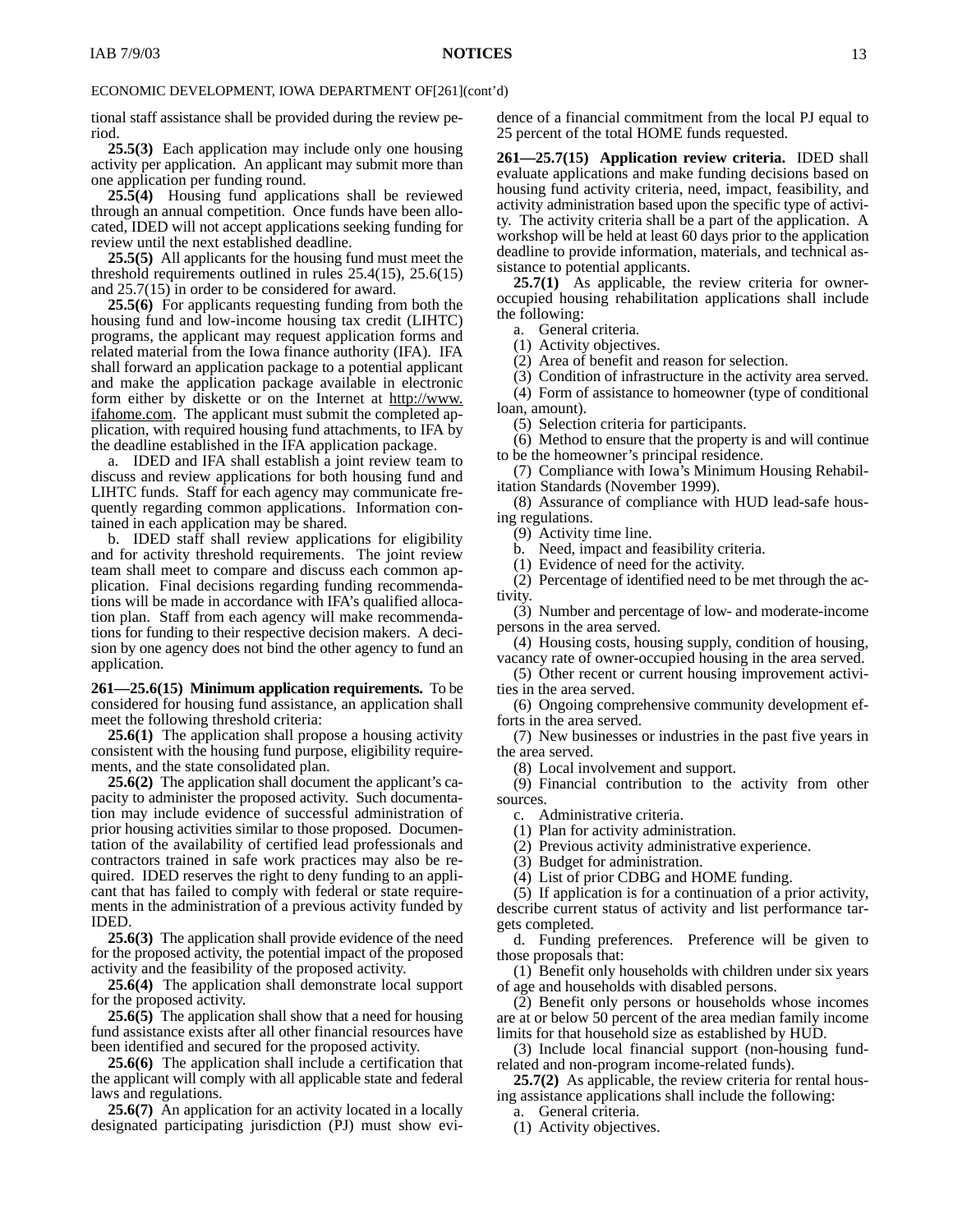(2) Total number of rental units and total number of assisted rental units.

(3) Activity description and cost estimate.

(4) Eligibility criteria for renters of assisted units (income, age, disability, other).

(5) Rationale for activity location.

(6) Availability and condition of infrastructure; availability of utilities.

(7) Zoning compliance.

(8) Environmental issues.

(9) Potential tenant displacement including estimated Uniform Relocation Act (URA) costs.

(10) Accessibility.

(11) Assurance of compliance with HUD lead-safe housing regulations.

(12) Activity time line.

b. Need, impact and feasibility criteria.

(1) Evidence of need for the activity.

(2) Percentage of need to be met through this activity.

(3) Number and percentage of low- and moderate-income persons in the area served.

(4) Rental housing costs, rental unit supply, condition of available rental housing, rental vacancy rate in the area served.

(5) If new construction, documentation of need for new construction.

(6) Other recent or current housing improvement activities in the area served.

(7) Ongoing comprehensive community development efforts in the area served.

(8) New businesses or industries in the past five years in the community or area served.

(9) Local involvement and support.

(10) Opposition to the activity and plans to alleviate concerns.

(11) Financial contributions to the activity from other sources (including all underwriting criteria, as applicable).

(12) Justification for "gap" in the activity financing and housing fund request amount.

c. Administrative criteria.

(1) Plan for activity administration and property management.

(2) Previous administrative and property management experience.

(3) Plan to ensure long-term affordability and compliance.

(4) Plan for annual certification of tenant eligibility and compliance with Section 8 Housing Quality Standards.

(5) Previous CDBG- and HOME-funded housing activities and current status.

(6) Applicant's other completed rental housing activities and their locations.

d. Preferences. Preference will given to applications that are for:

(1) New construction of rental units:

1. That serve either persons or households with incomes at or below 40 percent of the area median family income for that household size as established by HUD, or

2. That serve persons in households whose incomes are at or below 60 percent of the area median family income as established by HUD and that will be occupied by one or more disabled persons.

(2) Rehabilitated units assisting only persons or households at or below 50 percent of the area median family income established by HUD.

(3) Rehabilitated units suitable for children.

(4) Rehabilitated units located in one of the counties designated as high incidence for lead in housing: Cass, Dickinson, Ida, Lucas, Montgomery, Osceola, Page, Sac, Washington, Wayne, or Worth.

**25.7(3)** IDED staff may conduct site evaluations of proposed activities. IDED may request additional information prior to issuing a final decision.

#### **261—25.8(15) Allocation of funds.**

**25.8(1)** IDED may retain a portion of the amount provided for at rule 261—23.4(15) of the state's annual CDBG allocation from HUD and up to 10 percent of the state's annual HOME allocation from HUD for administrative costs associated with program implementation and operation.

**25.8(2)** Not less than 15 percent of the state's annual HOME allocation shall be reserved for eligible housing activities proposed by CHDOs.

**25.8(3)** Up to a maximum of 60 percent of the state's annual HOME allocation may be reserved for rental housing activities jointly funded with HOME and low-income housing tax credits.

**25.8(4)** IDED will determine the appropriate source of funding, either CDBG or HOME, for each housing fund award based on the availability of funds, the nature of the housing activity and the recipient type.

**25.8(5)** IDED reserves the right to limit the amount of funds that shall be awarded for any single activity type.

**25.8(6)** Awards shall be limited to no more than \$300,000 for owner-occupied housing rehabilitation activities and \$800,000 for rental housing activities.

**25.8(7)** The maximum per unit housing fund subsidy is \$50,000. The \$50,000 maximum per unit subsidy includes all costs of direct administration, lead hazard reduction or abatement, lead hazard reduction or abatement carrying costs and any temporary relocation costs associated with rehabilitation activities.

**25.8(8)** The maximum number of units assisted per one application are:

a. Owner-occupied housing rehabilitation, 6 units may be assisted with a housing fund award.

b. Rental housing units, 16 units may be subsidized with a housing fund award.

**25.8(9)** Recipients shall justify administrative costs in the housing fund application. IDED reserves the right to negotiate the amount of funds provided for general and direct administration, but in no case shall the amount for general administration exceed 5 percent of a total housing fund award.

**25.8(10)** IDED reserves the right to negotiate the amount and terms of a housing fund award prior to executing a contract between the parties.

**25.8(11)** IDED reserves the right to make award decisions such that the state maintains the required level of local match to HOME funds.

**25.8(12)** A preaward survey will be required of all forprofit and nonprofit direct recipients of grants that exceed \$150,000 as outlined in Iowa Code section 11.36. All preaward surveys will be conducted by the office of the state auditor.

**261—25.9(15) Administration of awards.** Applications selected to receive housing fund awards shall be notified by letter from the IDED director.

**25.9(1)** A contract shall be executed between the recipient and IDED. These rules, the approved housing fund application, the housing fund management guide and all applicable federal and state laws and regulations shall be part of the contract.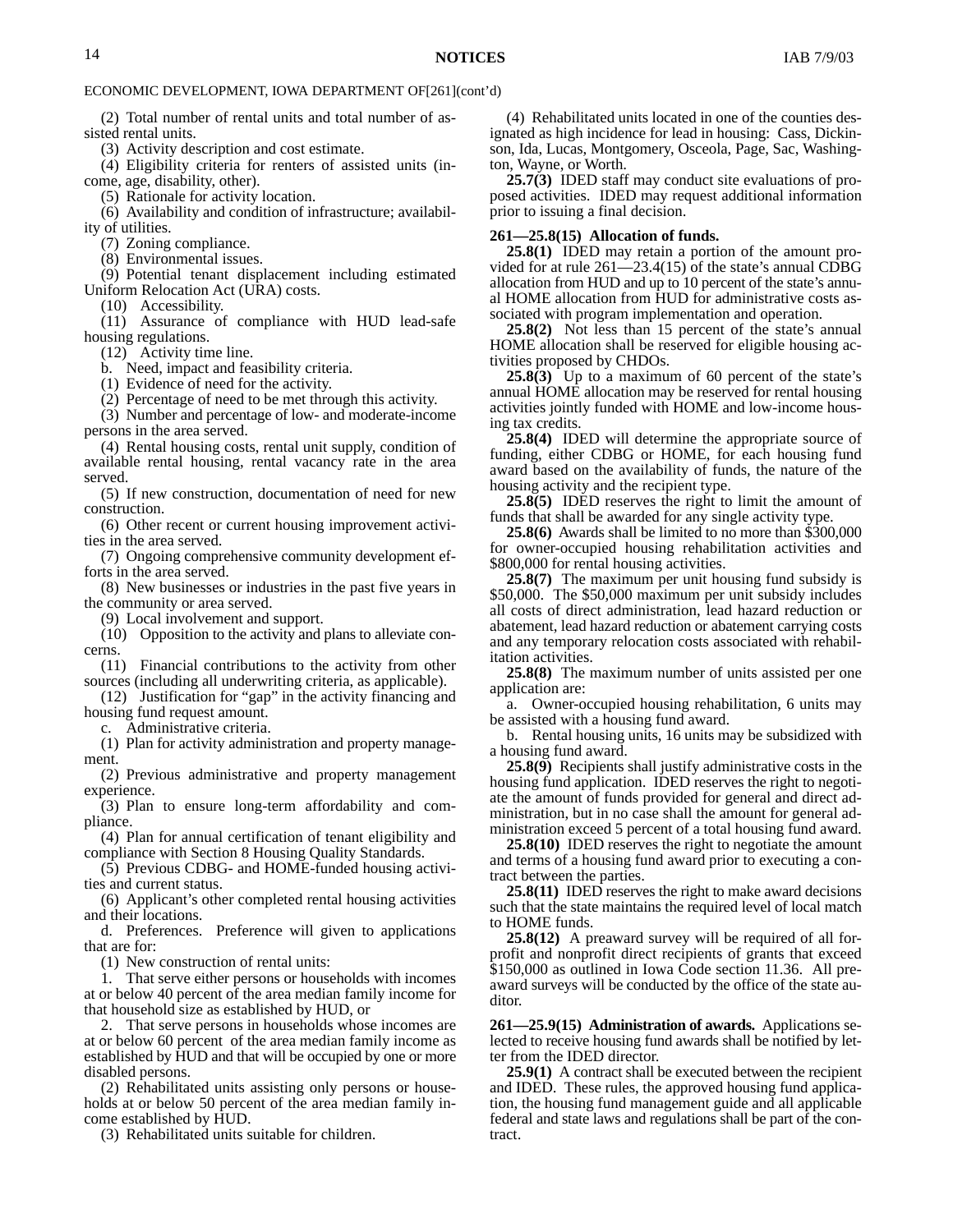a. The recipient shall execute and return the contract to IDED within 45 days of transmittal of the final contract from IDED. Failure to do so may be cause for IDED to terminate the award.

b. Certain activities may require that permits or clearances be obtained from other state or local agencies before the activity may proceed. Contracts may be conditioned upon the timely completion of these requirements.

c. Awards shall be conditioned upon commitment of other sources of funds necessary to complete the housing activity.

Release of funds shall be conditioned upon IDED's receipt of an administrative plan for the funded activity.

e. Release of funds shall be conditioned upon IDED's receipt and approval of documentation of environmental clearance, including state historic preservation office review and clearance.

**25.9(2)** Requests for funds. Recipients shall submit requests for funds in the manner and on forms prescribed by IDED. Individual requests for funds shall be made in whole dollar amounts equal to or greater than \$500 per request, except for the final draw of funds.

**25.9(3)** Record keeping and retention. The recipient shall retain all financial records, supporting documents and all other records pertinent to the housing fund activity for five years after contract expiration. Representatives of IDED, HUD, the Inspector General, the General Accounting Office and the state auditor's office shall have access to all records belonging to or in use by recipients and subrecipients pertaining to a housing fund award.

**25.9(4)** Performance reports and reviews. Recipients shall submit performance reports to IDED in the manner and on forms prescribed by IDED. Reports shall assess the use of funds and progress of activities. IDED may perform reviews or field inspections necessary to ensure recipient performance.

**25.9(5)** Amendments to contracts. Any substantive change to a contract shall be considered an amendment. Changes include time extensions, budget revisions and significant alterations of the funded activities affecting the scope, location, objectives or scale of the approved activity. Amendments shall be requested in writing by the CEO of the recipient and are not considered valid until approved in writing by IDED following the procedure specified in the contract between the recipient and IDED.

**25.9(6)** Contract closeout. Upon the contract end date or work completion date, as applicable, IDED shall initiate contract closeout procedures. Recipients shall comply with applicable audit requirements described in the housing fund application and management guide.

**25.9(7)** Compliance with federal, state and local laws and regulations. Recipients shall comply with these rules, with any provisions of the Iowa Code governing activities performed under this program and with applicable federal, state and local regulations.

**25.9(8)** Remedies for noncompliance. At any time, IDED may, for cause, find that a recipient is not in compliance with the requirements of this program. At IDED's discretion, remedies for noncompliance may include penalties up to and including the return of program funds to IDED. Reasons for a finding of noncompliance include the recipient's use of funds for activities not described in the contract, the recipient's failure to complete funded activities in a timely manner, the recipient's failure to comply with applicable state or local rules or regulations, or the lack of a continuing capacity of the recipient to carry out the approved activities in a timely manner.

**25.9(9)** Appeals process for findings of noncompliance. Appeals will be entertained in instances where it is alleged that IDED staff participated in a decision which was unreasonable, arbitrary, capricious or otherwise beyond the authority delegated to IDED. Appeals should be addressed to the division administrator of the division of community and rural development. Appeals shall be in writing and submitted to IDED within 15 days of receipt of the finding of noncompliance. The appeal shall include reasons why the decision should be reconsidered. The director shall make the final decision on all appeals.

These rules are intended to implement Iowa Code section  $15.108(1)$ "a."

#### **ARC 2594B**

#### **ECONOMIC DEVELOPMENT, IOWA DEPARTMENT OF[261]**

#### **Notice of Intended Action**

**Twenty-five interested persons, a governmental subdivision, an agency or association of 25 or more persons may demand an oral presentation hereon as provided in Iowa Code section 17A.4(1)"***b.***"**

**Notice is also given to the public that the Administrative Rules Review Committee may, on its own motion or on written request by any individual or group, review this proposed action under section 17A.8(6) at a regular or special meeting where the public or interested persons may be heard.**

Pursuant to the authority of Iowa Code sections 15.104 and 15.106, the Iowa Department of Economic Development hereby gives Notice of Intended Action to amend Chapter 51, "Self-Employment Loan Program," and Chapter 55, "Targeted Small Business Financial Assistance Program," Iowa Administrative Code.

The proposed amendment rescinds the existing program rules for SELP and adopts one rule to govern current SELP awards during the transition. The proposed amendments to the Targeted Small Business Financial Assistance Program (TSBFAP) expand program eligibility to permit an applicant to qualify on the basis of low income. The amendments add new definitions of "low-income individual" and "sponsor," and revise threshold and eligibility requirements to include applicants that meet low-income guidelines.

Public comments concerning the proposed amendments will be accepted until 4:30 p.m. on July 29, 2003. Interested persons may submit written or oral comments by contacting Donna Lowery, Bureau of Business Finance, Iowa Department of Economic Development, 200 East Grand Avenue, Des Moines, Iowa 50309; telephone (515)242-4813; E-mail donna.lowery@ided.state.ia.us.

A public hearing to receive comments about the proposed amendments will be held on July 29, 2003, at 3 p.m. at the above address in the northwest conference room on the second floor.

These rules are intended to implement Iowa Code chapter 15 as amended by 2003 Iowa Acts, House File 390.

The following amendments are proposed.

ITEM 1. Rescind rules **261—51.1(15)** through **261— 51.7(15)** and adopt **new** rule 261—51.1(15) as follows:

**261—51.1(15) Transition.** Prior to July 1, 2003, the department of economic development administered a selfemployment loan program (SELP)*.* The purpose of the SELP was to provide loans to low-income persons and persons with a disability to establish or expand small business ventures. Pursuant to 2003 Iowa Acts, House File 390, this program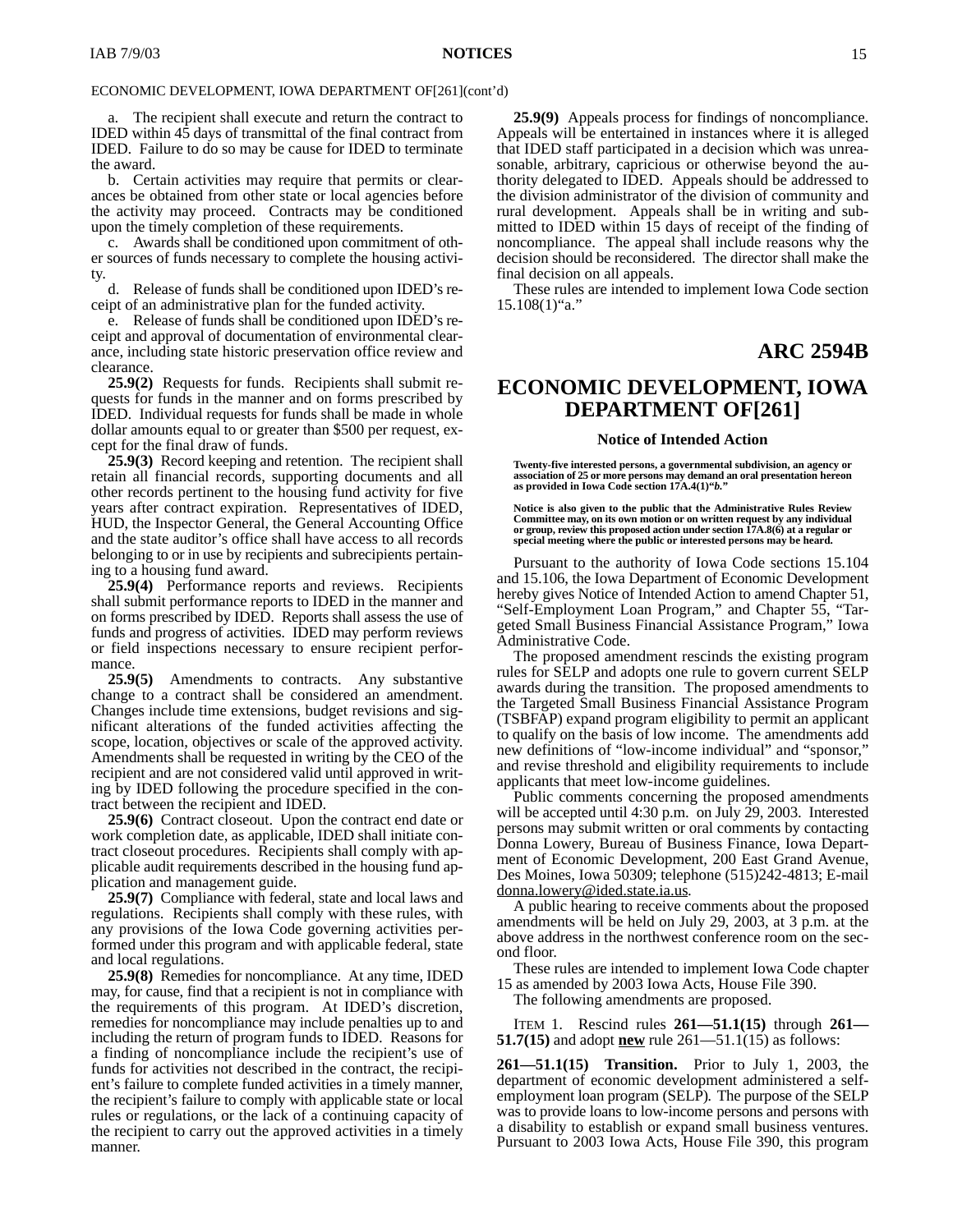was repealed, and the targeted small business financial assistance program (TSBFAP) (261—Chapter 55) was amended to include applicants qualifying as low-income. The SELP rules in effect on June 30, 2003, will apply to all SELP loans awarded prior to July 1, 2003.

ITEM 2. Amend rule  $261 - 55.1(15)$  as follows:

**261—55.1(15) Targeted small business financial assistance program (TSBFAP).** The purpose of the targeted small business financial assistance program is to assist in the creation and expansion of women- and minority-owned small businesses within the state of Iowa *women, minorities, persons with disabilities and low-income individuals to establish or expand small business ventures in Iowa*.

ITEM 3. Amend rule **261—55.2(15)** by adding the following **new** definitions in alphabetical order:

"Low-income individual" means an individual with an annualized household income that is 200 percent of the current poverty income guidelines published annually by the federal Department of Health and Human Services.

"Sponsor" means a representative from an Iowa workforce development office, a local chamber of commerce, the institute for social and economic development (ISED) or any other organization approved by IDED willing to offer assistance and guidance to a low-income applicant.

ITEM 4. Amend rule  $261 - 55.3(15)$  as follows:

#### **261—55.3(15) Eligibility requirements.**

**55.3(1)** Residence. An applicant must be a resident of Iowa *for at least six months* to be eligible to apply for assistance. Applicants may be asked to provide necessary documentation to prove legal residency.

**55.3(2)** Business location. The business, or proposed business, must be located in the state of Iowa *and be a forprofit business*.

**55.3(3)** Targeted small business *or low-income individual.*

*a. TSB.* An applicant may apply only on behalf of a business which meets the targeted small business definition. A business must be certified as a "targeted small business" by the department of inspections and appeals prior to application for financial assistance under this program. *Only persons who are owners (i.e., at least 51 percent owners and operators) of a targeted small business are eligible to apply as a TSB. (This restriction does not prevent such individuals from receiving help in preparing an application from a city, county, areawide planning organization, community college, small business development centers, private sector service providers or other similar agencies.)*

*b. Low-income individual. An applicant meeting the low-income guidelines may apply for assistance under this program. Low-income individuals must have their income verified by one of the following agencies or sponsors: an Iowa workforce development office, a local chamber of commerce, the institute for social and economic development (ISED) or any other organization approved by IDED.*

**55.3(4)** Who may apply. Only persons who are owners (i.e., at least 51 percent owners and operators) of a targeted small business are eligible to apply. (This restriction does not prevent such individuals from receiving help in preparing an application from a city, county, areawide planning organization, community college, small business development centers, private sector service providers or other similar agencies.)

**55.3(5)** *(4)* Other program requirements. All applicants for financial assistance shall comply with the requirements of 261—Chapter 80 *168*.

ITEM 5. Amend subrule 55.4(2) as follows:

**55.4(2)** Maximum funding levels. In no case shall an award exceed \$25,000 *\$50,000*, nor in the case of a loan shall the interest rate charged exceed 5 percent per annum or be less than 0 percent per annum. Under no circumstances shall the targeted small business financial assistance program fund 100 percent of a project.

ITEM 6. Amend subrule 55.4(6) as follows:

**55.4(6)** Threshold criteria. Applicants for funds under the targeted small business financial assistance program must meet the following minimum criteria before their application *applications* will be considered complete and eligible for ranking:

a. The *If applying as a TSB, the* business must be certified as a "targeted small business" by the department of inspections and appeals before applying for funding. In order to be certified as a targeted small business, a business owner must be a woman, a targeted minority, or a person with a disability and have established at least 51 percent ownership of the business, and be actively involved in the day-to-day management of the business. (The targeted *small* business owner must have the expertise or related experience in order to be considered actively involved in the day-to-day management of the business.)

b. After the TSB has been awarded a loan or grant, the TSB must continue to be a certified TSB for the life of the loan or grant. Failure to meet this requirement may result in the loan or grant being called and due within 30 days. This will include all principal, interest and any penalties that have been assessed. If recertification occurs within 30 days of the date of the notice, the original terms will be reinstated.

*c. If applying as an individual that meets the low-income guidelines, an applicant must have submitted verification of income as required in paragraph 55.3(3)"b."*

ITEM 7. Amend subrule **55.4(9)** by adopting the following **new** paragraph **"h"** as follows:

h. Extra points (up to 5 points). Extra credit points may be awarded to applicants meeting the requirements described in 261—Chapter 168 for the award of extra points (e.g., project is in a blighted, brownfield or distressed area).

#### **ARC 2592B**

#### **ECONOMIC DEVELOPMENT, IOWA DEPARTMENT OF[261]**

#### **Notice of Intended Action**

**Twenty-five interested persons, a governmental subdivision, an agency or association of 25 or more persons may demand an oral presentation hereon as provided in Iowa Code section 17A.4(1)"***b.***"**

**Notice is also given to the public that the Administrative Rules Review Committee may, on its own motion or on written request by any individual or group, review this proposed action under section 17A.8(6) at a regular or special meeting where the public or interested persons may be heard.**

Pursuant to the authority of Iowa Code sections 15.104 and 15.106, the Iowa Department of Economic Development hereby gives Notice of Intended Action to amend Chapter 59, "Enterprise Zones," Iowa Administrative Code.

The proposed amendments establish a project initiation rule for a development business project; amend the defini-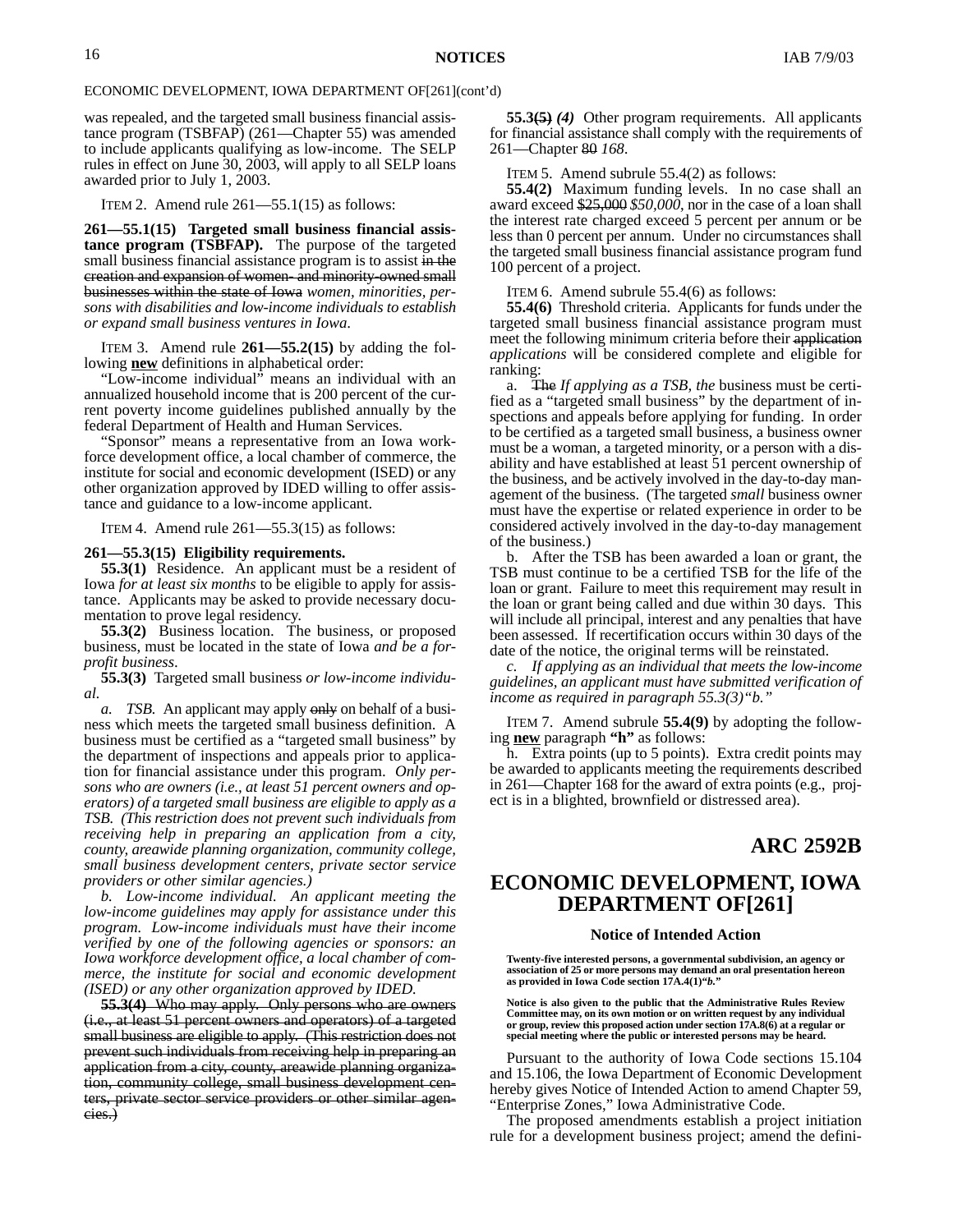tions of "Act" and "Project initiation"; update the eligibility requirements and the procedures for certifying, amending, or decertifying Enterprise Zones; remove references to "alternative eligible business"; establish additional eligibility and reporting requirements for development business projects; update the method in which the repayment of benefits will be calculated; address how layoffs and closures elsewhere in the state would be handled; and allow the department the discretion to grant businesses a one-year extension to meet the requirements of the program.

Public comments concerning the proposed amendments will be accepted until 4:30 p.m. on July 29, 2003. Interested persons may submit written or oral comments by contacting Amy Johnson, Business Development Division, Iowa Department of Economic Development, 200 East Grand Avenue, Des Moines, Iowa 50309; telephone (515)242- 4735.

A public hearing to receive comments about the proposed amendments will be held on July 29, 2003, from 2 to 3 p.m. at the above address in the northwest conference room on the second floor.

These rules are intended to implement Iowa Code chapter 15E as amended by 2003 Iowa Acts, House File 576, and House File 681.

The following amendments are proposed.

ITEM 1. Amend rule 261—59.1(15E) as follows:

**261—59.1(15E) Purpose.** The purpose of the establishment of an enterprise zone in a county or city is to promote new economic development in economically distressed areas. Businesses that are eligible and locating or located in an enterprise zone and approved by the department are authorized under this program to receive certain tax incentives and assistance. The intent of the program is to encourage communities to target resources in ways that attract productive private investment in economically distressed areas within a county or city. Projects, except for those of development businesses, that have already been initiated before receiving formal application approval by the department shall not be eligible for tax incentives and assistance under this program.

ITEM 2. Amend the definitions of "Act" and "project initiation" in rule **261—59.2(15E)** as follows:

"Act" means Iowa Code Supplement *(2003)* sections 15E.191 through 15E.196 as amended by 1998 Iowa Acts, House Files 2164, 2395, section 17, and 2538 *2003 Iowa Acts, House File 576*.

"Project initiation" means any one of the following: the start of construction of new or expanded buildings; the start of rehabilitation of existing buildings; the purchase or leasing of existing buildings; or the installation of new machinery and equipment or new computers to be used in the operation of the business's project. The purchase of land or signing an option to purchase land or earth moving or other site development activities not involving actual building construction, expansion, or rehabilitation shall not constitute project initiation. This definition does not apply to eligible development businesses.

ITEM 3. Amend rule 261—59.3(15E) as follows:

**261—59.3(15E) Enterprise zone certification.** An eligible county or a *an eligible* city may request the board to certify an area meeting the requirements of the Act and these rules as an enterprise zone. Zone designations*Certified enterprise zones* will remain in effect for a period of ten years from the date of the board's certification *by the board* as a zone. A county or city may request zone designation *certification* under subrule

59.3(1) or 59.3(2) at any time prior to July*December* 1, 2003. *A county or city may request zone certification under subrule 59.3(2) or 59.3(3) at any time prior to July 1, 2005.*

**59.3(1)** County—eligibility *based on distress criteria in section 15E.194, Iowa Code (2001)*.

a. Requirements. To be eligible for enterprise zone designation *certification*, a county must meet at least two of the following criteria:

(1) The county has an average weekly wage that ranks among the bottom 25 counties in the state based on the 1995 annual average weekly wage for employees in private business.

(2) The county has a family poverty rate that ranks among the top 25 counties in the state based on the 1990 census.

(3) The county has experienced a percentage population loss that ranks among the top 25 counties in the state between 1990 and 1995.

(4) The county has a percentage of persons 65 years of age or older that ranks among the top 25 counties in the state based on the 1990 census.

b. Zone parameters. Up to 1 percent of a county area may be designated *certified* as an enterprise zone. A county may establish more than one enterprise zone. The total amount of land designated *certified* as enterprise zones under subrules 59.3(1) and 59.3(2)*, other than those zones certified pursuant to subrule 59.3(5),* shall not exceed in the aggregate 1 percent of the total county area (excluding any area which qualifies as an urban or rural enterprise community under Title XIII of the federal Omnibus Budget Reconciliation Act of 1993). An eligible county containing a city whose boundaries extend into an adjacent county may establish an enterprise zone in an area of the city located in the adjacent county if the adjacent county's board of supervisors adopts a resolution approving the establishment of the enterprise zone in the city and the two counties enter into an agreement pursuant to Iowa Code chapter 28E regarding the establishment of the enterprise zone.

*59.3(2) County—eligibility based on distress criteria in section 15E.194, Iowa Code (2003).*

*a. Requirements. To be eligible for enterprise zone certification, a county must meet at least two of the following criteria:*

*(1) The county has an average weekly wage that ranks among the bottom 25 counties in the state based on the 2000 annual average weekly wage for employees in private business.*

*(2) The county has a family poverty rate that ranks among the top 25 counties in the state based on the 2000 census.*

*(3) The county has experienced a percentage population loss that ranks among the top 25 counties in the state between 1995 and 2000.*

*(4) The county has a percentage of persons 65 years of age or older that ranks among the top 25 counties in the state based on the 2000 census.*

*b. Zone parameters. Up to 1 percent of a county area may be certified as an enterprise zone. A county may establish more than one enterprise zone. The total amount of land certified as enterprise zones, other than those zones certified pursuant to subrule 59.3(5), shall not exceed in the aggregate 1 percent of the total county area. An eligible county containing a city whose boundaries extend into an adjacent county may establish an enterprise zone in an area of the city located in the adjacent county if the adjacent county's board of supervisors adopts a resolution approving the establishment of the enterprise zone in the city and the two counties enter into an*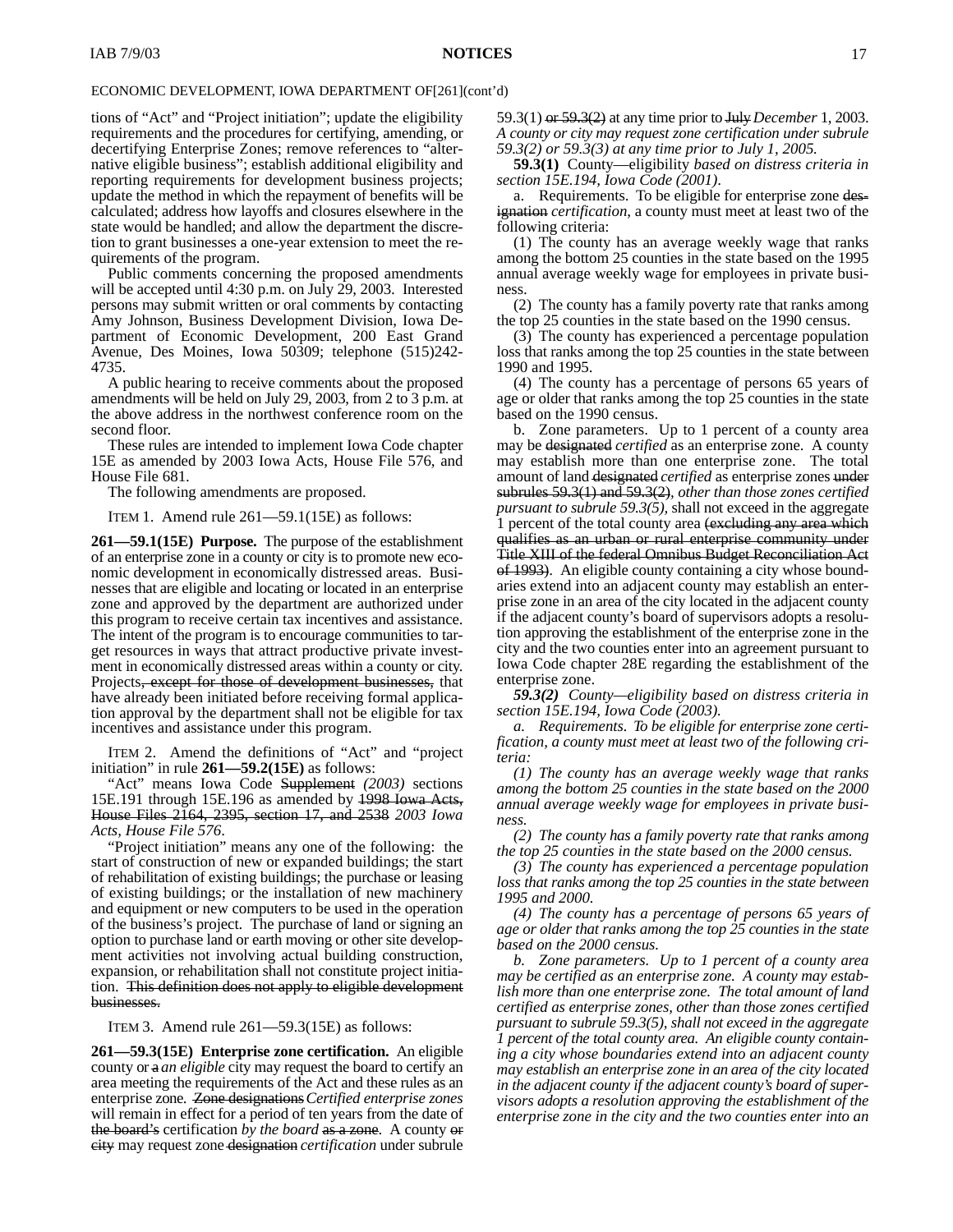*agreement pursuant to Iowa Code chapter 28E regarding the establishment of the enterprise zone.*

**59.3(2)** *(3)* City—eligibility.

a. Requirements. To be eligible for enterprise zone designation *certification*, a city (population of 24,000 or more as shown by the 1990 *2000* certified federal census) must meet at least two of the following criteria:

(1) The area has a per capita income of \$9,660 *\$12,648* or less based on the 1990 *2000* census.

(2) The area has a family poverty rate of 12 percent or higher based on the 1990 *2000* census.

(3) Ten percent or more of the housing units are vacant in the area.

(4) The valuations of each class of property in the designated area is 75 percent or less of the citywide average for that classification based upon the most recent valuations for property tax purposes.

(5) The area is a blighted area, as defined in Iowa Code section 403.17.

b. Population limits. A city with a population of 24,000 or more, as shown by the 1990 *2000* certified federal census, may request enterprise zone certification by the board. The zone shall consist of one or more contiguous census tracts, as determined in the most recent federal census, or alternative geographic units approved by the department, for that purpose. In creating an enterprise zone, an eligible city may designate as part of the area tracts or approved geographic units located in a contiguous city if such tracts or approved geographic units otherwise meet the criteria on their own and the contiguous city agrees to be included in the enterprise zone.

c. Zone parameters. A city may establish more than one enterprise zone. Up to 1 percent of the county in which the city is located may be designated *certified* as enterprise zones *(not including those zones certified pursuant to subrule 59.3(5))*. If there is an area in the city which meets the requirements for eligibility for an urban or rural enterprise community under Title XIII of the federal Omnibus Budget Reconciliation Act of 1993, such area shall be designated *certified* by the state as an enterprise zone. (The area meeting the requirements for eligibility for an urban or rural enterprise community shall not be included for the purpose of determining the 1 percent aggregate area limitation for enterprise zones.)

**59.3(3)** *(4)* Designation *Certification* procedures.

a. Request with supporting documentation. All requests for designation *certification* shall *be made using the application provided by the department and shall* include the following *attachments*:

(1) Documentation that meets the distress criteria of Iowa Code Supplement section 15E.194.

(2) *(1)* A legal description of the proposed enterprise zone area and a detailed map showing the boundaries of the proposed enterprise zone.

(3) *(2)* Certification that the enterprise zone to be designated is within the overall limitation that may not exceed in the aggregate 1 percent of the county area and that the boundaries of the area to be designated are under the jurisdiction of the city or county requesting the designation. If the proposed county enterprise zone contains a city whose boundaries extend into an adjacent county, documentation of the resolution of the board of supervisors of the adjacent county approving the establishment of the zone and a copy of an executed 28E agreement must be submitted to the department as part of the request for zone certification.

(4) *(3)* Resolution of the city council or board of supervisors, as appropriate, requesting designation of the enterprise

zone(s). Included within this resolution may be a statement of the schedule of value-added property tax exemptions that will be offered to all eligible businesses *and eligible development businesses that are approved for incentives and assistance* that may locate or expand within the proposed enterprise zone. If a property tax exemption is made applicable only to a portion of the property within the enterprise zone, the designation request submitted to the department must include a description of the uniform criteria which further some planning objective that has been established by the city or county enterprise zone commission and approved by the eligible city or county *must be submitted to the department*. Examples of acceptable "uniform criteria" that may be adopted include, but are not limited to, wage rates, capital investment levels, types and levels of employee benefits offered, job creation requirements, and specific targeted industries. "Planning objectives" may include, but are not limited to, land use, rehabilitation of distressed property, or "brownfields" remediation.

This schedule of value-added property tax exemptions may be approved at the time of the zone designation request, but must be approved by the city council or board of supervisors, as appropriate, before the establishment of the local enterprise zone commission. This schedule of value-added property tax exemptions may also include the other property tax exemptions or other property tax related incentives that may be used in conjunction with the enterprise zone such as property tax exemptions that may exist in Urban Revitalization Areas or Tax Increment Financing (TIF) districts that may exist within Urban Renewal Areas. Property tax exemptions authorized under Iowa Code chapter 427B may not be used, as stated in Iowa Code section 427B.6, in conjunction with property tax exemptions authorized by city council or county board of supervisors within the local enterprise zone. The city or county shall forward a copy of the official resolution listing the property tax exemption schedule(s) to the department and to the local assessor.

b. Board review. The board will review requests for enterprise zone certification. The board may approve, deny, or defer a request for zone certification.

c. Notice of board action. The department will provide notice to a city or county of the board's certification, denial, or deferral of the city's or county's request for designation *certification* of an area as an enterprise zone. If an area is certified by the board as an enterprise zone, the notice will include the date of the zone certification and the date this certification expires.

d. Amendments and decertification. A certified enterprise zone may be amended or decertified upon application *at the request* of the city or county *that* originally applying *applied* for the zone designation *certification*. *Requests must be in writing and be received by the department prior to December 1, 2003, if the county is eligible pursuant to subrule 59.3(1) or July 1, 2005, if the county or city is eligible pursuant to subrule 59.3(2) or 59.3(3). Requests must include the enterprise zone name and number, as established by the department when the zone was certified, the date the zone was originally certified, the reason an amendment is being requested and the number of acres the zone will contain if the amendment is approved. A legal description of the amended enterprise zone and a map which shows both the original enterprise zone boundaries and the proposed changes to those boundaries shall accompany the written request.*

*A city requesting an amendment that consists of an area being added to the enterprise zone must include documentation that demonstrates that the area being added meets the*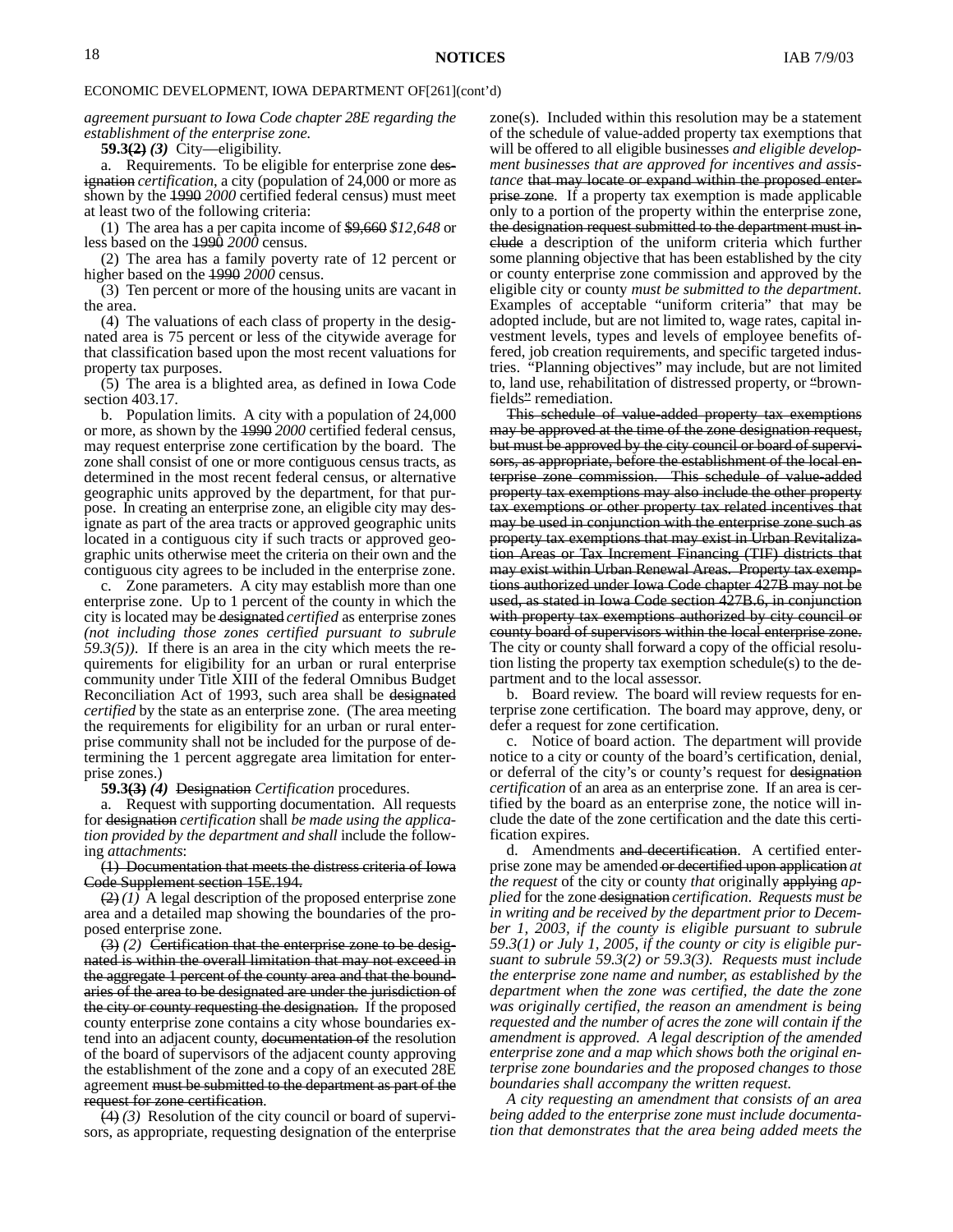*eligibility requirements of subrule 59.3(3). A city requesting an amendment that consists of an area being removed from the enterprise zone must include documentation that demonstrates that the remaining area still meets the eligibility requirements of subrule 59.3(3).*

However, an *An* amendment shall not extend the zone's ten-year expiration date, as established when the zone was initially certified by the board. After July 1, 2003, the statutory deadline for cities and counties to request zone certification, an amendment shall not add area to a certified enterprise zone. An amendment or decertification request shall include, but is not limited to the following information: reason(s) for the amendment or decertification and confirmation that the amended zone meets the requirements of the Act and these rules. The board will review the request and may approve, deny, or defer the proposed amendment or decertification.

*e. Decertification. A county or city may request decertification of an enterprise zone. Requests must be in writing and be received by the department prior to December 1, 2003, if the county is eligible pursuant to subrule 59.3(1) or July 1, 2005, if the county or city is eligible pursuant to subrule 59.3(2) or 59.3(3). Requests must include the enterprise zone name and number, as established by the department when the zone was certified, and the date the zone was originally certified. Requests for enterprise zone decertification will be reviewed by the board and may be approved, denied or deferred. If the county or city requesting decertification designates a subsequent enterprise zone, the expiration date of the subsequent enterprise zone shall be the same as the expiration date of the decertified enterprise zone. A county or city shall not be allowed to decertify an enterprise zone that contains an eligible business, eligible housing business, or eligible development business that has received incentives and assistance under this program.*

**59.3(4)** County not eligible under subrule 59.3(1). Rescinded IAB 1/23/02, effective 2/27/02.

**59.3(5)** City or county with business closure.

a. Requirements. A city of any size or any county may designate an enterprise zone at any time prior to July 1, 2010, when a business closure occurs involving the loss of full-time employees, not including retail employees, at one place of business totaling at least 1,000 employees or 4 percent of the county's resident labor force based upon the most recent annual resident labor force statistics from the department of workforce development, whichever is lower.

b. Zone parameters. The enterprise zone may be established on the property of the place of business that has closed and the enterprise zone may include an area up to an additional one mile *three miles* adjacent to the property. The area meeting the requirements for enterprise zone eligibility under this subrule shall not be included for the purpose of determining the area limitation pursuant to Iowa Code section 15E.192, subsection 4.

c. Certification procedures. All requests for certification shall be made using the application provided by the department. The board will review requests for enterprise zone certification. The board may approve, deny, or defer a request for zone certification.

*d. Amendments. A city or county which designated an enterprise zone under this subrule on or after June 1, 2000, may request an amendment to include additional area within the enterprise zone. Requests must be in writing and be approved by the department within three years of the date the enterprise zone was originally certified. Requests must include the enterprise zone name and number, as established by the department when the zone was certified, the date the zone*

*was originally certified, and the number of acres the zone will contain if the amendment is approved. A legal description of the amended enterprise zone and a map which shows both the original enterprise zone boundaries and the proposed changes to those boundaries shall accompany the written request.*

*e. Restrictions. Enterprise zones established pursuant to this subrule shall not be used to provide incentive for eligible housing businesses to construct new housing units or rehabilitate existing housing units.*

ITEM 4. Amend paragraph **59.4(1)"a"** as follows:

a. County enterprise zone commission. A county shall have only one enterprise zone commission to review applications for incentives and assistance for businesses (including eligible housing businesses) located or requesting to locate within a certified enterprise zone. The enterprise zone commission shall consist of nine members. Five of these members shall be comprised of:

(1) One representative for the county board of supervisors,

(2) One member with economic development expertise selected by the department,

(3) One representative of the county zoning board,

(4) One member of the local community college board of directors, and

(5) One representative of the local workforce development center selected by the Iowa workforce development department unless otherwise designated by a regional advisory board.

The five members identified above shall select the remaining four members. If the enterprise zone consists of an area meeting the requirements for eligibility for an urban or rural enterprise community under Title XIII of the federal Omnibus Budget Reconciliation Act of 1993, one of the remaining four members shall be a representative of that community. If the enterprise zone is located in a county that does not have a county zoning board, the representatives identified in  $59.4(1)$ "a" $(1)$ ,  $(2)$ ,  $(4)$ , and  $(5)$  shall select an individual with zoning expertise to serve as a member of the commission.

ITEM 5. Amend subrule 59.5(1) as follows:

**59.5(1)** Program categories. To participate in the enterprise zone program, a business must qualify under one of four *three* categories: an eligible business, an alternative eligible business, an eligible housing business, or an eligible development business. Refer to rule 261—59.6(15E) for a description of the eligibility requirements and benefits available to a qualified "eligible business." Refer to rule 261—59.7(15E) for a description of the eligibility requirements and benefits available to a qualified "alternative eligible business." Refer to rule 261—59.8(15E) for a description of the eligibility requirements and benefits available to a qualified "eligible housing business." Refer to rule 261— 59.9(15E) for a description of the eligibility requirements and benefits available to a qualified "eligible development business."

ITEM 6. Amend paragraph **59.6(3)"b"** as follows:

b. Value-added property tax exemption.

(1) The county or city for which an eligible enterprise zone is certified may exempt from all property taxation *all* or a portion of the value added to the property upon which an eligible business locates or expands in an enterprise zone and which is used in the operation of the eligible business. This exemption shall be authorized by the city or county that would have been entitled to receive the property taxes, but is electing to forego the tax revenue for an eligible business un-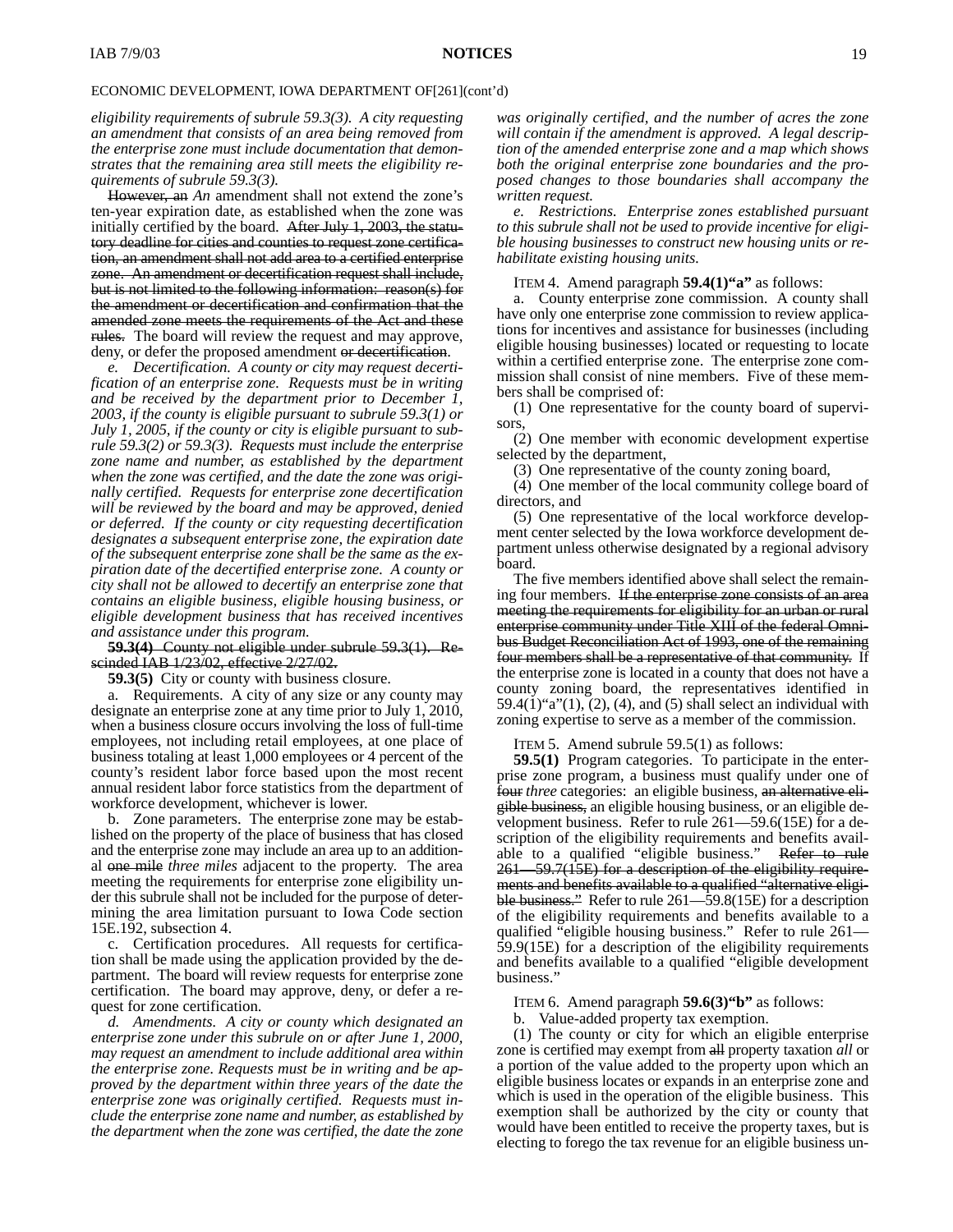der this program. The amount of the value added for purposes of Iowa Code section 15E.196 shall be the amount of the increase in assessed valuation of the property following the location or expansion of the business in the enterprise zone.

(2) If an exemption is made applicable only to a portion of the property within an enterprise zone, there must be approved uniform criteria which further some planning objective established by the city or county commission. These uniform criteria must also be approved by the eligible city or county. Examples of acceptable "uniform criteria" that may be adopted include, but are not limited to, wage rates, capital investment levels, types and levels of employee benefits offered, job creation requirements, and specific targeted industries. "Planning objectives" may include, but are not limited to, land use, rehabilitation of distressed property, or "brownfields" remediation.

(3) The exemption may be allowed for a period not to exceed ten years beginning the year value added by improvements to real estate is first assessed for taxation in an enterprise zone.

*(4) This value-added property tax exemption may be used in conjunction with other property tax exemptions or other property tax related incentives such as property tax exemptions that may exist in Urban Revitalization Areas or Tax Increment Financing (TIF). Property tax exemptions authorized under Iowa Code chapter 427B may not be used, as stated in Iowa Code section 427B.6, in conjunction with property tax exemptions authorized by city council or county board of supervisors within the local enterprise zone.*

ITEM 7. Amend subparagraph **59.6(3)"c"(1)** as follows:

(1) Investment tax credit. An eligible business may claim an investment tax credit as provided in Iowa Code section 15.333. A corporate income tax credit may be claimed of up to a maximum of 10 percent of the new investment which is directly related to new jobs created by the location or expansion of the business in the enterprise zone. If the business is a partnership, subchapter S corporation, limited liability company, *cooperative organized under Iowa Code chapter 501 and filing as a partnership for federal tax purposes,* or an estate or trust electing to have the income taxed directly to the individual, an individual may claim the tax credit allowed. Any credit in excess of tax liability for the tax year may be credited to the tax liability for the following seven years or until depleted, whichever occurs first. Subject to prior approval by the department in consultation with DRF, an eligible business whose project primarily involves the production of value-added agricultural products may elect to apply for a refund for all or a portion of an unused tax credit. For purposes of this paragraph, an eligible business includes a cooperative as described in Section 521 of the United States Internal Revenue Code which is not required to file an Iowa corporate income tax return, and whose approved project primarily involves the production of ethanol. The refund may be used against a tax liability imposed for individual income tax, corporate income tax, or franchise tax. The business participating in the enterprise zone may not claim an investment tax credit for capital expenditures above the amount stated in the agreement described in 261—59.12(15E). An eligible business may instead*, prior to project completion,* seek to amend the contract, allowing the business to receive an investment tax credit for additional capital expenditures, or may elect to submit a new application within the enterprise zone.

#### ITEM 8. Amend **59.6(3)"c"(5)"2"** as follows:

2. The business shall apply for a tax credit certificate using the form provided by the department. Requests for tax credit certificates will be accepted between May 1 and May 15 of each fiscal year. Only those eligible businesses that have completed projects before the May 1 filing date may apply for a tax credit certificate. For a cooperative described in Section 521 of the United States Internal Revenue Code that is not required to file an Iowa corporate income tax return, the department shall require the cooperative to submit a list of members whom the cooperative wishes to receive a tax credit certificate for their prorated share of ownership. The cooperative shall submit its list in a computerized electronic format that is compatible with the system used or designated by the department. The computerized list shall, at a minimum, include the name, address, social security number or taxpayer identification number, business telephone number and ownership percentage, carried out to six decimal places, of each cooperative member eligible for a tax credit certificate. The cooperative shall also submit a total dollar amount of the unused investment tax credits for which the cooperative's members are requesting a tax credit certificate.

#### ITEM 9. Amend **59.6(3)"c"(5)"3"** as follows:

3. The department will make public by June 1 of each year the total number of requests for tax credit certificates and the total amount of requested tax credit certificates that have been submitted. By June 15 of each year any business that has submitted a request for a tax credit certificate for that year may be allowed to amend or withdraw any such request. The department will issue tax credit certificates within a reasonable period of time.

#### ITEM 10. Amend **59.6(3)"c"(5)"5"** as follows:

5. Tax credit certificates shall not be valid until the tax year following project completion. The tax credit certificates shall not be transferred except in the case of a cooperative as described in Section 521 of the United States Internal Revenue Code and which is not required to file an Iowa corporate income tax return, and whose approved project primarily involves the production of ethanol. For such a cooperative, the individual members of the cooperative are eligible to receive the tax credit certificates. Tax credit certificates shall be used in tax years beginning on or after July 1, 2001. A business shall not claim a refund of unused investment tax credit unless a tax credit certificate issued by the department is attached to the taxpayer's tax return for the tax year during which the tax credit is claimed. Any unused investment tax credit in excess of the amount of the tax credit certificate issued by the department may be carried forward for up to seven years after the qualifying asset is placed in service or until the eligible business's unused investment tax credit is depleted, whichever occurs first. For example, an eligible business which completes a project in October 2001 and has an investment tax credit of \$1 million may apply for a tax credit certificate in May 2002. If, because of the proration of the \$4 million of available *refundable* credits for the fiscal year, the business is awarded a tax credit certificate in the amount of \$300,000, the business may claim the \$300,000 refund and carry forward the unused investment tax credit of \$700,000 for up to seven years or until the credit is depleted, whichever occurs first.

ITEM 11. Rescind and reserve rule **261—59.7(15E)**.

#### ITEM 12. Amend paragraph **59.9(1)"a"** as follows:

a. The development business must construct, expand or rehabilitate a building space *within a certified enterprise zone* with a minimum capital investment of at least \$500,000.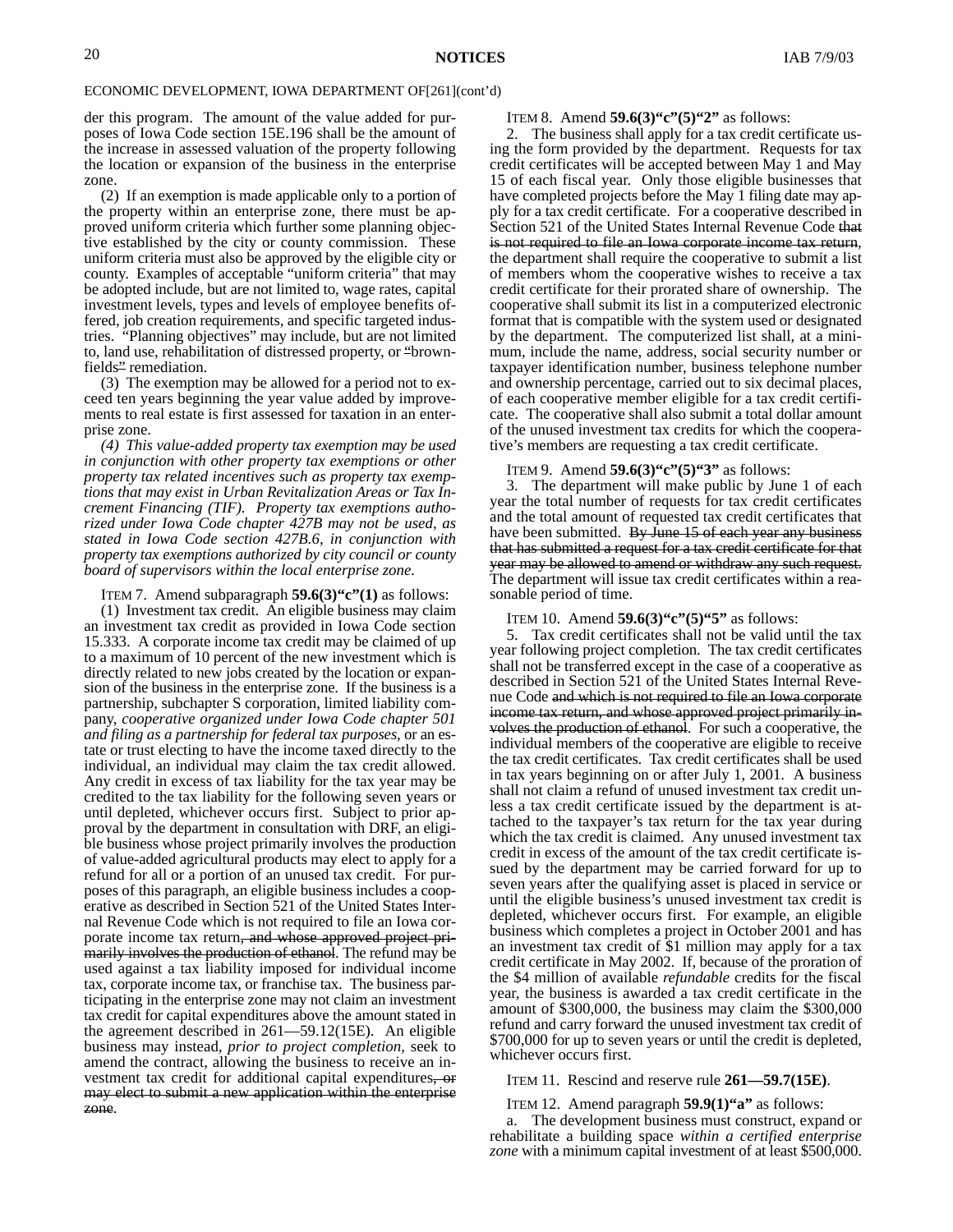There are two partial exemptions to the \$500,000 investment requirement:

(1) If the development business will be buying a vacant building suitable for industrial use, the fair market value of the building and land, not to exceed \$250,000 as determined by the local enterprise zone commission, shall be counted toward the minimum \$500,000 capital investment requirement.

(2) If the development business will be rehabilitating an existing building space that has been located within an area for at least five years and that area has been certified as an enterprise zone, the fair market value as established by an appraisal of the building, not to exceed \$250,000, shall be counted toward the minimum \$500,000 capital investment requirement. Only one of these two exemptions may be used as an exemption by the development business in meeting the minimum capital investment requirement of at least \$500,000.

ITEM 13. Amend paragraph **59.9(1)"d"** as follows:

d. Prior to applying for assistance under this rule *receiving benefits*, an eligible development business shall enter into an agreement with at least one nondevelopment business for purposes of locating the business in all or a portion of the building space for a period of at least five years. *The one or more nondevelopment businesses locating in the building space must meet the following requirements:*

*(1) The business locating in the building space cannot have closed or reduced its operations in one area of the state or city and relocated substantially the same operation in the enterprise zone.*

*(2) The business locating in the building space must on its own or in combination with other qualified businesses locating in the same building space create at least ten full-time positions with an average wage that is equal to or greater than 90 percent of the lesser of the average county wage or average regional wage, as determined by the department. However, the wage paid by the businesses shall not be less than \$7.50 per hour.*

*(3) Each business locating in the building space shall not be a retail business or a business where entrance is limited by a cover charge or membership requirement.*

*(4) Each business locating in the building space shall provide all full-time employees with the option of choosing one of the following:*

*1. The business pays 80 percent of the cost of a standard medical insurance plan and a standard dental insurance plan or an equivalent plan; or*

*2. The business provides the employee with a plan that is monetarily equivalent to the plan provided for in "1."*

*(5) If a business locating in the building space occupies 90 percent or less of the building space, the business shall not share common ownership or common management with the development business.*

ITEM 14. Amend subrule **59.9(2)** by adopting the following **new** paragraphs **"d"** and **"e"**:

d. The development business shall receive a pro-rata share of the total incentives and assistance available based on the percentage of the building space that is leased to qualifying nondevelopment businesses as defined in paragraph 59.9(1)"d." Upon completion of the construction, expansion, or rehabilitation of the building space, the development business shall notify the department in writing that the project has been completed. For each qualifying nondevelopment business, as defined in paragraph 59.9(1)"d," the development business will provide the following:

(1) A list of the new jobs the business will create and the starting wage for each position.

(2) A brief description of the business's operation.

(3) Information on the business's employee benefit package.

(4) The percentage of the building space that the business will occupy.

(5) A copy of the lease agreement between the business and the development business.

Based on this information, the department will notify the DRF that the development business is eligible to receive a specified percentage of the available benefits. The percentage of benefits the development business will receive shall be equal to the percentage of the building space leased to qualified nondevelopment businesses, as determined by the department.

e. If a qualified nondevelopment business vacates the building space, the development business shall have six months from the date the space becomes vacant to enter into an agreement with a qualified nondevelopment business as defined in paragraph 59.9(1)"d." If the development business fails to enter into an agreement with a qualified nondevelopment business within six months from the date the space becomes vacant, the development business shall be subject to the repayment of benefits as described in subrule 59.14(4).

ITEM 15. Amend rule 261—59.9(15E) by adopting the following **new** subrule 59.9(5):

**59.9(5)** Annual report. An eligible development business shall submit annually a written report to the department and the city or county, as applicable, detailing and certifying the number of signed leases with qualified nondevelopment businesses, pursuant to paragraph 59.9(1)"d"; the total number of jobs created and the average wage for those jobs; and information on the total occupancy of the building space. An approved development business shall submit a written report on December 31 of the year in which the application was approved and shall continue to submit written reports annually until incentives and assistance provided pursuant to subrule 59.9(2) are no longer being received by the development business.

ITEM 16. Amend subrule 59.10(2) as follows:

**59.10(2)** Application. The department will develop a standardized application that it will make available for use by a business applying for benefits and assistance as an eligible business, an alternative eligible business, an eligible housing business or an eligible development business. The commission may add any additional information to the application that it deems appropriate for a business to qualify as an eligible business, an eligible housing business or an eligible development business. If the commission determines that a business qualifies for inclusion in an enterprise zone and that it is eligible for benefits under the Act, the commission shall submit an application for incentives or assistance to the department.

ITEM 17. Amend rule 261—59.13(15E) as follows:

**261—59.13(15E) Agreement.** After the department negotiates and approves the application and the amount of incentives and assistance that the *eligible* business*, eligible housing business, or eligible development business* shall receive, the department and the city or county, as applicable, shall enter into an agreement with the *eligible* business*, eligible housing business, or eligible development business*. The term of the agreement shall be ten years from the agreement effective date plus any additional time necessary for the business to sat-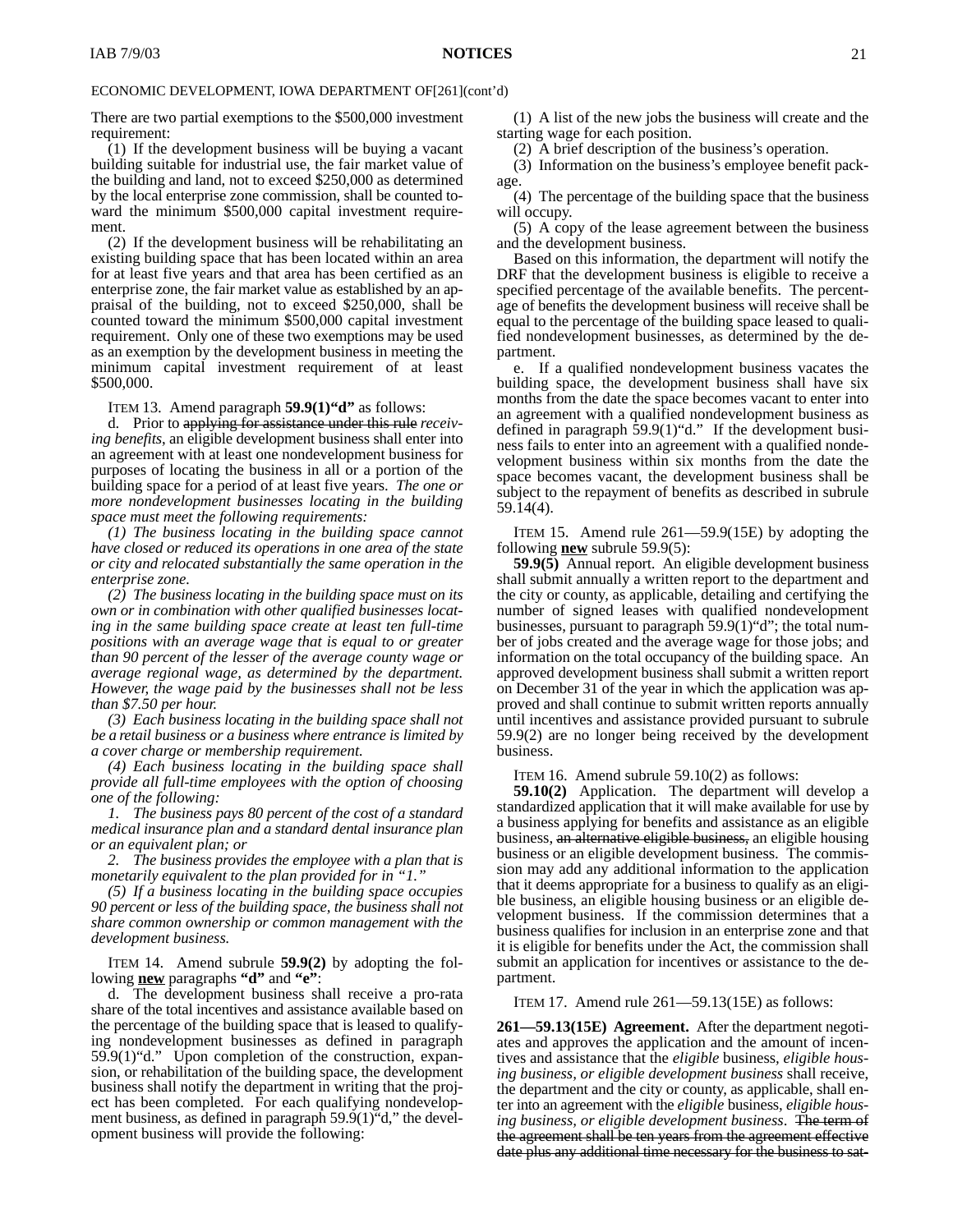isfy the job maintenance requirement. This three-party agreement shall include, but is not limited to, provisions governing the number of jobs to be created, representations by the business that it will pay the wage and benefit levels pledged and meet the other requirements of the Act as described in the approved application, reporting requirements such as an annual certification by the *eligible* business*, eligible housing business, or eligible development business* that it is in compliance with the Act, the amount or level of tax incentives and assistance that the *eligible* business*, eligible housing business, or eligible development business* shall receive as negotiated by the department, and the method for determining the amount of incentives or assistance received by the *eligible* business*, eligible housing business, or eligible development business* which will be repaid in the event of failure to maintain the requirements of the Act and these rules. In addition, the agreement will specify that a *an eligible* business*, eligible housing business, or eligible development business* that fails to maintain the requirements of the Act and these rules shall not receive incentives or assistance for each year during which the business is not in compliance.

ITEM 18. Amend subrule 59.14(1) as follows:

**59.14(1)** Annual certification. A *An eligible* business *or eligible housing business* that is approved to receive incentives or assistance shall, for the length of its designation as an enterprise zone business, certify annually to the county or city, as applicable, and the department its compliance with the requirements of the Act and these rules.

ITEM 19. Amend subrule 59.14(2) as follows:

**59.14(2)** Repayment. If a *an eligible* business*, eligible housing business, or eligible development business* has received incentives or assistance under 1998 Iowa Acts, House Files 2164 and 2538, or Iowa Code Supplement section 15E.196 *the Act* and fails to meet and maintain any one of the requirements of the Act or these rules to be an eligible business*, eligible housing business, or eligible development business*, the business is subject to repayment of all or a portion of the incentives and assistance that it has received.

ITEM 20. Rescind subrule 59.14(3) and adopt in lieu thereof the following **new** subrule:

**59.14(3)** Calculation of repayment due for a business. If the department, in consultation with the city or county, determines that a business has failed in any year to meet any one of the requirements of the Act or these rules to be an eligible business, the business is subject to repayment of all or a portion of the amount of incentives received.

a. Job creation. If a business does not meet its job creation requirement or fails to maintain the required number of jobs, repayment shall be calculated as follows:

(1) If the business has met 50 percent or less of the requirement, the business shall pay the same percentage in benefits as the business failed to create in jobs.

(2) If the business has met more than 50 percent but not more than 75 percent of the requirement, the business shall pay one-half of the percentage in benefits as the business failed to create in jobs.

(3) If the business has met more than 75 percent but not more than 90 percent of the requirement, the business shall pay one-quarter of the percentage in benefits as the business failed to create in jobs.

(4) If the business has not met the minimum job creation requirement of ten new full-time jobs, the business shall repay all of the incentives and assistance that it has received.

b. Wages and benefits. If a business fails to comply with the wage or benefit requirements, the business shall not receive incentives or assistance for each year during which the business is not in compliance.

c. Capital investment. If a business does not meet the capital investment requirement, repayment shall be calculated as follows:

(1) If the business has met 50 percent or less of the requirement, the business shall pay the same percentage in benefits as the business failed to invest.

(2) If the business has met more than 50 percent but not more than 75 percent of the requirement, the business shall pay one-half of the percentage in benefits as the business failed to invest.

(3) If the business has met more than 75 percent but not more than 90 percent of the requirement, the business shall pay one-quarter of the percentage in benefits as the business failed to invest.

(4) If the business has not met the minimum investment requirement of \$500,000, the business shall repay all of the incentives and assistance that it has received.

ITEM 21. Amend subrule 59.14(4) as follows:

**59.14(4)** Calculation of repayment due for a development business. *If, within the five years following project completion, a development business, or its successor, fails to meet or maintain any one of the requirements of the Act or these rules, as determined by the department, the development business shall proportionally refund the value of any tax credits, refunds or property tax exemptions that were claimed under this program.* The proportion of any tax credits, refunds or property tax exemptions claimed that are due for repayment if a development business, or its successor, sells or leases building space to a retail business will be determined by dividing the square footage of building space occupied by the retail *a nondevelopment* business *that no longer qualifies pursuant to paragraph 59.9(1)"d"* by the total square footage of the total building space as described in the application and approved for benefits under this program.

ITEM 22. Amend rule 261—59.14(15E) by adopting the following **new** subrule 59.14(6):

**59.14(6)** Layoffs or closures. If an eligible business experiences a layoff within the state or closes any of its facilities within the state prior to receiving the incentives and assistance, the department may reduce or eliminate all or a portion of the incentives and assistance. If a business experiences a layoff within the state or closes any of its facilities within the state after receiving the incentives and assistance, the business shall be subject to repayment of all or a portion of the incentives and assistance that it has received.

ITEM 23. Amend rule 261—59.14(15E) by adopting the following **new** subrule 59.14(7):

**59.14(7)** Extensions. If an eligible business, eligible housing business, or eligible development business fails to meet its requirements under the Act, these rules, or the agreement described in rule 261—59.13(15E), the department, in consultation with the city or county, may elect to grant the business a one-year extension period to meet the requirements.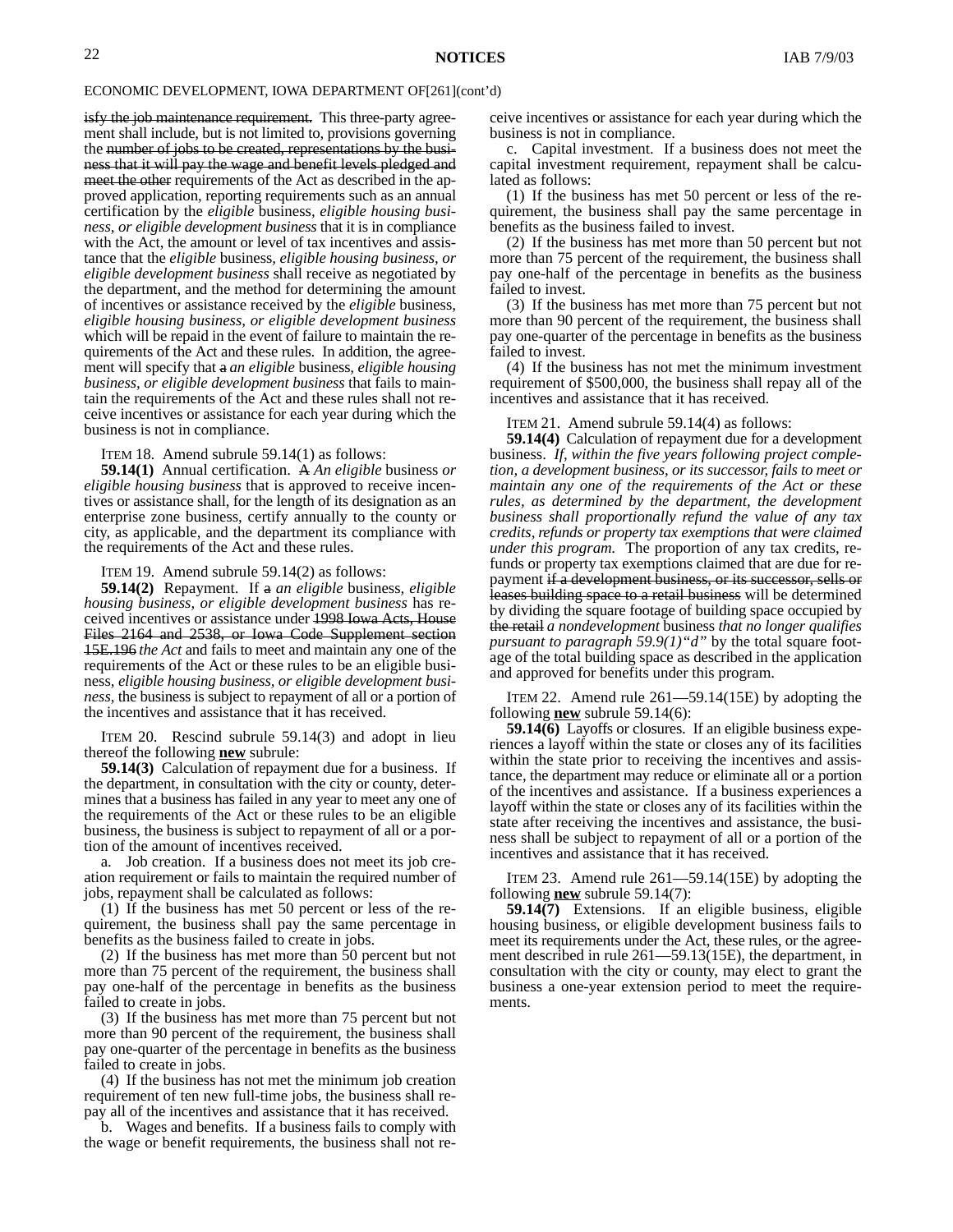#### **ARC 2593B**

#### **ECONOMIC DEVELOPMENT, IOWA DEPARTMENT OF[261]**

#### **Notice of Intended Action**

**Twenty-five interested persons, a governmental subdivision, an agency or association of 25 or more persons may demand an oral presentation hereon as provided in Iowa Code section 17A.4(1)"***b.***"**

**Notice is also given to the public that the Administrative Rules Review Committee may, on its own motion or on written request by any individual or group, review this proposed action under section 17A.8(6) at a regular or special meeting where the public or interested persons may be heard.**

Pursuant to the authority of Iowa Code sections 15.104 and 15.106, the Iowa Department of Economic Development hereby gives Notice of Intended Action to adopt a new Chapter 62, "Cogeneration Pilot Program," Iowa Administrative Code.

The proposed new chapter establishes application requirements, evaluation criteria and procedures for participation in the Cogeneration Pilot Program in accordance with 2003 Iowa Acts, House File 391.

Public comments concerning the proposed chapter will be accepted until 4:30 p.m. on July 29, 2003. Interested persons may submit written or oral comments by contacting Allen Williams, Business Development Division, Iowa Department of Economic Development, 200 East Grand Avenue, Des Moines, Iowa 50309; telephone (515)242- 4771; E-mail allen.williams@ided.state.ia.us.

A public hearing to receive comments about the proposed chapter will be held on July 29, 2003, at 1 p.m. at the above address in the northwest conference room on the second floor.

These rules are intended to implement 2003 Iowa Acts, House File 391.

The following **new** chapter is proposed.

#### CHAPTER 62 COGENERATION PILOT PROGRAM

**261—62.1(80GA,HF391) Purpose.** The purpose of the cogeneration pilot program (CPP) is to foster the development of electricity cogeneration within the state in order to diversify Iowa's electricity supply and foster economic development.

**261—62.2(80GA,HF391) Eligible activities.** The department may choose up to two projects for participation in the cogeneration pilot program.

**261—62.3(80GA,HF391) Eligibility requirements.** To be eligible for the cogeneration pilot program, a business shall meet each of the following requirements:

**62.3(1)** Generation capacity. Each cogeneration pilot project facility must involve a project of 200 megawatts or less of electric generation capacity.

**62.3(2)** Investment location. Each cogeneration pilot project facility must be located within Iowa.

**62.3(3)** Economic impacts. The business shall demonstrate, as a result of the proposed project, significant beneficial economic impacts to the state or to a region of the state.

**62.3(4)** No closure or reduction in operations. The business shall not close or substantially reduce operations at one location in Iowa and relocate substantially the same operation elsewhere in the state if the closure or reduction results in loss of employment.

#### **261—62.4(80GA,HF391) Application procedures.**

**62.4(1)** Application required. To receive designation as an approved cogeneration pilot program project, an application must be submitted in the format specified by the department. A business shall submit an application on its own behalf.

**62.4(2)** Application contents. Applications shall include the following:

a. A project description including the activities involved and the impact the project is expected to have on electricity cost, availability and reliability.

b. A description of the consistency of the proposed project with state and regional plans for economic development.

c. An identification of the number of jobs to be created or retained as a result of the project and an explanation of why the jobs are considered quality, high-wage jobs. The explanation shall include the job classifications, pay ranges, and benefits to be provided to the employees.

d. An identification of the amount, terms, and sources of all proposed public and private investments in the project and a statement that indicates whether the other financing has been secured or is still to be arranged.

e. Cost estimates for all project activities.

f. A time frame within which the project will be completed.

g. A description of the immediate (within 24 months) economic development impacts as a result of the project.

h. A description of the long-term (beyond 24 months), speculative economic development impacts as a result of the project.

i. An explanation as to why the project could not otherwise occur without the benefits of this program.

**62.4(3)** Application due date. In order to be considered for review, an application must be submitted to the department before April 1, 2007.

**261—62.5(80GA,HF391) Application review.** Completed applications will be reviewed using the following factors:

**62.5(1)** The expected immediate and long-term economic impacts the project will have on the state of Iowa and region(s) of Iowa including, but not limited to, the likelihood that the project will result in additional new private investment and quality job creation in Iowa. In determining the quality of possible new jobs to be created, the department will consider projected wage levels, fringe benefit packages, turnover rate, full-time and career positions, and other relevant factors.

**62.5(2)** Substantiality of the capital investment pledged by the business.

**62.5(3)** The likelihood of closure or relocation of the business's operations and any resulting loss of employment.

**62.5(4)** The number of direct jobs to be created by the project.

**62.5(5)** The amount, terms, and sources of all proposed public and private investments that the project will leverage.

**62.5(6)** The degree of coordination the project has with

state and regional economic development plans.

**62.5(7)** The feasibility of the project.

**62.5(8)** Any other information about the business that has a bearing on the likely success of the project.

#### **261—62.6(80GA,HF391) Award process.**

**62.6(1)** Applications will be reviewed and summarized by department staff. Staff will prepare a summary for the director of the department, who shall make a final decision on the application.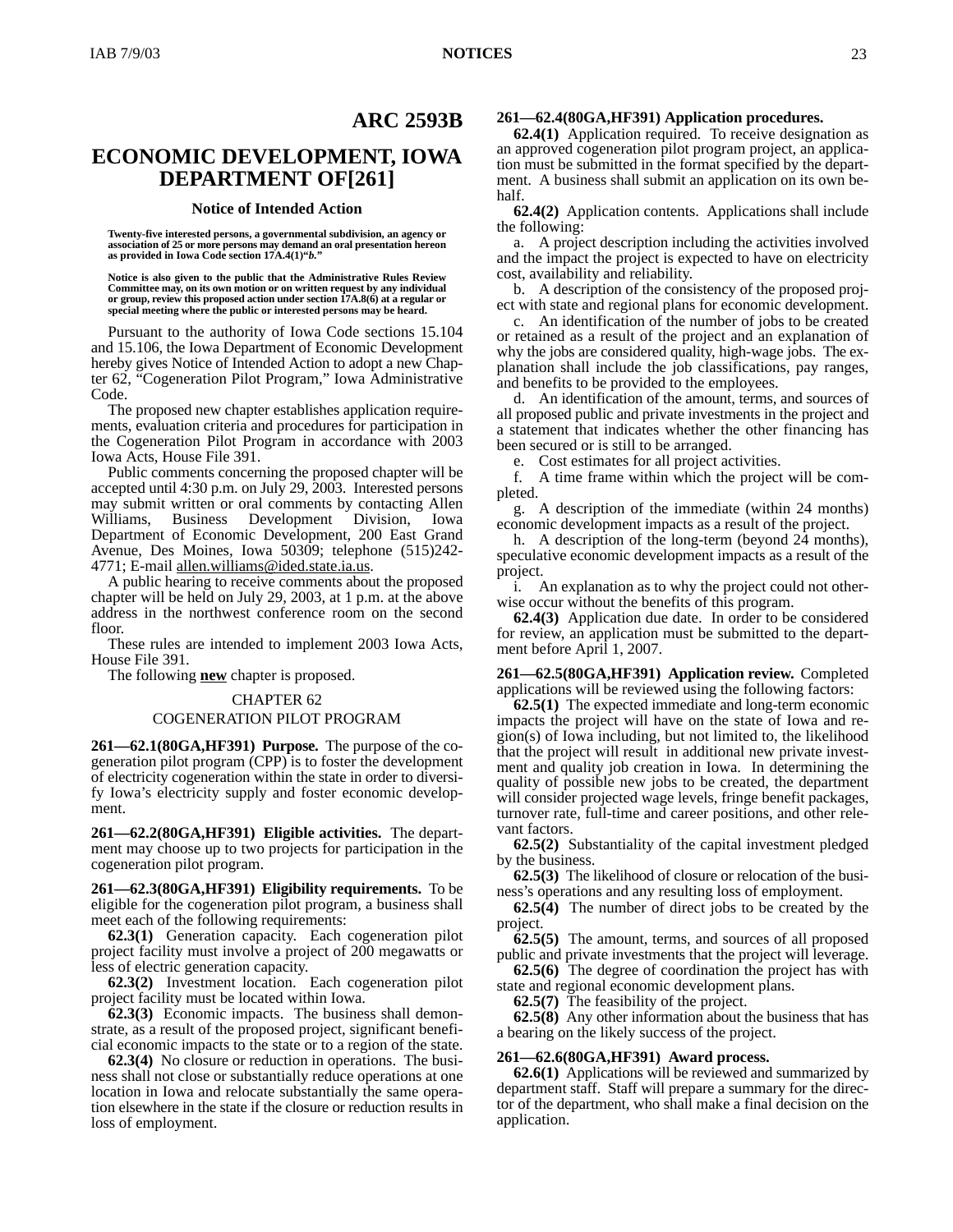**62.6(2)** Upon an application's submission, department staff will consult with the Iowa utilities board and any other relevant state agency or interested party in order to gain additional information or to seek comment.

**62.6(3)** The department shall not approve any application after June 30, 2007.

**261—62.7(80GA,HF391) Annual progress report.** Every approved pilot project designee shall submit an annual progress report, whose format will be determined by the department. The annual report shall be submitted no later than November 1, beginning in the year 2004 and every year thereafter, up to and including 2007.

These rules are intended to implement 2003 Iowa Acts, House File 391.

#### **ARC 2597B**

#### **ENVIRONMENTAL PROTECTION COMMISSION[567]**

#### **Notice of Intended Action**

**Twenty-five interested persons, a governmental subdivision, an agency or association of 25 or more persons may demand an oral presentation hereon as provided in Iowa Code section 17A.4(1)"***b.***"**

**Notice is also given to the public that the Administrative Rules Review Committee may, on its own motion or on written request by any individual or group, review this proposed action under section 17A.8(6) at a regular or special meeting where the public or interested persons may be heard.**

Pursuant to the authority of Iowa Code section 455B.133, the Environmental Protection Commission hereby gives Notice of Intended Action to amend Chapter 23, "Emission Standards for Contaminants," Iowa Administrative Code.

These amendments include implementation of Iowa Code section 455B.133(10).

Subrule 23.2(2) in Item 1 pertains to the process for requesting a waiver from the state open burning regulations. The rules in Chapter 23 already identify the process in 567— Chapter 21 for requesting a waiver from the Department. However, the proposed amendment emphasizes that additional information may be required when a variance from the open burning rules is requested and stresses the Department's obligation to ensure that the national ambient air quality standards (NAAQS) are not adversely affected by the open burning.

The proposed amendment in Item 2 clarifies the fact that disaster debris burning of structures or structural debris has never been exempted from the asbestos National Emission Standard for Hazardous Air Pollutants (NESHAP).

In Item 3, existing paragraph  $23.2(3)$ "g," which pertains only to training fires, is rescinded and a new paragraph "g" that contains two categories of open burning is proposed, one category for training fires and another category for controlled burning of a demolished building. These two types of activities, because of their similarity, are kept together under the same paragraph. Nonetheless, there are clear distinctions between the two types of burning.

The open burning requirements for training fires in new paragraph "g" are the same as those in the existing paragraph, with the exception of the following: definitions for "training" fire" and "bona fide training" are added, a requirement that the building must be structurally intact is added, the specific form to be used in the notification process is identified, and an explanation is added that controlled burning of a demolished building is now included in the existing limit for burning asphalt shingles. Proposed paragraph "g" also details the conditions and requirements for the "new" exemption provided to a city for "controlled burning of a demolished building" in accordance with the provisions of Iowa Code section 455B.133(10). The requirements for conducting "controlled burning of a demolished building" are:

- Notification to the Department,  $\bullet$
- Compliance with the federal asbestos NESHAP,  $\bullet$

 A maximum of two burns in which asbestos-free asphalt roofing on the structure can be burned without removal,

- A maximum size limit on buildings to be burned,  $\bullet$
- Restrictions limiting the time of day for open burning,  $\bullet$
- Restrictions on the burning of nonstructural materials,  $\bullet$
- Record-keeping requirements, and  $\bullet$

 A limit on the number of controlled demolition debris burns that can be conducted in a given area.

The Department conducted ambient air quality modeling and determined that, if the requirements listed above are met, the ambient air quality standards for PM10 are predicted to be maintained throughout the state. Because of potential impacts to the public health from the controlled burning of demolished buildings, the amendments contain a limit of three controlled burns of demolished buildings in any three-year period in any overlapping 0.6 mile radius circle. If a city wishes to conduct additional controlled burns, the city, in accordance with the variance provisions in 567—subrules 21.2(1) and 23.2(2), may request that the Department conduct a special review of the ambient air impacts. Upon conducting this review, the Department may approve or deny the city's request for any additional controlled burns. The city is required to maintain records of each controlled burn of a demolished building.

The proposed amendment in Item 4 adds clarification to the existing open burning rules covering agricultural structures that any burning of such structures must be conducted in accordance with 40 CFR Section 61.145, the federal asbestos NESHAP.

Any person may make written suggestions or comments on the proposed amendments on or before August 13, 2003. Written comments should be directed to Christine Paulson, Department of Natural Resources, Air Quality Bureau, 7900 Hickman Road, Suite 1, Urbandale, Iowa 50322; fax (515) 242-5094. Comments may be sent by E-mail to Christine. Paulson@dnr.state.ia.us.

A public hearing will be held on August 7, 2003, at 1 p.m. in Conference Rooms 2 and 3 at the Department's Air Quality Bureau office located at 7900 Hickman Road, Urbandale, Iowa, at which time comments may be submitted orally or in writing. All comments must be received no later than August 13, 2003.

Any person who intends to attend the public hearing and has special requirements, such as those related to hearing or mobility, should contact Christine Paulson at (515)242-5154 to advise of any specific needs.

These amendments are intended to implement Iowa Code section 455B.133.

The following amendments are proposed.

ITEM 1. Amend subrule 23.2(2) as follows:

**23.2(2)** Variances from rules. Any person wishing to conduct open burning of materials not exempted in 23.2(3) may make application for a variance as specified in 567—subrule 21.2(1). *In addition to requiring the information specified under 567—subrule 21.2(1), the director may require any person applying for a variance from the open burning rules to submit adequate documentation to allow the director to assess whether granting the variance will hinder attainment or maintenance of a National Ambient Air Quality Standard*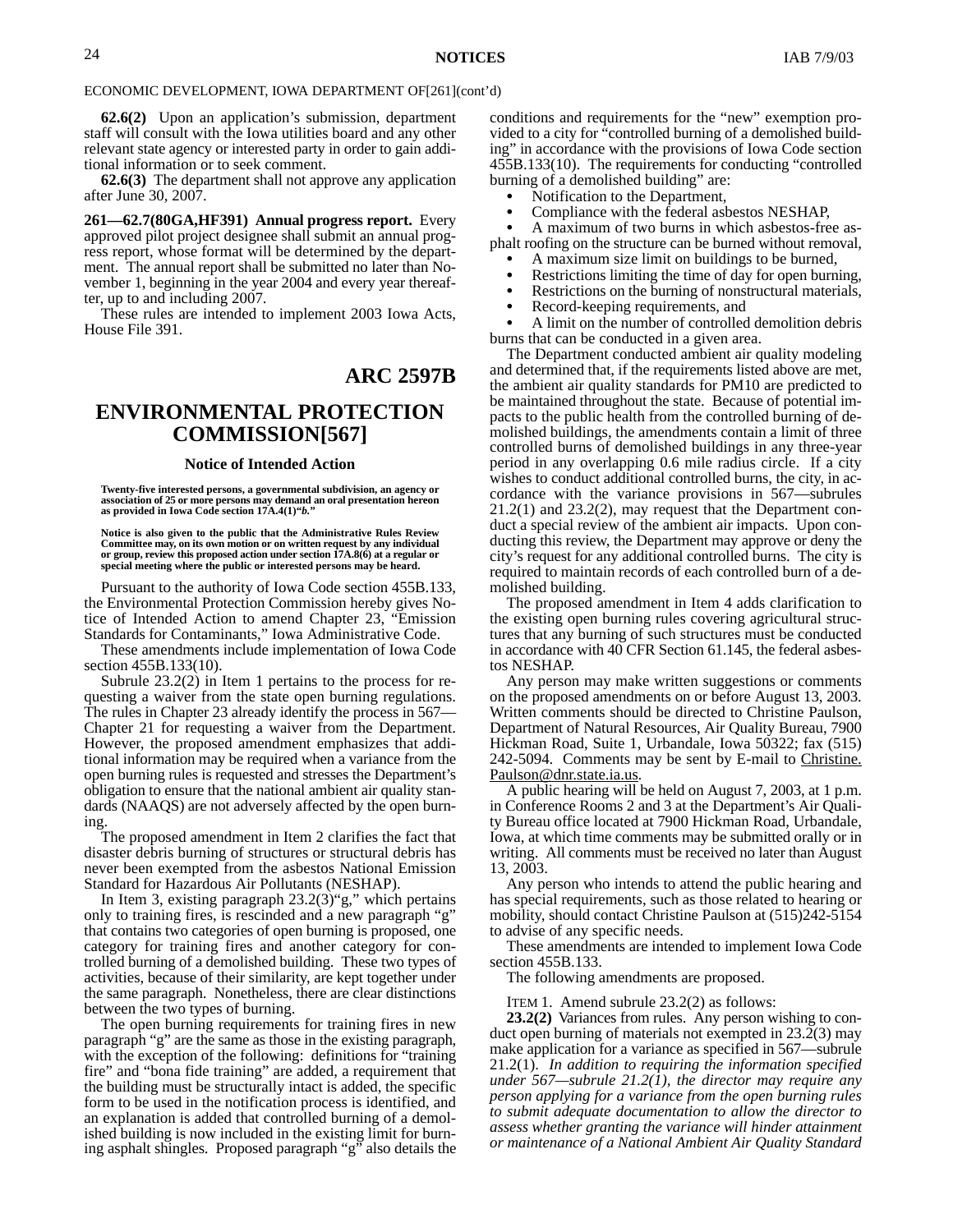*(NAAQS). Adequate documentation requested may include, but is not limited to, the information required under 23.2(3)"g"(2)"2."*

ITEM 2. Amend subrule **23.2(3)**, paragraph **"a,"** as follows:

a. Disaster rubbish. The open burning of rubbish, including landscape waste, for the duration of the community disaster period in cases where an officially declared emergency condition exists. *Burning of any structures or demolished structures shall be conducted in accordance with 40 CFR Section 61.145 as amended through January 16, 1991, which is the "Standard for Demolition and Renovation" of the asbestos National Emission Standard for Hazardous Air Pollutants.*

ITEM 3. Rescind subrule **23.2(3)**, paragraph **"g,"** and adopt the following **new** paragraph **"g"** in lieu thereof:

Training fires and controlled burning of a demolished building.

(1) Training fires. For the purpose of this paragraph, a "training fire" is a fire set for the purpose of conducting bona fide training of public or industrial employees in fire fighting methods. For the purpose of this subparagraph, "bona fide training" means training that is conducted according to the National Fire Protection Association 1403 Standard on Live Fire Training Evolutions (2002 Edition), or a comparable training fire standard. A training fire may be conducted, provided that all of the following conditions are met:

1. A training fire on a building is conducted with the building structurally intact.

2. The training fire does not include the controlled burning of demolition debris.

3. Written notification must be provided to the department on DNR Form 542-XXXX, "Notification of a Controlled Burn," and must be postmarked or delivered to the director at least ten working days before such action commences.

4. Notification shall be made in accordance with 40 CFR Section 61.145 as amended through January 16, 1991, which is the "Standard for Demolition and Renovation" of the asbestos National Emission Standard for Hazardous Air Pollutants.

5. All asbestos-containing materials shall be removed prior to the training fire.

6. Asphalt shingles may be burned in a training fire only if the notification to the director contains testing results indicating that none of the layers of the asphalt shingles contain asbestos. During each calendar year, each fire department may conduct no more than two training fires on buildings where asphalt roofing has not been removed, provided that for each of those training fires the asphalt roofing material present has been tested to ensure that it does not contain asbestos. Each fire department's limit on the burning of asphalt shingles shall include both training fires and the controlled burning of a demolished building, as specified in  $23.2(3)$ "g"(2).

7. Rubber tires shall not be burned during a training fire.

(2) Controlled burning of a demolished building. A city, as defined in Iowa Code section 362.2, may conduct a controlled burn of a demolished building, provided that all of the following conditions are met:

1. The controlled burning of a demolished building is prohibited within the city limits of Cedar Rapids, Marion, Hiawatha, Council Bluffs, Carter Lake, Des Moines, West Des Moines, Clive, Windsor Heights, Urbandale, Pleasant Hill, Buffalo, Davenport, Mason City or any other area

where area-specific state implementation plans require the control of particulate matter.

2. For each building proposed to be burned, the city fire department or a city official shall submit to the department a completed notification postmarked at least 30 days before the proposed controlled burn commences. Notification shall be provided on DNR Form 542-XXXX, "Notification of a Controlled Burn." Information required to be provided shall include: the exact location of the burn site, the approximate distance to the nearest neighboring residence or business, the method used by the city to notify city residents of the proposed burn, an explanation of why alternative methods of demolition debris management are not being used, and information required by 40 CFR Section 61.145 as amended through January 16, 1991, which is the "Standard for Demolition and Renovation" of the asbestos National Emission Standard for Hazardous Air Pollutants (NESHAP).

3. All asbestos-containing materials shall be removed before the building is demolished. The department may require proof that any applicable inspection, notification, removal and demolition occurred, or will occur, in accordance with 40 CFR Section 61.145 as amended through January 16, 1991, which is the "Standard for Demolition and Renovation" of the asbestos National Emission Standard for Hazardous Air Pollutants (NESHAP).

4. During each calendar year, each city shall conduct no more than two controlled burns of a demolished building in which asphalt roofing has not been removed, provided that for each controlled burn of a demolished building, the asphalt roofing material present has been tested to ensure that it does not contain asbestos. Each city's limit on the burning of asphalt shingles shall include both controlled burning of demolished building and training fires, as specified in  $23.2(3)$ "g"(1).

5. For each proposed controlled burn, more than one demolished building may be included in the burn, provided that the sum total of all buildings to be burned does not exceed 1700 square feet in size. For purposes of this paragraph, "square feet" includes both finished and unfinished basements and excludes unfinished attics, carports, attached garages, and porches that are not protected from weather.

6. The controlled burning of a demolished building may only be conducted between the hours of 6 a.m. and 6 p.m. and only when weather conditions are favorable with respect to surrounding property. The city shall adequately schedule and sufficiently control the burn to ensure that burning is completed by 6 p.m.

7. Rubber tires, chemicals, furniture, carpeting, trade waste, garbage, rubbish and other nonstructural materials shall not be burned.

8. Each city may undertake no more than three controlled burns in every overlapping 0.6 mile radius circle in any three-year period. In accordance with 567—subrules 21.2(1) and 23.2(2), a city may apply for a variance from this requirement and may request that the director conduct a review of the ambient air impacts of the request. The director may approve or deny the request in accordance with 567 subrule 21.2(3).

9. The city shall maintain a map of the exact location and date of each controlled burn. The map shall be maintained at the city clerk's office and shall be made available for inspection by the department upon request.

ITEM 4. Amend subrule **23.2(3)**, paragraph **"i,"** as follows: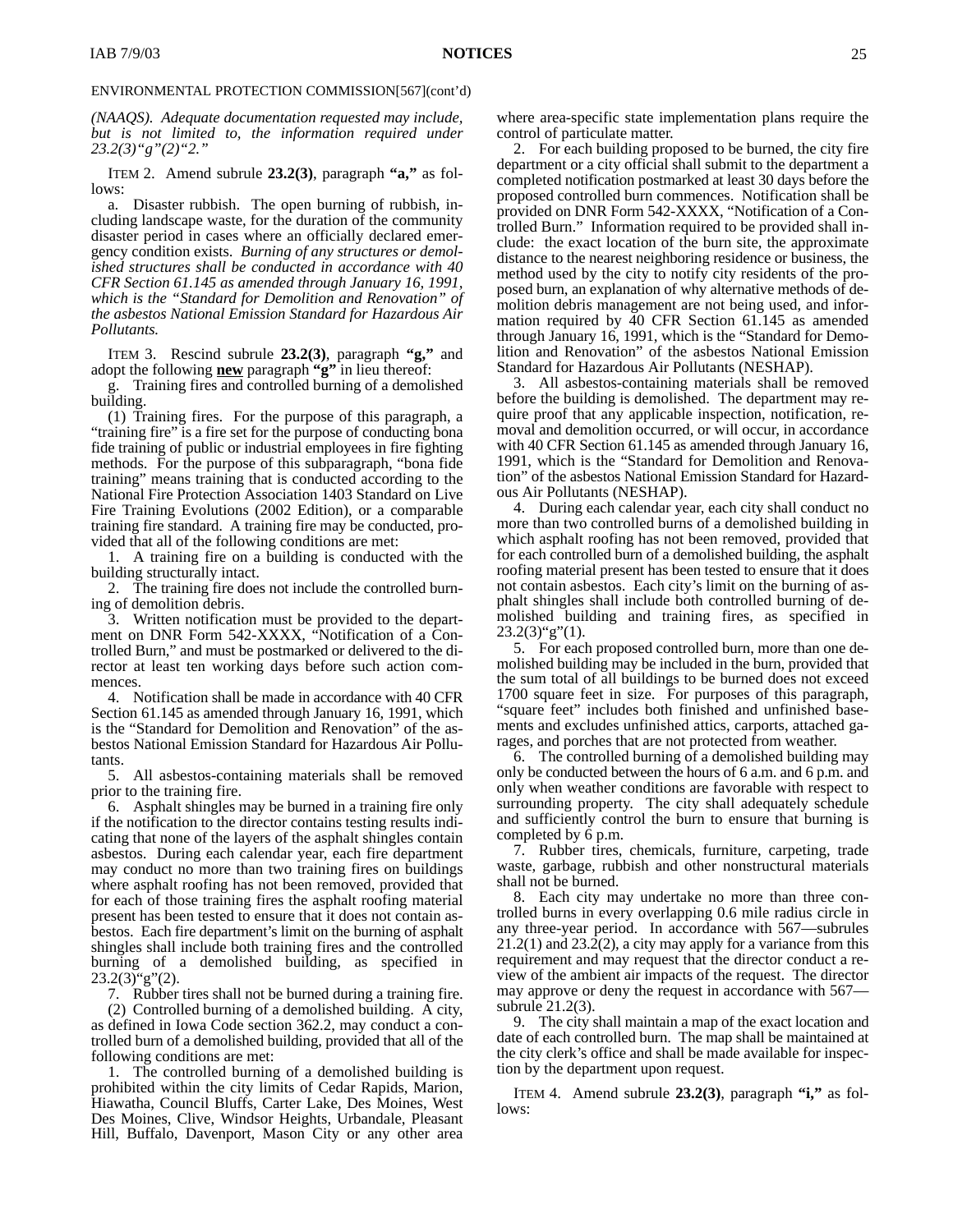i. Agricultural structures. The open burning of agricultural structures, provided that the open burning occurs on the premises and, for agricultural structures located within a city or town, at least one-fourth mile from any building inhabited by a person other than the landowner, a tenant, or an employee of the landowner or tenant conducting the open burning unless a written waiver in the form of an affidavit is submitted by the owner of the building to the department prior to the open burning; all chemicals and asphalt shingles are removed; burning is conducted only when weather conditions are favorable with respect to surrounding property; and permission from the local fire chief is secured in advance of the burning. Rubber tires shall not be used to ignite agricultural structures. *The asbestos National Emission Standard for Hazardous Air Pollutants (NESHAP), as amended through January 16, 1991, requires the burning of agricultural structures to be conducted in accordance with 40 CFR Section 61.145, "Standard for Demolition and Renovation."*

For the purposes of this subrule, "agricultural structures" means barns, machine sheds, storage cribs, animal confinement buildings, and homes located on the premises and used in conjunction with crop production, livestock or poultry raising and feeding operations. *"Agricultural structures" for asbestos NESHAP purposes, includes all of the above, with the exception of one home that has been used only for residential purposes.*

#### **ARC 2595B**

#### **ENVIRONMENTAL PROTECTION COMMISSION[567]**

#### **Notice of Intended Action**

Twenty-five interested persons, a governmental subdivision, an agency or<br>association of 25 or more persons may demand an oral presentation hereon<br>as provided in Iowa Code section 17A.4(1)"b."

**Notice is also given to the public that the Administrative Rules Review** Committee may, on its own motion or on written request by any individual<br>or group, review this proposed action under section 17A.8(6) at a regular or<br>special meeting where the public or interested persons may be heard.

Pursuant to the authority of Iowa Code sections 455B.291 through 455B.298 as amended by 2002 Iowa Acts, chapter 1019 (79GA,SF2145), and Iowa Code section 455B.299, the Environmental Protection Commission hereby gives Notice of Intended Action to rescind Chapter 90, "Scope of Title— Definitions—Forms—Rules of Practice," and adopt new Chapter 90, "Scope of Title—Definitions—Forms"; rescind Chapter 91, "Criteria for Award of Grants," and adopt new Chapter 91, "Criteria for Rating and Ranking Projects for the Water Pollution Control State Revolving Fund"; rescind Chapter 92, "State Revolving Fund Loans for Wastewater Treatment," and adopt new Chapter 92, "State Revolving Fund Loans for Wastewater Treatment and Water Pollution Control"; and amend Chapter 93, "Onsite Wastewater Treatment System Assistance Program," Iowa Administrative Code.

The rules in Chapters 90, 91, 92 and 93 describe the requirements for the terminated construction grants program and the present state revolving fund loan program. This amendment removes all references to the defunct construction grants program, adds administrative requirements for financial assistance for nonpoint source water pollution control projects, consolidates the administrative requirements for municipal point source water pollution control projects, and makes changes to allow for consistent terminology.

The rules in Chapter 90 provide the scope of title and provide the forms used to apply for assistance. In addition, in new Chapter 90, definitions for words and terms used in Chapters 91, 92 and 93 are added. The forms for applying for assistance are identified.

The rules in Chapter 91 provide the administrative requirements, project priority list management elements and the point source rating criteria for the defunct construction grants program. In the new chapter, the out-of-date language is removed, and the rating and ranking criteria for water pollution control projects applying for assistance from the water pollution control state revolving fund are provided.

The rules in Chapter 92 provide for the administration of the state revolving fund program to assist municipal point source water pollution control projects. In new Chapter 92, out-of-date requirements for municipal point source water pollution control projects are removed, the ongoing requirements are consolidated, and administrative requirements for nonpoint source water pollution control projects are added.

The rules in Chapter 93 provide for the administration of the onsite wastewater treatment system assistance program. These amendments make wording changes for consistency with Chapters 90, 91, and 92. The amendments also remove the 50 percent cap for targeting problem water quality areas.

Any interested person may make written suggestions or comments on these proposed amendments on or before August 5, 2003. Such written materials should be directed to the Wastewater Section, Environmental Services Bureau, Department of Natural Resources, Wallace State Office Building, Des Moines, Iowa 50319-0034; fax (515)281-8895. Persons who wish to convey their views orally should contact Darrell McAllister at the Water Supply Section offices at (515)725-0290 or at the Water Supply Section offices at 401 SW 7th, Suite M, Des Moines, Iowa.

Also, there will be three public hearings at which time persons may present their views either orally or in writing. At the hearings, persons will be asked to give their names and addresses for the record and to confine their remarks to the subject of the amendments. The hearings will be held as follows:

| July 30, 2003<br>$7:30$ p.m.  | Area Education Agency<br>824 Flindt Drive<br>Suite 105<br><b>Storm Lake</b>      |
|-------------------------------|----------------------------------------------------------------------------------|
| July 31, 2003<br>$7:30$ p.m.  | Kirkwood Community College<br>3rd Floor, Iowa Hall<br>Room A & B<br>Cedar Rapids |
| August 4, 2003<br>$1:30$ p.m. | <b>DNR Water Supply Offices</b><br>Conference Room<br>401 SW 7th<br>Des Moines   |

Any persons who intend to attend a public hearing and have special requirements, such as those relating to hearing or mobility impairments, should contact the Department of Natural Resources and advise of specific needs.

These amendments are intended to implement Iowa Code sections 455B.291 through 455B.298 as amended by 2002 Iowa Acts, chapter 1019.

The following amendments are proposed.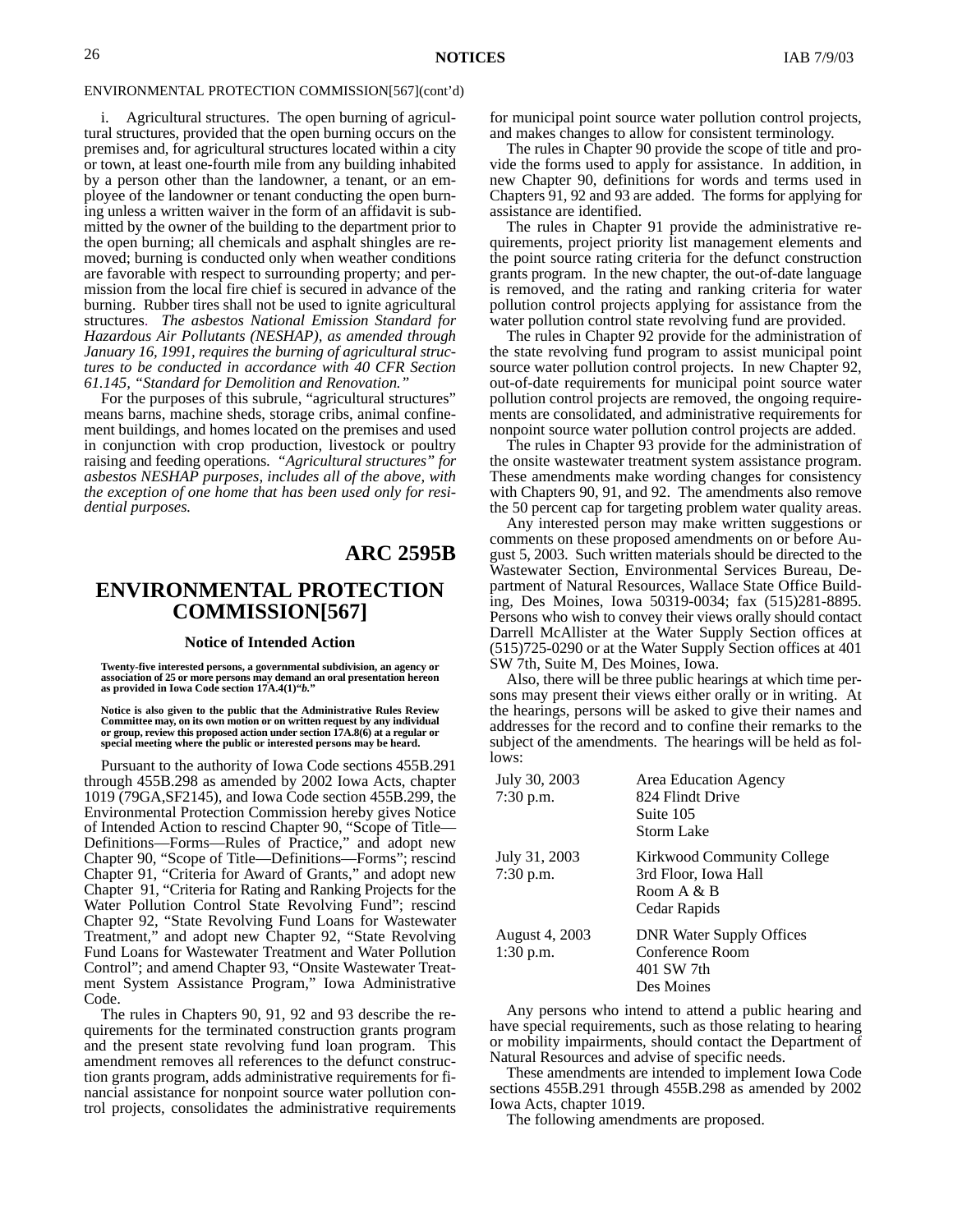ITEM 1. Amend **Title VII**, caption, as follows:

TITLE VII SEWAGE WORKS CONSTRUCTION GRANTS *WATER POLLUTION CONTROL STATE REVOLVING FUND*

ITEM 2. Rescind 567—Chapter 90 and adopt the following **new** chapter in lieu thereof:

#### CHAPTER 90

#### SCOPE OF TITLE—DEFINITIONS—FORMS

**567—90.1(455B,17A) Scope of title.** The department has jurisdiction over the surface water and groundwater of the state to prevent, abate and control pollution. As a part of that general responsibility, the department and the Iowa finance authority are jointly designated to administer the water pollution control state revolving fund pursuant to Iowa Code sections 455B.291 to 455B.298 as amended by 2002 Iowa Acts, chapter 1019, and section 455B.299 and the federal Clean Water Act. This chapter provides the definitions and forms in the department's administration of the water pollution control state revolving fund. 567—Chapter 91 contains the criteria for rating and ranking water pollution control projects. 567—Chapter 92 contains the general project and program administration rules.

**567—90.2(455B,17A) Definitions.** The following words and terms shall have the following meanings unless the context clearly indicates otherwise. The following definitions are applicable for this chapter and 567—Chapters 91, 92 and 93.

"Authority" means the Iowa finance authority (IFA) as established by Iowa Code chapter 16.

"Clean Water Act" means the federal Water Pollution Control Act of 1972, P.L. 92-500, as amended by the Water Quality Act of 1987, P.L. 100-4, as published in 33 U.S.C. 1251-1376.

"Commission" means the Iowa department of natural resources environmental protection commission of the state of Iowa.

"Comprehensive Nutrient Management Plan" or "CNMP" means a conservation system that is unique to an animal feeding operation (AFO). A CNMP is a grouping of conservation practices and management activities which, when implemented as part of a conservation system, will help to ensure that both production and natural resource protection goals are achieved. A CNMP incorporates practices to use animal manure and organic by-products as beneficial resources. A CNMP addresses natural resource concerns dealing with soil erosion, manure, and organic byproducts and their potential impacts on all natural resources including water and air quality, which may derive from an AFO. A CNMP is developed to assist an AFO owner/ operator in meeting all applicable local, tribal, state, and federal water quality goals or regulations. For nutrient-impaired stream segments or water bodies, additional management activities or conservation practices may be required by local, tribal, state, or federal water quality goals or regulations. [From proposed Natural Resources Conservation Service Environmental Quality Incentives Program (NRCS EQIP) rules.]

"Department" or "DNR" means the Iowa department of natural resources.

"Director" means the director of the Iowa department of natural resources.

"Eligible cost" means the cost of all labor, material, machinery, equipment, loan initiation and service fees, design and construction engineering services, legal fees and expenses related to the project; capitalized interest during construction of the project; and construction and rehabilitation of all or part of a project incurred after the date of approval of an intended use plan which contains the project on a list approved for WPCSRF assistance. For point source projects, facility planning and design engineering services are eligible costs when incurred before the approval of an intended use plan if the costs are included in the application for WPCSRF assistance.

"Eligible entity" means a person eligible under the provisions of the Clean Water Act, the Safe Drinking Water Act, and the commission rules to receive loans for projects from either of the revolving loan funds.

"Equity fund" means the fund to receive grant proceeds pursuant to a capitalization grant agreement, amounts transferred from the deficiency fund, investment earnings from certain accounts in the master trust, and all loan principal and interest payments received for loans made from the clean water account, including prepayments but excluding repayments on loans transferred to a series of bonds. The equity fund is to be used to originate a loan agreement with an applicant for project costs and subsequently disburse funds to the applicant, to transfer for deposit in a reserve account established under a series of bonds, or to transfer or disburse funds and enter into loan agreements for any other purposes, programs or undertakings that may be authorized by the Water Quality Act and rules enacted by the department.

"Fiscal year" means the state fiscal year starting July 1 and ending June 30.

"Fundable applicant" means an eligible entity that meets the following criteria:

1. Appears on the state project priority list;

2. Has submitted a complete application for a water pollution control project with eligible costs;

3. Will be in a state of readiness to proceed with construction and use loan payments in a timely manner; and

4. Has been included on the state's intended use plan as a proposed loan recipient or is otherwise eligible as described in 567—paragraph 92.11(1)"c," 92.12(1)"c," or 92.13(1)"c" or 567—subrule 93.4(4).

"Intended use plan" or "IUP" means a plan identifying the intended uses of funds available for loans in the WPCSRF for each fiscal year as described in Section 606(c) of the Clean Water Act.

"Municipality" means the city, county, sanitary district, state agency, or other governmental corporation or body empowered to provide sewage collection and treatment services, or any combination of two or more such governmental bodies, or corporations acting jointly, in connection with a project.

"Needs category" means identified categories of needs which comprise mutually exclusive classes of facilities:

1. Category I–Secondary treatment. This category includes wastewater treatment needs necessary to meet the minimum level of treatment required by the federal Clean Water Act.

2. Category II–More stringent treatment. This category includes the wastewater treatment needs necessary when more stringent wastewater treatment than secondary (Category I) is required to protect the receiving waters.

3. Category IIIa–Infiltration/inflow correction. This category includes rehabilitation of existing sanitary sewers to preclude the entrance of storm water inflow or groundwater infiltration into the sewer. Rehabilitation can include sewer or manhole repairs by sealing, lining or replacement and physical removal of inflow sources. Infiltration/inflow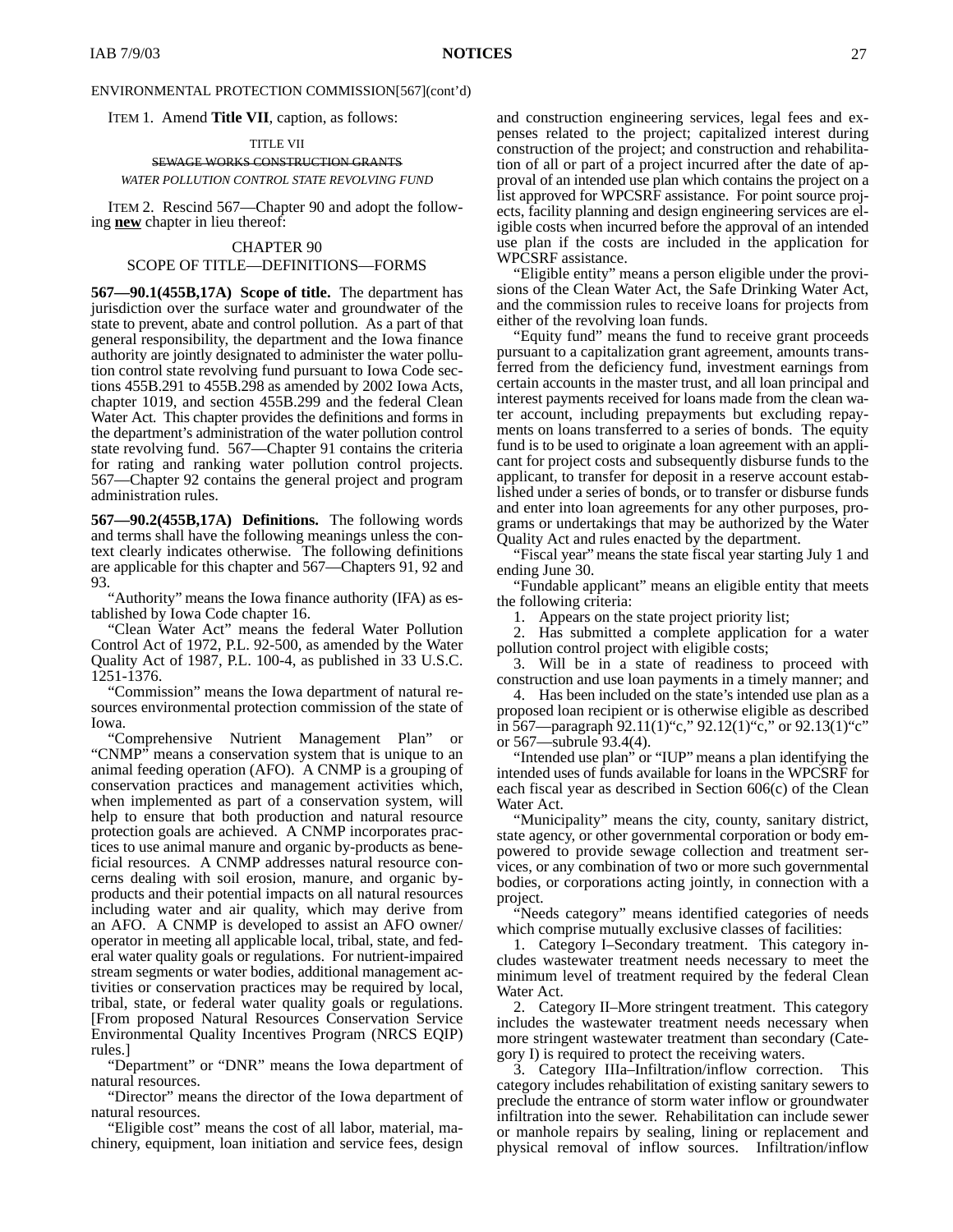correction removes flow from the sewer system by elimination and thereby reduces volumes of wastewater to be treated.

4. Category IIIb–Major sewer system rehabilitation. This category includes sewer replacement and major rehabilitation of collection or transmission sewers where necessary to the total integrity and performance of the wastewater conveyance and treatment facilities. Category IIIb does not have infiltration and inflow removal as its basic justification. "Replacement" is defined as the construction of parallel sewer or sewers which perform the function of existing sewers where existing sewers are to be abandoned. "Major rehabilitation" is defined as extensive repair of existing sewers beyond the scope of normal maintenance programs and necessary to maintain structural integrity. Sewer work associated with infiltration/inflow elimination is considered a Category IIIa need. Relief sewers do not fall within this category since they are newly constructed sewers with a function beyond that of existing sewers.

5. Category IVa–New collectors and appurtenances. This category includes sewers which will serve to collect wastewater in existing communities. The collection system is considered as those public sewers which have a principal purpose of providing service for individual users in existing residential and commercially developed areas to enable collection of wastewater in a centralized system. Pumping stations and force mains and other related appurtenant structures are considered part of the collection system if their primary mechanical function relates to the collection system.

6. Category IVb–New interceptors and appurtenances. This category includes sewers which have a principal purpose of transporting wastewater from a collection system to a wastewater treatment site. Relief sewers are included in this category where additional sewer capacity is required to accommodate all wastewater in a separate sewer system to ensure that it is transported to a wastewater treatment plant for adequate treatment, and to prevent public health hazards within the service area. Relief sewers may include parallel sewers. Pumping stations and force mains and other related appurtenant structures are considered in this category if their primary mechanical function relates to the interceptor's principal purpose. Equalization basins are included in this category.

7. Category V–Correction of combined sewer overflows. This category includes any construction to control the discharge of pollutants from combined storm and sanitary overflows and bypasses, including sewer separation or rehabilitation, detention basins, lagoons or other facilities to control or treat such discharges.

8. Category VI–Storm water. This category includes municipal storm water management programs required pursuant to NPDES permits for discharges from municipal separate storm sewers systems. These management programs include programs or source control measures, or both, structural and nonstructural.

9. Category VIIa–Agricultural cropland sources. This category includes nonpoint source needs caused by agricultural activities such as plowing, pesticide spraying, irrigation, fertilizing, planting, and harvesting.

10. Category VIIb–Animal sources. This category includes nonpoint source needs caused by agricultural activities related to animal production such as confined animal facilities and grazing.

11. Category VIIc–Silviculture. This category includes nonpoint source needs caused by forestry activities such as removal of streamside vegetation, road construction and use,

timber harvesting, and mechanical preparation for the planting of trees.

12. Category VIId–Urban sources. This category includes nonpoint source needs associated with new or existing development in urban or rural settings, such as erosion, sedimentation, and discharge of pollutants (e.g., inadequately treated wastewater, oil, grease, road salts, and toxic chemicals) into water resources from construction sites, roads, bridges, parking lots, and buildings.

13. Category VIIe–Groundwater protection (unknown sources). This category includes the needs that address groundwater protection nonpoint source needs such as wellhead and recharge protection activities.

14. Category VIIf–Marinas. This category includes needs associated with boating and marinas such as poorly flushed waterways, boat maintenance activities, discharge of sewage from boats, and the physical alteration of shoreline, wetlands, and aquatic habitat during the construction and operation of marinas.

15. Category VIIg–Resource extraction. This category includes needs associated with nonpoint source activities from mining and quarrying activities.

16. Category VIIh–Brownfields. This category includes needs that address nonpoint source problems associated with abandoned, idle and underused industrial sites.

17. Category VIIi–Storage tanks. This category includes the needs that address nonpoint source problems caused by tanks designed to hold gasoline or other petroleum products or chemicals.

18. Category VIIj–Landfills. This category includes the needs to address nonpoint source problems caused by sanitary landfills.

19. Category VIIk–Hydromodification. This category includes the needs to address nonpoint source problems associated with channelization and channel modification, dam, and streambank and shoreline erosion.

20. Category VIII–Concentrated animal feeding operations (CAFO). This category includes the needs for a combination of unit processes or best management practices designed to address water quality or public health problems caused by agricultural activities related to animal production that are subject to the federal concentrated animal feeding operation regulations.

21. Category IX–Point source mining. This category addresses the needs for a combination of unit processes or best management practices designed to address water quality or public health problems caused by point source mining and quarrying activities.

"New animal feeding operation" means, for use in 567— Chapter 91 and 567—Chapter 92, an animal feeding operation for which construction was initiated on or after December 31, 2001.

"Nontraditional project" means a project where the primary purpose of the project is not to protect or improve water quality. A secondary purpose of the project does include water quality improvement or protection.

"Project" means, in the context of the water pollution control facilities, the acquisition, construction, reconstruction, extension, equipping, improvement, or rehabilitation of any works and facilities useful for the collection, treatment and disposal of sewage and industrial waste in a sanitary manner including treatment works as defined in Section 212 of the Clean Water Act, or the implementation and development of management programs established under Sections 319 and 320 of the Clean Water Act, including construction and undertaking of nonpoint source water pollution control projects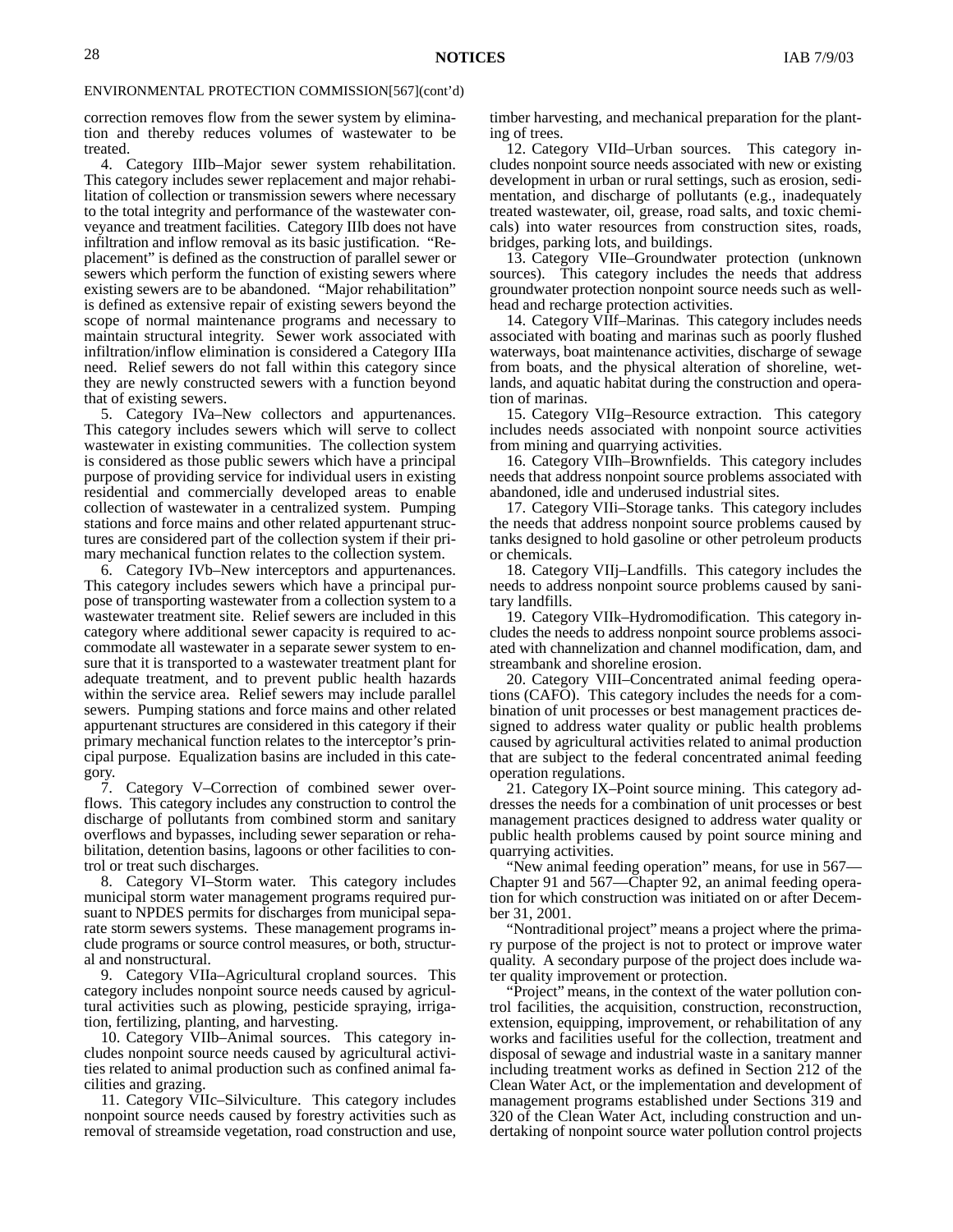and related development activities authorized under those sections.

"Project completion" means the date operations of the project are initiated or are capable of being initiated, whichever is earlier.

"Quasi-public agency" means an agency that provides public services and is under private ownership or control.

"Revolving loan funds" means the water pollution control works revolving loan fund and the drinking water facilities revolving loan fund established by Iowa Code sections 455B.291 to 455B.298 as amended by 2002 Iowa Acts, chapter 1019, and section 455B.299.

"State project priority list (PPL)" means the list of projects in priority order that may qualify for WPCSRF loan assistance. The list is developed in accordance with 567— Chapter 91. (Also known as the planning list.)

"WPCSRF" means the water pollution control works financing program described in this chapter.

**567—90.3(455B,17A) Forms.** The following forms are used to apply for assistance and to provide required documentation. All forms may be obtained from Environmental Services Division, Department of Natural Resources, Henry A. Wallace Building, 502 E. Grand, Des Moines, Iowa 50319. Recipients of assistance shall also comply with applicable requirements of the department's rules.

**90.3(1)** Point source water pollution control project forms.

a. Application package – Form 92.7(1).

b. Loan Agreement form – Form 92.7(8).

c. Interim payment form – Form 92.8(1).

**90.3(2)** Livestock water quality facilities forms.

a. Application form for loan assistance – Forms 92.11(2) and  $92.11(4)$ .

b. Reserved.

**90.3(3)** Local water protection project forms.

a. Application form for loan assistance – Forms 92.12(2), 92.12(4) and 92.12(5).

Reserved.

**90.3(4)** General nonpoint source project forms.

a. Application form for loan assistance – Forms 92.13(2), 92.13(4) and 92.13(5).

b. Reserved.

**90.3(5)** Onsite wastewater treatment assistance forms.

a. Application form for loan assistance – Forms 93.5(1), 93.5(4) and 93.5(5)"a."

b. Reserved.

These rules are intended to implement Iowa Code sections 455B.291 to 455B.298 as amended by 2002 Iowa Acts, chapter 1019.

ITEM 3. Rescind 567—Chapter 91 and adopt the following **new** chapter in lieu thereof:

#### CHAPTER 91

#### CRITERIA FOR RATING AND RANKING PROJECTS FOR THE WATER POLLUTION CONTROL STATE REVOLVING FUND

**567—91.1(455B) Statutory authority.** The authority for the Iowa department of natural resources to provide loans to eligible entity applicants to assist in the construction of wastewater treatment facilities and water pollution control works is provided in Iowa Code sections 455B.291 to 455B.298 as amended by 2002 Iowa Acts, chapter 1019, and section 455B.299. The requirement to have selection criteria and a

method for selecting projects or programs for loans is provided in 40 CFR Part 35.3150, July 1, 2002.

**567—91.2(455B) Scope of title.** The department has jurisdiction over the surface water and groundwater of the state to prevent, abate and control pollution. As part of that general responsibility, the department and the Iowa finance authority are jointly designated to conduct the administration of the water pollution control state revolving fund (WPCSRF) loan assistance program to assist in the financing of infrastructure projects pursuant to the Clean Water Act. A project must comply with this chapter and 567—Chapter 92 to be eligible for a WPCSRF loan. This chapter provides the rating criteria to be used to rank eligible projects for funding. Rating criteria are provided for point source projects and nonpoint source projects. The nonpoint source projects are divided into three activities:

- 1. Livestock water quality facilities;
- 2. Local water protection projects; and
- 3. General nonpoint source projects.

Rating criteria for onsite wastewater systems are not included at this time because the loan assistance is based on a firstcome, first-funded concept.

**567—91.3(455B) Purpose of water pollution control state revolving fund.** The WPCSRF provides financial assistance to eligible water pollution control works for the design and construction of facilities to protect and improve the state's water quality. The fund reserves a percentage of money each year for administrative purposes. The Iowa department of natural resources (department) administers the program, along with the Iowa finance authority (authority). The director will coordinate with the authority under the terms of an interagency agreement entered into pursuant to Iowa Code chapter 28E. The department establishes priorities for the use of the WPCSRF and publishes them each year in its intended use plan (IUP).

The financial assistance is described in more detail in 567—Chapter 92. This chapter identifies the criteria that are used to rate projects and activities, both point source and nonpoint source projects and activities. This chapter describes how the criteria will be used to calculate a total score for ranking projects. The commission is to set funding targets for point source and nonpoint source activities and to adjust the fundable project list to ensure that the short- and long-term goals of the IUP are achieved. The public has an opportunity annually to comment on both the fundable list and the short- and long-term goals of the intended use plan.

#### **567—91.4** and **91.5** Reserved.

**567—91.6(455B) General information—priority rating system.** The department shall use the priority rating system to rate eligible projects for funding. An eligible project may be either a point source project or a nonpoint source project or activity. A nonpoint source project activity must be identified in the most recent Iowa Nonpoint Source Management Program to be considered eligible.

#### **567—91.7** Reserved.

#### **567—91.8(455B) Project priority rating system.**

**91.8(1)** Point source rating criteria. The point source rating criteria considers the use classification of the receiving waters, water quality of the receiving waters, compliance status of the discharger, project benefits, readiness to proceed and a tie breaker. Priority ranking for the projects shall be based on the total points awarded for all the categories; the greater the total number of points, the higher the ranking.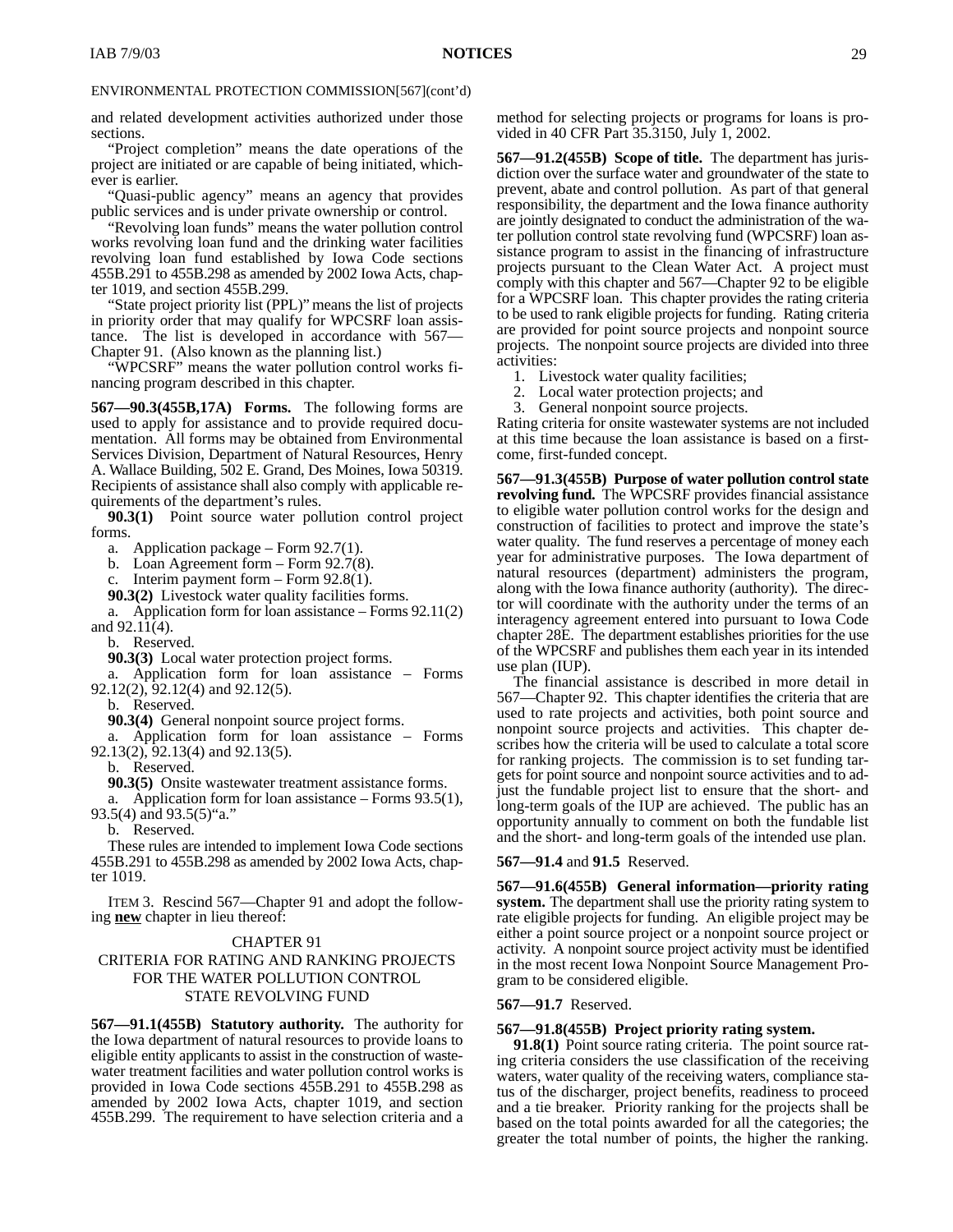The ranking will be done annually at the time the IUP is prepared and will not be updated during the year. The tie breaker category will be used when necessary.

a. Use classification of receiving waters. This category addresses the receiving water that is impacted or potentially impacted by the existing situation and that would be improved or protected by the proposed project. Points shall be awarded for only one use: the applicable use or classification with the highest point value. Points for sludge stabilization, sewers and lift station projects normally will be based on the assigned use of the waters that receive or could receive the effluent discharge. Points for a sewer project that eliminates the need for septic tanks shall be based on the Class C use classification.

| Use and Classification                           | Points |
|--------------------------------------------------|--------|
| Outstanding national resource waters             | 50     |
| High quality waters                              | 40     |
| High quality resource waters                     | 10     |
| Class A waters                                   |        |
| Lakes or streams draining to lakes               | 50     |
| <b>Streams</b>                                   | 45     |
| Urban streams                                    | 45     |
| Cold water streams                               | 50     |
| Losing streams and karst topography              | 40     |
| Class C (waters used as a drinking water supply) | 40     |
| Class B waters                                   |        |
| Lakes or streams draining to lakes               | 40     |
| Wetlands                                         | 35     |
| <b>Streams</b>                                   | 30     |
| Publicly owned lakes                             |        |
| (and streams draining to publicly owned lake)    | 50     |
| Other lakes                                      | 30     |

b. Water quality of receiving waters. This category addresses the quality of water in the receiving stream and whether or not the water has been designated as impaired for some uses. Bodies of water that are impaired by pollutants are identified as Section 303(d) waters. The Section 303(d) list of waters also identifies probable pollutant source categories for these impairments. Projects that primarily impact these waters are awarded points if the water body that receives or could receive the wastewater discharge is included on the Section 303(d) list and the probable pollutant source is a point source. Waters are also identified in the Section 305(b) report on their use attainment status. Projects that primarily impact these waters are awarded points depending on the use impairment identified for the water body that receives or could receive the wastewater discharge. If no use impairment is identified indicating the water was not assessed, the partially supporting status points will be awarded. Points will be awarded for both sections and then totaled for this category.

| Indication of water quality                                               | Points |
|---------------------------------------------------------------------------|--------|
|                                                                           |        |
| Section 303(d) listed water                                               |        |
| Identified as probable source or contributing to<br>problem: point source | 50     |
| High rating for total maximum daily load<br>(TMDL) development            | 45     |
| Medium rating for TMDL development                                        | 35     |
| Low rating for TMDL development                                           | 25     |

| Section 305(b) status       |    |
|-----------------------------|----|
| Fully supporting            |    |
| Fully supporting/threatened | 15 |
| Partially supporting        |    |
| Not supporting              |    |
| Not assessed                |    |

c. Compliance status. This category addresses the compliance status of the proposed project. To provide an incentive for municipal facilities to maintain compliance, more points are given to projects that are in compliance with their NPDES discharge permit when they apply for a loan. Projects that are not in compliance at the time of application, have bypasses, have received administrative orders from the department or have been referred for legal action are given fewer points than a project in compliance. Unsewered community projects will be considered to be in compliance if they are taking action to eliminate public health problems or water quality problems, or both, prior to formal action by the department.

| Compliance Status                                                                                             | Points |
|---------------------------------------------------------------------------------------------------------------|--------|
| Has been referred to Iowa attorney general for<br>discharge violation                                         | 35     |
| Received administrative order from DNR for<br>discharge violations                                            | 28     |
| Compliance schedule in NPDES permit—existing<br>discharge requirements are not being met                      | 25     |
| Compliance schedule in NPDES permit-new<br>discharge requirements are being imposed                           | 38     |
| Bypassing during dry weather has been reported in<br>previous 12 months                                       | 32     |
| Bypassing during wet weather has been reported in<br>previous 12 months                                       | 20     |
| Discharge has met all NPDES permit requirements<br>for $12$ months (at time of application)                   | 38     |
| Discharge is in compliance with NPDES permit-no<br>action taken by department (at time of<br>application)     | 40     |
| Unsewered community and initiates project on its<br>own                                                       | 40     |
| Unsewered community and has received an<br>administrative order from DNR                                      | 25     |
| Plan of action requested or plan of action has been<br>submitted to the department                            | 25     |
| Discharge is not in compliance with NPDES<br>permit—no action taken by department (at time of<br>application) | 27     |

d. Project benefit. This category incorporates several factors including type of project and the relative level of the impact on the environment. Points for multiple benefits shall be awarded but the project benefits total can not exceed 20 points.

| <b>Project Benefits</b>                                                                           | Points |
|---------------------------------------------------------------------------------------------------|--------|
| Implementation of TMDL plan                                                                       | 20     |
| Replacement or upgrade of wastewater treatment<br>works to meet water quality-based permit limits | 20     |
| Reduce impairments to Class C waters [drinking]<br>water]                                         | 19     |
| Repair of lift station or collection system to eliminate<br>dry weather bypassing                 | 18     |
| Replacement or upgrade of advanced wastewater<br>treatment system to ensure continued compliance  | 18     |
| Public health benefit by elimination of frequent<br>sewer backups in homes and businesses         | 15     |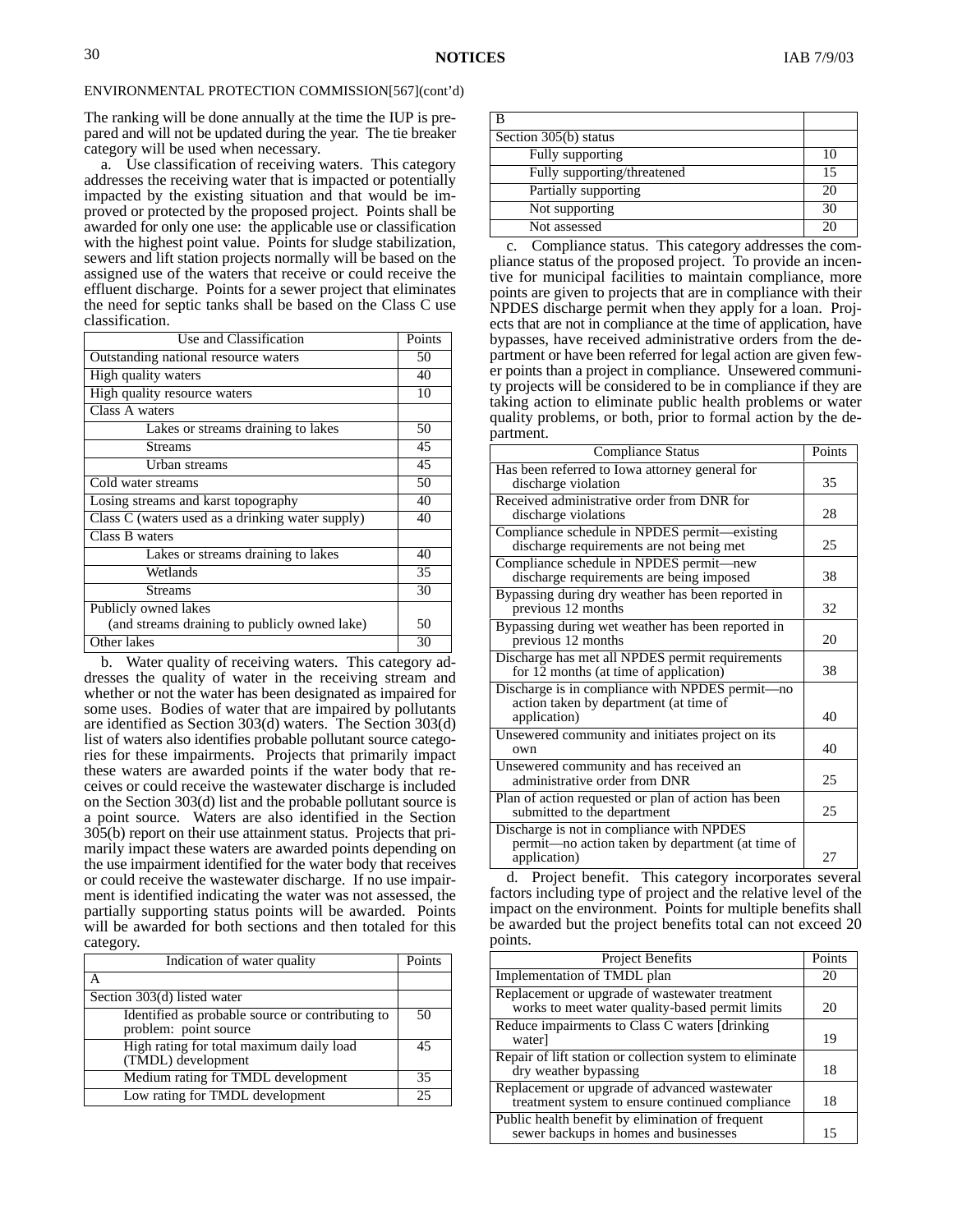| Disinfection of wastewater                                                                            | 10 |
|-------------------------------------------------------------------------------------------------------|----|
| Replacement or upgrade of secondary wastewater<br>treatment system to ensure continued compliance     | 17 |
| Collection and treatment to replace failed onsite<br>wastewater systems                               | 14 |
| Upgrade of wastewater treatment works to allow for<br>more reliable treatment (advanced or secondary) | 16 |
| Elimination of flat sewers                                                                            | 6  |
| Separation of combined sewers                                                                         | 9  |
| Sludge treatment and stabilization                                                                    | 10 |
| Urban storm water management program                                                                  | 5  |
| Sludge storage                                                                                        | 10 |
| Eliminate pump station                                                                                | n  |

e. Readiness to proceed. This category addresses the status of the project planning, preparation of plans and specification, and overall readiness to proceed with project construction. This category is included to reduce the number of projects bypassed on the fundable list due to their inability to achieve readiness for a loan. Projects may still be bypassed or removed from the fundable list according to 567 subrule 91.7(2).

| <b>Project Status</b>                           | Points |
|-------------------------------------------------|--------|
| Plans and specifications submitted for review   | 10     |
| Finding of No Significant Impact (FONSI) issued |        |
| Facility plan approved                          |        |
| Facility plan submitted                         |        |
| Facility plan being prepared                    |        |
| Plan of action approved                         |        |
| No planning completed                           |        |

f. Total points. Total points are calculated using the following formula:

Total Points = Use Classification + Water Quality  $(A)$  + Water Quality (B) + Compliance Status + Project Benefit + Readiness

g. Tie breaker. Two or more projects may receive the same total points on the fundable list. If sufficient state revolving loan funds are not available to fund the projects, ties will be broken by determining which project has the highest score in each category in the following order:

- Water Quality of Receiving Streams (A) Highest Ī
- Water Quality of Receiving Streams (B)
- Ī Use and Classification Project Benefits Ī
- 

- Compliance Status Ī
- Readiness to Proceed Lowest

**91.8(2)** Reserved.

#### **567—91.9(455B) Livestock water quality facilities priority rating criteria system.**

**91.9(1)** Livestock water quality facilities rating system. The livestock water quality facilities rating criteria consider the use classification of the receiving waters, water quality of the receiving waters, open feedlot plan rating and a tie breaker. Priority ranking for the projects is based on the total points awarded for all the categories; the greater the total number of points, the higher the ranking.

a. Use classification of receiving waters. This category addresses the receiving water that is impacted or potentially impacted by the existing operation and that would be improved or protected by the proposed project. Points shall be awarded for only one use: the applicable use or classification with the highest point value. The manure application sites, feedlots, lagoons and basins, and manure and litter storage

areas should be considered when determining the points to be awarded.

| Use and Classification                           | Points |
|--------------------------------------------------|--------|
| Outstanding national resource waters (proposed   |        |
| water use)                                       | 50     |
| High quality waters                              | 40     |
| High quality resource waters                     | 10     |
| Class A waters                                   |        |
| Lakes or streams draining to lakes               | 60     |
| <b>Streams</b>                                   | 45     |
| Urban streams                                    | 45     |
| Cold water streams                               | 50     |
| Losing streams and karst topography              | 40     |
| Class C (waters used as a drinking water supply) | 40     |
| Class B waters                                   |        |
| Lakes or streams draining to lakes               | 50     |
| Wetlands                                         | 35     |
| Streams                                          | 30     |
| Publicly owned lakes (and streams draining to    |        |
| publicly owned lake)                             | 50     |
| Other lakes                                      | 30     |

b. Water quality of receiving waters. This category addresses the quality of water in the receiving stream and whether or not the water has been designated as impaired for some uses. Bodies of water that are impaired by pollutants are identified as Section 303(d) waters. The Section 303(d) list of waters also identifies probable pollutant source categories for these impairments. Projects that primarily impact these waters are awarded points if the water body that receives or could receive the discharge is included on the Section 303(d) list and the probable pollutant source is a nonpoint source. Waters are also identified in the Section 305(b) report on their use attainment status. Projects that primarily impact these waters are awarded points depending on the use impairment identified for the water body that receives or could receive the discharge. If no use impairment is identified, the fully supporting status points will be awarded. Points will be awarded for both sections and then totaled for this category.

| Indication of water quality                                                                                                                        | Points |
|----------------------------------------------------------------------------------------------------------------------------------------------------|--------|
| A                                                                                                                                                  |        |
| Section 303(d) listed water                                                                                                                        |        |
| Identified as probable source or contributing to<br>problem: Nonpoint source (if nonpoint sources<br>are not the probable source of pollution, the |        |
| following points are to be used)                                                                                                                   | 100    |
| High rating for TMDL development                                                                                                                   | 90     |
| Medium rating for TMDL development                                                                                                                 | 80     |
| Low rating for TMDL development                                                                                                                    | 70     |
| B                                                                                                                                                  |        |
| Section 305(b) status                                                                                                                              |        |
| Fully supporting                                                                                                                                   | 10     |
| Fully supporting/threatened                                                                                                                        | 20     |
| Partially supporting                                                                                                                               | 30     |
| Not supporting                                                                                                                                     | 40     |

c. Iowa open feedlot plan rating. This category incorporates the rating given the animal feeding operation from the Iowa open feedlot plan.

| Iowa Open Feedlot Plan Rating | Points |
|-------------------------------|--------|
| High                          |        |
| Medium                        |        |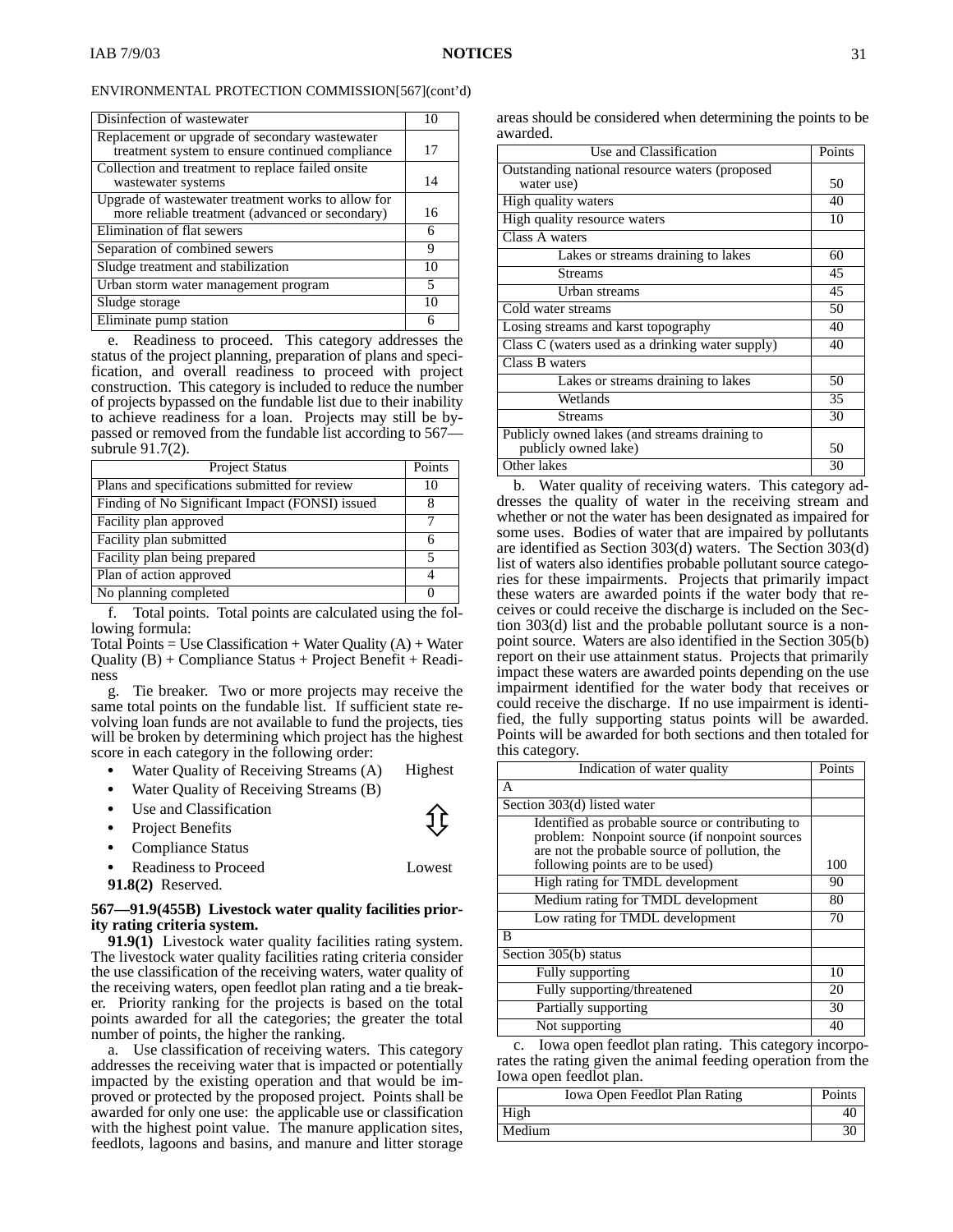| эw                                                 | ∼      |
|----------------------------------------------------|--------|
| nranked                                            | ◡<br>- |
| $\mathbf{r}$<br>m.<br>$\sim$ 1<br>. .<br>. .<br>-- | . .    |

d. Total points. Total points are calculated using the following formula:

Total Points = Use and Classification + Water Quality  $(A)$  + Water Quality (B) + Iowa Open Feedlot Plan Rating

e. Tie breaker. Two or more projects may receive the same total priority points. If sufficient state revolving loan funds are not available to fund the projects, ties will be broken by determining which project has the highest score in each category in the following order:

- Water Quality of Receiving Streams (A) Highest
- Water Quality of Receiving Streams (B)<br>
 Use and Classification<br>
 Use and Classification

Iowa Open Feedlot Plan Rating Lowest

**91.9(2)** Reserved.

#### **567—91.10(455B) Local water protection projects rating system.**

**91.10(1)** Local water protection projects rating criteria. The local water protection projects rating criteria considers the use classification of the receiving waters, water quality of the receiving waters, the watershed management planning status in the watershed where the project is located and a tie breaker. Priority ranking for the projects is based on the total points awarded for all the categories. The greater total number of points, the higher the ranking.

NOTE: It is likely that the soil conservation projects will be assisted through a linked deposit mechanism and the rating criteria will be used by county soil and water conservation districts to select projects.

a. Use classification of receiving waters. This category addresses the receiving water use classification that would be improved or protected by the proposed project. Points shall be awarded for only one use: the applicable use or classification with the highest point value.

| Use and Classification                           | Points |
|--------------------------------------------------|--------|
| Outstanding national resource waters (proposed   |        |
| water use)                                       | 50     |
| High quality waters                              | 40     |
| High quality resource waters                     | 10     |
| Class A waters                                   |        |
| Lakes or streams draining to lakes               | 60     |
| <b>Streams</b>                                   | 45     |
| Urban streams                                    | 45     |
| Cold water streams                               | 50     |
| Losing streams and karst topography              | 40     |
| Class C (waters used as a drinking water supply) | 40     |
| Class B waters                                   |        |
| Lakes or streams draining to lakes               | 50     |
| Wetlands                                         | 35     |
| <b>Streams</b>                                   | 30     |
| Publicly owned lakes (and streams draining to    |        |
| publicly owned lake)                             | 50     |
| Other lakes                                      | 30     |

b. Water quality of receiving waters. This category addresses the quality of water in the receiving stream and whether or not the water has been designated as impaired for some uses. Bodies of water that are impaired by pollutants are identified as Section 303(d) waters. The Section 303(d) list of waters also identifies probable pollutant source categories for these impairments. Projects that primarily impact these waters are awarded points if the water body that receives or could receive the discharge is included on the Section 303(d) list and the probable pollutant source is a nonpoint source. Waters are also identified in the Section 305(b) report on their use attainment status. Projects that primarily impact these waters are awarded points depending on the use impairment identified for the water body that receives or could receive the discharge. If no use impairment is identified, the fully supporting status points will be awarded. Points will be awarded for both sections and then totaled for this category.

| Indication of water quality                                                                                                                        | Points |
|----------------------------------------------------------------------------------------------------------------------------------------------------|--------|
| А                                                                                                                                                  |        |
| Section 303(d) listed water                                                                                                                        |        |
| Identified as probable source or contributing to<br>problem: Nonpoint source (if nonpoint sources<br>are not the probable source of pollution, the |        |
| following points are to be used)                                                                                                                   | 100    |
| High rating for TMDL development                                                                                                                   | 90     |
| Medium rating for TMDL development                                                                                                                 | 80     |
| Low rating for TMDL development                                                                                                                    | 70     |
| B                                                                                                                                                  |        |
| Section 305(b) status                                                                                                                              |        |
| Fully supporting                                                                                                                                   | 10     |
| Fully supporting/threatened                                                                                                                        | 20     |
| Partially supporting                                                                                                                               | 30     |
| Not supporting                                                                                                                                     | 40     |

c. Watershed management planning status. This category incorporates the status of a watershed management plan.

| Watershed Management Planning Status                         | Points |
|--------------------------------------------------------------|--------|
| Watershed management plan developed and being<br>implemented | 40     |
| Watershed management plan being developed                    | 32     |
| Watershed management plan does not exist                     | 15     |
| TMDL plan approved and being implemented                     | 40     |
| TMDL plan drafted                                            | 35     |
| TMDL plan required in future                                 | 30     |
| TMDL plan not required                                       | 2(     |

d. Total points. Total points are calculated using the following formula:

Total Points = Use and Classification + Water Quality  $(A)$  + Water Quality (B) + Watershed Management Planning Status

e. Tie breaker. Two or more projects may receive the same total priority points on the fundable list. If sufficient state revolving loan funds are not available to fund the projects, ties will be broken by determining which project has the highest score in each category in the following order:

- Water Quality of Receiving Streams (A) Highest Ī
- Water Quality of Receiving Streams (B)<br>
 Use and Classification<br>
 Use and Classification Ī
- 

 Watershed Management Planning Status Lowest **91.10(2)** Reserved.

#### **567—91.11(455B) General nonpoint source projects rating system.**

**91.11(1)** General nonpoint source projects rating criteria. The general nonpoint source rating criteria considers the use classification of the receiving waters, water quality of the receiving waters, the project benefits and a tie breaker. Priority ranking for the projects is based on the total points awarded for all the categories. The greater total number of points, the higher the ranking.

a. Use classification of receiving waters. This category addresses the receiving water use classification that would be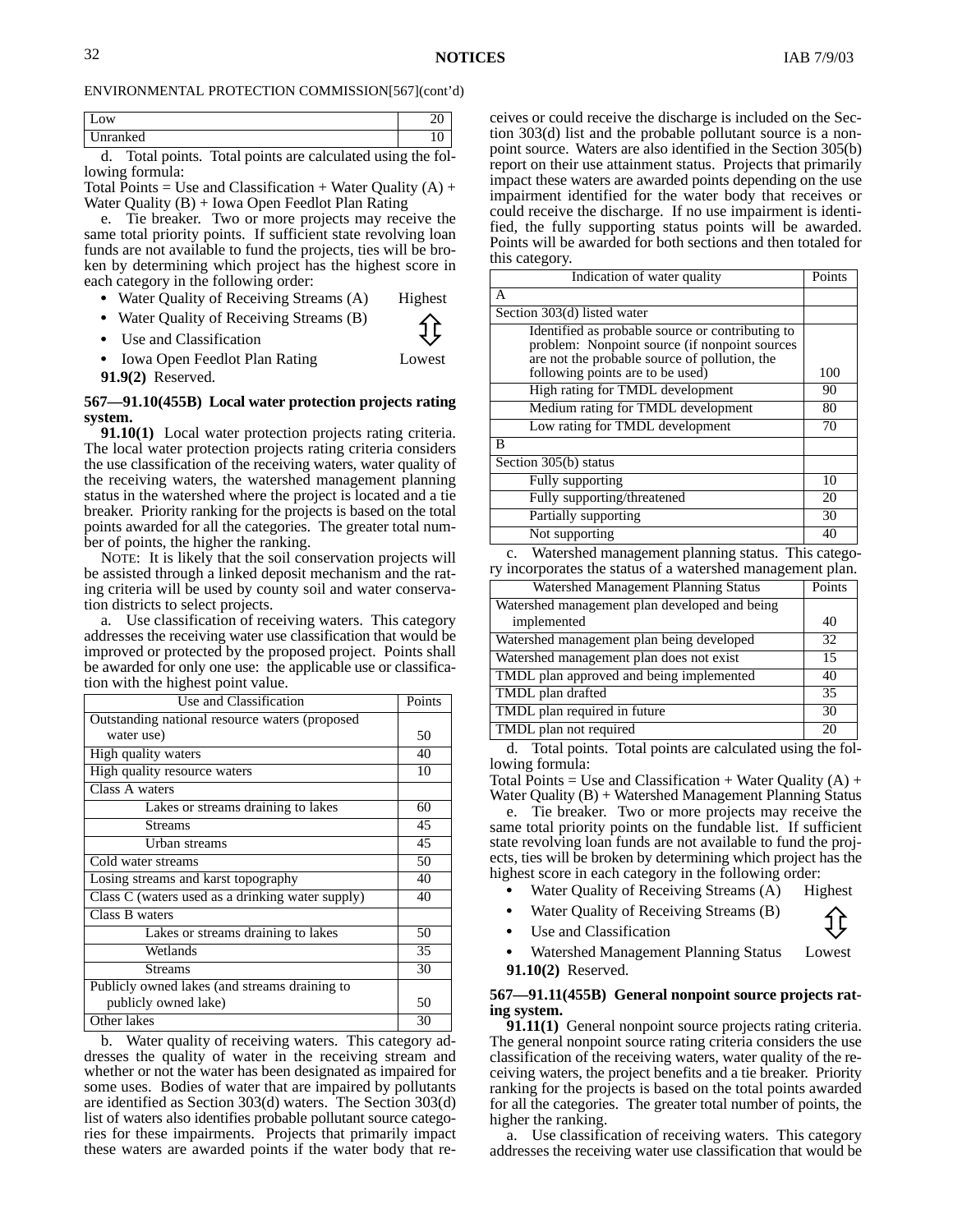improved or protected by the proposed project. Points shall be awarded for only one use: the applicable use or classification with the highest point value.

| Use and Classification                           | Points |
|--------------------------------------------------|--------|
| Outstanding national resource waters (proposed   |        |
| water use)                                       | 60     |
| High quality waters                              | 58     |
| High quality resource waters                     | 20     |
| Class A waters                                   |        |
| Lakes or streams draining to lakes               | 60     |
| <b>Streams</b>                                   | 45     |
| Urban streams                                    | 48     |
| Cold water streams                               | 58     |
| Losing streams and karst topography              | 48     |
| Class C (waters used as a drinking water supply) | 52     |
| Class B waters                                   |        |
| Lakes or streams draining to lakes               | 53     |
| Wetlands                                         | 35     |
| <b>Streams</b>                                   | 30     |
| Publicly owned lakes (and streams draining to    |        |
| publicly owned lake)                             | 50     |
| Other lakes                                      | 30     |

b. Water quality of receiving waters. This category addresses the quality of water in the receiving stream and whether or not the water has been designated as impaired for some uses. Bodies of water that are impaired by pollutants are identified as Section 303(d) waters. The Section 303(d) list of waters also identifies probable pollutant source categories for these impairments. Projects that primarily impact these waters are awarded points if the water body that receives or could receive the discharge is included on the Section 303(d) list and the probable pollutant source is a nonpoint source. Waters are also identified in the Section 305(b) report on their use attainment status. Projects that primarily impact these waters are awarded points depending on the use impairment identified for the water body that receives or could receive the discharge. If no use impairment is identified, the fully supporting status points will be awarded. Points will be awarded for both sections and then totaled for this category.

| Indication of water quality                                                                                                                                                            | Points |
|----------------------------------------------------------------------------------------------------------------------------------------------------------------------------------------|--------|
| A                                                                                                                                                                                      |        |
| Section 303(d) listed water                                                                                                                                                            |        |
| Identified as probable source or contributing to<br>problem: Nonpoint source (if nonpoint sources<br>are not the probable source of pollution, the<br>following points are to be used) | 100    |
| High rating for TMDL development                                                                                                                                                       | 90     |
| Medium rating for TMDL development                                                                                                                                                     | 80     |
| Low rating for TMDL development                                                                                                                                                        | 70     |
| B                                                                                                                                                                                      |        |
| Section 305(b) status                                                                                                                                                                  |        |
| Fully supporting                                                                                                                                                                       | 10     |
| Fully supporting/threatened                                                                                                                                                            | 20     |
| Partially supporting                                                                                                                                                                   | 30     |
| Not supporting                                                                                                                                                                         | 40     |

c. Project benefit. This category incorporates several factors including type of project and the relative level of the impact on the environment. Points for only one benefit shall be awarded: when a project has more than one significant benefit, the benefit with the highest point value shall be used.

| <b>Benefits</b>                                                                | Points                   |
|--------------------------------------------------------------------------------|--------------------------|
| Implementation of TMDL plan                                                    | 40                       |
| Eliminate pollution source discharging to:                                     |                          |
| Cold water stream                                                              | 40                       |
| Publicly owned lake<br>$\bullet$                                               | 38                       |
| • Class C drinking waters                                                      | 35                       |
| Other surface waters                                                           | 28                       |
| • Disinfection of wastewater                                                   | 12                       |
| Eliminate pollutant source to groundwater                                      | 37                       |
| Eliminate or reduce public health problem                                      | 25                       |
| Protect, improve or expand wetlands area                                       | 31                       |
| Project improves lake habitat and water quality                                | 26                       |
| Project improves stream habitat or eliminates<br>hydromodification degradation | 29                       |
| Urban storm water control program in non-MS4 area                              | $\overline{\phantom{0}}$ |
| Gain control of land needed to protect or improve<br>water quality             | 15                       |

d. Total points. Total points are calculated using the following formula:

Total Points = Use and Classification + Water Quality  $(A)$  + Water Quality  $(B)$  + Project Benefits

e. Tie breaker. Two or more projects may receive the same total priority points on the fundable list. If sufficient state revolving loan funds are not available to fund the projects, ties will be broken by determining which project has the highest score in each category in the following order:

- Water Quality of Receiving Streams (A) Highest
- $\bullet$ • Water Quality of Receiving Streams (B)<br>
Use and Classification<br>
Use and Classification Ī
- - Project Benefits Lowest
- **91.11(2)** Reserved.

**91.11(3)** Nontraditional projects. Nontraditional projects are those in which the primary purpose of the project is other than to improve or protect water quality. Applications may be submitted for nontraditional projects. The applications will be scored using the general nonpoint source projects rating criteria. The traditional projects will be given first priority. If sufficient funds remain in the general nonpoint source set-aside, the nontraditional projects will be listed on the fundable list in priority order after all of the fundable traditional projects are listed.

These rules are intended to implement Iowa Code sections 455B.291 to 455B.298 as amended by 2002 Iowa Acts, chapter 1019.

ITEM 4. Rescind 567—Chapter 92 and adopt the following **new** chapter in lieu thereof:

#### CHAPTER 92 STATE REVOLVING FUND LOANS FOR WASTEWATER TREATMENT AND WATER POLLUTION CONTROL

**567—92.1(455B) Statutory authority.** The authority for the Iowa department of natural resources to provide loans to eligible entity applicants to assist in the construction of wastewater treatment facilities and water pollution control projects is provided by Iowa Code sections 455B.291 to 455B.298 as amended by 2002 Iowa Acts, chapter 1019, and section 455B.299.

**567—92.2(455B) Scope of title.** The department has jurisdiction over the surface water and groundwater of the state to prevent, abate and control pollution. As a part of that general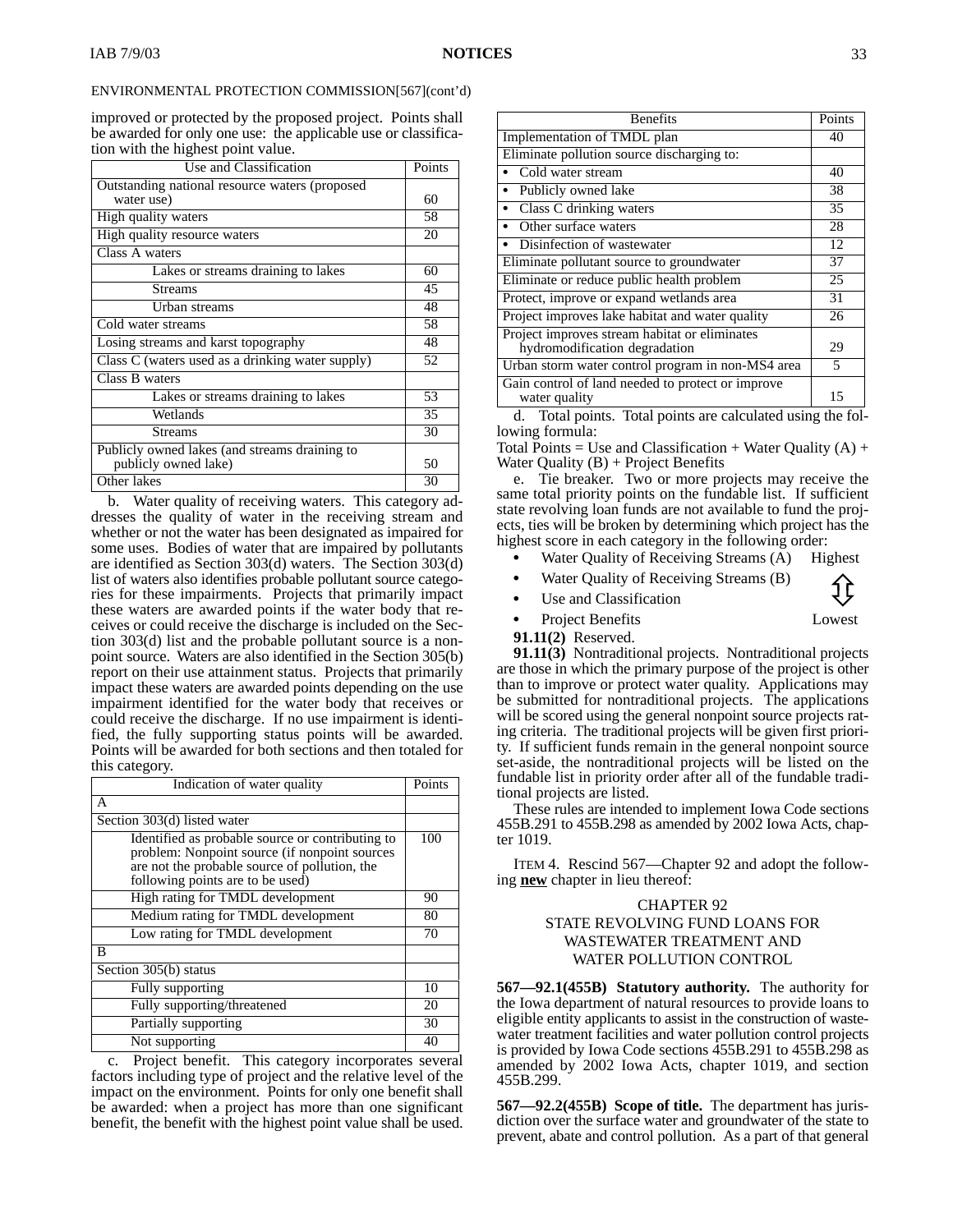responsibility, the department and the Iowa finance authority are jointly delegated the administration of (1) the water pollution control state revolving fund (WPCSRF) to assist in water pollution prevention and abatement and water quality protection projects pursuant to the Clean Water Act, and (2) the drinking water facilities revolving loan fund (DWSRF) described in 567—Chapter 44. A project must comply with this chapter to be eligible for a WPCSRF loan. This chapter provides the general rules of practice for the department's administration of the WPCSRF program, including the criteria for loan eligibility, and the general project and program administration rules.

Iowa Code section 455B.291 as amended by 2002 Iowa Acts, chapter 1019, section 1, defines "eligible entity," and Iowa Code section 455B.293 as amended by 2002 Iowa Acts, chapter 1019, section 3, establishes that it is the policy of the state that it is in the public interest to make loans available from the state to eligible entities for water pollution control projects.

Section 603(c) of Title VI of the Clean Water Act allows the use of state revolving funds to assist municipalities to construct publicly owned treatment works and implementation of a nonpoint source pollution management plan as provided for in Section 319 of the Clean Water Act. Iowa's nonpoint source management plan identifies several sources of nonpoint source pollutants. In addition to assisting publicly owned treatment works, it is the intent of the commission to set aside a portion of the state revolving fund for the purpose of making low-interest loans for nonpoint source water pollution control projects. Four separate set-asides are identified as follows:

1. Onsite wastewater treatment and disposal systems fund: 567—Chapter 93 provides for the general administration of the onsite wastewater assistance fund. The purpose of this fund is to assist rural homeowners who need to rehabilitate or improve existing onsite wastewater treatment and disposal systems.

2. Livestock water quality facilities set-aside: Rule 567—92.11(455B) provides for the administration of loans for existing animal feeding operations. The purpose of the set-aside is to assist owners of existing animal feeding operations to meet state and federal requirements. Projects may be selected using the rating and ranking process in 567— Chapter 91.

3. Local water protection projects set-aside: Rule 567— 92.12(455B) provides for the administration of loans for local water protection projects that will provide water quality improvement or protection. Projects may be selected using the rating and ranking process in 567—Chapter 91.

4. General nonpoint source project assistance set-aside: Rule 567—92.13(455B) provides for the administration of loans for general nonpoint source projects that will provide water quality improvements or water quality protection. This set-aside allows for funding of the water quality protection portion of nontraditional projects. Projects will be selected using the rating and ranking process from 567— Chapter 91.

Water pollution control projects that provide the best water quality improvements or protection based on the rating system and are ready to proceed are to be funded. This chapter provides for the general rules of practice for the department's administration of the WPCSRF program based on this principle.

**567—92.3** Reserved.

**567—92.4(455B) General policy.** Loans up to 100 percent of the eligible costs of water pollution control projects will be made available pursuant to the requirements of these rules and Title VI of the Clean Water Act.

**92.4(1)** Administration. The department, in conjunction with the authority, has been delegated the responsibility of administering the WPCSRF program and the DWSRF program described in 567—Chapter 44. The director will coordinate with the authority under the terms of an interagency agreement entered into pursuant to Iowa Code chapter 28E.

The department may enter into agreements with other private, public or quasi-public agencies to assist with the implementation of the program.

**92.4(2)** Set-aside funding. Consistent with the pollution sources identified in the department's nonpoint source management program, set-asides will be used to target assistance to nonpoint source activities that are contributors of pollutants to Iowa's waters. Set-asides will be used for assisting construction of water pollution control facilities for livestock operations, local water protection projects, onsite wastewater management systems and general nonpoint source projects. The amount for each set-aside will be determined in the annual intended use plan based on anticipated needs and the amount in the equity fund.

NOTE: The equity fund will be the primary source of funds for the set-asides because of the reduced administrative requirements, although in some cases other funds could be used.

**92.4(3)** Decisions.

a. Departmental staff decisions in administering the WPCSRF loan program shall conform to generally accepted principles and standards of good practice. Guidance shall include, but not be limited to:

(1) 40 CFR Parts 31 and 35, July 1, 2002;

(2) Applicable state laws, rules, and court decisions;

(3) Guidance available from the U.S. Environmental Protection Agency;

(4) Any other applicable federal regulations.

b. Decisions of department staff are final unless the recipient files a written petition for review with the director. The petition must be addressed to the director and clearly state the decision in question and the basis for the requested review. The recipient has the right to appeal a decision to the commission pursuant to Iowa Code chapter 17A or to the state court.

**92.4(4)** Reserved.

**92.4(5)** Phased projects. Loan funds for future portions of phased or segmented projects cannot be ensured. Partial or phased funding for a project may be made on a case-by-case basis with no assurance of future funding. Loans made for separate phases or segments of a project will be administered separately.

**92.4(6)** Fundable project determination. Projects or activities qualifying for WPCSRF assistance shall be identified in an annual intended use plan. Only those projects or activities on the current fiscal year state project priority list developed pursuant to 567—Chapter 91 may be considered fundable. WPCSRF assistance will be available to point source projects in priority order. Funding for nonpoint source activities will be established annually in the intended use plan.

**92.4(7)** State capitalization grant. The Clean Water Act authorizes the Environmental Protection Agency (EPA) to offer capitalization grants to states for use in a revolving fund loan program. A portion of the capitalization grant, as allowed by Title VI of the Clean Water Act, will be used to administer the WPCSRF program.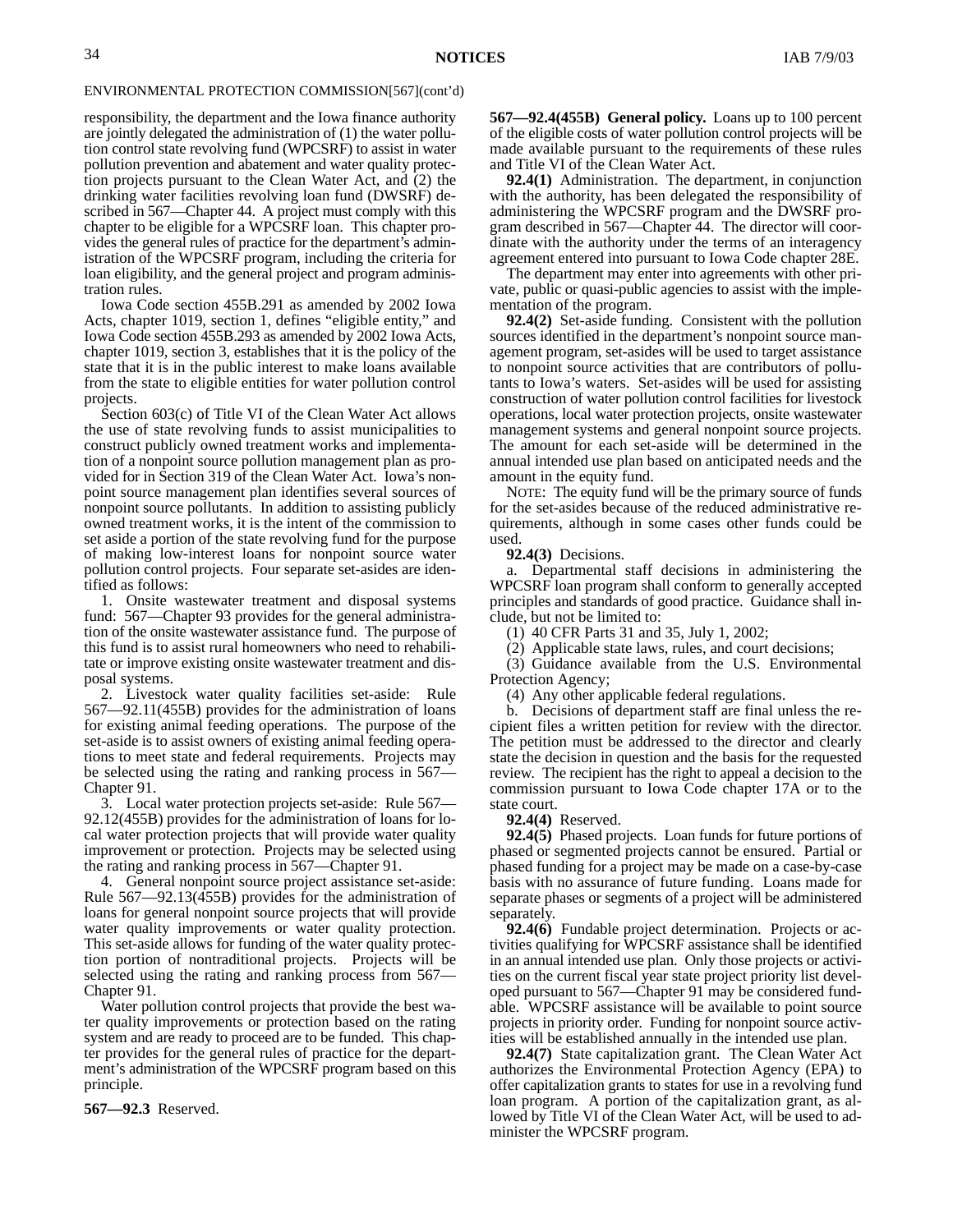**92.4(8)** Loan commitments. Loan agreements shall be binding commitments based on estimated eligible costs prior to construction. A final adjustment to a loan amount may be made upon completion of construction.

**92.4(9)** Loan adjustments. Loans shall be made to applicants as soon as possible after moneys are available. The WPCSRF will be managed such that contingency moneys are available in loans to allow for final adjustments in allowable costs as approved by the department. If eligible costs exceed the loan amount, the recipient may request an increase. The department, in coordination with the authority, will evaluate the request by considering available moneys in the fund as well as the financial risk to determine the appropriate action, including renegotiation of the loan. Should costs be less than the loan amount, the loan shall be adjusted.

**92.4(10)** Federal funding coordination. Projects that have received a federal construction grant under provisions of the Clean Water Act are not eligible to receive a loan for the nonfederal share of the project. Projects may use WPCSRF funds to complete the financing projects partially funded by other federal programs such as Environmental Quality Incentives Program and Community Development Block Grants.

**567—92.5** Reserved.

#### **567—92.6(455B) Intended use plan management.**

**92.6(1)** Intend use plan preparation.

a. Development. The department shall prepare an intended use plan (IUP) each year. The IUP will be subject to a public hearing and approved by the commission.

b. Notification. A public hearing process is part of the IUP adoption process to provide opportunity for public participation. Notice is published in a newspaper of general circulation prior to the public hearing, and an announcement is released to television and radio stations. A general notice also is made to all communities and interested agencies and organizations. The notice explains the purpose of the IUP and how additional information may be obtained.

c. Comments. Comments regarding the proposed IUP will be accepted during the notice period, at the public hearing and in writing for ten days following the public hearing. After evaluation of all pertinent comments, the IUP will be revised, if necessary, and recommended for approval by the environmental protection commission. Subsequent approval by the EPA will establish the IUP to be used for loan assistance.

**92.6(2)** Contents. The IUP will identify the anticipated uses of loan funds available for that fiscal year, and will include the following:

a. State project priority list. The state project priority list contains the projects and set-asides eligible for WPCSRF loans. The state project priority list will include, for point source projects, the name of the eligible applicant, any applicable NPDES permit number and the projected amount of loan assistance. For nonpoint source set-asides, the IUP will include the name of the private, public or quasi-public agency to receive a pass-through loan, and the amount for each set-aside. The planning list is primarily an administrative tool used for department management purposes, to assist communities in planning improvements and to inform communities with compliance problems when loans should be available. The planning list indicates schedules for those projects that could anticipate funding from subsequent capitalization grants and the funds available in the equity fund of the WPCSRF.

b. Fundable list. The fundable list includes projects scheduled for loans from funds available during the fiscal year. Projects will be considered in priority order for placement on the fundable list. Subsequent segments of a project which has been awarded financial assistance for Category I and Category II needs will be placed on the fundable list ahead of other new projects whose schedules also would allow funding during the fiscal year. The fundable lists of point source projects and nonpoint source set-asides shall be listed in priority order and shall include a schedule of estimated disbursement of funds, preliminary identification of point source projects that may undergo an environmental impact statement, and the need category(ies) of the projects. The department will consider the following in developing the list of fundable entities for the intended use plan:

(1) How the project conforms to the short- and long-term goals of the WPCSRF;

(2) The priority rating of the point source project;

(3) Whether a point source project will be ready to proceed on a schedule consistent with time requirements for outlay of funds;

(4) Whether the proposed project addresses the need upon which the eligible entity's priority is based;

(5) Eligible entity's financial capability to service the loan, to provide operation and maintenance, to provide replacement reserves, and, if required, to provide debt service reserves;

(6) Eligible entity's statement of willingness to accept all loan terms and conditions; and

(7) Funds available, department priorities and the administrative capacity of the department.

c. Contingency list. A contingency list will be included so that point source projects on the contingency list could become fundable in accordance with the procedures found in 567—subrule 92.7(14) should a fundable project not proceed in a timely manner.

d. Goals. The plan will include the long- and short-term goals of the WPCSRF.

e. Supported activities. The plan will include information on the types of activities to be supported by the WPCSRF. The IUP will identify any funds to be directed to the onsite wastewater assistance fund (OSWAF) described in rules 567—93.3(455B, 79GA,SF479) and 567— 93.10(455B,79GA,SF479) and other nonpoint source set-asides to implement Iowa's nonpoint source management program.

f. Assurances. The plan will include assurances and specific proposals on how the state intends to meet requirements of the following sections of the Clean Water Act:

(1) 602(a) Environmental reviews;

(2) 602(b)(3) The state will agree to enter binding commitments equal to at least 120 percent of each quarterly federal capitalization grant payment within one year after receipt; and

(3) 602(b)(4) Certify that expenditure of all funds in the WPCSRF will be done in an expeditious and timely manner.

g. Amendments. The plan will include the method to be used by the department if the IUP is amended.

h. Consistency with water quality management plans. Projects must be consistent with the Des Moines Metropolitan Areawide Waste Treatment Management Plan or the Iowa Water Quality Management Plans to be considered for inclusion on the state project priority list.

**92.6(3)** Certification of priority for loan assistance. Projects on the fundable list will be certified in the order they attain readiness. The department must certify that a project is technically and administratively complete for the loan being requested, that it appears on the fundable list and that the de-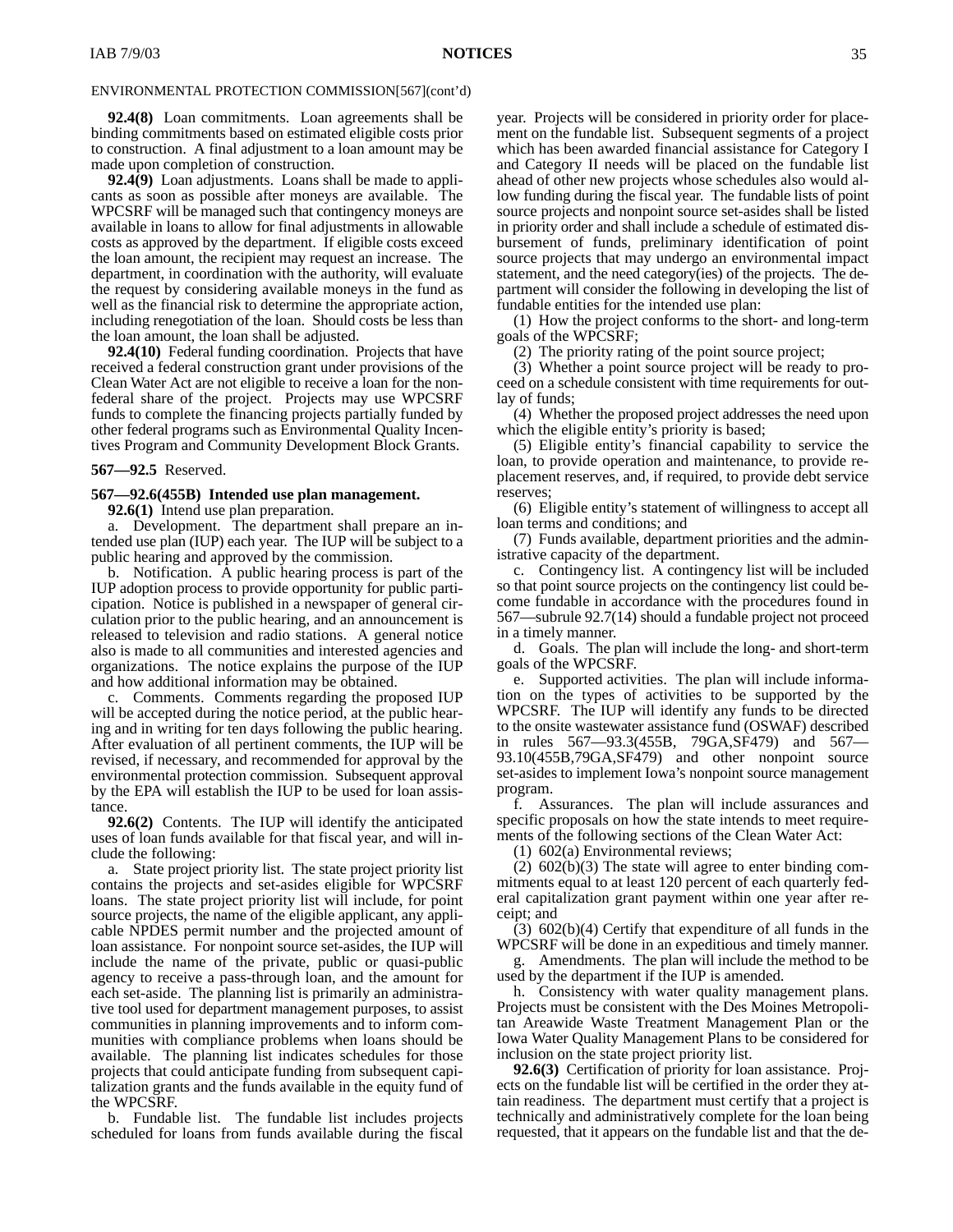partment has available funds to provide the loan. A community is responsible for complying with the technical procedures for facility planning and preparation of plans and specifications, including department approval of those documents.

**92.6(4)** Project bypass procedures.

a. Since the fundable list is based on the predicted readiness of projects, it is possible that projects included on the fundable list may not actually achieve readiness within the funding period. Projects that cannot attain readiness within the fiscal year may be removed and placed on the planning list. A project that is not certified for a loan prior to September 1 may be removed from the fundable list if it can be replaced with a project that can be certified.

b. Beginning September 1, projects will be considered for placement on the fundable list as they are ready to be certified. Should more than one project qualify on the same day, the projects will be considered for placement on the fundable list in priority order. Any project that is bypassed may be placed on a future fundable list in accordance with the priority rating system in effect at that time.

**92.6(5)** Project removal. The department will remove a project from the fundable list if:

a. The project or project segment is fully funded;

b. The project is no longer entitled to funding according to the priority rating system;

c. The department determines that funds are inadequate to fund the project; or

d. The project cannot attain readiness.

**92.6(6)** Additional funds. Additional funds may become available during the fiscal year. They may be used for expanding the fundable list by adding in priority order planning list projects which the department determines can be ready for funding within the fiscal year.

**92.6(7)** Decrease in funds available. The fundable list is initially based upon an anticipated amount of loan funds available to the department. The fundable list will be revised using the same considerations as were used in its original determination if the funds available decrease.

**92.6(8)** Annual update. The state project priority list will be reviewed annually to update schedules and project cost estimates.

**92.6(9)** Notification of revisions. The department will notify, in writing, all communities that are removed from or placed on an approved fundable list based on revisions.

**92.6(10)** State project priority list management.

a. Treatment needs. Any point source project with a demonstrated treatment deficiency in existing facilities shall be evaluated and assigned a rating and ranking based on the priority rating system. A point source project with a demonstrated treatment deficiency includes any project with a need to fulfill an enforceable requirement of the federal Clean Water Act where capital improvements are anticipated to satisfy the need. Unfunded projects will be reevaluated annually and kept on the planning list for potential funding in subsequent years.

b. Unsewered communities. Communities with documented public health or water quality problems identified by the department, local or state health departments, or other responsible sources, and which have indicated an intent to proceed by planning and implementing a solution, will be evaluated and assigned a priority rating and position based on the priority rating system.

c. Existing projects. Subsequent segments of a project previously funded are included on the state project priority list. These projects will appear on the state project priority list and fundable list according to the priority system and 567—paragraph 92.6(2)"b."

d. Combined facility priority ratings. When a community presently receives treatment of wastewater in a system other than its own, its needs will be considered for funding according to the priority rating of the treatment facility which provides its treatment. When communities with existing separate treatment facilities propose joint facilities, the communities will be considered for funding at the priority rating of the community with the highest rating. When a planning area proposes multiple facilities in an approved facility plan, all facilities will have the same priority. The combined facility priority rating will maintain the intent of the criteria to address existing water quality impact and also allow the funding of cost-effective treatment alternatives.

e. Special considerations. Exemptions to the point source rating criteria may be considered by the department and funding variances may be granted by the commission for projects that have unique or unusual circumstances but which do not logically fit into the criteria.

**92.6(11)** Nonpoint source priority assignments.

a. Nonpoint source rating criteria application. Nonpoint source projects are rated and placed on a planning list, if needed, in the appropriate nonpoint source set-aside according to the point source rating criteria in rules 567-91.9(455B), 567—91.10(455B) and 567—91.11(455B). Unfunded projects will be reevaluated annually and kept on the planning list for potential funding in subsequent years.

b. Special considerations. Exemptions to the nonpoint source rating criteria may be considered by the department and funding variances may be granted by the commission for projects that have unique or unusual circumstances which may not logically fit the criteria and are consistent with the short- or long-term goals of the IUP.

#### **567—92.7(455B) Point source project procedures.**

**92.7(1)** Application forms. The department will provide an application package for applicants to apply for WPCSRF loan assistance and to provide documentation on the project needed by the department. Forms may be obtained from the Environmental Services Division, Iowa Department of Natural Resources, Henry A. Wallace Building, 502 E. Ninth Street, Des Moines, Iowa 50319-0034. Forms may also be downloaded from the Iowa department of natural resources Web site at www.state. ia.us/epd/wastewtr/wastwtr.

**92.7(2)** Minimum/maximum loans. The minimum loan amount which will be considered is \$50,000 for point source projects. The maximum amount loaned to any municipality for a point source project shall not exceed 60 percent of the available loan funds in the WPCSRF allotted to assist point source projects.

**92.7(3)** General requirements. In addition to completing the application and providing documentation required in 567—subrule 92.7(1), the following items must be included in a complete WPCSRF loan application for point source projects:

a. Two copies of the facility plan. The facility plan shall be certified by a professional engineer licensed to practice in Iowa and in conformance with Chapter 11 of the Iowa Wastewater Facilities Design Standards (567—paragraph  $64.2(9)$ "b");

b. A schedule for submission of plans and specifications for the project;

c. A project construction schedule and cash-flow projection including the acquisition of necessary land;

d. A summary of all financial arrangements necessary to fund the project; and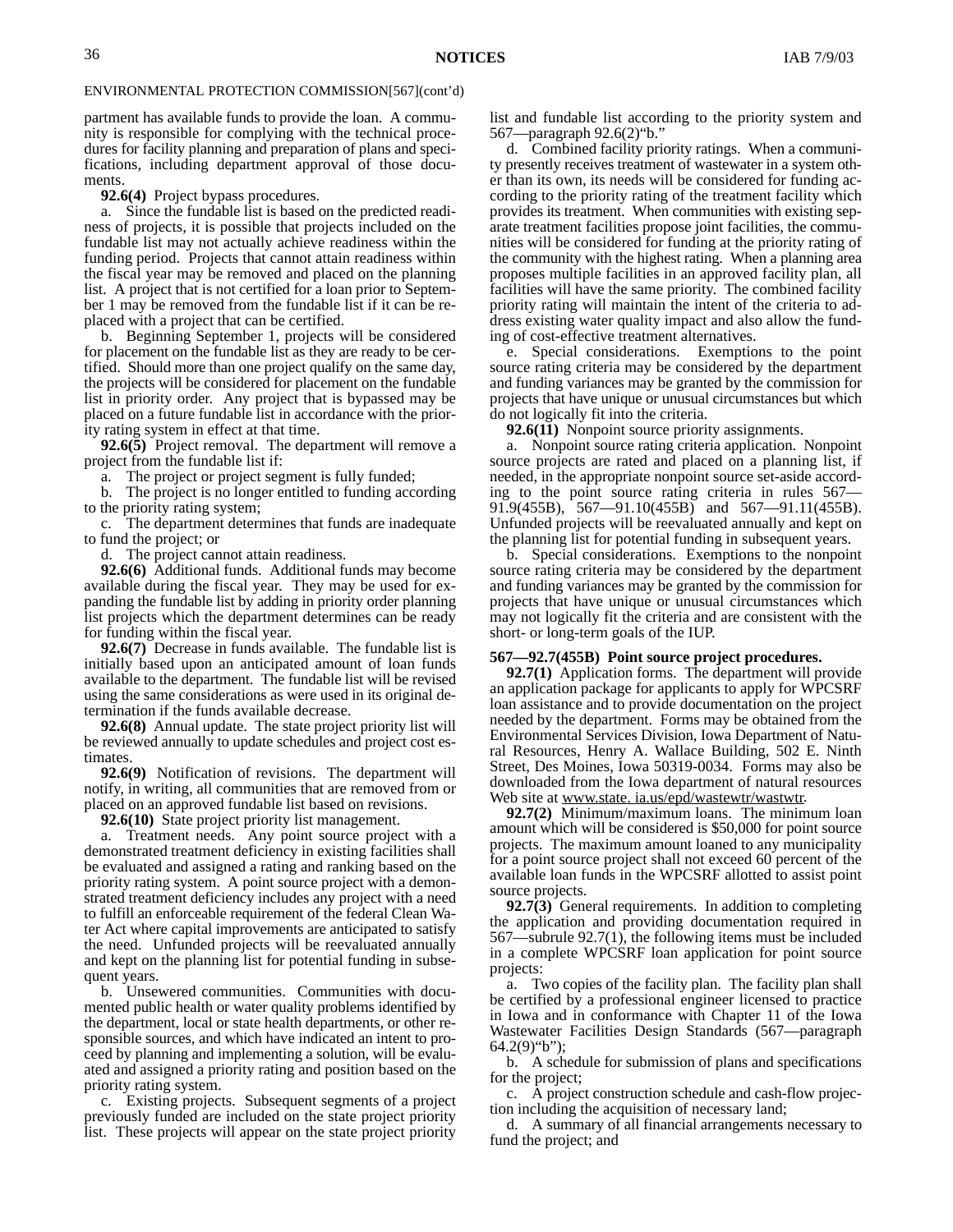e. A description of a dedicated revenue source for loan repayments.

**92.7(4)** Timing.

a. All applications received by the department for eligible projects will be given a score using the rating criteria in 567—Chapter 91 and will be placed on the state project priority list. Applications received on or before July 1 will be considered for loan assistance in the development of the IUP for that fiscal year.

b. Late applications (those received after July 1) will be placed on the state project priority list. The projects will be scored using the rating criteria in 567—Chapter 91 but will not be considered for loan assistance until the following fiscal year. If the WPCSRF contains sufficient funds that allow for late applications to receive loan assistance earlier, they may be placed on the IUP in priority order following the applicants which had applied on or by July 1.

**92.7(5)** Loan and project initiation conference. Each eligible applicant is encouraged to schedule a loan initiation conference with the department. The eligible applicant's official representative (and usually the applicant's consultant) will meet with the department to discuss:

a. SRF loan program policies, procedures, and guidelines;

b. Allowable costs;

c. Wastewater treatment alternatives and technologies;

d. Environmental impacts and review considerations;

Public participation;

f. Scheduling; and

Other information as needed.

**92.7(6)** Review criteria for point source projects. The department shall review SRF loan applications for eligible applicants and verify the following items:

a. The project is on the state project priority list;

b. The applicant has prepared and received approval of an adequate facility plan report;

c. The project will be in conformance with any applicable areawide water quality management plans;

d. The applicant has or will adopt an acceptable user charge system; and

e. The applicant has demonstrated its ability to provide the necessary legal, institutional, managerial and financial capability to ensure adequate construction, operation and maintenance. If the department has reasonable grounds to believe that an applicant's wastewater treatment facilities are not viable, the department may require the applicant to submit management and financial plans as prescribed in Iowa Code section 455B.174.

f. The applicant has provided an acceptable project schedule for project initiation and completion.

The applicant's ability to repay the loan is consistent with the department's requirements after consultation with the authority.

**92.7(7)** Loan denial. The department shall inform the applicant in writing of the reason for denial and return any application not in substantial compliance with these rules.

**92.7(8)** Loan agreement conditions for point source projects. The department in coordination with the authority will prepare a loan agreement when the application has been determined to be in compliance with the requirements of the Clean Water Act and applicable state rules for WPCSRF funding. The loan agreement to be executed by the applicant and the department shall be a binding commitment under Iowa law and shall include conditions and terms to be effective for the loan period. If the loan is made to a governmental unit, it shall be accompanied by evidence of legality and tax-exempt

status satisfactory to the director. A copy of the current form of loan agreement shall be provided to the applicant at the time of application.

**92.7(9)** Allowable and unallowable costs. Allowable costs shall be limited to those eligible costs deemed necessary, reasonable, and directly related to the efficient completion of the project. Unallowable costs include the following:

a. Cost of the nonfederal share of any project funded by an EPA grant under the provisions of the Clean Water Act;

b. Cost of service lines and in-house plumbing;

c. Administrative costs of the recipient;

d. Vehicles and tools;

e. Land purchase and easement or rights-of-way costs;

f. Collector sewers except for unsewered communities;

g*.* Interceptor sewers unless they terminate at the wastewater treatment plant or are needed in lieu of new or expanded wastewater treatment works;

h. Relief sewers unless they terminate at the wastewater treatment plant or are needed in lieu of new or expanded wastewater treatment works;

i. Correction of combined sewer overflows unless there are documented impacts on the receiving stream and correction would reduce or eliminate need for new or expanded wastewater treatment works;

j. Storm sewer construction unless there are documented impacts on the receiving stream and correction would reduce or eliminate need for new or expanded wastewater treatment works. Storm sewer construction is eligible if the construction is consistent with the approved municipal storm sewer system plan and is included in the city's NPDES permit;

k. Land for municipal sludge storage basins;

l. Land for wastewater or sludge application for final disposal;

m. Pumping and piping systems to be located on privately owned land that will be used for wastewater or sludge application;

n. Pretreatment program development unless required by federal regulations; and

Operation and maintenance costs.

**92.7(10)** Records requirements. The recipient shall maintain adequate records that document all costs associated with the project. Moneys from the WPCSRF and those contributed by the recipient shall be accounted for separately. Accounting procedures shall conform with generally accepted government accounting standards as defined by the current version of the U.S. General Accounting Office (GAO) publication, "Government Auditing Standards." All records shall be preserved and made available to the department, the authority, the state auditor, and the Office of the Inspector General of the EPA for at least three years from the date of the final loan payment.

**92.7(11)** Audit and inspection. The recipient shall provide access at all times for the department, the authority, the state auditor, and the U.S. EPA Office of Inspector General to all project records and documents for inspection and audit purposes for a period of three years after the date of last loan payment. The same access to the project site(s) shall be provided for inspection purposes.

**92.7(12)** Crosscutting laws. Other federal and state statutes and programs may affect an SRF project. Loan agreements will include an assurance that a recipient will comply with all applicable federal and state requirements.

**92.7(13)** Construction payment schedules. The recipient must submit an estimated construction drawdown schedule to the department prior to execution of the loan agreement.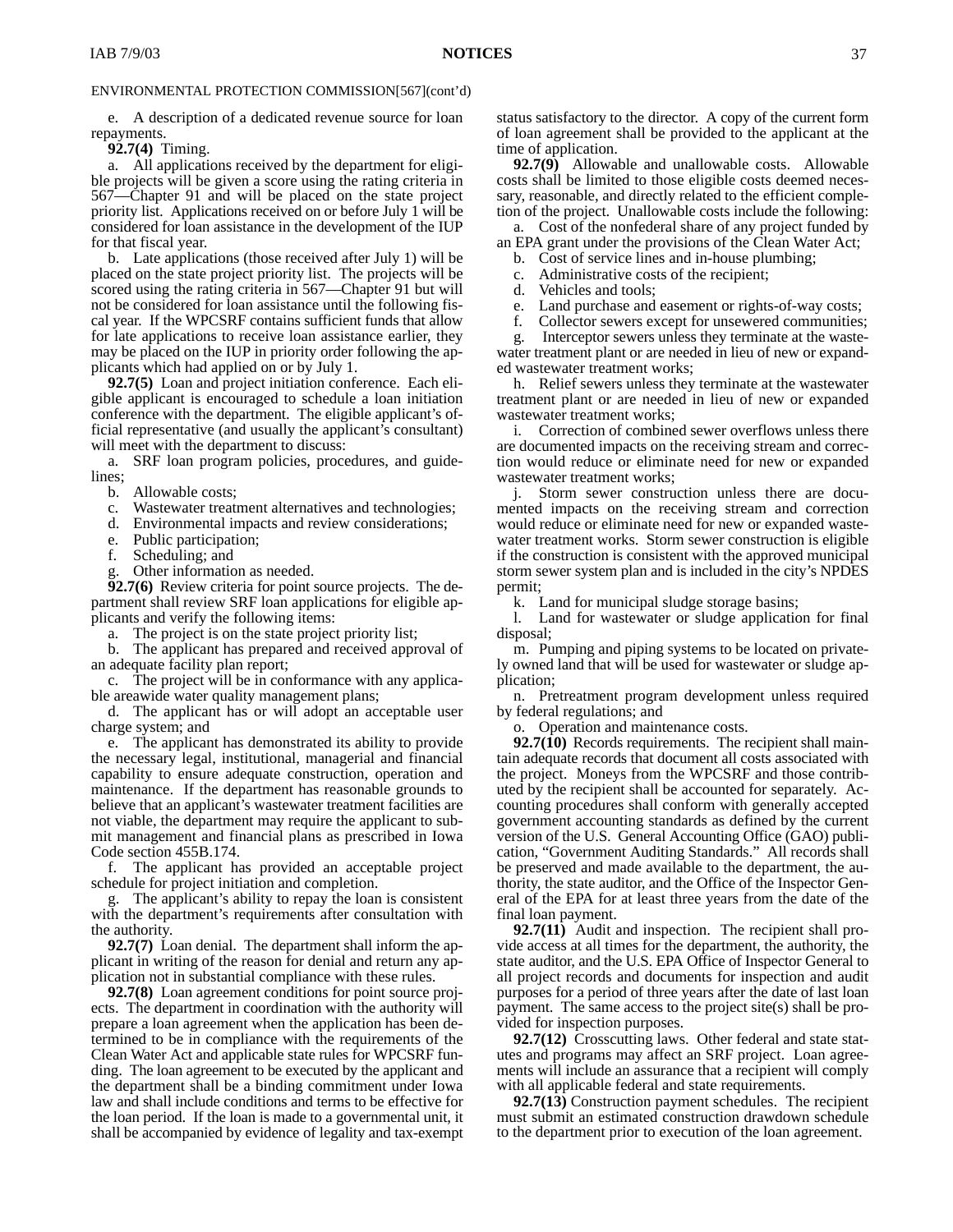**92.7(14)** Project bypass. Any project identified in the intended use plan for funding in a fiscal year that has not signed a binding commitment by August 31 following the fiscal year in which a fundable priority was assigned may be bypassed by projects of a lower priority that are in a state of readiness and on the contingency list.

**92.7(15)** Termination. The department shall have the right to terminate any loan when terms of the agreement have been violated or project activities are not progressing in a satisfactory manner. Loans are subject to termination if construction has not begun within one year of the execution of a loan agreement. The director in coordination with the authority will establish a repayment schedule for funds already loaned to the recipient. All terminations must be in writing.

### **567—92.8(455B) Loan payment requirements for point source projects.**

**92.8(1)** Interim payments.

General. Payments will be made to the recipient for actual costs incurred. Interim payment requests may be made monthly using forms furnished by the department with adequate documentation to ensure that the costs are allowable. Interim payment requests shall be certified by the recipient that costs incurred reflect the value of work in place and materials and equipment on hand. Documentation shall include evidence that costs are incurred but need not include evidence of payment by the loan recipient. Interim payments will be made in accordance with the loan agreement.

b. Retainage. The department will retain loan payments to the extent that progress payments to the contractor from the recipient are withheld according to state law.

c. Overpayment. Any funds paid to the recipient that are not expended after the project is complete shall be repaid to the WPCSRF after the loan is adjusted.

**92.8(2)** Final payment. Final payment to the recipient may be made after the final inspection request and the following documents have been submitted and approval given when appropriate:

a. A request for final payment from the recipient;

b. Certification by the recipient of project completion and acceptance by the recipient or an acceptable close-out settlement for projects that have encountered a dispute;

c. Certification by the recipient that labor standard provisions have been met, if applicable;

d. An acceptable and enacted user charge ordinance; and e. Execution of a certificate of final loan amount based on final costs.

**567—92.9(455B) Point source project requirements.** All wastewater treatment system projects receiving assistance from the WPCSRF which entered a binding loan commitment on or after October 1, 1994, and did not initiate construction of the loan project in whole or in part prior to October 1, 1994, shall meet the following requirements:

**92.9(1)** Planning. The planning phase of a project consists of those necessary plans and studies which directly relate to facilities needed to comply with enforceable requirements of the Clean Water Act and state statutes. It consists of a systematic evaluation of alternatives that are feasible considering the unique demographic, topographic, hydrologic, and institutional characteristics of the planning area. Facilities planning must support selection of the proposed alternative. The planning phase must include the following:

a. A description of the proposed project and the complete system of which it is a part. The facility plan must be prepared in accordance with Chapter 11 of the Iowa Wastewater Facilities Design Standards, and meet the applicable provisions of this subrule.

b. Environmental review. Loan recipients shall conduct environmental review of projects using procedures in 40 CFR Part 6, July 1, 2002, as a part of facility planning. The applicant should work with the department as early as possible in the facilities planning process to determine if the project qualifies for a categorical exclusion from 40 CFR Part 6 requirements, or whether a finding of no significant impact or an environmental impact statement is required. In conjunction with the facility planning process as described in 40 CFR 35.2030(c), July 1, 2002, a potential applicant may request formal determination under 40 CFR Part 6. All of 40 CFR Part 6, July 1, 2002, pertaining to Procedures for Implementing the Requirements of the Council on Environmental Quality on the National Environmental Policy Act, is hereby adopted by reference and incorporated herein. However, all references to the U.S. Environmental Protection Agency as performing acts or reviews shall be substituted with the department for the purposes of this chapter.

**92.9(2)** Point source project design and construction. The project design and construction phase must include the following:

a. User charge system. A system of user charges must be developed and enacted to ensure that users will pay their proportionate share of the costs of operation and maintenance (including replacement) of any wastewater treatment services provided by the recipient. A user charge system may also include methods of revenue collection for loan repayments.

b. Recipient capability. The recipient must demonstrate to the department that it has the legal, institutional, managerial and financial capability to ensure adequate construction, operation and maintenance of treatment works.

c. Minority business enterprise/women's business enterprise (MBE/WBE). The recipient must comply with requirements of MBE/WBE participation as found in 40 CFR 31.36(e), July 1, 2002. The director will negotiate with the EPA regional administrator to determine the overall "fair share" objective for WPCSRF loan-assisted projects. The recipient shall take the following affirmative steps to ensure that small, minority, and women's business enterprises are utilized where possible as sources of supplies, construction, and services:

(1) Placing qualified small, minority, and women's business enterprises on solicitation lists;

(2) Ensuring that small, minority, and women's business enterprises are solicited whenever they are potential sources;

(3) Dividing total requirements, when economically feasible, into small tasks or quantities to permit maximum participation of small, minority, and women's business enterprises;

(4) Establishing delivery schedules, where requirements of the work permit, which encourage participation by small, minority, and women's business enterprises;

(5) Using the services and assistance of the Small Business Administration and the Minority Business Development Agency of the U.S. Department of Commerce; and

(6) Requiring prime contractors to take the affirmative steps listed above when awarding subcontracts.

d. Site. When it is necessary that real property be acquired as part of the project and within the project period, the recipient may be required to submit documentation of the acquisition, including the legal description, the date the property was acquired, and an appraisal report by a qualified ap-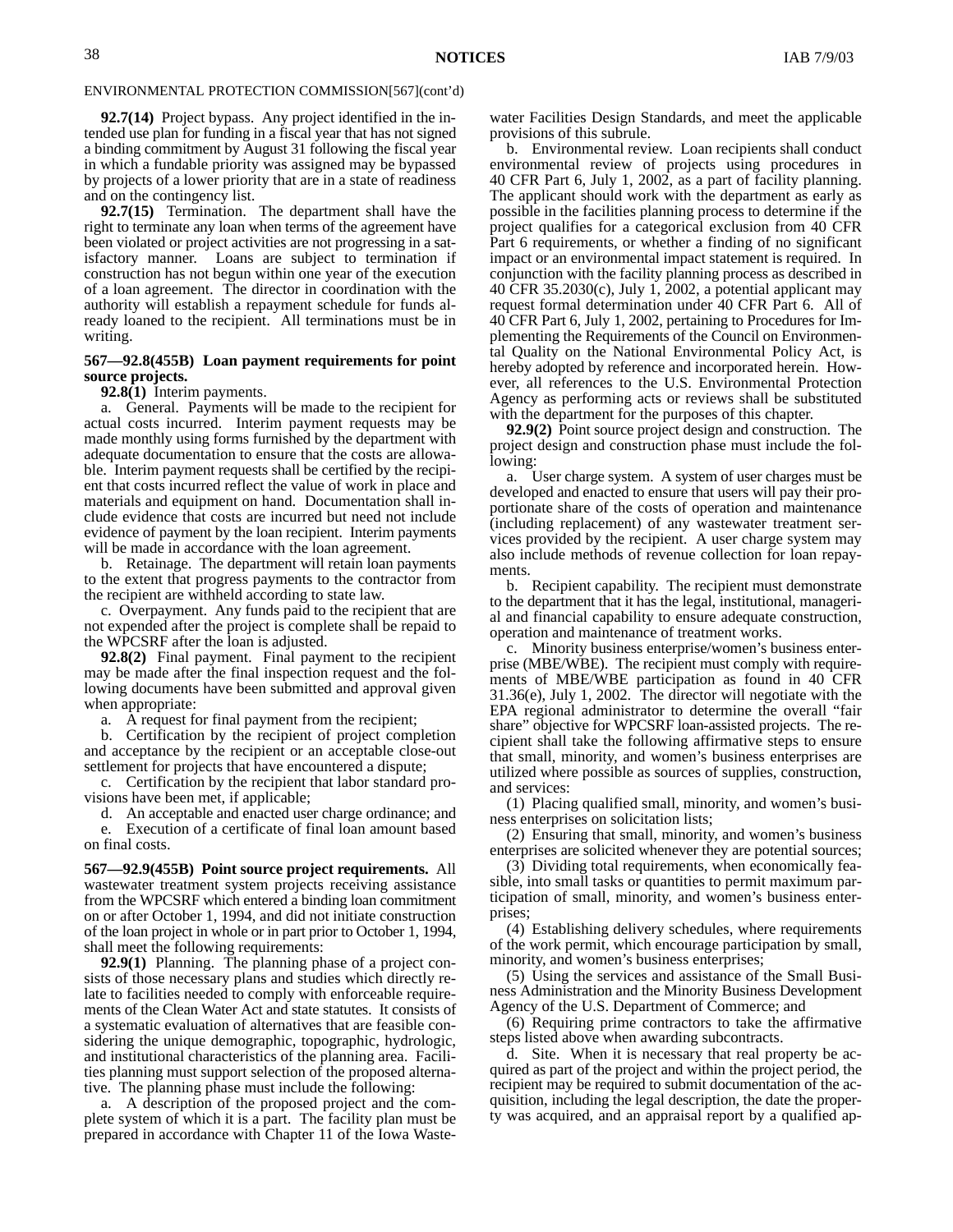praiser. If required, submittal to the department is to occur prior to contract award.

e. Project changes. The recipient must submit to the department prior to final loan payment all modifications to the project including changes to the plans and specifications and changes in the contract (change orders) for approval. The recipient is responsible for any costs or actions necessary should the changes be implemented prior to departmental review and subsequently found to be unapprovable.

f. State inspections. Personnel of the department shall have the right to examine all construction aspects of the project, including materials and equipment delivered and stored on site for use on the project.

**92.9(3)** Qualifying requirements. Other information not identified in any particular phase of a project but which includes basic qualifying factors necessary to qualify any project for WPCSRF assistance must be provided.

a. Fundable category of project. Categories of projects are defined in rule  $567 - 90.2(455B, 17A)$ .

b. Capital financing plans. Applicants must develop a capital financing plan which, at a minimum:

(1) Projects the future requirements for wastewater treatment facilities within the applicant's jurisdiction for a period of no less than ten years;

(2) Projects the nature, extent, timing, and costs of future expansion and reconstruction of wastewater treatment facilities which will be necessary to satisfy the applicant's projected future requirements; and

(3) Sets forth with specificity the manner in which the applicant intends to finance such future expansion and reconstruction. The recipient must submit the plan to the department for any comments deemed necessary.

c. NPDES compliance. To qualify for a WPCSRF loan, a recipient must demonstrate to the satisfaction of the department that the project receiving loan assistance is a part of the applicant's overall plan that addresses all wastewater facility needs and that describes how compliance with NPDES permit limitations will be achieved and maintained.

### **567—92.10(455B) Point source loan agreement and repayment.**

**92.10(1)** Loan terms and conditions*.* Loan terms shall include, but not be limited to, the following:

a. Purpose of payments. The recipient shall use the proceeds of the WPCSRF loan solely for the purpose of funding the project. Timely disbursements from the loan shall be made to contractors.

b. Costs. All costs must be documented to the satisfaction of the director before proceeds may be disbursed. Records shall be maintained in accordance with 567—subrule 92.7(10).

c. Applicable interest rate. Loans made to recipients shall bear interest at a fixed rate of 3 percent per annum from the date of origination of the loan.

d. Repayment. The maximum repayment period allowed is 20 years. Principal repayments will commence not later than 1 year after project completion, generally on a level debt service schedule. Adjustments of maturities may be granted to enable a recipient to conform its loan terms to its existing debt obligations, but the average life of the principal installments to be made under the combined repayment schedules shall not be longer than it would be if the total principal amount to be outstanding was repaid on a level debt service basis over the same period. No prepayment of the loan principal may be made within the first 10 years of the loan term, other than those repayments resulting from a loan agreement adjustment based on final costs.

e. Security. The loan shall be secured by a first lien upon the dedicated source of repayment which may rank on a parity basis with other obligations. The dedicated source of repayment is expected to be the net revenues of the municipal wastewater treatment plant and the collection system of the recipient with the loan being secured by a first lien on said net revenues. Revenue-secured loans may rank on a parity basis with other outstanding obligations or, with the approval of the director and the authority, may be subordinate in right of payment to other outstanding revenue obligations of the recipient. Subordinate loans shall be approved only if the revenues of the recipient's utility system are expected to be at least 105 percent of the amount of the combined maximum annual debt service on the outstanding obligations and subordinate loan. Loans also may be secured by a general obligation of the recipient by providing for a levy of taxes to repay the loan. Recipients shall not be required to maintain any debt service reserve fund or improvement fund with respect to their loans.

f. Loan initiation fee. A fee of 1.0 percent of the amount of the loan will be payable on the date the loan agreement is entered.

g. Annual loan servicing fee. A fee of 0.25 percent of the loan principal will be due at the time of each annual loan repayment.

h. Adjustment. Provision for adjustment of the loan amount will be based on final costs at completion of construction.

i. Applicable laws. The recipient shall agree to comply with all applicable laws, rules, and regulations of the department, the authority, and other state, federal and local jurisdictions concerning the financing, construction, operation, maintenance, and use of the wastewater treatment facilities.

j. Delinquency provisions. Failure of the recipient to repay the loan in accordance with the schedule contained in the loan agreement will result in the loan being declared in default. Should a loan be declared in default, the director shall take legal action to collect amounts past due. Also, other state agencies will be notified and actions will be taken to preclude the recipient from receiving other grants or financial assistance from them until such time that all delinquent payments have been recovered.

**92.10(2)** Financial requirements.

a. Dedicated repayment source. The recipient shall establish sufficient revenue sources that are acceptable to the director for the repayment of the loan.

b. Project accounts. The recipient shall maintain separate financial records according to generally accepted government accounting standards for construction cost accounting, operating revenue and loan repayments.

c. Audit. The authority or an independent firm acceptable to the authority may conduct an audit on all projects assisted by WPCSRF loan funds to establish conformance with loan terms and conditions and the requirements of the Clean Water Act. Audit authority includes access to all files and documents associated with the project.

d. Revenue pledge. To ensure repayment of obligations according to the terms of the loan agreement, the recipient shall agree to impose, collect, and increase, if necessary, user charges, taxes, or other dedicated revenue sources identified for the loan repayment in order to maintain annual net revenues at a level equal to 110 percent of the amount necessary to pay debt service on all revenue obligations during the next fiscal year. In case of loan default, the state shall have authority to require revenue adjustment to collect delinquent loan payments.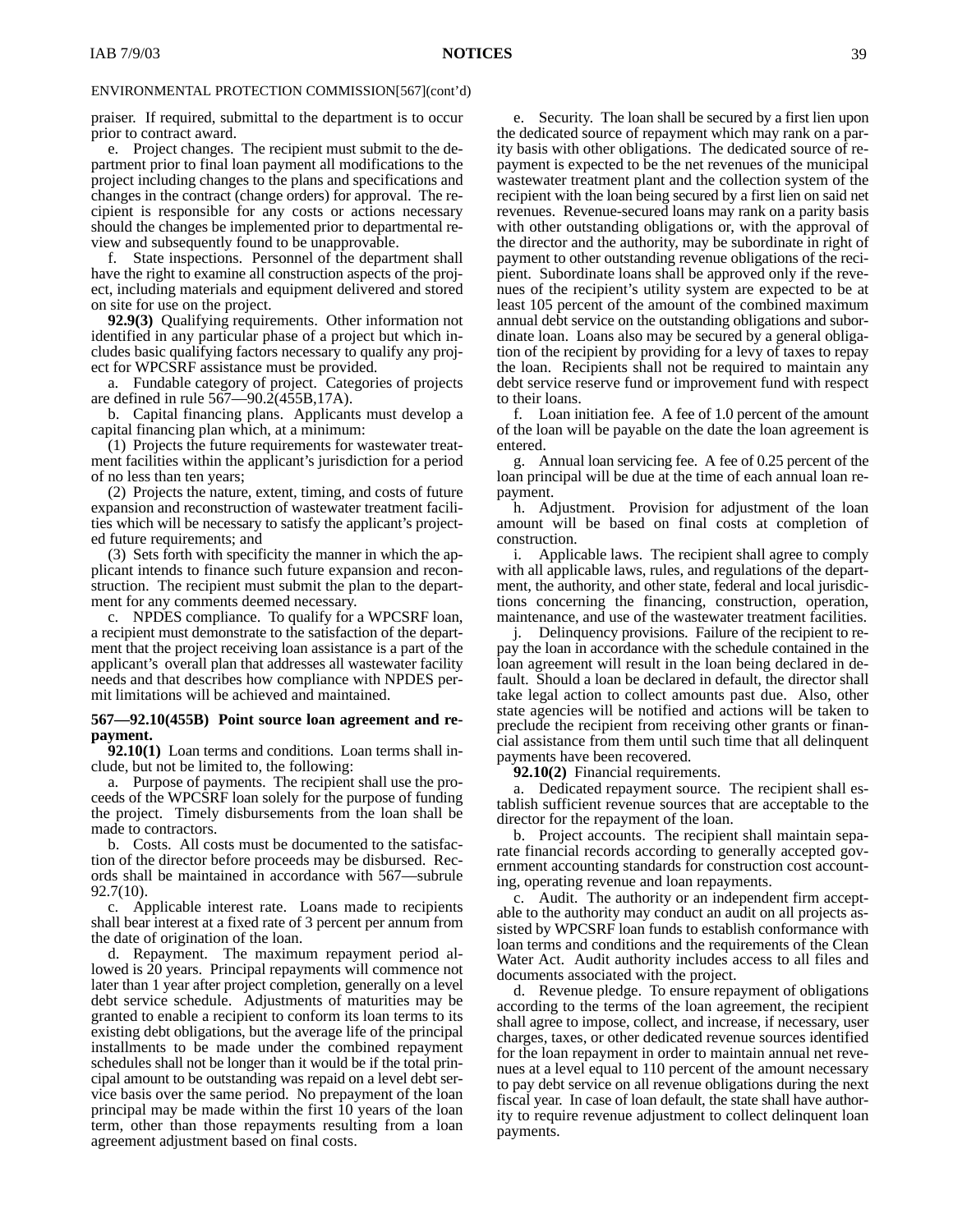#### **567—92.11(455B) Livestock water quality facilities requirements.**

**92.11(1)** Livestock water quality facilities assistance. Assistance under the WPCSRF shall be in the form of lowinterest loans made by participating lending institutions or in other manners as specified in an agreement with a passthrough loan recipient. The following eligibility conditions and restrictions for participation apply to such assistance.

a. Location preferences. Livestock water quality facilities located in watersheds with Section 303(d) waters or waters determined to be impaired in the Section 305(b) report will be given a higher priority for funding. See 567– 91.9(455B).

b. Eligible project costs. The amount of assistance available shall be limited to the total costs deemed necessary, reasonable and directly related to the facilities required to provide water pollution control facilities as required by the department.

c. Applicant eligibility. Assistance is limited to livestock producers operating animal feeding operations that are eligible to receive assistance from the state revolving fund according to current federal laws and regulations.

NOTE: Current federal laws and rules as of December 2002 do not allow assistance for concentrated animal feeding operations or assistance for animal feeding operations that will become concentrated animal feeding operations as a result of the project.

Loans will be made only to livestock producers who are operators of record and have legal control of the property containing the animal feeding operation for the duration of the loan.

d. Project eligibility. The water pollution control facilities considered eligible for assistance include: lagoons, waste treatment and equipment, including but not limited to land used as part of the waste treatment system, storage or holding structures, composters, pipes, pumps, agitation equipment, fencing around lagoons, water systems used to flush water in waste treatment systems, irrigation systems, tank wagons, manure spreaders, waste collection and processing equipment (including without limitation tank trucks, loaders, skid loaders, and waste irrigation equipment), recycle pumps, portions of feeding floors and loafing areas used for waste collection, tractor blades used for scraping waste, vegetative filters, filter strips, water and sediment control basins, contour buffer strips, diversions, fencing and cross fencing along with any associated watering facilities, and other similar structures, equipment or water pollution abatement activities as may be found in approved manure management plans or comprehensive nutrient management plans, provided that portions of the foregoing (except water systems used for flush water in waste treatment systems and composters) located within a poultry house, milk parlor or hog confinement facility (such as a slated floor) shall be excluded. Assistance for development of comprehensive nutrient management plans, as defined by the USDA Natural Resource Conservation Service, is eligible. Assistance shall not be available for water pollution control facilities for new animal feeding operations or any animal feeding operation that initiated construction on or after December 31, 2001. Assistance may be available for replacement animal feeding operations which will eliminate an existing animal feeding operation that is identified as impacting a Section 303(d) listed stream or is documented as causing or contributing to a water quality impairment or will eliminate a documented pollutant source from a cold water stream or publicly owned lake.

e. Assessed valuation of property. Assistance for livestock water quality facilities at an animal feeding operation may be limited based on the assessed or appraised valuation of the property where the facilities are to be located or to be assigned as collateral, or the revenue source to be used to repay or secure the loan.

**92.11(2)** Applying for assistance.

Application for loan assistance may be made at any participating lending institution (or directly with the passthrough loan recipient). A list of participating lending institutions will be made available by the department, financial agent or other person or authority the department may use to administer this program. Application shall be made on forms provided by the department or its agent. The application shall include the letter of project approval or construction permit from the department.

b. State review and approval. Prior to receiving assistance, a livestock producer shall submit to the department complete plans and specifications of the facilities to be constructed and a complete list of all waste or nutrient management documents to be developed. The department will review the plans and specifications for compliance with design standards. Once the plans and specifications are determined to meet the design requirements and manure and waste control needs of the animal feeding operation, the department will issue a letter of project approval or construction permit (whichever is applicable) to the livestock producer.

**92.11(3)** Duration of the project. The project is to be maintained, kept in place or operated as proposed for the life of the loan.

**92.11(4)** Lender requirements for applicants. The livestock producer shall submit to the participating lending institution an application form as prescribed by the department or deemed acceptable by the department's agent. The livestock producer shall include a copy of the department's letter of project approval or construction permit (whichever is applicable). The livestock producer is responsible to provide any other specific information the lender may deem necessary.

**92.11(5)** Loan application processing and disbursement of funds. The process for awarding and managing loans shall be in full accordance with the terms established by the department or its agent(s) and the provisions of this chapter.

a. Loan approval/disapproval. The lending institution shall notify the livestock producer of loan conditions and limitations at the time of initial application. Before acting on the loan application, the lending institution shall ensure that adequate funds are available in the WPCSRF livestock water quality facilities set-aside. If the loan is approved, the lending institution shall notify the loan applicant in writing that the loan is approved and notify the department's agent within two working days of approval of the loan application in order to reserve funds in that amount to ensure that adequate funds are available at the time of disbursement. If the loan is denied, the lending institution shall notify the loan applicant in writing, clearly stating the reasons for loan denial. Reasons for denial may include that funds are not available or that the applicant presents an unacceptable level of loan risk.

b. Disbursement of funds. Disbursement of funds shall be done in accordance with the loan agreement. The livestock producer shall furnish the lending institution with copies of bills or invoices relating to the cost of the water pollution control facilities and certification from a professional engineer that the facilities have been constructed according to the department's letter of project approval or construction permit. If the actual costs are less than the amount initially requested on the loan application, then the actual loan will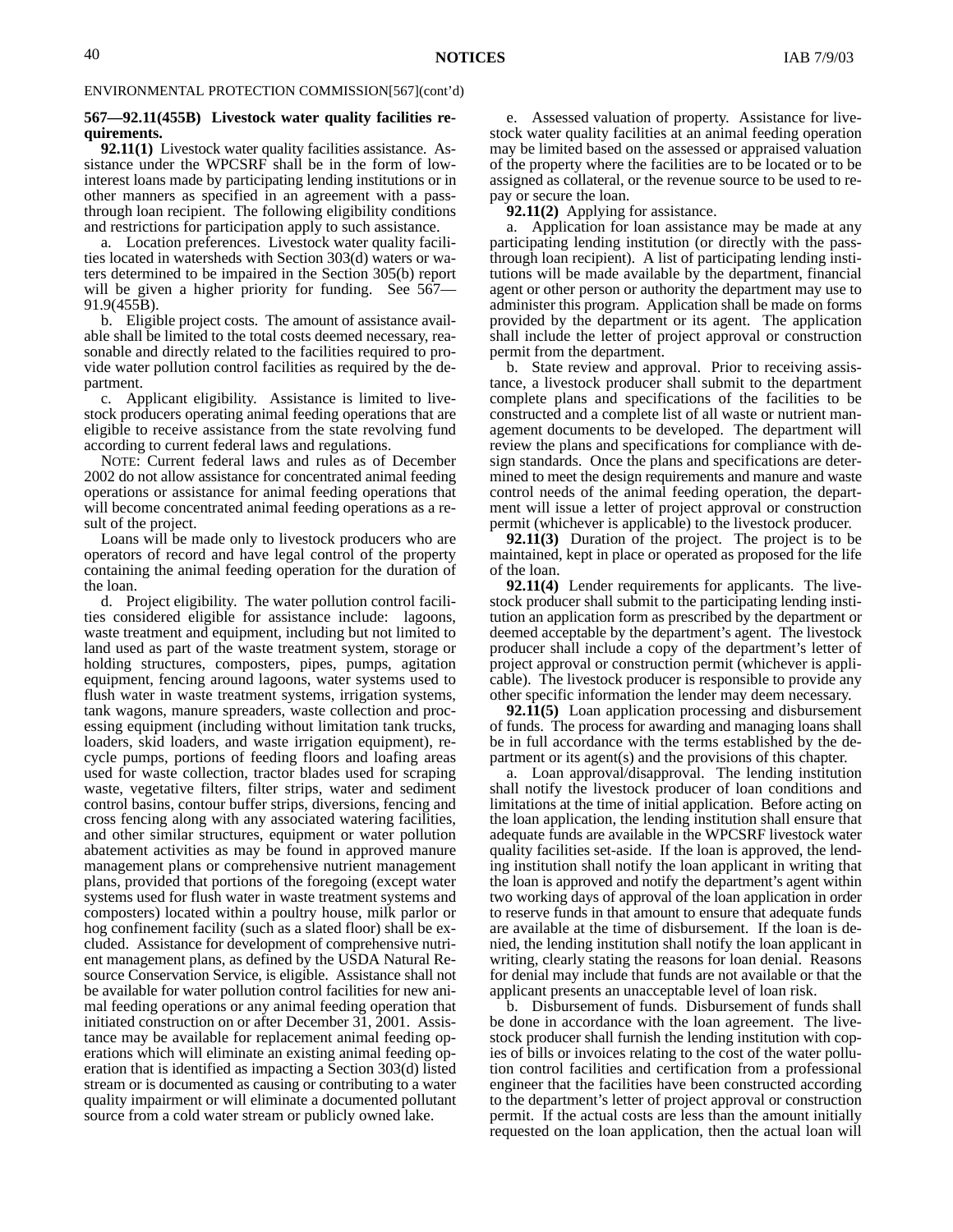equal those costs. The lending institution is authorized to execute a loan for a principal of up to 5 percent above the amount of the loan application if costs exceed the application amount. In this case, the livestock producer shall provide the lending institution with a written explanation for any cost overruns. The loan shall be subject to the conditions and limitations provided in 567—subrule 92.11(6).

**92.11(6)** Loan conditions and limitations.

a. Loan amount and period. The minimum loan allowed for livestock water quality facilities shall be \$10,000. The maximum loan allowed for a single animal feeding operation shall not exceed 50 percent of the WPCSRF livestock water quality facilities set-aside in the intended use plan. The loan period shall not exceed the expected life of the facilities constructed and in no case shall it be more than 20 years. If the loan is made only for preparation of a comprehensive nutrient management plan, the loan period shall not exceed 5 years. Loans shall be made contingent on the availability of funds in the WPCSRF livestock water quality facilities setaside.

b. Comprehensive nutrient management plan required. The livestock producer shall have a comprehensive nutrient management plan prepared by a certified planner or, as part of the loan, develop a comprehensive nutrient management plan to be eligible for the loan.

c. Number of loans. There is no limit to the number of loans a livestock producer can receive, except that a livestock producer shall be eligible for no more than 50 percent of the WPCSRF livestock water quality facilities set-aside in the intended use plan. Each application will be handled as a new loan.

d. Loan execution. The loan agreements to be executed by the livestock producer and the lending institution shall  $(1)$  be binding obligations under Iowa law,  $(2)$  include conditions and terms to be effective for the loan period, and (3) be accompanied by satisfactory evidence of security, legality and enforceability.

e. Eligible costs. All costs directly related to the design, permitting, construction and financing of the water pollution control facilities are eligible costs. Costs for development of a comprehensive nutrient management plan are eligible costs.

f. Ineligible costs. Costs for development of new animal feeding operations or any animal feeding operation for which construction was initiated on or after December 31, 2001, are not eligible costs. Assistance may be available for replacement animal feeding operations which will eliminate an existing animal feeding operation that is identified as impacting a Section 303(d) listed stream or is documented as causing or contributing to a water quality impairment or will eliminate a documented pollutant source from a cold water stream or publicly owned lake. Costs for water pollution control facilities, including the design, permitting, construction or financing, that allow for the animal feeding operation to expand and become a concentrated animal feeding operation are not eligible costs. Costs for the purchase of land to be used for application of wastewater or manure are not eligible costs. Costs for operation and maintenance or updating a comprehensive nutrient management plan are not eligible costs. Refinancing of water pollution control facilities constructed prior to the implementation of this program are not eligible costs.

g. Recipient record keeping. The livestock producer shall maintain records that document all costs associated with the project. The livestock producer shall agree to provide access to these records to the department, the state auditor, the EPA SRF project manager, and the Office of Inspector General at the Environmental Protection Agency. The livestock producer shall retain all project records and documents for inspection and audit purposes for a period of three years from the date of the final loan payment.

h. Site access. The livestock producer shall agree to provide the department and the department's agent access to the construction site to verify that the loan was used for the purpose intended and that the construction work meets the applicable state and federal requirements for animal feeding operations. The livestock producer also shall agree to provide the department periodic access to the animal feeding operation for the duration of the loan to ensure it is being operated and maintained as designed.

i. Loan termination. The department or its agent shall have the right to terminate any loan when terms of the agreement have been violated.

Repayment. Loans shall be repaid in accordance with the terms and conditions of the executed loan agreement. Repayment of the loan must begin no later than 30 days after the project is completed or by the date specified in the loan agreement.

k. Interest rate. The loan interest rate shall be established annually in the IUP. The loan interest rate is not to exceed the prevalent interest rate and will take into account the administration cost of the livestock water quality facilities set-aside.

l. Prepayment. Prepayment of the principal in whole or in part shall be allowed without penalty.

m. Property transfer. In the event of property transfer from the livestock producer that secured the loan to another person or entity during the repayment period specified in the loan agreement, the balance of the loan shall be due in full.

n. Loan delinquency. Failure of the livestock producer to repay the loan in accordance with the schedule in the loan agreement will result in the loan being declared in default. For a loan delinquent more than 90 days, action will be taken consistent with applicable Iowa laws.

**92.11(7)** Rectification and disputes.

a. Failure of a water pollution control facility at an animal feeding operation to conform to approved plans and specifications or failure of a livestock producer to comply with the applicable requirements constitutes grounds for the department, the department's agent, or the lending institution to withhold loan disbursements. The livestock producer is responsible for ensuring that the identified problem(s) is rectified. Once the deficiency is corrected, the loan funds can be released.

b. A livestock producer that disagrees with the director's withholding of loan funds may request a formal review of the action. The livestock producer must submit a request in writing to the director within 30 days of the date of notification action.

### **92.11(8)** Reserved.

**92.11(9)** Priority allocation of funds and intended use plan.The department shall, on an annual basis, prepare a plan describing the amount of funding available for loans for the livestock water quality facilities set-aside. To the extent that the pool of funds available for lending involves funds granted under Title VI of the federal Clean Water Act, this plan shall be incorporated into the annual intended use plan.

**92.11(10)** Availability of funds. Notwithstanding 567 paragraph 92.11(1)"a," in the initial year of operation and thereafter until modified, loans will be made on a first-come, first-served basis. The department or its agent shall notify lending institutions when 90 percent of the available funds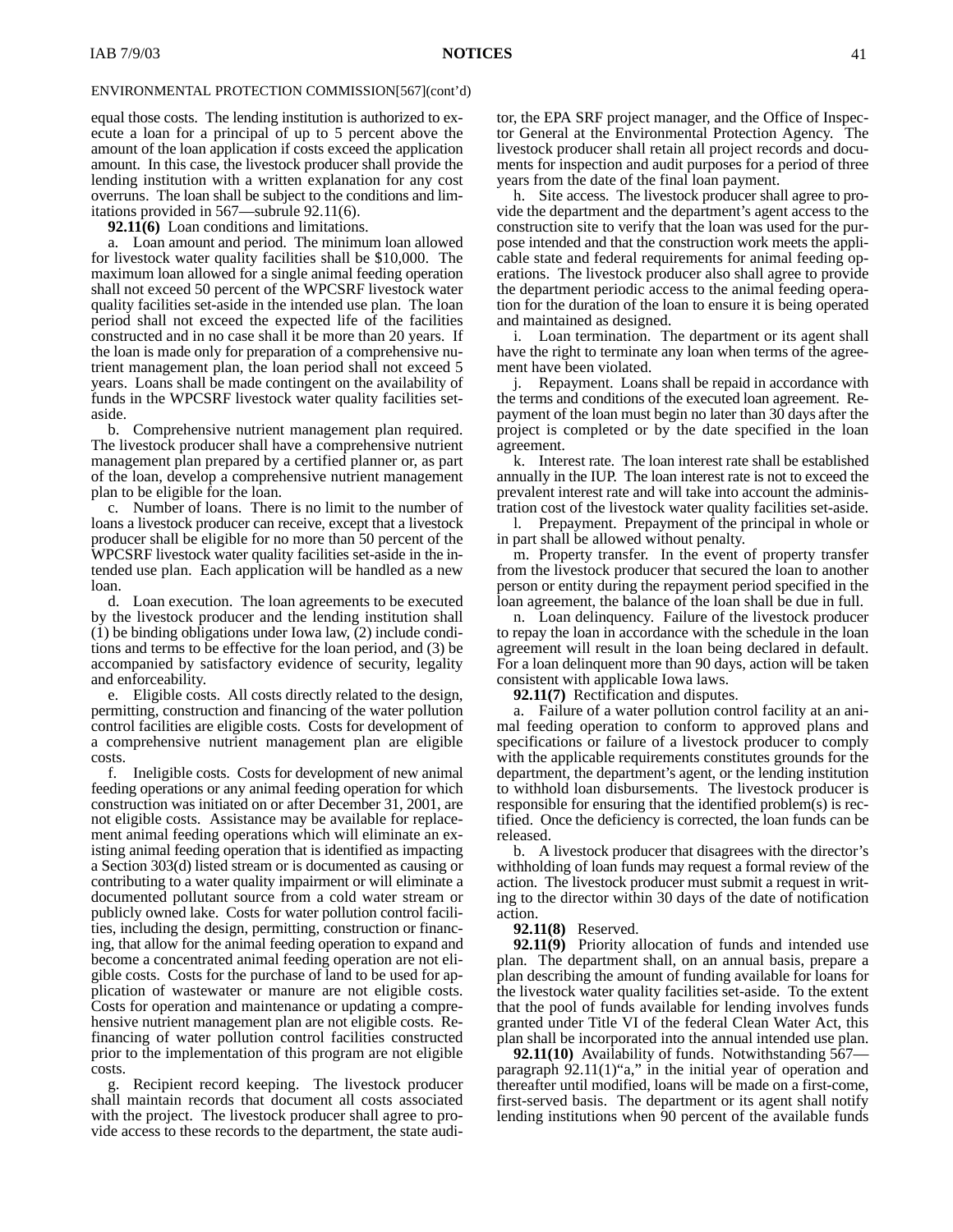for the current state fiscal year have been used and when all funds have been exhausted.

#### **567—92.12(455B) Local water protection project requirements.**

**92.12(1)** Local water protection project assistance. Assistance under the WPCSRF shall be in the form of low-interest loans made by participating lending institutions. The following eligibility conditions and restrictions for participation apply to such assistance.

a. Location preferences. Local water protection projects to be carried out in watersheds with Section 303(d) waters, waters determined to be impaired in the Section 305(b) report, or watersheds with approved management plans or total maximum daily load implementation plans are to be given a higher priority for funding. See 567-91.10(455B).

b. Eligible project costs. The amount of assistance available shall be limited to the total costs deemed necessary, reasonable and directly related to the practices required to provide water quality improvements or protection as identified in an approved watershed management plan or in a total maximum daily load implementation plan prepared by the department.

c. Applicant eligibility. Assistance is available to any person who owns land that needs local water protection projects installed to control runoff of sediments, nutrients, pesticides or other nonpoint source pollutants into waters of the state. Loans will be made only to persons who are owners of record of the property where the local water protection projects are to be installed.

d. Eligible practices. The local water protection practices that are considered eligible include, but are not limited to, composting facility, contour buffer strips, diversion, fence, field border, field windbreak, filter strip (with trees, shrubs), filter strip (waste treatment), grade stabilization structure, grassed waterway, pasture and hayland planting, planned grazing system, pond, riparian forest buffer, sediment basin, terrace, underground outlet, waste management system, waste storage facility, waste treatment lagoon, water and sediment control basin, and other practices that are shown to improve or protect water quality.

e. Property eligibility. Assistance for local water protection projects may be limited based on the assessed valuation of the property to be used to repay or secure the loan.

**92.12(2)** Applying for assistance.

a. Application for loan assistance may be made at any participating lending institution. A list of participating lending institutions will be made available by the department, financial agent or other person or authority the department may use to implement this program. Application shall be made on forms provided by the department or its agent. The application shall include a memorandum of project approval provided by the county soil and water conservation district where the project is located.

b. Local review and approval. Prior to receiving assistance, the applicant shall submit to the county soil and water conservation district information on the local water protection project to be implemented with the loan. The information shall explain how water quality will be protected or restored. The application shall also include an explanation of how the project is compatible with approved watershed plans or total maximum daily load implementation plans.

**92.12(3)** Duration of the project. The project is to be maintained, kept in place or operated as proposed for the life span of the practice, but in no case for less than the life of the loan.

**92.12(4)** Lender requirements for applicants. The applicant shall submit to the participating lending institution an application form as prescribed by the department or deemed acceptable by the department's agent. The applicant shall include a copy of the local soil and water conservation district's memorandum of project approval. The applicant is responsible to provide any other specific information the lender may deem necessary.

**92.12(5)** Loan application processing and disbursement of funds. The process for awarding and managing loans shall be in full accordance with the terms established by the department or its agent(s) and the provisions of this chapter.

a. Loan approval/disapproval. Upon receipt of a complete loan application form, the lending institution shall either approve or deny the loan within 30 working days. The lending institution shall notify the applicant of loan conditions and limitations at the time of initial application. Before acting on the loan application, the lending institution shall ensure that adequate funds are available in the WPCSRF local water protection projects set-aside. If the loan is approved, the lending institution shall notify the loan applicant in writing that the loan is approved and notify the department's agent within two working days of approval of the loan application in order to reserve funds in that amount to ensure that adequate funds are available at the time of disbursement. If the loan is denied, the lending institution shall notify the loan applicant in writing, clearly stating the reasons for loan denial. Reasons for denial may include that funds are not available or that the applicant presents an unacceptable level of loan risk.

b. Disbursement of funds. Disbursement of funds shall be done at the completion of the project. Upon completion of the project, the applicant shall furnish the lending institution with copies of bills or invoices relating to the cost of the local water protection projects and a statement from the county soil and water conservation district that the practices have been implemented according to the memorandum of project approval. If the actual costs are less than the amount initially requested on the loan application, then the actual loan will equal those costs. The lending institution is authorized to execute a loan for a principal of up to 5 percent above the amount of the loan application if costs exceed the application amount, but in no case may a lending institution execute a loan for an amount above the maximum amount of loan allowed. The loan shall be subject to the conditions and limitations provided in 567—subrule 92.12(6).

**92.12(6)** Loan conditions and limitations.

a. Loan amount and period. The minimum loan allowed for local water protection projects shall be \$5,000. The maximum loan allowed for local water protection projects shall be \$50,000. The loan period shall not exceed ten years. Loans shall be made contingent on the availability of funds in the WPCSRF local water protection projects set-aside.

b. Number of loans. There is no limit to the number of loans an applicant may receive.

c. Loan execution. The loan agreements to be executed by the applicant and the lending institution shall (1) be binding obligations under Iowa law, (2) include conditions and terms to be effective for the loan period, and (3) be accompanied by satisfactory evidence of security, legality and enforceability.

d. Eligible costs. All costs directly related to the implementation of local water protection projects approved in the memorandum of project approval are eligible costs. A local water protection project for an animal feeding operation for which the loan amount is \$50,000 or less is eligible from this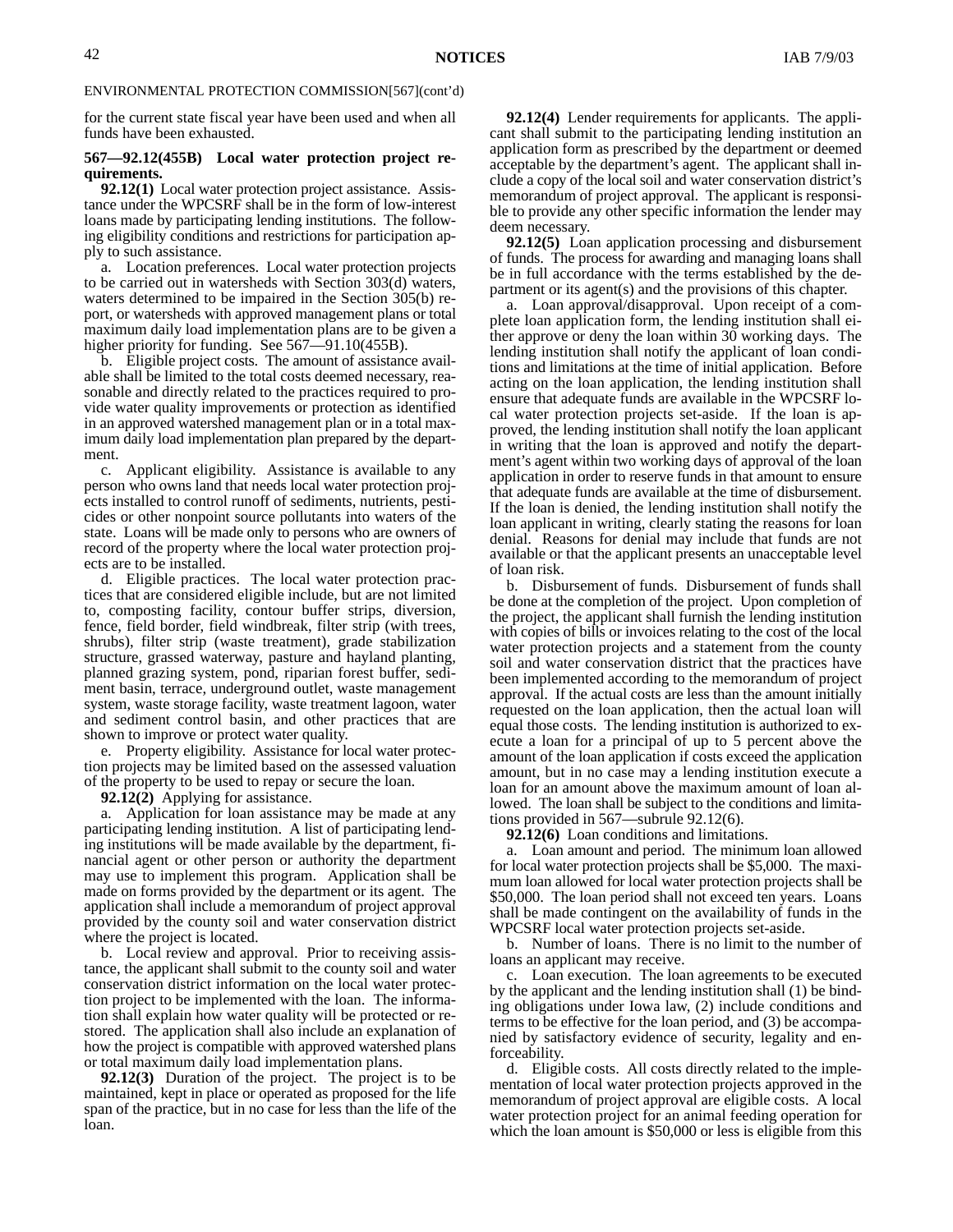set-aside on the condition that the applicant has a comprehensive nutrient management plan.

e. Ineligible costs. Costs for the purchase of land are not eligible costs.

f. Recipient record keeping. The recipient shall maintain records that document all costs associated with the project. The recipient shall agree to provide access to these records to the department, the state auditor, a state or EPA SRF project manager, and the Office of Inspector General at the Environmental Protection Agency. The recipient shall retain all project records and documents for inspection and audit purposes for a period of three years from the date of the final loan payment.

g. Site access. The applicant shall agree to provide the department or the department's agent access to the project site to verify that the loan was used for the purpose intended.

h. Loan termination. The department or its agent shall have the right to terminate any loan when terms of the agreement have been violated.

i. Repayment. Loans shall be repaid in accordance with the terms and conditions of the executed loan agreement. Repayment of the loan must begin no later than 30 days after the project is completed or by the date specified in the loan agreement, whichever is earlier.

j. Interest rate. The loan interest rate shall be established annually in the IUP. The loan interest rate is not to exceed the prevalent interest rate and will take into account the administration cost of the local water protection projects set-aside.

k. Prepayment. Prepayment of the principal in whole or in part shall be allowed without penalty.

l. Property transfer. In the event of property transfer from the applicant that secured the loan to another person or entity during the repayment period specified in the loan agreement, the balance of the loan, principal and any accrued interest shall be due in full.

m. Loan delinquency. Failure of the applicant to repay the loan in accordance with the schedule in the loan agreement will result in the loan being declared in default. For a loan delinquent more than 90 days, the interest rate shall increase immediately to the current legal usury limit, shall be applied to the entire unpaid principal, and shall be prorated for the period for which the installment is delinquent.

**92.12(7)** Rectification and disputes.

a. Failure of the applicant to implement the approved local water protection project or to comply with the applicable requirements constitutes grounds for the department, the department's agent, or the lending institution to withhold loan disbursements. The applicant is responsible for ensuring that the identified problem $(s)$  is rectified. Once the deficiency is corrected, the loan funds can be released.

b. If the department withholds loan disbursements, an applicant that disagrees with the withholding of loan funds may request a formal review of the action. The applicant must submit a request in writing to the director within 30 days of the date of notification action.

**92.12(8)** Priority allocation of funds and intended use plan.The department shall, on an annual basis, prepare a plan describing the amount of funding available for loans for the local water protection projects set-aside. To the extent that the pool of funds available for lending involves funds granted under Title VI of the federal Clean Water Act, this plan shall be incorporated into the annual intended use plan.

**92.12(9)** Availability of funds. Notwithstanding 567 paragraph 92.12(1)"a," in the initial year of operation and thereafter until modified, loans will be made on a first-come, first-served basis. The department or its agent shall notify

lending institutions when 90 percent of the available funds for the current state fiscal year have been used and when all funds have been exhausted.

### **567—92.13(455B) General nonpoint source project requirements.**

**92.13(1)** General nonpoint source assistance. Assistance under the WPCSRF general nonpoint source (GNS) set-aside shall be in the form of a linked deposit through participating lending institutions. The following eligibility conditions and restrictions for participation apply to such assistance.

a. Location preferences. General nonpoint source water pollution control projects will be rated according to rule 567—91.11(455B).

b. Eligible project costs. The amount of assistance available shall be limited to the total costs deemed necessary, reasonable and directly related to the facilities or practices required to provide water quality improvements, restoration or protection. Participation in nontraditional projects where the primary purpose is not water quality protection or improvement will be limited to the portion of the project that is directly related to water quality improvement, restoration or protection.

c. Applicant eligibility. Assistance is available to projects where facilities are needed to protect, restore or improve water quality from nonpoint source pollution. Only applicants that are owners of record of the property or have longterm control of the property where the project is to be implemented are eligible. In applications where the water pollution control project is a plan or document that will direct water quality protection or improvement efforts, loans will be made to applicants that have the capacity and capability of implementing the plan and repaying the loan.

d. Project eligibility. The general nonpoint source projects that are considered eligible include, but are not limited to, agricultural well sealing, urban sedimentation basins, constructing wetlands and riparian lands, restoration of habitat, stream bank restoration and stabilization, remediation of underground storage tanks, remediation of aboveground storage tanks, urban storm water runoff best management practices and management facilities, sediment traps, wetland flood prevention areas, water conservation and reuse, and development of environmental management systems. Nontraditional nonpoint source project examples that may have a water quality protection or improvement component include, but are not limited to, bird sanctuaries and wildlife enhancement projects, brownfield remediation, vegetative plants, street sweepers and leaf removal equipment, closure of municipal landfills, salt storage sheds, sediment removal, wetland mitigation bank and education programs.

e. Property eligibility. Assistance for general nonpoint source projects may be limited based on the assessed or appraised valuation of the property to be used to repay or secure the loan.

**92.13(2)** Applying for assistance.

a. Applications. Applications for assistance from the GNS set-aside are to be submitted to the department at Environmental Services, Iowa Department of Natural Resources, Henry A. Wallace Building, 502 E. Ninth Street, Des Moines, Iowa 50319-0034. Application forms will be provided by the department. Applications shall include an explanation of how the water quality will be protected, improved or restored by the proposed project. Applications shall be submitted by April 1 to be considered for funding in the subsequent fiscal year IUP.

b. Rating and ranking. Using information included in the application, the department will rate and rank the proj-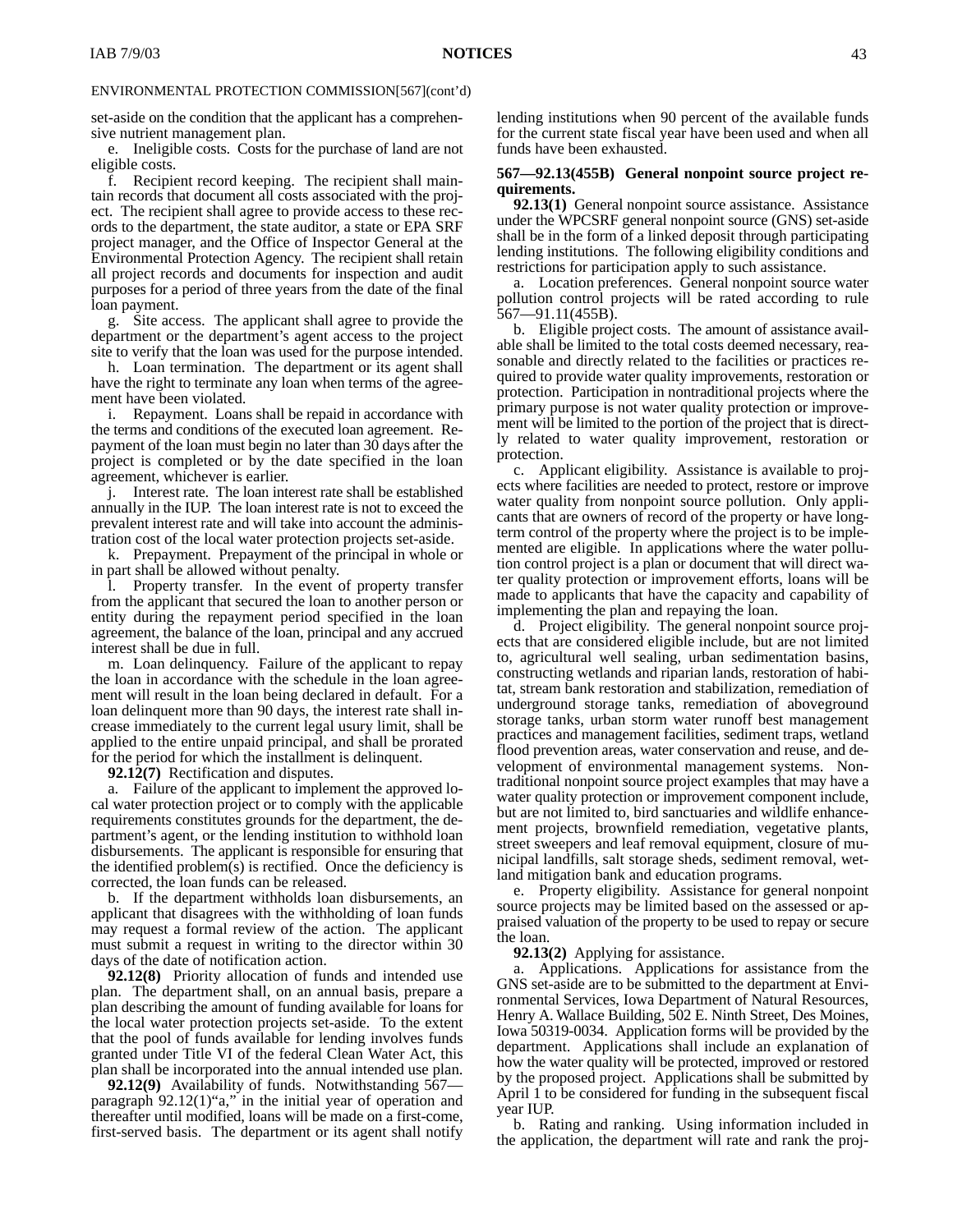ects. The department will identify the highest rated projects and provide the applicant a memorandum of approval for the proposed water pollution control project. The department will earmark the set-aside funds for the water pollution control projects to be funded. These funds will be available for six months after the IUP is approved in order for the applicant to complete the loan with a lending institution. The department shall notify the applicant of loan conditions and limitations at the time the memorandum of approval is provided.

**92.13(3)** Lending institution application process. Participating lending institutions will be used to process loan applications for general nonpoint source projects. The applicant shall submit an application form as prescribed by the department or deemed acceptable by the department's agent. The applicant shall include a copy of the memorandum of approval. The applicant is responsible for providing all other information the lender may deem necessary to make the loan. The minimum loan amount that will be considered is \$10,000.

**92.13(4)** Loan application processing and disbursement of funds by participating lending institutions. The process for awarding and managing loans shall be in full accordance with the terms established by the department or its agent(s) and the provisions of this chapter.

a. Loan approval/disapproval. Upon receipt of a complete loan application form, the participating lending institution shall have the responsibility to approve or deny the loan application. Before approving a loan application, the participating lending institution shall ensure that adequate funds are available in the WPCSRF GNS set-aside. If the loan is approved, the lending institution shall notify the loan applicant in writing that the loan is approved and notify the department's financial agent within two working days of approval of the loan application to reserve funds in that amount to ensure that adequate funds are available at the time of disbursement. If the loan is denied, the lending institution shall notify the loan applicant in writing, clearly stating the reasons for loan denial. Reasons for denial may include that funds are not available or that the applicant presents an unacceptable level of loan risk.

b. Disbursement of funds. Disbursement of funds shall be done at the completion of the project. Upon completion of the project, the applicant shall furnish the participating lending institution with copies of bills or invoices relating to the cost of the project and a statement from the department's environmental services field office that the practices have been implemented according to the application and memorandum of approval. If the actual costs are less than the amount initially requested on the loan application, then the actual loan will equal those costs. The lending institution is authorized to execute a loan for a principal of up to 5 percent above the amount of the loan application if costs exceed the application amount, but in no case may a lending institution execute a loan for an amount above the maximum amount of loan allowed. The loan shall be subject to the conditions and limitations provided in subrule 567—92.13(5).

**92.13(5)** Loan conditions and limitations.

a. Loan amount and period provided by a participating lending institution. The minimum loan amount that will be considered is \$10,000. The loan period shall not exceed ten years. Loans shall be made contingent on the availability of funds in the WPCSRF GNS set-aside.

b. Number of loans. There is no limit to the number of loans an applicant may receive.

c. Loan execution. The loan agreements to be executed by the applicant and the participating lending institution shall (1) be binding obligations under Iowa law, (2) include conditions and terms to be effective for the loan period, and (3) be accompanied by satisfactory evidence of security, legality and enforceability.

d. Eligible costs. All costs directly related to the implementation of the project approved in the memorandum of approval are eligible costs.

e. Ineligible costs. Costs for livestock water quality facilities are not eligible under this set-aside and are provided for in rule 567—92.11(455B). Costs for the purchase of land are not eligible costs.

f. Recipient record keeping. The recipient shall maintain records that document all costs associated with the project. The producer shall agree to provide access to these records to the department, the state auditor, the state or EPA SRF project manager, and the Office of Inspector General at the Environmental Protection Agency. The recipient shall retain all project records and documents for inspection and audit purposes for a period of three years from the date of the final loan payment.

g. Site access. The recipient shall agree to provide the department and the department's agent access to the project site to verify that the loan was used for the purpose intended.

h. Loan termination. The department or its agent shall have the right to terminate any loan when terms of the agreement have been violated.

i. Repayment. Loans shall be repaid in accordance with the terms and conditions of the executed loan agreement. Repayment of the loan must begin no later than 30 days after the project is completed or by the date specified in the loan agreement.

j. Interest rate. The loan interest rate shall be established annually in the IUP. The loan interest rate is not to exceed the prevalent interest rate and will take into account the administration cost of the general nonpoint source set-aside.

k. Prepayment. Prepayment of the principal in whole or in part shall be allowed without penalty.

l. Property transfer. In the event of property transfer from the recipient that secured the loan to another person or entity during the repayment period specified in the loan agreement, the balance of the loan shall be due in full.

m. Loan delinquency. Failure of the recipient to repay the loan in accordance with the schedule in the loan agreement will result in the loan being declared in default. For a loan delinquent more than 90 days, the interest rate shall increase immediately to the current legal usury limit, shall be applied to the entire unpaid principal, and shall be prorated for the period for which the installment is delinquent.

**92.13(6)** Rectification and disputes.

a. Failure of the recipient to implement the approved project or to comply with the applicable requirements constitutes grounds for the department, the department's agent, or the participating lending institution to withhold loan disbursements. The recipient is responsible for ensuring that the identified problem(s) is rectified. Once the deficiency is corrected, the loan funds can be released.

b. A recipient that disagrees with the director's withholding of loan funds may request a formal review of the action. The applicant must submit a request in writing to the director within 30 days of the date of notification action.

**92.13(7)** Reserved.

**92.13(8)** Priority allocation of funds and intended use plan. The department shall, on an annual basis, prepare a plan describing the amount of funding available for loans for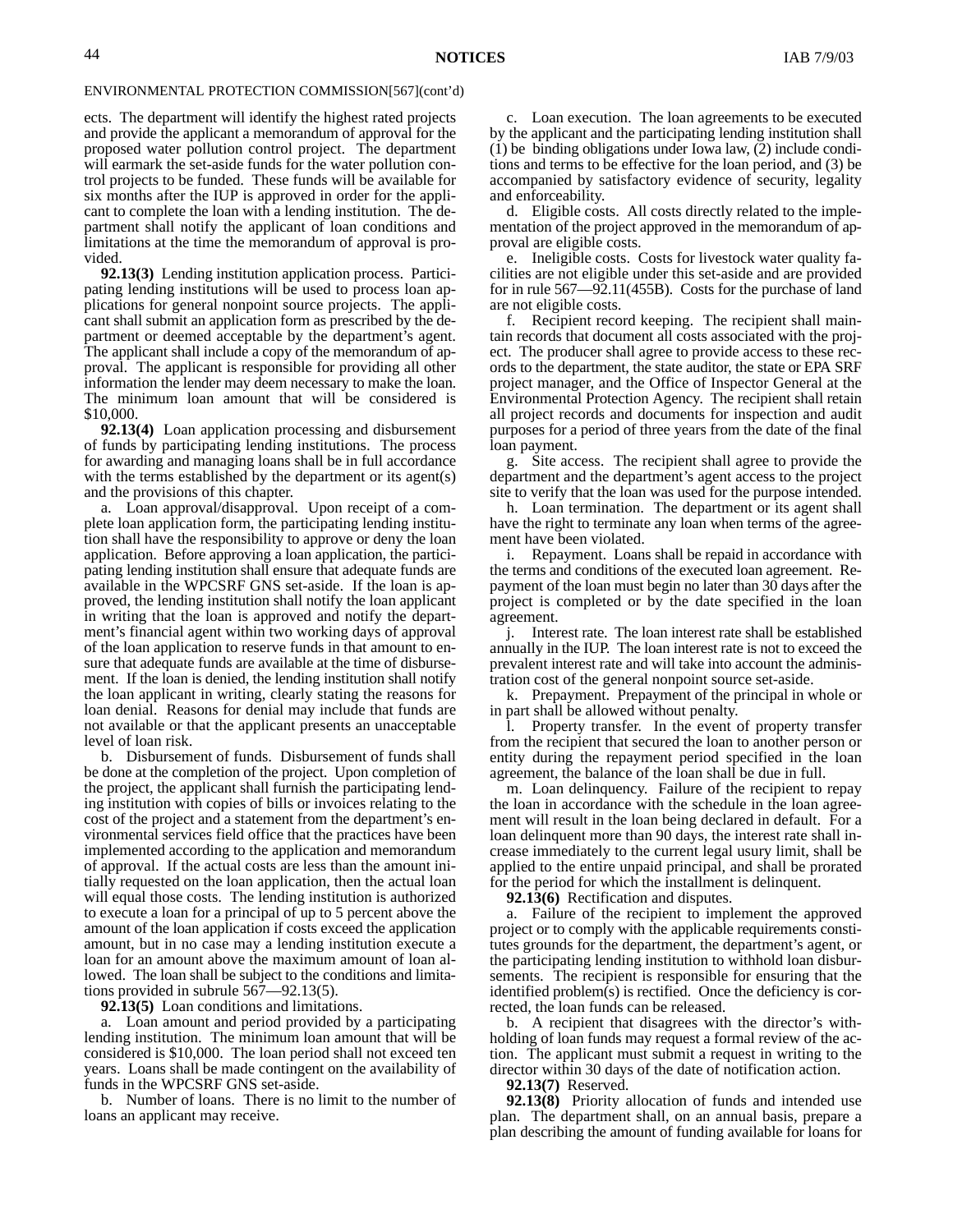the GNS set-aside. To the extent that the pool of funds available for lending involves funds granted under Title VI of the federal Clean Water Act, this plan shall be incorporated into the annual intended use plan.

**92.13(9)** Availability of funds. Notwithstanding 567 paragraph 92.13(1)"a," in the initial year of operation and thereafter until modified, loans will be made on a first-come, first-served basis. The department or its agent shall notify participating lending institutions when 90 percent of the available funds for the current state fiscal year have been used and when all funds have been exhausted.

These rules are intended to implement Iowa Code sections 455B.291 to 455B.298 as amended by 2002 Iowa Acts, chapter 1019.

ITEM 5. Amend rule 567—93.1(455B,79GA,SF479) as follows:

**567—93.1(455B,79GA,SF479) Purpose.** The department of natural resources administers the state revolving *loan* fund for wastewater projects as provided by Iowa Code sections 455B.291 to *455B.98 as amended by 2002 Iowa Acts, chapter 1019, and section* 455B.299. The primary purpose of the wastewater *water pollution control* state revolving fund *(WPCSRF)* is to provide loans at a below-market rate to municipalities for the construction of wastewater treatment facilities *loans to eligible entities to protect and improve the state's water quality and the health of citizens*. The rules governing such loans are provided in 567—Chapter*Chapters 90, 91 and* 92. Grants provided under Title VI of the federal Clean Water Act are used to capitalize the fund.

In addition to direct loans to municipalities, Section 603(c) of Title VI of the Clean Water Act allows states to use Title VI capitalization grant*revolving loan* funds to assist the state in its implementation of a nonpoint source management plan as provided for in Section 319 of the Clean Water Act. Iowa's nonpoint source management plan identifies the rehabilitation and improvement of onsite wastewater treatment systems as an area of need. It is the intent of the environmental protection commission that a portion of the Title VI capitalization grant funds *WPCSRF* be used to establish a program for the purpose of making low-interest loans available for rural homeowners who need to rehabilitate or improve existing onsite wastewater treatment systems.

This chapter establishes an onsite wastewater treatment system assistance program intended to encourage and assist homeowners in improving or rehabilitating existing onsite wastewater treatment systems by providing for low-interest loans. This chapter is intended to implement 2001 Iowa Acts, Senate File 479 *Iowa Code sections 466.8 and 466.9*.

ITEM 6. Amend rule 567—93.3(455B,79GA,SF479) as follows:

**567—93.3(455B,79GA,SF479) Onsite wastewater assistance fund.** The onsite wastewater assistance fund (OSWAF) is a separate fund within the state treasury. The OSWAF is a revolving loan fund used to provide low-interest loans to homeowners for improving and rehabilitating onsite wastewater treatment systems and consists of two accounts: a financing account and an administration account. Funds deposited in the OSWAF consist of state-appropriated funds, annual capitalization grants provided under Title VI of the federal Clean Water Act, *equity fund moneys,* loan repayments, interest accrued on funds, and all other moneys specifically designated for use in the OSWAF. The portion of annual Title VI grants to be used *amount to be set aside* for the OSWAF is identified in the annual intended use plan as provided in 567—paragraph 92.6(2)"c." *subrule 92.4(2) and 567—paragraph 92.6(2)"b*.*"* Of all moneys deposited in the OSWAF annually, no more than 4 percent shall be credited to the administration account.

ITEM 7. Amend subrule **93.4(2)**, paragraph **"c,"** as follows:

c. Enforcement of existing monitoring requirements, according to rule 567—69.2(455B), for existing, permitted onsite systems with secondary treatment which discharge aboveground, such as those authorized by NPDES General Permit No. 4 *in rule 567—64.6(455B)*.

ITEM 8. Amend rule 567—93.10(455B,79GA,SF479) as follows:

**567—93.10(455B,79GA,SF479) Priority allocation of funds and intended use plan.** The department shall, on an annual basis, prepare a plan describing the amount of funding available for loans under the program for the coming state fiscal year.The plan shall also identify those counties qualified to participate in the program and provide an estimate of the loan funds needed in those counties within the coming year. To the extent that the pool of funds available for lending involves funds granted under *controlled by* Title VI of the federal Clean Water Act, this plan shall be incorporated into the annual intended use plan authorized in 567—Chapter 92.

ITEM 9. Amend rule 567—93.12(455B,79GA,SF479) as follows:

**567—93.12(455B,79GA,SF479) Targeted assistance.** Notwithstanding rule 93.11(455B,79GA,SF479), the *The* department may reserve up to 50 percent of the annual available funds for use *set aside a portion of the annual available funds identified in the IUP for financing onsite wastewater treatment systems* in targeted areas. Such targeted areas may include impaired watersheds, high-density housing areas, agricultural drainage areas, or other environmentally sensitive or degraded areas where the repair and rehabilitation of onsite wastewater treatment systems are needed to preserve and protect water quality. The annual *intended* use plan shall specify the need for targeted assistance, the areas covered, and the estimate of funds needed to address the water quality problems.

### **ARC 2605B**

# **ETHICS AND CAMPAIGN DISCLOSURE BOARD, IOWA[351]**

#### **Notice of Intended Action**

**Twenty-five interested persons, a governmental subdivision, an agency or association of 25 or more persons may demand an oral presentation hereon as provided in Iowa Code section 17A.4(1)"***b.***"**

Notice is also given to the public that the Administrative Rules Review<br>Committee may, on its own motion or on written request by any individual<br>or group, review this proposed action under section 17A.8(6) at a regular or **special meeting where the public or interested persons may be heard.**

Pursuant to the authority of Iowa Code section 68B.32A, the Iowa Ethics and Campaign Disclosure Board hereby gives Notice of Intended Action to amend Chapter 4, "Campaign Disclosure Procedures," Iowa Administrative Code.

The proposed amendments permit a permanent organization that makes a one-time contribution in excess of \$750 to a campaign committee the choice of filing a one-page form that registers the organization as a "political committee" and discloses the contribution in lieu of filing a statement of orga-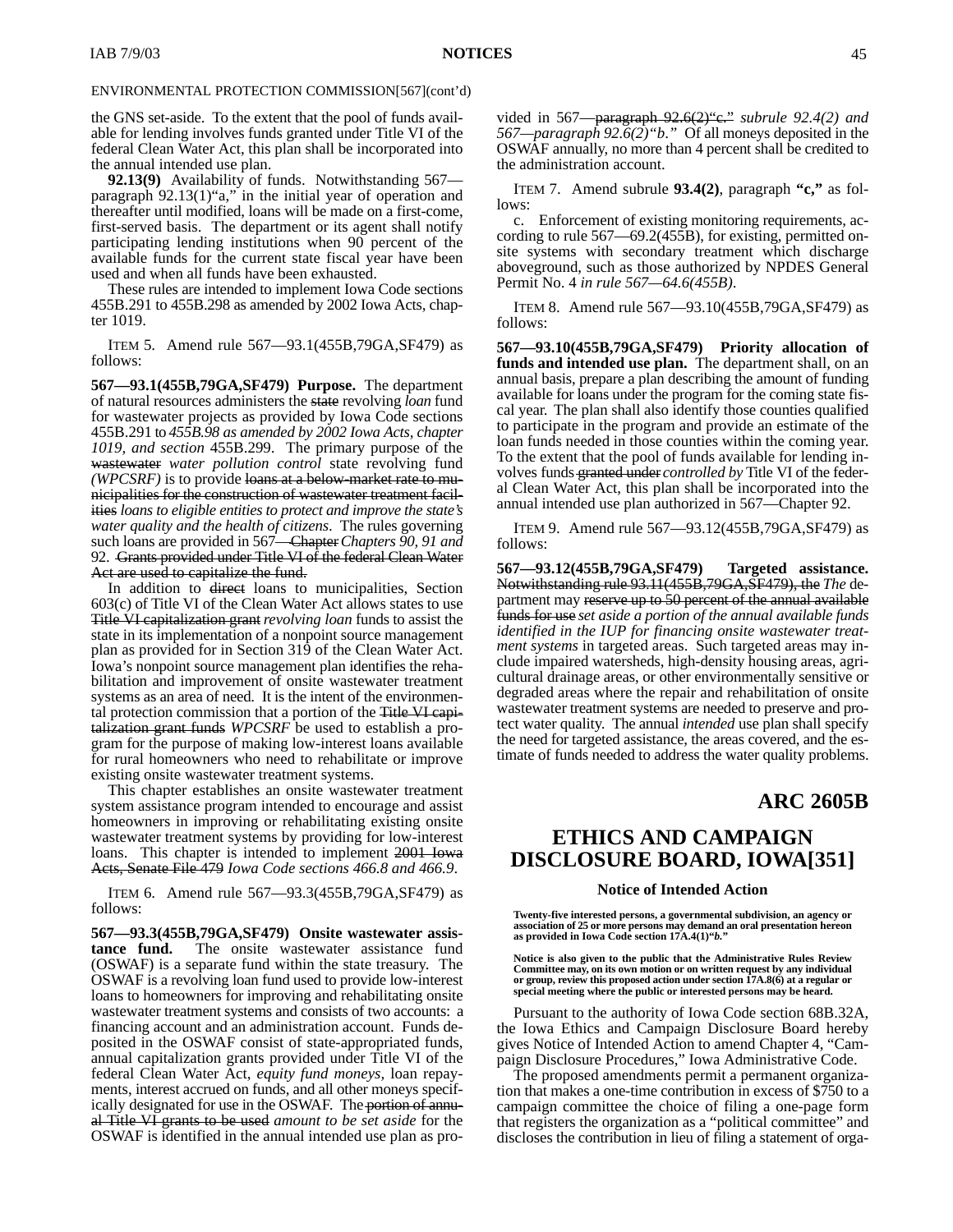#### ETHICS AND CAMPAIGN DISCLOSURE BOARD, IOWA[351](cont'd)

nization, disclosure reports, and a notice of dissolution. By using the form, the permanent organization is able to disclose the contribution using a one-page form instead of the current process that requires the filing of five pages. The form was successfully tested during a recent ballot issue election.

The proposed amendments do not contain a waiver provision as the underlying disclosure requirement is mandated by statute.

Any interested person may make written comments on the proposed amendments on or before July 29, 2003. Comments should be directed to Charlie Smithson, Iowa Ethics and Campaign Disclosure Board, 514 E. Locust, Suite 104, Des Moines, Iowa 50309. Persons who wish to comment orally should contact Charlie Smithson at (515)281-3489.

These amendments are intended to implement Iowa Code sections 56.2(15) and 56.6(6).

The following amendments are proposed.

ITEM 1. Rescind subrule **4.1(1)**, paragraph **"c,"** and adopt the following **new** paragraph **"c"** in lieu thereof:

c. Permanent organizations temporarily engaging in political activity. The requirement to file the statement of organization applies to an entity that comes under the definition of a "political committee" (PAC) in Iowa Code section 56.2(15) by receiving contributions, making expenditures, or incurring debts in excess of \$750 in any one calendar year for the purpose of expressly advocating the election or defeat of a candidate for public office, or for the purpose of expressly advocating the passage or defeat of a ballot issue. A permanent organization that makes a one-time contribution in excess of \$750 may in lieu of filing a statement of organization follow the procedure in rule  $35\overline{1}$ —4.35(56).

ITEM 2. Rescind rule 351—4.35(56,68B) and adopt the following **new** rule in lieu thereof:

**351—4.35(56) Permanent organizations forming temporary political committees; one-time contributor filing** Form DR-OTC. Pursuant to Iowa Code section 56.6(6), a permanent organization temporarily engaging in activity that exceeds the \$750 financial filing threshold described in rule 351—4.1(56,68B) is required to organize and register a political committee (PAC), file disclosure reports, and, upon completion of activity, file a notice of dissolution. A permanent organization that is temporarily a political committee shall comply with all of the campaign laws in Iowa Code chapter 56 and this chapter.

**4.35(1)** Form DR-OTC. A permanent organization that makes a one-time contribution in excess of \$750 to a committee may, in lieu of filing a statement of organization, disclosure reports, and a notice of dissolution, file Form DR-OTC. The following information shall be disclosed on Form DR-OTC:

a. The name and address of the organization making the contribution.

b. The name and address of a contact person for the organization making the contribution.

c. The name and address of the campaign committee receiving the contribution.

d. The date and amount of the contribution. If the contribution is an in-kind contribution, a description of the provided goods or services must be included.

e. The date of election and the county in which the recipient committee is located if the committee is a county or local committee.

f. The signature and date of the individual filing Form DR-OTC.

A permanent organization that makes more than one contribution is not eligible to file Form DR-OTC and is required to file a statement of organization, file disclosure reports, and file a notice of dissolution.

**4.35(2)** Place of filing. Form DR-OTC shall be filed with the board at 514 E. Locust, Suite 104, Des Moines, Iowa 50309, or by fax at (515)281-3701.

**4.35(3)** Time of filing. Form DR-OTC shall be filed with the board within ten days after the one-time contribution in excess of \$750 is made. The form must be physically received by the board or, if mailed, must bear a United States Postal Service postmark dated on or before the report due date. A faxed Form DR-OTC must be submitted on or before 11:59 p.m. of the tenth day after the organization of the committee is required. If the tenth day falls on a Saturday, Sunday, or holiday on which the board office is closed, the filing deadline is extended to the next working day when the board office is open.

**4.35(4)** Failure to register. If the board discovers that a permanent organization has become subject to the provisions of Iowa Code chapter 56 but did not timely file a statement of organization or file Form DR-OTC, as applicable, the permanent organization is subject to the possible imposition of board sanctions.

**4.35(5)** Partial refund of contribution. A committee that receives a contribution from a permanent organization that causes the organization to become subject to the provisions of Iowa Code chapter 56 may refund all or part of a contribution to the organization so as to reduce the contribution to \$750 or less and remove the organization's filing obligations.

This rule is intended to implement Iowa Code sections 56.2(15) and 56.6(6).

### **ARC 2604B**

# **ETHICS AND CAMPAIGN DISCLOSURE BOARD, IOWA[351]**

#### **Notice of Intended Action**

**Twenty-five interested persons, a governmental subdivision, an agency or association of 25 or more persons may demand an oral presentation hereon as provided in Iowa Code section 17A.4(1)"***b.***"**

**Notice is also given to the public that the Administrative Rules Review Committee may, on its own motion or on written request by any individual or group, review this proposed action under section 17A.8(6) at a regular or special meeting where the public or interested persons may be heard.**

Pursuant to the authority of Iowa Code section 68B.32A, the Iowa Ethics and Campaign Disclosure Board hereby gives Notice of Intended Action to amend Chapter 4, "Campaign Disclosure Procedures," Iowa Administrative Code.

The proposed amendments reflect the current Board procedures concerning a campaign committee's generating disclosure reports that are different from paper reports generated by the Board. The proposed amendments also provide that a statement of organization or a disclosure report filed using the Board's electronic filing system is deemed to be a valid electronic signature. Finally, the proposed amendments bring the rules into compliance with the appropriate statutes.

The proposed amendments do not contain a waiver provision as the underlying obligations are mandated by statute.

Any interested person may make written comments on the proposed amendments on or before July 29, 2003. Comments should be directed to Charlie Smithson, Iowa Ethics and Campaign Disclosure Board, 514 E. Locust, Suite 104,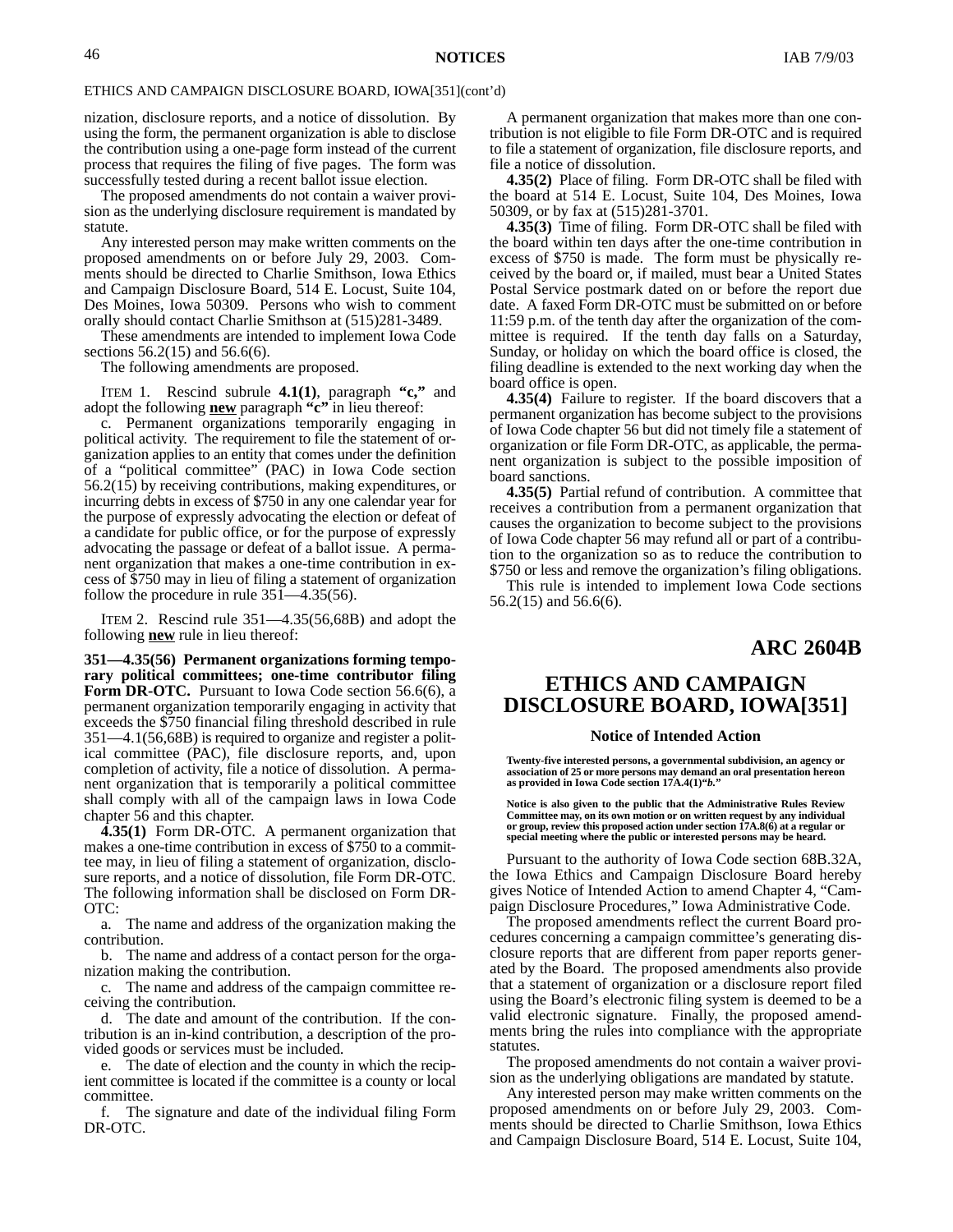### ETHICS AND CAMPAIGN DISCLOSURE BOARD, IOWA[351](cont'd)

Des Moines, Iowa 50309. Persons who wish to comment orally should contact Charlie Smithson at (515)281-3489.

These amendments are intended to implement Iowa Code sections 56.5, 56.7, and 68B.32A(2).

The following amendments are proposed.

ITEM 1. Rescind subrule 4.4(3) and adopt the following **new** subrule in lieu thereof:

**4.4(3)** Signatures. The candidate and treasurer shall sign the statement of organization filed by a candidate's committee. The chairperson and treasurer shall sign a statement of organization filed by any other type of committee. A statement of organization filed electronically using the board's Web site is deemed signed when filed.

ITEM 2. Rescind subrules 4.13(2) and 4.13(5) and adopt the following **new** subrules in lieu thereof:

**4.13(2)** Computer-generated reports. Committees may generate a disclosure report in lieu of using a board-approved paper report or the board's electronic filing system so long as the generated report contains the same information and is in the same basic format as a board-approved paper report. Committees generating their own reports must submit the reports for prior board approval before use.

**4.13(5)** Signature on DR-2 Report Summary Page. A disclosure report shall be signed by the individual filing the report. A disclosure report filed electronically using the board's Web site is deemed signed when filed.

### **ARC 2606B**

# **ETHICS AND CAMPAIGN DISCLOSURE BOARD, IOWA[351]**

#### **Notice of Intended Action**

**Twenty-five interested persons, a governmental subdivision, an agency or association of 25 or more persons may demand an oral presentation hereon as provided in Iowa Code section 17A.4(1)"***b.***"**

**Notice is also given to the public that the Administrative Rules Review Committee may, on its own motion or on written request by any individual or group, review this proposed action under section 17A.8(6) at a regular or** special meeting where the public or interested persons may be heard.

Pursuant to the authority of Iowa Code section 68B.32A, the Iowa Ethics and Campaign Disclosure Board hereby gives Notice of Intended Action to amend Chapter 4, "Campaign Disclosure Procedures," Iowa Administrative Code.

The proposed amendment permits the Board to electronically provide copies of campaign reports filed by county and local campaign committees to the appropriate county commissioner of elections. The proposed amendment also permits county commissioners of elections to be able to retain copies of these reports electronically by creating an Internet link to the Board's Web site.

The proposed amendment does not contain a waiver provision as no obligation is being imposed.

Any interested person may make written comments on the proposed amendment on or before July 29, 2003. Comments should be directed to Charlie Smithson, Iowa Ethics and Campaign Disclosure Board, 514 E. Locust, Suite 104, Des Moines, Iowa 50309. Persons who wish to comment orally should contact Charlie Smithson at (515)281-3489.

This amendment is intended to implement Iowa Code section 56.4(2).

The following amendment is proposed.

Adopt **new** subrule 4.8(3) as follows:

**4.8(3)** The board shall make the reports in subrule 4.8(2) available to the appropriate county commissioner of elections electronically via the board's Web site at www.iowa. gov/ethics. A county commissioner of elections who establishes an Internet link between a public computer in the commissioner's office and the board's Web site shall be deemed in compliance with the requirement in Iowa Code section 56.4(2) to retain the reports.

### **ARC 2603B**

# **ETHICS AND CAMPAIGN DISCLOSURE BOARD, IOWA[351]**

#### **Notice of Intended Action**

**Twenty-five interested persons, a governmental subdivision, an agency or association of 25 or more persons may demand an oral presentation hereon as provided in Iowa Code section 17A.4(1)"***b.***"**

**Notice is also given to the public that the Administrative Rules Review Committee may, on its own motion or on written request by any individual or group, review this proposed action under section 17A.8(6) at a regular or special meeting where the public or interested persons may be heard.**

Pursuant to the authority of Iowa Code section 68B.32A, the Iowa Ethics and Campaign Disclosure Board hereby gives Notice of Intended Action to amend Chapter 4, "Campaign Disclosure Procedures," Iowa Administrative Code.

The proposed amendment reflects the current Board procedures concerning the filing of campaign information by an out-of-state committee. The proposed amendment also brings the rule into compliance with the appropriate statute.

The proposed amendment does not contain a waiver provision as the underlying obligations are mandated by statute.

Any interested person may make written comments on the proposed amendment on or before July 29, 2003. Comments should be directed to Charlie Smithson, Iowa Ethics and Campaign Disclosure Board, 514 E. Locust, Suite 104, Des Moines, Iowa 50309. Persons who wish to comment orally should contact Charlie Smithson at (515)281-3489.

This amendment is intended to implement Iowa Code section 56.5(5).

The following amendment is proposed.

Rescind rule 351—4.32(56,68B) and adopt the following **new** rule in lieu thereof:

**351—4.32(56) Contributions from political committees not organized in Iowa.** Iowa committees may receive contributions from committees outside Iowa, and committees outside Iowa may contribute to Iowa committees provided the out-of-state committee complies with either subrule 4.32(1) or subrule 4.32(2).

**4.32(1)** Regular filings. Out-of-state committees may choose to comply with the regular disclosure filing requirements in Iowa Code sections 56.5 and 56.6 by filing a statement of organization and periodic disclosure reports.

**4.32(2)** Verified statement of registration. In lieu of filing a statement of organization and regular disclosure reports as required by Iowa Code sections 56.5 and 56.6, the out-ofstate committee shall send a verified statement registration form (VSR) with each contribution in excess of \$50, and shall also file a copy with the board. The VSR shall contain the following information:

a. The complete name, address and telephone number of the out-of-state committee;

b. The state or federal agency with which the out-of-state committee is registered;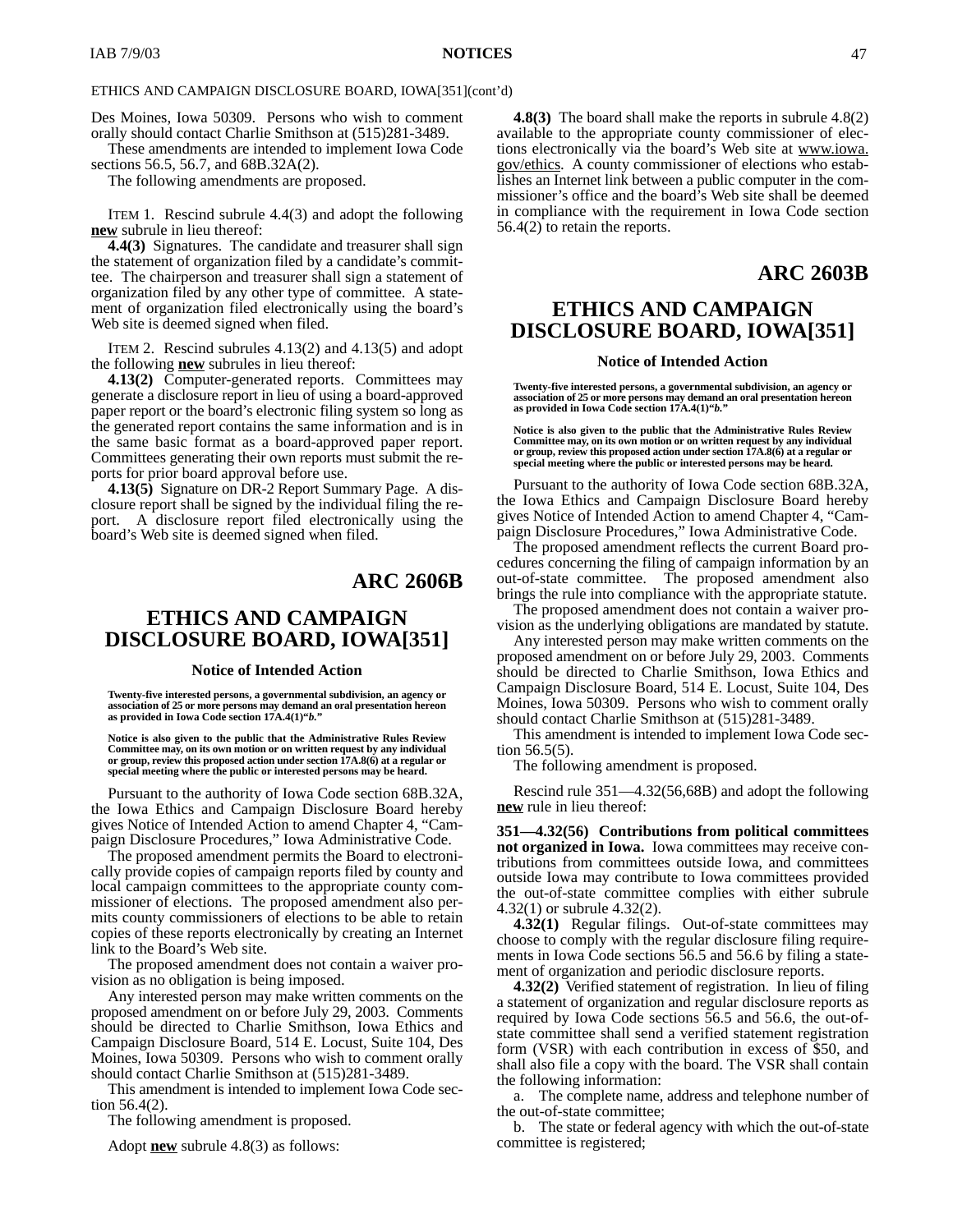**ARC 2607B**

### ETHICS AND CAMPAIGN DISCLOSURE BOARD, IOWA[351](cont'd)

c. All parent entities or other affiliates or sponsors of the out-of-state committee;

d. The purpose of the out-of-state committee;

e. The name, address and telephone number of an Iowa resident authorized to receive service on behalf of the out-ofstate committee;

f. The name and address of the Iowa recipient committee;

g. The date and amount of the contribution, including description if the contribution is in kind; and

h. An attested statement that the jurisdiction with which the out-of-state committee is registered has reporting requirements substantially similar to those of Iowa Code chapter 56. The statement shall include confirmation that the contribution is made from an account that does not accept contributions prohibited by Iowa Code section 56.15 unless the contribution from the out-of-state committee is made to an Iowa ballot issue committee.

**4.32(3)** Signature. The VSR shall be signed by the individual filing the VSR on behalf of the out-of-state committee

**4.32(4)** Copy filed with the board. A copy of every VSR filed with a contribution in excess of \$50 shall be filed with the board at 514 E. Locust, Suite 104, Des Moines, Iowa 50309, or by fax at (515)281-3701.

**4.32(5)** When filed. The VSR shall be filed with the board on or before the fifteenth day after the date of the contribution, or mailed bearing a United States Postal Service postmark dated on or before the fifteenth day after the date of the contribution. For purposes of this subrule, "date of the contribution" means the day, month, and year the contribution check is dated. If the board deems it necessary, a copy of any contribution check may be required to be filed with the board. When a copy of a check is required to be filed with the board, the copy shall be filed within ten days after notice by the board.

**4.32(6)** Enhanced filing. An out-of-state committee determining that the jurisdiction under which the committee is registered does not have reporting requirements substantially similar to those of Iowa Code chapter 56 may choose to comply by enhancing the committee's filing in the other jurisdiction. The enhanced filing shall meet the reporting requirements of Iowa Code chapter 56 for the reporting period during which contributions to Iowa committees are made. The report shall cover a period of at least one month. An out-ofstate committee choosing this option shall comply with the VSR procedures in subrule 4.32(2) and attach a signed statement that the report has been enhanced to satisfy the Iowa reporting requirements.

This rule is intended to implement Iowa Code section 56.5(5).

# **HUMAN SERVICES DEPARTMENT[441]**

#### **Notice of Intended Action**

**Twenty-five interested persons, a governmental subdivision, an agency or association of 25 or more persons may demand an oral presentation hereon as provided in Iowa Code section 17A.4(1)"***b.***"**

**Notice is also given to the public that the Administrative Rules Review Committee may, on its own motion or on written request by any individual or group, review this proposed action under section 17A.8(6) at a regular or special meeting where the public or interested persons may be heard.**

Pursuant to the authority of Iowa Code sections 17A.3 and 514I.5, subsection 8, the Department of Human Services proposes to amend Chapter 1, "Departmental Organization and Procedures," Iowa Administrative Code.

This amendment:

 Changes the meeting schedule for the HAWK-I Board to conform to changes made by 2003 Iowa Acts, House File 565.

 Updates organizational references to the Department division providing staff support to the Board.

This amendment does not provide for waivers in specified situations because these are technical changes.

Any interested person may make written comments on the proposed amendment on or before July 30, 2003. Comments should be directed to the Office of Policy Analysis, Department of Human Services, Hoover State Office Building, 1305 East Walnut Street, Des Moines, Iowa 50319-0114. Comments may be sent by fax to (515)281-4980 or by E-mail to policyanalysis@dhs.state.ia.us.

This amendment was also Adopted and Filed Emergency and is published herein as **ARC 2612B**. The purpose of this Notice is to solicit comment on that submission, the subject matter of which is incorporated by reference.

This amendment is intended to implement Iowa Code section 514I.5, subsection 1, as amended by 2003 Iowa Acts, House File 565, section 2.

### **ARC 2609B**

### **HUMAN SERVICES DEPARTMENT[441]**

#### **Notice of Intended Action**

**Twenty-five interested persons, a governmental subdivision, an agency or association of 25 or more persons may demand an oral presentation hereon as provided in Iowa Code section 17A.4(1)"***b.***"**

**Notice is also given to the public that the Administrative Rules Review Committee may, on its own motion or on written request by any individual or group, review this proposed action under section 17A.8(6) at a regular or special meeting where the public or interested persons may be heard.**

Pursuant to the authority of Iowa Code section 218.4, the Department of Human Services proposes to amend Chapter 28, "Policies for All Institutions," Iowa Administrative Code.

This amendment clarifies the fiscal procedure used in applying credits due to counties from a state institution or institutional program. The current rule allows a credit from one institution to be applied to a debit at another institution. Most Department institutions are funded from the state general fund, and federal and county payments for institutional care are credited to the general fund. However, a few institutions (the state resource centers and the "dual diagnosis" unit at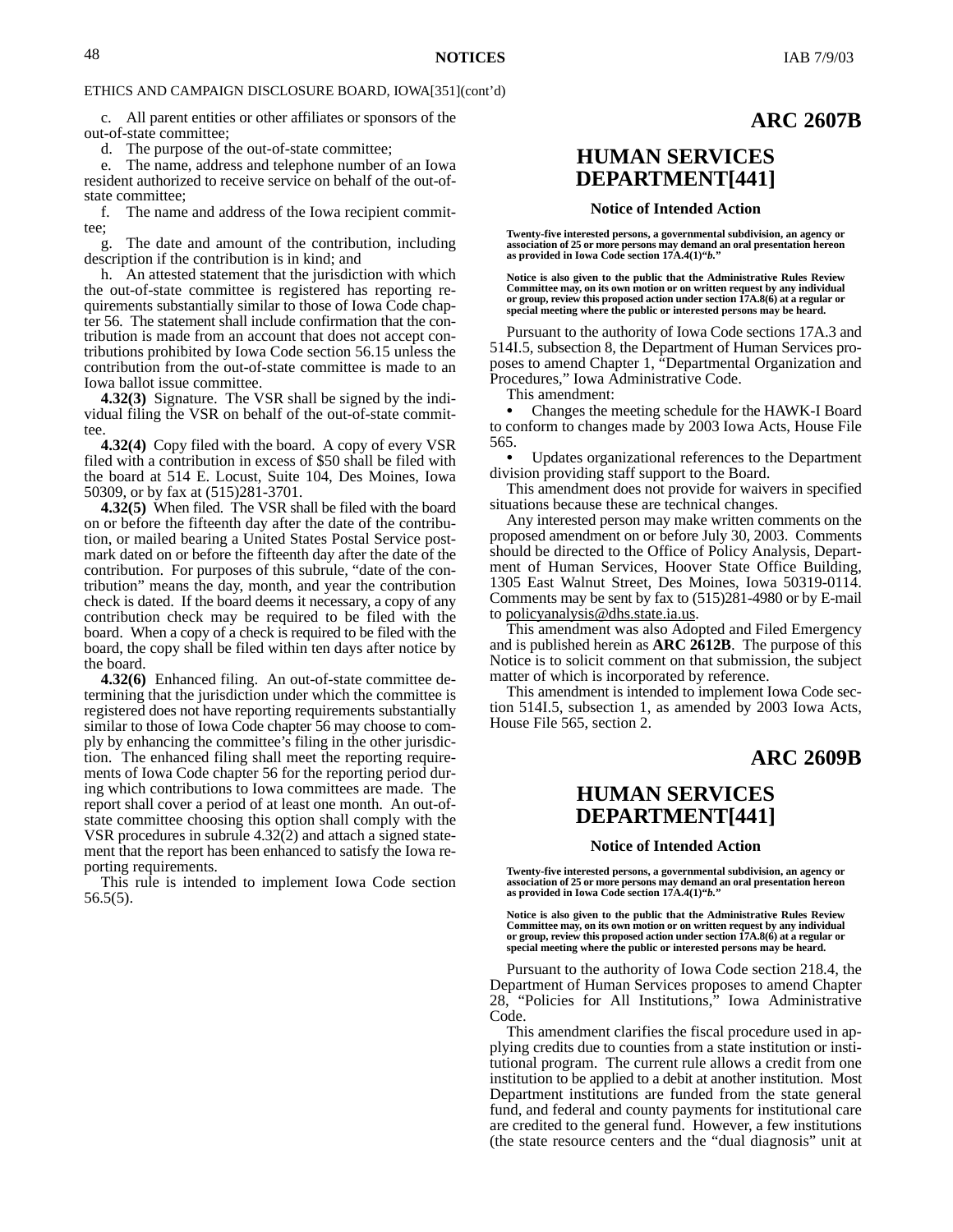Mt. Pleasant) are funded through a separate institutional fund. The institutional fund includes the county and federal payments for care at the institution and a minimal state appropriation for costs that are not covered by the institution's Medicaid reimbursement. These are termed "net budgeting" institutions.

When a county has credit from an institution not under net budgeting and an outstanding balance at an institution that is under net budgeting, the current rule allows the transfer of funds from the state general fund to an institutional fund. That rule appears to violate the Iowa Constitution, Article III, Section 24, which does not allow such transfers from the state general fund by a state agency unless the legislature has made a specific appropriation for that purpose. Under this amendment, counties will have the option of using the credit at other non-net budgeting institutions or filing a claim to the State Appeal Board to obtain a refund.

This amendment does not provide for waivers in specified situations because the Department does not have the authority to waive this provision.

Any interested person may make written comments on the proposed amendment on or before August 13, 2003. Comments should be directed to the Office of Policy Analysis, Department of Human Services, Hoover State Office Building, 1305 East Walnut Street, Des Moines, Iowa 50319-0114. Comments may be sent by fax to (515)281-4980 or by E-mail to <u>policyanalysis@dhs.state.ia.us</u>.

This amendment is intended to implement Iowa Code section 218.78.

The following amendment is proposed.

Amend subrule **28.13(2)**, paragraph **"c,"** as follows:

c*.* Any remaining credit, after application to the patient's or resident's account and to the same institution that generated the credit, shall be applied to an outstanding balance at another state institution.

*(1)* If a credit generated by an institution or institutional program under net budgeting is to be applied to an institution or institutional program not under net budgeting, then a transfer of funds shall be made from the applicable institutional fund or institutional program under net budgeting to the state general fund.

*(2)* If a credit generated by an institution that is not under net budgeting is to be applied to an institution or institutional program under net budgeting, then a transfer will be made from the state general fund to the applicable net budgeting institutional fund *the county may seek a refund by filing a claim to the state appeal board pursuant to 543—Chapter 3, or the county may allow the credit to remain outstanding until the county has an additional debt at a state institution or institutional program that is not under net budgeting*.

*(3)* If a credit generated by an institution or institutional program under net budgeting is to be applied to another institution or institutional program under net budgeting, then the transfer of funds between the applicable net budgeting funds or programs shall be made through an accounting journal entry.

### **ARC 2564B**

# **HUMAN SERVICES DEPARTMENT[441]**

#### **Notice of Intended Action**

**Twenty-five interested persons, a governmental subdivision, an agency or association of 25 or more persons may demand an oral presentation hereon as provided in Iowa Code section 17A.4(1)"***b.***"**

**Notice is also given to the public that the Administrative Rules Review Committee may, on its own motion or on written request by any individual or group, review this proposed action under section 17A.8(6) at a regular or special meeting where the public or interested persons may be heard.**

Pursuant to the authority of Iowa Code section 249A.4 and 2003 Iowa Acts, House File 560, section 4, the Department of Human Services proposes to amend Chapter 77, "Conditions of Participation for Providers of Medical and Remedial Care," Chapter 78, "Amount, Duration and Scope of Medical and Remedial Services," Chapter 79, "Other Policies Relating to Providers of Medical and Remedial Care," and Chapter 83, "Medicaid Waiver Services," Iowa Administrative Code.

These amendments change requirements for the Medicaid home- and community-based services (HCBS) waiver for persons with mental retardation by:

 Adding provisions for approval for facilities previously licensed as residential care facilities for mentally retarded persons to convert to HCBS supported community living units. Similar provisions were removed from the rules in previous rule making published in the Iowa Administrative Bulletin on December 11, 2002, as **ARC 2161B**, based on changes made by 2002 Iowa Acts, chapter 1120. New legislation in 2003 Iowa Acts, House File 387, reinstates the waiver of licensure for these facilities.

 Adding provisions for approval of five-bed supported community living units, also in conformity with 2003 Iowa Acts, House File 387.

 Adding transportation, adult day care, and prevocational services as available services under the waiver, as mandated by 2003 Iowa Acts, House File 560. The provider qualifications and scope of these services are based on those under the brain injury waiver, which already covers these services, and discussions with the Iowa State Association of Counties and the Iowa Association of Community Providers. For adult day care, providers are eligible to participate if they hold a current certificate for adult day services from the Department of Inspections and Appeals, as required by 2003 Iowa Acts, House File 672, section 3.

These amendments do not provide for waivers in specified situations since state legislation did not provide for any exceptions and the changes confer a benefit.

Any interested person may make written comments on the proposed amendments on or before July 30, 2003. Comments should be directed to the Office of Policy Analysis, Department of Human Services, Hoover State Office Building, 1305 East Walnut Street, Des Moines, Iowa 50319- 0114. Comments may be sent by fax to (515)281-4980 or by E-mail to policyanalysis@dhs.state.ia.us.

These amendments were also Adopted and Filed Emergency and are published herein as **ARC 2575B**. The purpose of this Notice is to solicit comment on that submission, the subject matter of which is incorporated by reference.

These amendments are intended to implement Iowa Code section 249A.12 as amended by 2003 Iowa Acts, House File 560, section 1; Iowa Code section 135C.6 as amended by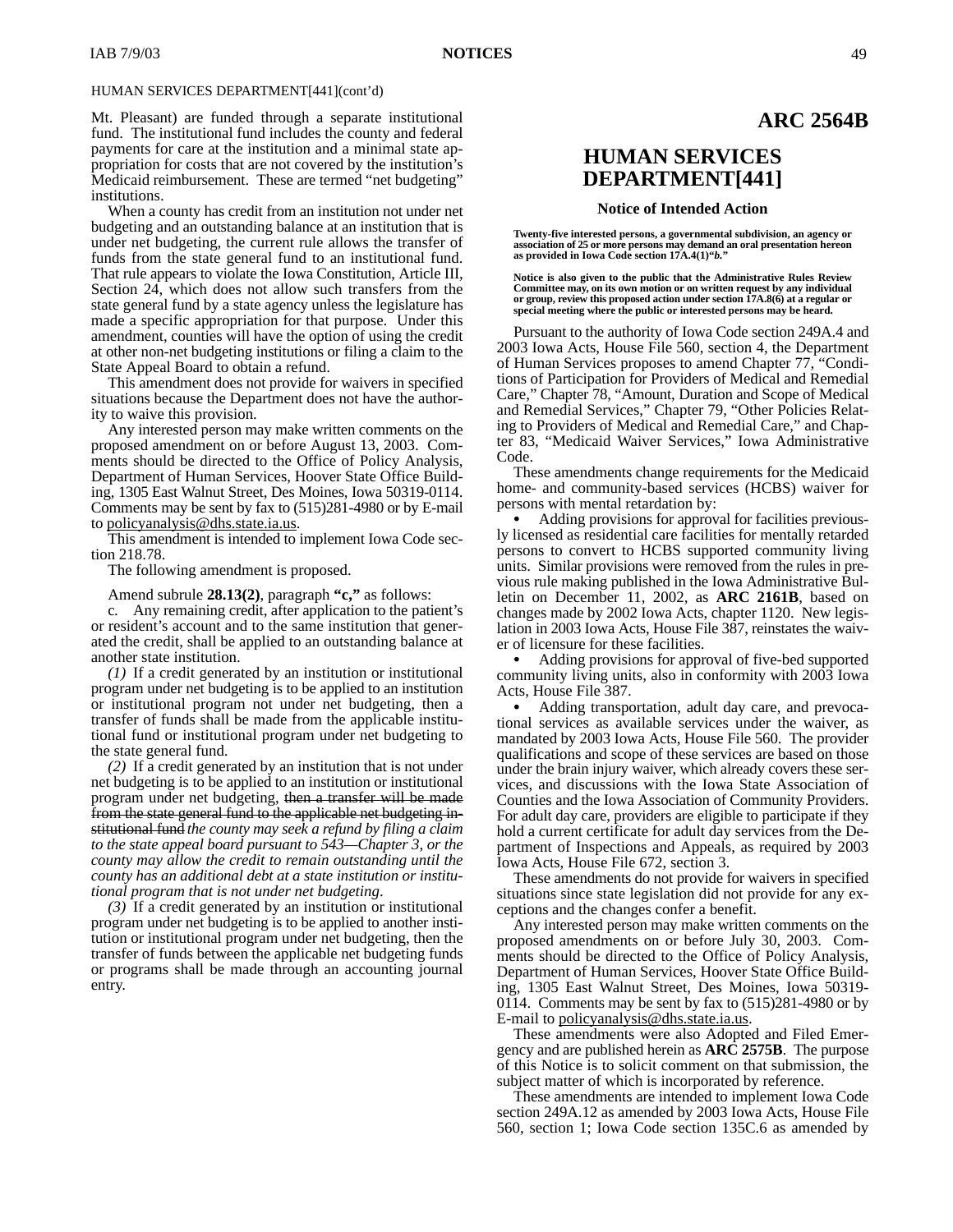2003 Iowa Acts, House File 387, section 2; and 2003 Iowa Acts, House File 672, section 3, subsection 4.

# **ARC 2565B**

# **HUMAN SERVICES DEPARTMENT[441]**

#### **Notice of Intended Action**

**Twenty-five interested persons, a governmental subdivision, an agency or association of 25 or more persons may demand an oral presentation hereon as provided in Iowa Code section 17A.4(1)"***b.***"**

**Notice is also given to the public that the Administrative Rules Review Committee may, on its own motion or on written request by any individual or group, review this proposed action under section 17A.8(6) at a regular or special meeting where the public or interested persons may be heard.**

Pursuant to the authority of Iowa Code section 249A.4, the Department of Human Services proposes to amend Chapter 78, "Amount, Duration and Scope of Medical and Remedial Services," Chapter 79, "Other Policies Relating to Providers of Medical and Remedial Care," and Chapter 81, "Nursing Facilities," Iowa Administrative Code.

These amendments change Medicaid reimbursement to hospitals and hospital-based nursing facilities for services to recipients who are "dually eligible," meaning they have health care coverage under both the federal Medicare program and the state Medicaid program. Claims for these services are known as "crossover claims."

Currently, reimbursement policies for dual eligibles require Medicaid payment for the full Medicare coinsurance and deductible. In most cases, these amounts plus the Medicare payment exceed the total Medicaid reimbursement that is calculated for the service. Under these amendments, Medicaid will reimburse for Medicare coinsurance and deductible amounts only to the extent that actual payments from Medicare are less than the Medicaid reimbursement for the service.

Medicare policy generally permits Medicare coinsurance, copayment, and deductible amounts that are not collected to be treated as a "Medicare bad debt." Medicare reimburses hospitals 70 percent of their Medicare bad debt. These amendments provide for Medicaid to pay the remaining 30 percent of the bad debt resulting from the reduction of Medicaid crossover payments.

These amendments are parallel to those adopted for nonhospital-based nursing facilities, as published in the Iowa Administrative Bulletin on March 5, 2003, as **ARC 2235B**, except for the provision of additional payments for unreimbursed bad debt due to Medicare payment limits for hospitals. Hospital-based Medicare-certified nursing facilities were exempted from that rule making due to those limits. These amendments make the crossover claim reimbursement policies for hospital-based Medicare-certified nursing facilities identical to those for hospital inpatient and outpatient care.

The Department is in communication with the federal Centers for Medicare and Medicaid Services regarding the Medicare treatment of Medicaid payments, i.e., whether they would be used to offset allowable Medicare bad debt costs. If there is a change in Medicare policy on bad debts, the Department is committed to amending these rules to address any shortfalls in facility payments. This policy is not intended to reduce facility reimbursement.

The Iowa Hospital Association has expressed concerns about potential cash-flow problems due to delayed reimbursement for Medicare bad debts. The Department has contacted the Medicare intermediaries, CAHABA and Mutual of Omaha, regarding the potential for hospitals to receive interim payments rather than an annual payment for bad debt amounts. Both have indicated that interim payments can be made for inpatient and outpatient hospital services and hospital-based nursing facility services.

These amendments will have no effect on crossover payments made for services rendered by critical access hospitals. The Medicaid and Medicare reimbursement rates for services rendered by critical access hospitals are the same. Therefore, Medicaid will continue to reimburse in full for any Medicare coinsurance or deductible amounts for services rendered by critical access hospitals.

These amendments do not provide for waivers because all hospitals and hospital-based nursing facilities should be subject to the same reimbursement criteria. Anticipated savings will not be achieved if waivers are provided.

Any interested person may make written comments on the proposed amendments on or before July 30, 2003. Comments should be directed to the Office of Policy Analysis, Department of Human Services, Hoover State Office Building, 1305 East Walnut Street, Des Moines, Iowa 50319-0114. Comments may be sent by fax to (515)281-4980 or by E-mail to policyanalysis@dhs.state.ia.us.

These amendments were also Adopted and Filed Emergency and are published herein as **ARC 2576B**. The purpose of this Notice is to solicit comment on that submission, the subject matter of which is incorporated by reference.

These amendments are intended to implement Iowa Code section 249A.4 and 2003 Iowa Acts, House File 667, section 11, subsection 13.

### **ARC 2566B**

### **HUMAN SERVICES DEPARTMENT[441]**

### **Notice of Intended Action**

**Twenty-five interested persons, a governmental subdivision, an agency or association of 25 or more persons may demand an oral presentation hereon as provided in Iowa Code section 17A.4(1)"***b.***"**

**Notice is also given to the public that the Administrative Rules Review Committee may, on its own motion or on written request by any individual or group, review this proposed action under section 17A.8(6) at a regular or special meeting where the public or interested persons may be heard.**

Pursuant to the authority of Iowa Code section 249A.4 and 2003 Iowa Acts, House File 619, section 11, the Department of Human Services proposes to amend Chapter 79, "Other Policies Relating to Providers of Medical and Remedial Care," Iowa Administrative Code.

These amendments create a supplemental payment adjustment applicable to physician services provided to Medicaid recipients at publicly owned acute care teaching hospitals, as mandated by 2003 Iowa Acts, House File 619, section 11, which took effect on May 1, 2003.

Under these amendments, the Department will make supplemental payments for services provided by participating physicians at qualifying hospitals equal to the difference between the physicians' usual and customary charges (the applicable maximum payment for federal financial participation) and the amount otherwise paid pursuant to the fee schedule for physician services under the Iowa Medicaid program.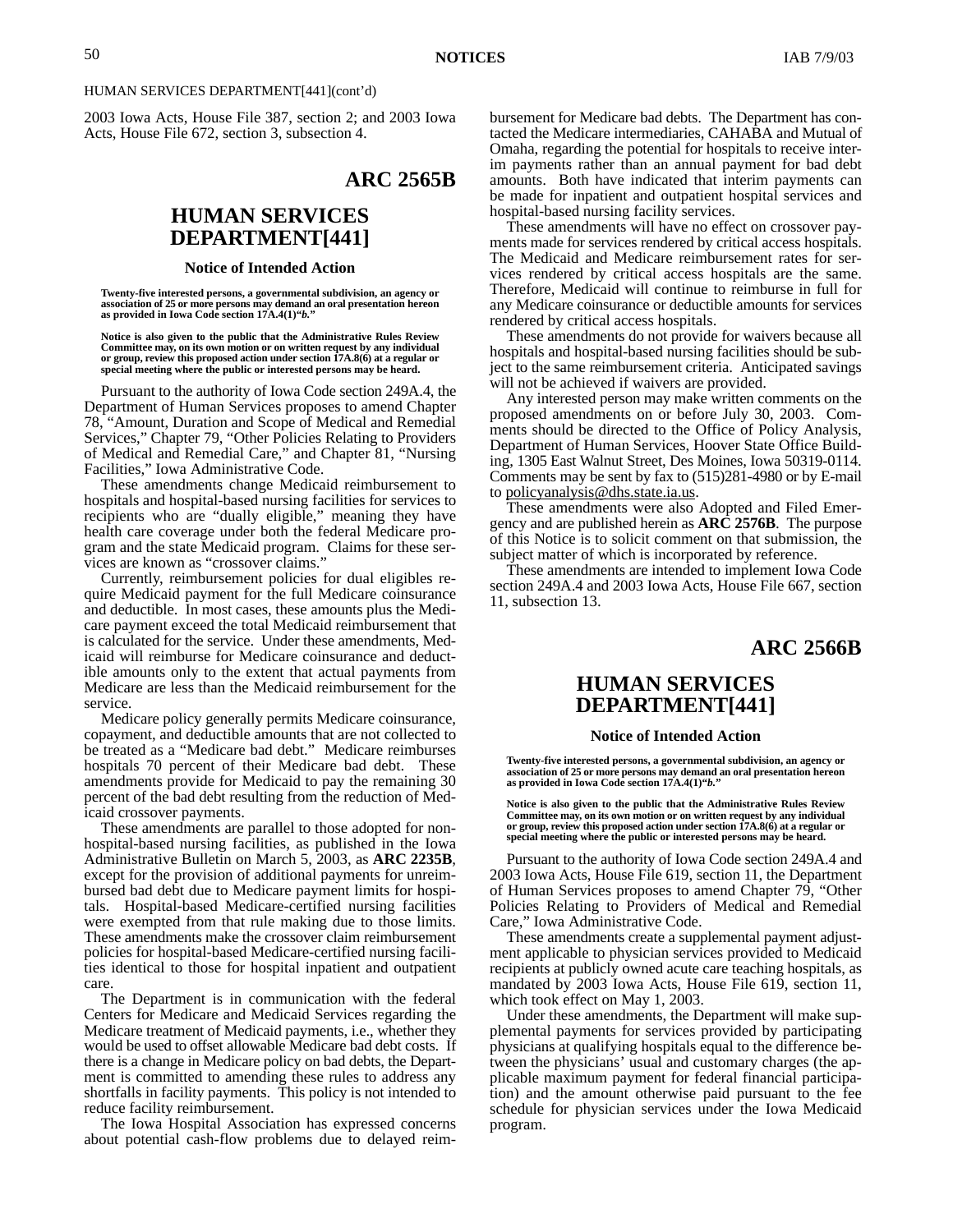Participating physicians are those employed by a qualifying hospital, or who have assigned Iowa Medicaid payments to a qualifying hospital or an organized health care delivery system affiliated with a qualifying hospital so that payment can be made to the hospital or the organized health care delivery system.

Qualifying hospitals are publicly owned acute care teaching hospitals eligible to receive payments under the graduate medical education and disproportionate share fund that enter into an agreement with the Department to make intergovernmental transfers to the Department in amounts equal to all supplemental payments made for physician services provided by participating physicians at the qualifying hospital.

As required by 2003 Iowa Acts, House File 619, the Department will deposit the returned payments in the Department's medical assistance account.

These amendments do not provide for waivers in specified situations because the legislation does not allow for any exceptions.

Any interested person may make written comments on the proposed amendments on or before July 30, 2003. Comments should be directed to the Office of Policy Analysis, Department of Human Services, Hoover State Office Building, 1305 East Walnut Street, Des Moines, Iowa 50319- 0114. Comments may be sent by fax to (515)281-4980 or by E-mail to policyanalysis@dhs.state.ia.us.

These amendments were also Adopted and Filed Emergency and are published herein as **ARC 2577B**. The purpose of this Notice is to solicit comment on that submission, the subject matter of which is incorporated by reference.

These amendments are intended to implement 2003 Iowa Acts, House File 619, section 11.

### **ARC 2567B**

# **HUMAN SERVICES DEPARTMENT[441]**

### **Notice of Intended Action**

**Twenty-five interested persons, a governmental subdivision, an agency or association of 25 or more persons may demand an oral presentation hereon as provided in Iowa Code section 17A.4(1)"***b.***"**

**Notice is also given to the public that the Administrative Rules Review Committee may, on its own motion or on written request by any individual or group, review this proposed action under section 17A.8(6) at a regular or special meeting where the public or interested persons may be heard.**

Pursuant to the authority of Iowa Code section 249A.4 and 2003 Iowa Acts, House File 619, section 7, the Department of Human Services proposes to amend Chapter 79, "Other Policies Relating to Providers of Medical and Remedial Care," Iowa Administrative Code.

These amendments affect the Medicaid reimbursement policies for prescription drugs. 2003 Iowa Acts, House File 619, section 7, directs the Department to:

 Lower the pharmacy dispensing fee from \$5.17 to \$4.26.

 Lower the estimated acquisition cost (ingredient reimbursement) from the average published wholesale price less 10 percent to the average wholesale price less 12 percent.

 Set the multiplier used to calculate the state maximum allowable cost for drugs at 1.4. This factor, which is multiplied by the average wholesale acquisition cost for a group of equivalent products to set the maximum reimbursement for those drugs, is currently 2.1.

 $\bullet$  Require reporting by pharmacies to gather information necessary to monitor and revise drug reimbursement rates. The Department must keep this information confidential in compliance with Iowa Code chapter 550. Similar reporting provisions were originally part of the state maximum allowable cost rules that took effect on November 1, 2002, but were rescinded in rule making published in the Iowa Administrative Bulletin on December 11, 2002, as **ARC 2163B** (Adopted and Filed Emergency), and on March 5, 2003, as **ARC 2332B** (Adopted and Filed).

These amendments do not provide for waivers in specified situations because the legislation does not provide for waivers and because all providers should be paid on the same basis as a matter of fairness. Also, cost savings needed from the drug reimbursement changes would not be realized if waivers were provided. Individual providers may request a waiver of these rules under the Department's general rule on exceptions at rule  $441-1.8(17\overline{A},217)$ .

Any interested person may make written comments on the proposed amendments on or before July 30, 2003. Comments should be directed to the Office of Policy Analysis, Department of Human Services, Hoover State Office Building, 1305 East Walnut Street, Des Moines, Iowa 50319-0114. Comments may be sent by fax to (515)281-4980 or by E-mail to policyanalysis@dhs.state.ia.us.

These amendments were also Adopted and Filed Emergency and are published herein as **ARC 2578B**. The purpose of this Notice is to solicit comment on that submission, the subject matter of which is incorporated by reference.

These amendments are intended to implement 2003 Iowa Acts, House File 619, section 7.

### **ARC 2568B**

# **HUMAN SERVICES DEPARTMENT[441]**

#### **Notice of Intended Action**

Twenty-five interested persons, a governmental subdivision, an agency or<br>association of 25 or more persons may demand an oral presentation hereon<br>as provided in Iowa Code section 17A.4(1)''b.''

**Notice is also given to the public that the Administrative Rules Review** Committee may, on its own motion or on written request by any individual<br>or group, review this proposed action under section 17A.8(6) at a regular or<br>special meeting where the public or interested persons may be heard.

Pursuant to the authority of Iowa Code section 249A.4 and 2003 Iowa Acts, House File 619, section 7, the Department of Human Services proposes to amend Chapter 79, "Other Policies Relating to Providers of Medical and Remedial Care," Iowa Administrative Code.

These amendments make the following changes to the rule for recipient copayment for Medicaid services, as directed by 2003 Iowa Acts, House File 619, section 7:

 Change the amount of copayment required for prescription drugs from \$1 to amounts varying from \$0.50 to \$3, depending on the cost of the drug and whether the drug is brand name or generic.

 Impose a copayment of \$3 for each physician office visit.

These copayments are subject to existing Iowa Medicaid rules providing that no copayments apply to services furnished to recipients who:

 Are under the age of 21, or  $\bullet$ 

Are pregnant women, or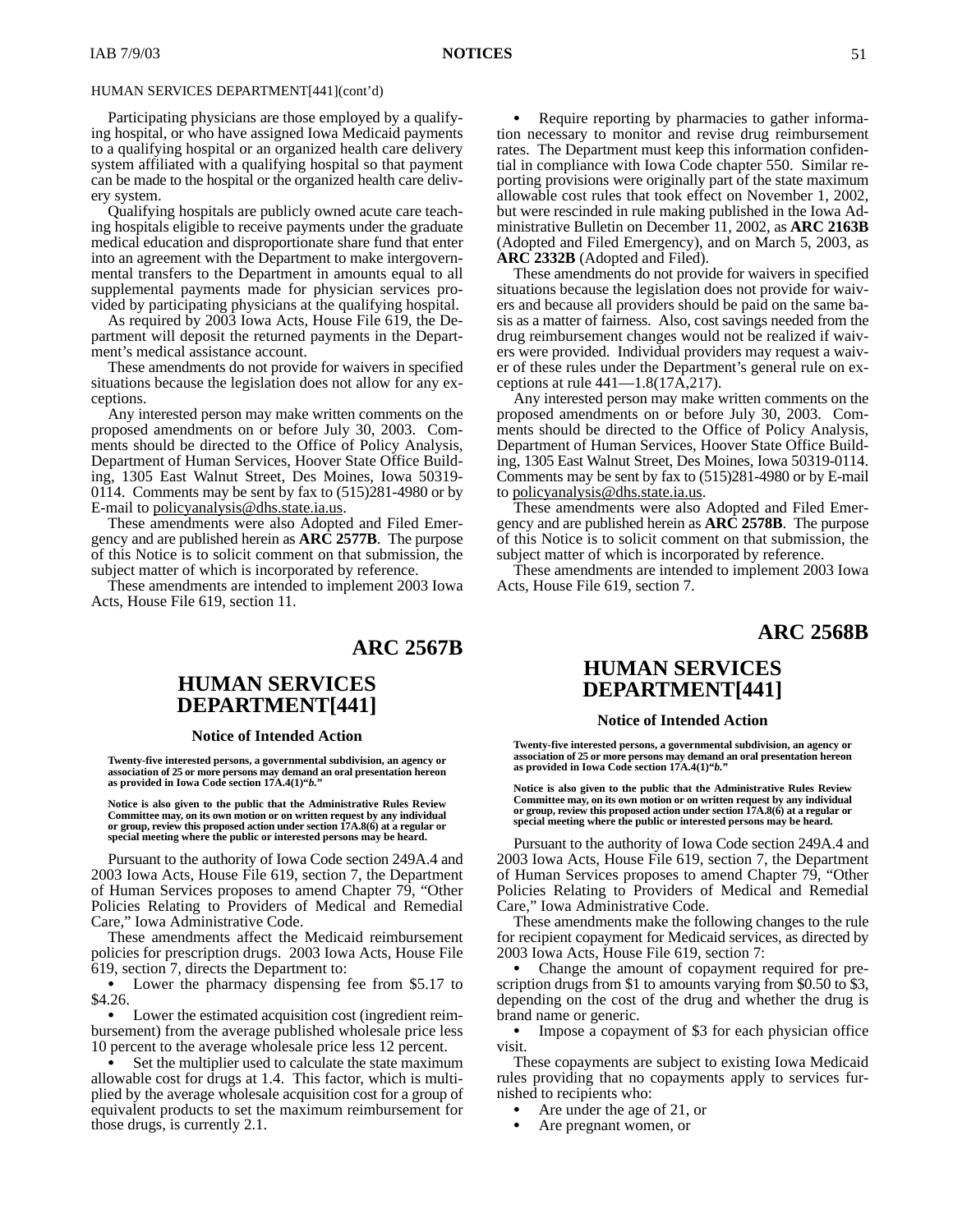Are required to spend all but a minimal amount of their income for the costs of care in a nursing facility or other medical institution.

Copayments also do not apply to emergency services or to family planning services or supplies. Providers collect the copayment from the recipient at the time of services. Although recipients are liable for the copayment, providers are forbidden to deny care or services to a Medicaid-eligible person because of the person's inability to pay a copayment.

These amendments are cost-saving measures. They do not provide for waivers in specified situations because the legislation did not provide for waivers and because necessary savings would not be achieved if waivers were provided.

Any interested person may make written comments on the proposed amendments on or before July 30, 2003. Comments should be directed to the Office of Policy Analysis, Department of Human Services, Hoover State Office Building, 1305 East Walnut Street, Des Moines, Iowa 50319-0114. Comments may be sent by fax to (515)281-4980 or by E-mail to policyanalysis@dhs.state.ia.us.

These amendments were also Adopted and Filed Emergency and are published herein as **ARC 2579B**. The purpose of this Notice is to solicit comment on that submission, the subject matter of which is incorporated by reference.

These amendments are intended to implement 2003 Iowa Acts, House File 619, section 7.

### **ARC 2608B**

# **HUMAN SERVICES DEPARTMENT[441]**

#### **Notice of Intended Action**

**Twenty-five interested persons, a governmental subdivision, an agency or association of 25 or more persons may demand an oral presentation hereon as provided in Iowa Code section 17A.4(1)"***b.***"**

Notice is also given to the public that the Administrative Rules Review<br>Committee may, on its own motion or on written request by any individual<br>or group, review this proposed action under section 17A.8(6) at a regular or **special meeting where the public or interested persons may be heard.**

Pursuant to the authority of Iowa Code section 514I.5, subsection 8, the Department of Human Services proposes to amend Chapter 86, "Healthy and Well Kids in Iowa (HAWK-I) Program," Iowa Administrative Code.

These amendments eliminate the six-month waiting period under the HAWK-I program for children who previously had employer-sponsored health care coverage, as mandated by 2003 Iowa Acts, House File 565. The amendments rescind the paragraph specifying circumstances when a child could qualify as "uninsured" during the waiting period and the paragraph requiring the third-party administrator to track waiting periods for applicants. These changes allow families to transition from employer-sponsored health care coverage to the HAWK-I program without a break in coverage.

Currently, families who voluntarily drop employersponsored health care coverage that costs less than 5 percent of their gross annual income are subject to a six-month waiting period. The waiting period was implemented as a "crowd out" provision, to deter families from dropping employersponsored health care to obtain government-sponsored health care. There have been no indications that "crowd out" is occurring in Iowa. Only two appeals have been filed on this issue in the four years that the program has operated. Federal regulations do not require a "crowd out" provision for states that cover families with income up to 200 percent of the federal poverty guidelines.

These amendments do not provide for waivers in specified situations because they confer a benefit on affected families. The legislation requires the Department to track and report to the General Assembly any increases in program costs attributable to these amendments during state fiscal years 2004 and 2005.

Any interested person may make written comments on the proposed amendments on or before July 30, 2003. Comments should be directed to the Office of Policy Analysis, Department of Human Services, Hoover State Office Building, 1305 East Walnut Street, Des Moines, Iowa 50319-0114. Comments may be sent by fax to (515)281-4980 or by E-mail to policyanalysis@dhs.state.ia.us.

These amendments were also Adopted and Filed Emergency and are published herein as **ARC 2611B**. The purpose of this Notice is to solicit comment on that submission, the subject matter of which is incorporated by reference.

These amendments are intended to implement Iowa Code sections 514I.5(8) and 514I.8(2) as amended by 2003 Iowa Acts, House File 565, sections 7 and 11.

### **ARC 2572B**

# **HUMAN SERVICES DEPARTMENT[441]**

#### **Notice of Intended Action**

**Twenty-five interested persons, a governmental subdivision, an agency or association of 25 or more persons may demand an oral presentation hereon as provided in Iowa Code section 17A.4(1)"***b.***"**

**Notice is also given to the public that the Administrative Rules Review Committee may, on its own motion or on written request by any individual or group, review this proposed action under section 17A.8(6) at a regular or special meeting where the public or interested persons may be heard.**

Pursuant to the authority of Iowa Code section 249A.12, the Department of Human Services proposes to amend Chapter 88, "Managed Health Care Providers," Iowa Administrative Code.

These amendments change the rules for the Medicaid managed health care option known as MediPASS (Medicaid Patient Access to Service System). The amendments allow advanced registered nurse practitioners to serve as MediPASS patient managers, in compliance with 2003 Iowa Acts, House File 479, which was signed by the Governor on April 19, 2003.

Certain Medicaid recipients are required to enroll in MediPASS. These recipients select or are assigned to a primary care provider who serves as their patient manager. Physicians, rural health clinics, and federally qualified health centers are currently eligible to become patient managers. An agreement to serve as a patient manager is required in addition to the regular Medicaid provider agreement. The patient manager is responsible for:

 Providing the recipient's primary health care.  $\bullet$ 

 Referring the recipient appropriately for care not provided directly.

 Authorizing payment for all other Medicaid managed services.

Coordinating and monitoring other managed services.

These amendments specify that, as with physicians, only independently practicing nurse practitioners certified in designated specialties are allowed to be patient managers. This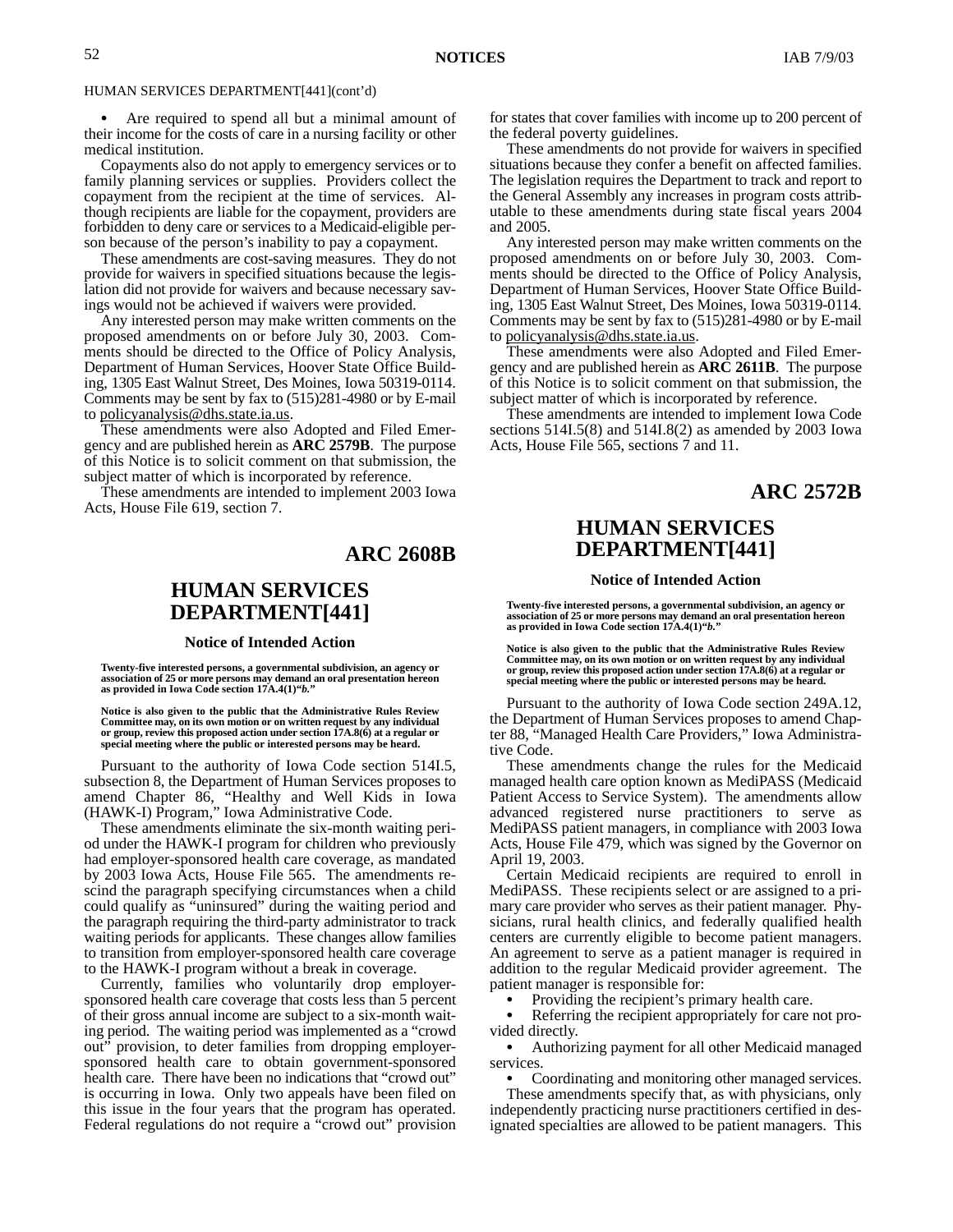is due to the requirement that the patient manager be able to provide the recipient's primary health care. All references to the patient manager as "physician" are changed to "provider."

These amendments do not provide for waivers in specified situations because the legislation did not authorize any exceptions and because the amendments confer a benefit by making more practitioners available to MediPASS enrollees as primary care patient managers.

Any interested person may make written comments on the proposed amendments on or before July 30, 2003. Comments should be directed to the Office of Policy Analysis, Department of Human Services, Hoover State Office Building, 1305 East Walnut Street, Des Moines, Iowa 50319-0114. Comments may be sent by fax to (515)281-4980 or by E-mail to policyanalysis@dhs.state.ia.us.

These amendments were also Adopted and Filed Emergency and are published herein as **ARC 2583B**. The purpose of this Notice is to solicit comment on that submission, the subject matter of which is incorporated by reference.

These amendments are intended to implement Iowa Code section 249A.4(7) as amended by 2003 Iowa Acts, House File 479.

# **ARC 2610B**

### **HUMAN SERVICES DEPARTMENT[441]**

#### **Notice of Intended Action**

**Twenty-five interested persons, a governmental subdivision, an agency or association of 25 or more persons may demand an oral presentation hereon as provided in Iowa Code section 17A.4(1)"***b.***"**

**Notice is also given to the public that the Administrative Rules Review Committee may, on its own motion or on written request by any individual or group, review this proposed action under section 17A.8(6) at a regular or special meeting where the public or interested persons may be heard.**

Pursuant to the authority of Iowa Code section 17A.3 and 2003 Iowa Acts, House File 667, the Department of Human Services proposes to amend Chapter 100, "Child Support Parental Obligation Pilot Projects," Iowa Administrative Code.

These amendments extend until October 1, 2006, the expiration date of rules for parental obligation pilots and incentives for parents involved with those pilots. 2003 Iowa Acts, House File 667, signed on May 23, 2003, directs that the requirements in the 2001 session law for these pilot projects "shall remain applicable." The current rules for the pilot projects are set to expire on October 1, 2003.

The pilot program provides opportunities for local communities to offer incentives that are helpful in engaging fathers in programs that address barriers to the payment of support. The current rules include four child support-related incentives that pilot projects may offer parents to encourage participation. Those incentives are: limited deviation from child support guidelines, expedited modification of child support orders, temporary lowering of income withholding, and satisfaction or forgiveness of child support due the state.

Program participants have paid over \$400,000 in support for families in two years. In state fiscal year 2004, there will be approximately ten funded and unfunded local community programs working with fathers and mothers who are to pay support. These amendments will extend the rules under which these programs are working. Building an awareness of ways to recruit and involve fathers is still very new, and

additional experience with community initiatives is necessary.

These amendments do not provide for waivers in specified situations because parents volunteer to participate in the pilot projects, so waiver provisions are inapplicable.

Any interested person may make written comments on the proposed amendments on or before July 30, 2003. Comments should be directed to the Office of Policy Analysis, Department of Human Services, Hoover State Office Building, 1305 East Walnut Street, Des Moines, Iowa 50319- 0114. Comments may be sent by fax to (515)281-4980 or by E-mail to policyanalysis@dhs.state.ia.us.

These amendments are intended to implement 2003 Iowa Acts, House File 667, section 8, subsection 4, paragraph "b," subparagraph (3).

The following amendments are proposed.

ITEM 1. Amend the parenthetical implementation for all rules in **441—Chapter 100** as follows:

### **(78GA,SF2435** *17A,80GA,HF667***)**

ITEM 2. Amend subrule **100.3(2)**, paragraph **"i,"** as follows:

i. Project duration, not to exceed three years from *extend beyond* October 1, 2003 *2006*.

ITEM 3. Amend rule 441—100.8(78GA,SF2435) as follows:

**441—100.8(78GA,SF2435** *17A,80GA,HF667***) Continued application of rules and sunset provisions.** Except as provided in subrule 100.8(2), these rules shall terminate the earlier of October 1, 2003 *2006*, or when legislative authority is discontinued.

ITEM 4. Amend **441—Chapter 100**, implementation clause, as follows:

These rules are intended to implement 2000 *2003* Iowa Acts, Senate *House* File 2435 667, section -4-8, subsection 4d(3) *4b(3)*.

# **ARC 2571B**

# **HUMAN SERVICES DEPARTMENT[441]**

#### **Notice of Intended Action**

**Twenty-five interested persons, a governmental subdivision, an agency or association of 25 or more persons may demand an oral presentation hereon as provided in Iowa Code section 17A.4(1)"***b.***"**

**Notice is also given to the public that the Administrative Rules Review Committee may, on its own motion or on written request by any individual or group, review this proposed action under section 17A.8(6) at a regular or special meeting where the public or interested persons may be heard.**

Pursuant to the authority of Iowa Code section 237A.12, the Department of Human Services proposes to amend Chapter 109, "Child Care Centers," and Chapter 110, "Child Development Homes," Iowa Administrative Code.

These amendments change the child care licensing and registration requirements on criminal and child abuse record checks to conform with statutory changes made by 2003 Iowa Acts, Senate File 351. This legislation defines "transgressions" that may prohibit a person's involvement with child care. Certain transgressions automatically prohibit involvement temporarily or permanently, while others require an evaluation by the Department to determine whether the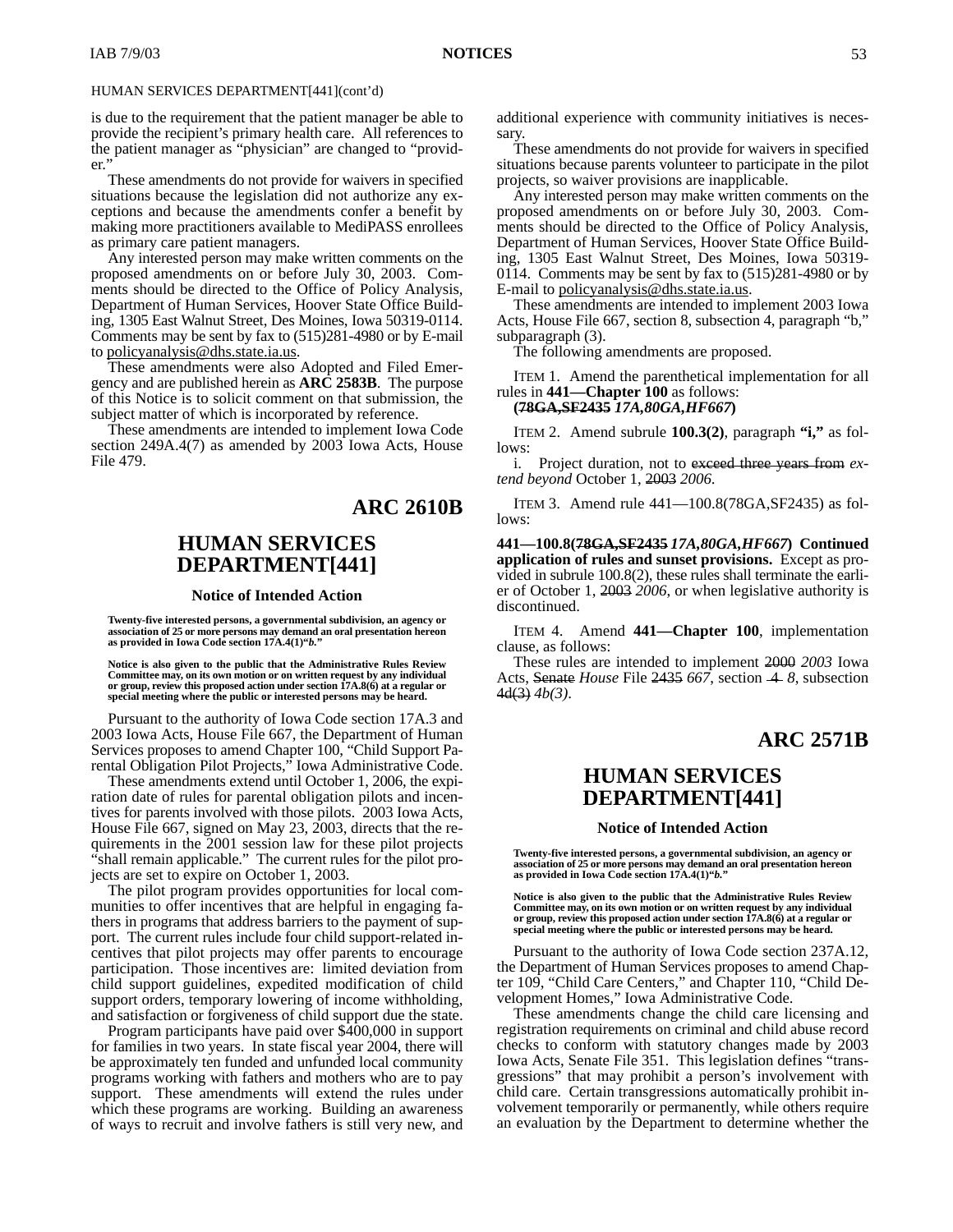transgression merits prohibition. As an outcome of the evaluation, the Department may require a plan of correction before approval and may specify periodic reevaluation of a prohibition.

The Department may also prohibit a person's involvement with child care when a license or registration is denied or revoked due to the person's continued or repeated failure to operate in compliance with the laws and rules governing the facility.

These amendments do not provide for waivers in specified situations because the Department does not have authority to waive statutory provisions.

Any interested person may make written comments on the proposed amendments on or before August 13, 2003. Comments should be directed to the Office of Policy Analysis, Department of Human Services, Hoover State Office Building, 1305 East Walnut Street, Des Moines, Iowa 50319-0114. Comments may be sent by fax to (515)281-4980 or by E-mail to policyanalysis@dhs.state.ia.us.

These amendments were also Adopted and Filed Emergency and are published herein as **ARC 2582B**. The purpose of this Notice is to solicit comment on that submission, the subject matter of which is incorporated by reference.

These amendments are intended to implement Iowa Code chapter 237A as amended by 2003 Iowa Acts, Senate File 351.

# **ARC 2569B**

# **HUMAN SERVICES DEPARTMENT[441]**

#### **Notice of Intended Action**

**Twenty-five interested persons, a governmental subdivision, an agency or association of 25 or more persons may demand an oral presentation hereon as provided in Iowa Code section 17A.4(1)"***b.***"**

Notice is also given to the public that the Administrative Rules Review<br>Committee may, on its own motion or on written request by any individual<br>or group, review this proposed action under section 17A.8(6) at a regular or **special meeting where the public or interested persons may be heard.**

Pursuant to the authority of Iowa Code sections 217.6 and 234.6 and 2003 Iowa Acts, House File 667, section 31, the Department of Human Services proposes to amend Chapter 150, "Purchase of Service," and Chapter 185, "Rehabilitative Treatment Services," Iowa Administrative Code.

These amendments:

 Continue reimbursement rates for purchase of service providers (for adoption, shelter care, family planning, and independent living services) effectively at their June 30, 2001, level as directed by 2003 Iowa Acts, House File 667, section 31, subsections 6 and 9.

 Continue reimbursement rates for rehabilitative treatment and supportive services (family preservation, familycentered services, foster family services, and group care services) effectively at their June 30, 2001, level as directed by 2003 Iowa Acts, House File 667, section 31, subsection 8.

• Continue to suspend the ability of Department administrators to renegotiate rates for rehabilitative treatment and supportive services.

These amendments do not provide for waivers in specified situations because the legislation does not provide for waivers.

Any interested person may make written comments on the proposed amendments on or before July 30, 2003. Comments should be directed to the Office of Policy Analysis,

Department of Human Services, Hoover State Office Building, 1305 East Walnut Street, Des Moines, Iowa 50319- 0114. Comments may be sent by fax to (515)281-4980 or by E-mail to policyanalysis@dhs.state.ia.us.

These amendments were also Adopted and Filed Emergency and are published herein as **ARC 2580B**. The purpose of this Notice is to solicit comment on that submission, the subject matter of which is incorporated by reference.

These amendments are intended to implement 2003 Iowa Acts, House File 667, section 31, subsections 6, 8, and 9, and section 44.

### **ARC 2570B**

### **HUMAN SERVICES DEPARTMENT[441]**

#### **Notice of Intended Action**

**Twenty-five interested persons, a governmental subdivision, an agency or association of 25 or more persons may demand an oral presentation hereon as provided in Iowa Code section 17A.4(1)"***b.***"**

**Notice is also given to the public that the Administrative Rules Review Committee may, on its own motion or on written request by any individual or group, review this proposed action under section 17A.8(6) at a regular or special meeting where the public or interested persons may be heard.**

Pursuant to the authority of Iowa Code section 234.6, the Department of Human Services proposes to amend Chapter 170, "Child Care Services," Iowa Administrative Code.

These amendments change eligibility requirements for child care assistance in conformity with 2003 Iowa Acts, Senate File 351, to provide that:

 Families with medically incapacitated parents may be eligible for assistance. Currently, the parent has to be hospitalized or out of the home for the family to be eligible, and only certain medical conditions qualify.

 Families receiving a state adoption subsidy are exempt from waiting list provisions in order to coordinate benefits under these two programs, as is done for families receiving assistance under the Family Investment Program.

These amendments do not provide for waivers in specified situations because they confer a benefit on the families affected.

Any interested person may make written comments on the proposed amendments on or before July 30, 2003. Comments should be directed to the Office of Policy Analysis, Department of Human Services, Hoover State Office Building, 1305 East Walnut Street, Des Moines, Iowa 50319- 0114. Comments may be sent by fax to (515)281-4980 or by E-mail to policyanalysis@dhs.state.ia.us.

These amendments were also Adopted and Filed Emergency and are published herein as **ARC 2581B**. The purpose of this Notice is to solicit comment on that submission, the subject matter of which is incorporated by reference.

These amendments are intended to implement Iowa Code section 237A.13 as amended by 2003 Iowa Acts, Senate File 351, sections 7 and 8.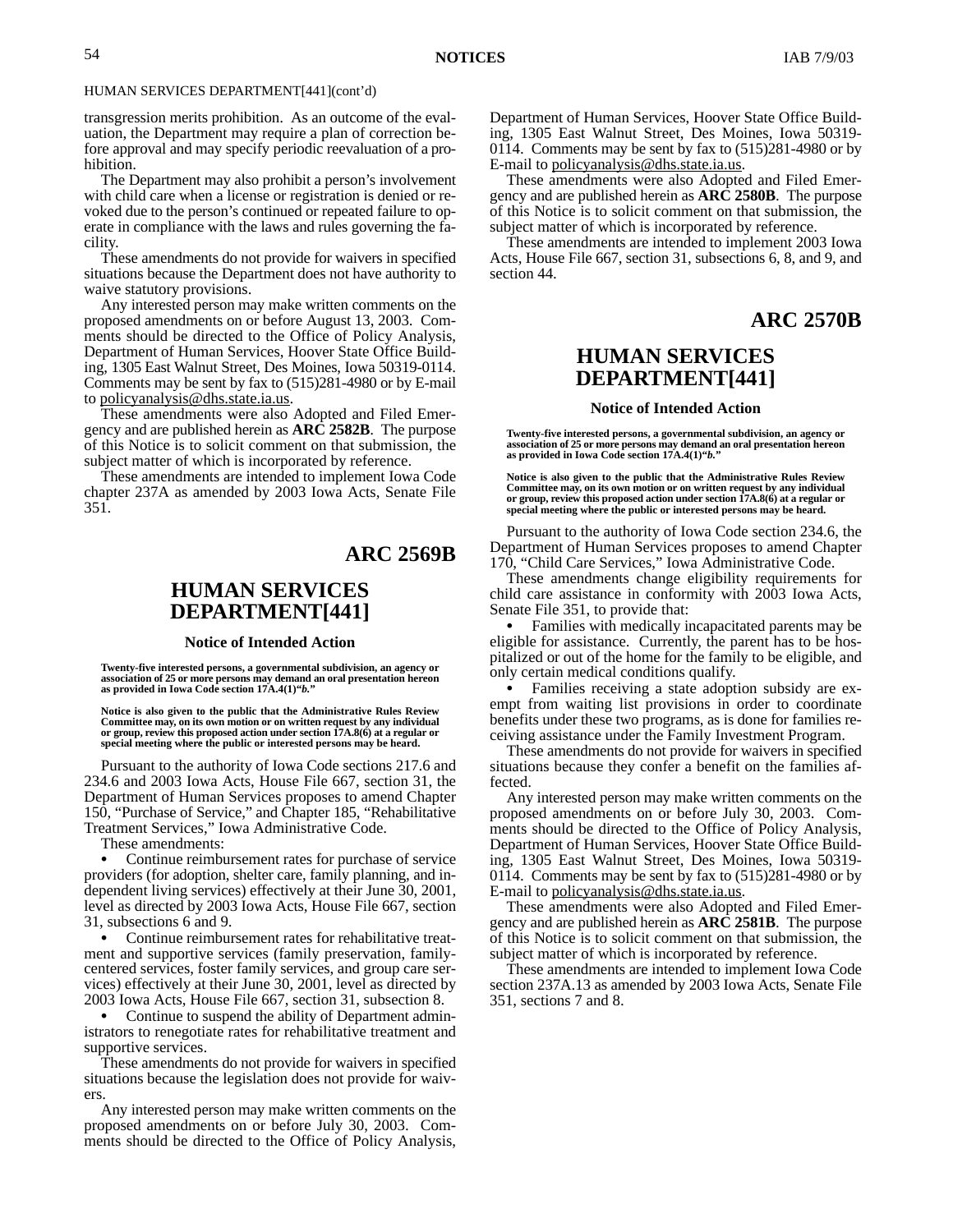### **ARC 2562B**

### **LAW ENFORCEMENT ACADEMY[501]**

#### **Notice of Intended Action**

**Twenty-five interested persons, a governmental subdivision, an agency or association of 25 or more persons may demand an oral presentation hereon as provided in Iowa Code section 17A.4(1)"***b.***"**

**Notice is also given to the public that the Administrative Rules Review Committee may, on its own motion or on written request by any individual or group, review this proposed action under section 17A.8(6) at a regular or special meeting where the public or interested persons may be heard.**

Pursuant to the authority of Iowa Code section 80B.11, the Iowa Law Enforcement Academy, with approval of the Iowa Law Enforcement Academy Council, hereby gives Notice of Intended Action to amend Chapter 3, "Certification of Law Enforcement Officers," Iowa Administrative Code.

2003 Iowa Acts, Senate File 352, and Senate File 453, were passed during first Session of the 80th Iowa General Assembly and signed into law by Governor Vilsack on April 25 and May 30, 2003, respectively. The new Iowa Code sections 80B.11D and 80B.11E created by 2003 Iowa Acts, Senate Files 352 and 453, allow persons who are not certified as law enforcement officers to apply for attendance at a short course of study at an approved law enforcement training program or at the Iowa Law Enforcement Academy if such persons are sponsored by a law enforcement agency. The new law is effective July 1, 2003.

This proposed administrative rule was presented to the Iowa Law Enforcement Academy Council for review and approval on June 5, 2003. The Council approved the proposed rule. The proposed rule outlines the requirements for an individual to submit an application to attend either the short course or Iowa Law Enforcement Academy.

Any interested person may make written suggestions or comments on this proposed amendment to Chapter 3 on or before July 29, 2003. Such written materials should be directed to the Iowa Law Enforcement Academy, P.O. Box 130, Camp Dodge, Johnston, Iowa 50131; fax (515)242- 5471.

There will be a public hearing on July 29, 2003, at 10 a.m. in the conference room at Iowa Law Enforcement Academy, Camp Dodge, Johnston, Iowa, at which time persons may present their views either orally or in writing. At the hearing, persons will be asked to give their names and addresses for the record and to confine their remarks to the subject of the new rule.

Any person who plans to attend a public hearing and has special requirements, such as those relating to hearing or mobility impairments, should contact the Iowa Law Enforcement Academy at (515)242-5357 and advise of specific needs.

This amendment was also Adopted and Filed Emergency and is published herein as **ARC 2561B**. The content of that submission is incorporated by reference.

This amendment is intended to implement 2003 Iowa Acts, Senate Files 352 and 453.

# **ARC 2587B**

### **MANAGEMENT DEPARTMENT[541]**

#### **Notice of Intended Action**

**Twenty-five interested persons, a governmental subdivision, an agency or association of 25 or more persons may demand an oral presentation hereon as provided in Iowa Code section 17A.4(1)"***b.***"**

**Notice is also given to the public that the Administrative Rules Review Committee may, on its own motion or on written request by any individual or group, review this proposed action under section 17A.8(6) at a regular or special meeting where the public or interested persons may be heard.**

Pursuant to the authority of 2003 Iowa Acts, Senate File 438, the Department of Management hereby gives Notice of Intended Action to adopt Chapter 11, "Grants Enterprise Management System," Iowa Administrative Code.

These rules establish the procedures necessary to implement an enterprise-wide system of identifying, tracking, and coordinating funding opportunities. This system is known as the Grants Enterprise Management System (GEMS).

Consideration will be given to all written suggestions or comments on the proposed rules received on or before August 7, 2003. Such written materials should be sent to the Iowa Grants Management Coordinator, Iowa Department of Management, State Capitol Building, Des Moines, Iowa 50319, by facsimile to  $(515)242-5897$ , or by electronic mail to kathy.mabie@idom.state.ia.us.

A public hearing will be held on August 7, 2003, at 10 a.m. in Room G14, State Capitol Building, at which time comments may be submitted orally or in writing. Any persons who intend to attend the public hearing and have special requirements such as those related to hearing or mobility impairments should contact Kathy Mabie at (515)281-8834 to advise of any specific needs.

These rules were also Adopted and Filed Emergency and are published herein as **ARC 2602B**. The content of that submission is incorporated by reference.

These rules are intended to implement 2003 Iowa Acts, Senate File 438.

# **ARC 2598B**

## **NATURAL RESOURCE COMMISSION[571]**

#### **Notice of Intended Action**

**Twenty-five interested persons, a governmental subdivision, an agency or association of 25 or more persons may demand an oral presentation hereon as provided in Iowa Code section 17A.4(1)"***b.***"**

**Notice is also given to the public that the Administrative Rules Review Committee may, on its own motion or on written request by any individual or group, review this proposed action under section 17A.8(6) at a regular or special meeting where the public or interested persons may be heard.**

Pursuant to the authority of Iowa Code subsection 455A.5(6), the Natural Resource Commission hereby gives Notice of Intended Action to amend Chapter 61, "State Parks and Recreation Areas," Iowa Administrative Code.

The amendment adds Clear Lake State Park, Ritz Unit, Cerro Gordo County, to the after-hours fishing list.

Any interested person may make written suggestions or comments on the proposed amendment on or before July 29, 2003. Such written materials should be directed to the State Parks Bureau, Department of Natural Resources, Wallace State Office Building, Des Moines, Iowa 50319-0034; fax (515)281-6794. Persons who wish to convey their views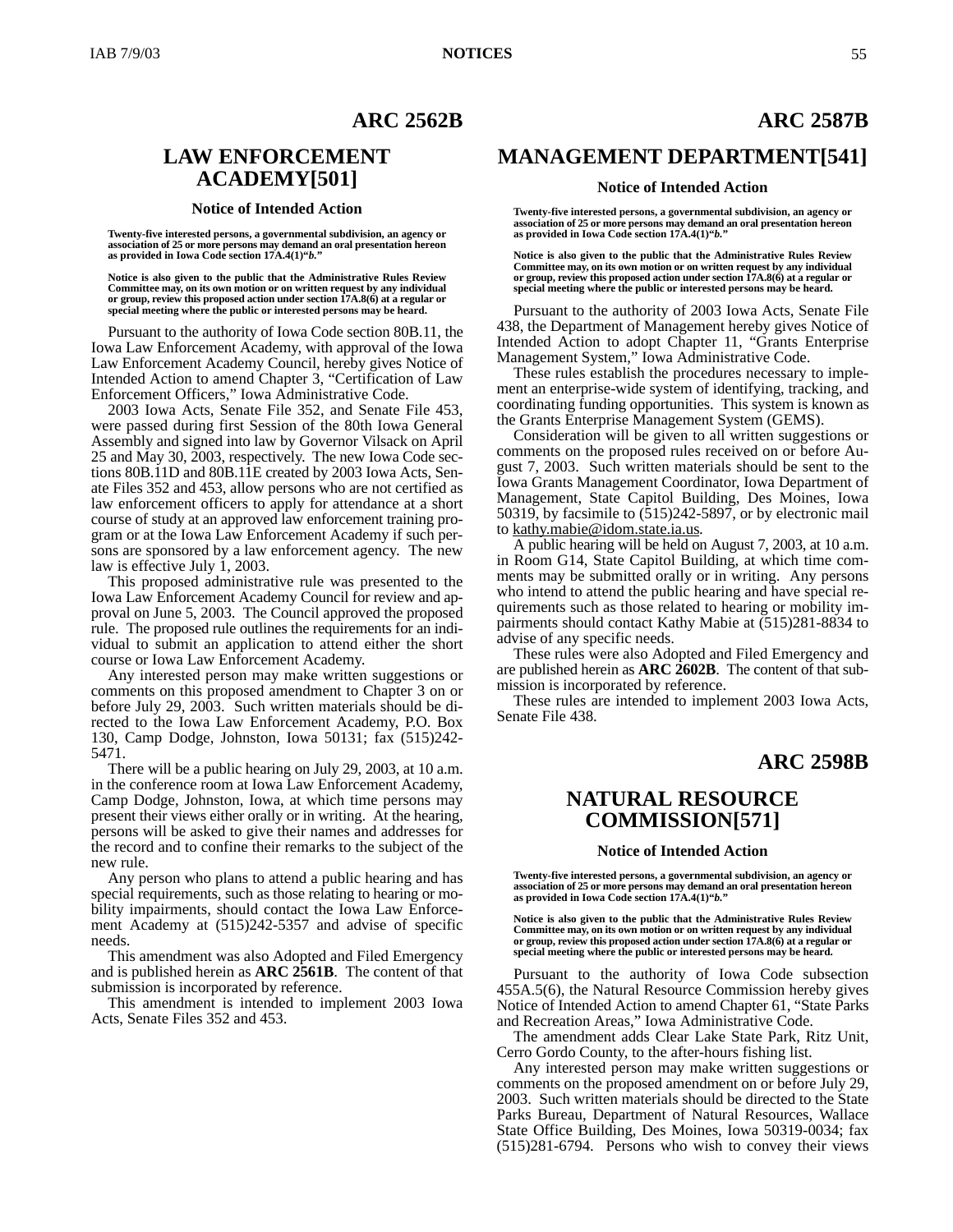### NATURAL RESOURCE COMMISSION[571](cont'd)

orally should contact the Bureau at (515)242-6233 or TDD (515)242-5967 or at the Bureau offices on the fourth floor of the Wallace State Office Building.

There will be a public hearing on July 29, 2003, at 10 a.m. in the Fourth Floor West Conference Room of the Wallace State Office Building, at which time persons may present their views either orally or in writing. At the hearing, persons will be asked to give their names and addresses for the record and to confine their remarks to the subject of the amendment.

Any persons who intend to attend the public hearing and have special requirements such as those related to hearing or mobility impairments should contact the Department of Natural Resources and advise of specific needs.

This amendment is intended to implement Iowa Code sections 461A.3, 461A.46 and 461A.57.

The following amendment is proposed.

Amend rule 571—61.9(461A) by renumbering subrules **61.9(4)** to **61.9(20)** as **61.9(5)** to **61.9(21)** and adopting the following **new** subrule 61.9(4):

**61.9(4)** Clear Lake State Park, Ritz Unit, Cerro Gordo County. The boat ramp, courtesy dock, fishing dock and parking lots.

### **ARC 2599B**

# **NATURAL RESOURCE COMMISSION[571]**

#### **Notice of Intended Action**

Twenty-five interested persons, a governmental subdivision, an agency or<br>association of 25 or more persons may demand an oral presentation hereon<br>as provided in Iowa Code section 17A.4(1)"b."

**Notice is also given to the public that the Administrative Rules Review Committee may, on its own motion or on written request by any individual or group, review this proposed action under section 17A.8(6) at a regular or special meeting where the public or interested persons may be heard.**

Pursuant to the authority of Iowa Code subsection 455A.5(6), the Natural Resource Commission hereby gives Notice of Intended Action to amend Chapter 106, "Deer Hunting by Residents," Iowa Administrative Code.

These amendments clarify the rules for block deer hunts that are held to reduce deer depredation on private property.

Any interested person may make written suggestions or comments on the proposed amendments on or before July 31, 2003. Such written materials should be directed to the Wildlife Bureau Chief, Department of Natural Resources, Wallace State Office Building, Des Moines, Iowa 50319-0034; fax (515)281-6794. Persons who wish to convey their views orally should contact the Bureau at (515)281-6156 or at the Bureau offices on the fourth floor of the Wallace State Office Building.

There will be a public hearing on July 31, 2003, at 10 a.m. in the Fourth Floor East Conference Room of the Wallace State Office Building, at which time persons may present their views either orally or in writing. At the hearing, persons will be asked to give their names and addresses for the record and to confine their remarks to the subject of the amendments.

Any persons who intend to attend the public hearing and have special requirements such as those related to hearing or mobility impairments should contact the Department of Natural Resources and advise of specific needs.

These amendments are intended to implement Iowa Code sections 481A.38, 481A.39 and 481A.48.

The following amendments are proposed.

ITEM 1. Amend subrule **106.11(4)**, paragraph **"a,"** subparagraph **(7)**, as follows:

(7) Depredation licenses will be valid only on the land where damage is occurring and the immediately adjacent property unless *the* land is within a designated block hunt area *as described in subparagraph (8)*. Other parcels of land in the farm unit not adjacent to the parcels receiving damage will not qualify.

ITEM 2. Amend subrule **106.11(4)**, paragraph **"a,"** by adopting the following **new** subparagraph **(8)**:

(8) Block hunt areas are areas designated and delineated by wildlife biologists of the wildlife bureau to facilitate herd reduction in a given area where all producers may not qualify for the depredation program or in areas of persistent deer depredation. Depredation permits issued to producers within the block hunt zone are valid on all properties within the delineated boundaries. Individual landowner permission is required for hunters utilizing depredation licenses within the block hunt boundaries. Creation of a given block hunt area does not authorize trespass.

### **ARC 2601B**

### **TRANSPORTATION DEPARTMENT[761]**

### **Notice of Intended Action**

**Notice is also given to the public that the Administrative Rules Review Committee may, on its own motion or on written request by any individual or group, review this proposed action under section 17A.8(6) at a regular or special meeting where the public or interested persons may be heard.**

Pursuant to the authority of Iowa Code sections 307.10 and 307.12, the Department of Transportation hereby gives Notice of Intended Action to amend Chapter 131, "Signing on Primary Roads," Iowa Administrative Code.

Subrule 131.8(1) applies to signing on primary roads for county conservation parks. The subrule is amended to eliminate requirements that a county conservation park must have an approved drinking water supply, sanitary toilet facilities, picnic facilities and camping facilities in order to qualify for signing. Instead, new language requires a park to have as its primary purposes outdoor recreation and nature appreciation. The effect of the amendment is that more county conservation parks will qualify for the "arrowhead" logo type of sign. The number of signs installed is not anticipated to change. Currently, if a county conservation area does not qualify for "arrowhead" signs, traditional brown and white destination signs are installed.

The Iowa Association of County Conservation Directors requested the amendment. The reasons for its request are to provide consistency with the requirements used to install similar signs on county roads and its belief that the traveling public does not associate "arrowhead" signs with any specific criteria other than being a conservation area managed by a county government. Signs on primary roads for county conservation parks are furnished by the counties.

This amendment does not provide for waivers. Any person who believes that the person's circumstances meet the statutory criteria for a waiver may petition the Department for a waiver under 761—Chapter 11.

Any person or agency may submit written comments concerning this proposed amendment or may submit a written re-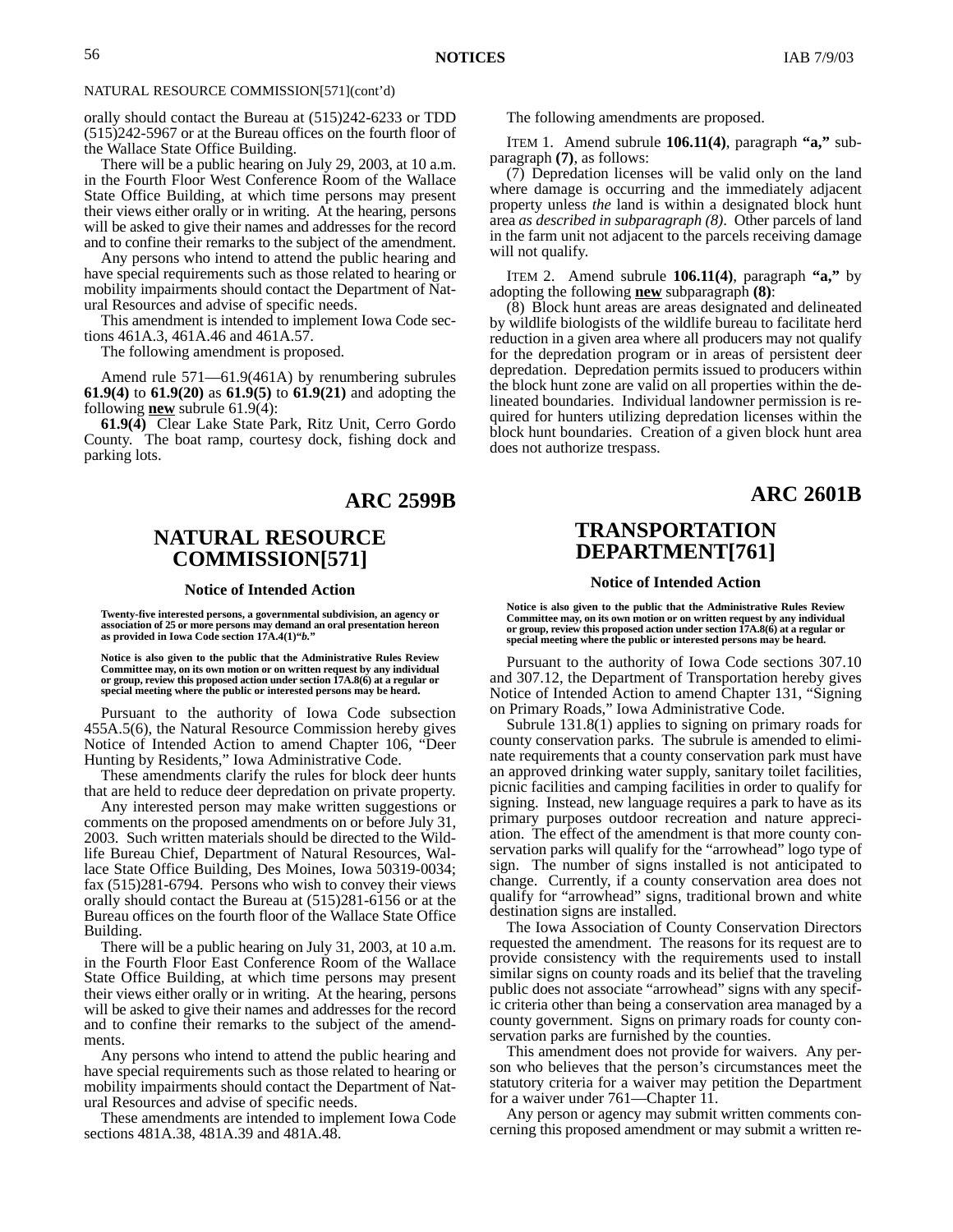### TRANSPORTATION DEPARTMENT[761](cont'd)

quest to make an oral presentation. The comments or request shall:

1. Include the name, address, and telephone number of the person or agency authoring the comments or request.

2. Reference the number and title of the proposed amendment, as given in this Notice, that is the subject of the comments or request.

3. Indicate the general content of a requested oral presentation.

4. Be addressed to the Department of Transportation, Director's Staff Division, 800 Lincoln Way, Ames, Iowa 50010; fax (515)239-1639; Internet E-mail address: julie. fitzgerald@dot.state.ia.us.

5. Be received by the Director's Staff Division no later than July 29, 2003.

The meeting will be canceled without further notice if no oral presentation is requested.

This amendment is intended to implement Iowa Code sections 321.252 and 321.253.

Proposed rule-making action:

Amend subrule 131.8(1) as follows:

**131.8(1)** Requirements. The park shall have an approved drinking water supply, sanitary toilet facilities, picnic facilities and camping facilities *as its primary purposes outdoor recreation and nature appreciation*.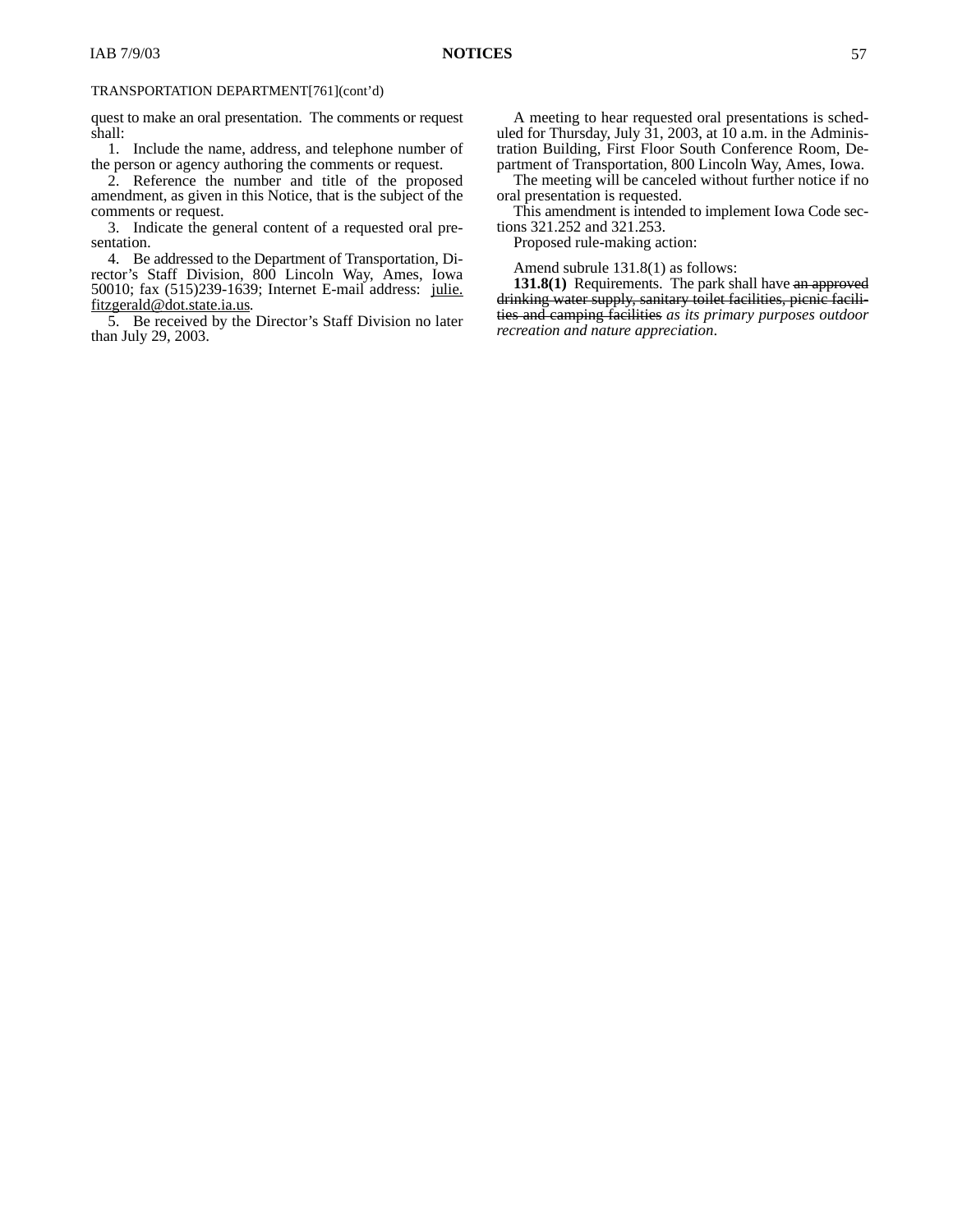# <sup>58</sup> **FILED EMERGENCY** IAB 7/9/03

### **ARC 2612B**

# **HUMAN SERVICES DEPARTMENT[441]**

### **Adopted and Filed Emergency**

Pursuant to the authority of Iowa Code sections 17A.3 and 514I.5, subsection 8, the Department of Human Services amends Chapter 1, "Departmental Organization and Procedures," Iowa Administrative Code.

This amendment:

 Changes the meeting schedule for the HAWK-I Board to conform to changes made by 2003 Iowa Acts, House File 565.

 Updates organizational references to the Department division providing staff support to the Board.

This amendment does not provide for waivers in specified situations because these are technical changes.

The Department of Human Services finds that notice and public participation are unnecessary and impracticable because the amendment implements legislation that became effective on July 1, 2003. Therefore, this amendment is filed pursuant to Iowa Code section 17A.4(2).

The Department finds that this amendment confers a benefit on the public by removing conflicts between the rules and the authorizing statute and the current Department table of organization. Therefore, this amendment is filed pursuant to Iowa Code section 17A.5(2)"b"(2), and the normal effective date is waived.

The HAWK-I Board adopted this amendment on June 16, 2003.

This amendment is also published herein under Notice of Intended Action as **ARC 2607B** to allow for public comment.

This amendment is intended to implement Iowa Code section 514I.5, subsection 1, as amended by 2003 Iowa Acts, House File 565, section 2.

This amendment became effective July 1, 2003. The following amendment is adopted.

Amend rule 441—1.10(17A) as follows:

Amend the introductory paragraph as follows:

**441—1.10(17A***,514I***) HAWK-I board.** The director of the department has, by statute, the advice and counsel of the HAWK-I board on the healthy and well children *kids* in Iowa program. This seven-member board consists of the commissioner of insurance or the commissioner's designee, the director of the department of education or the director's designee, the director of the department of public health or the director's designee, and four public members appointed by the governor, subject to confirmation by two-thirds of the members of the senate. The board shall also include two members of the senate and two members of the house of representatives, serving as ex officio members.

Amend subrule 1.10(2), introductory paragraph, as follows:

**1.10(2)** Duties and powers of the board. The board's powers and duties are to make policy and to provide direction for the administration of all aspects of the healthy and well kids in Iowa program which is administered by the division of medical services*financial, health and work supports*. In carrying out these duties, the board shall do all of the following:

Amend subrule **1.10(4)**, paragraph **"b,"** as follows:

b. Copies of the minutes are kept on file in the office of the administrator of the division of medical services *financial, health and work supports*.

Amend subrule **1.10(5)**, paragraphs **"a"** and **"b,"** as follows:

a. The board shall meet at regular intervals at least ten *six* times each year and may hold special meetings at the call of the chairperson or at the request of a majority of the voting members*, but no more than twelve times per year*.

b. Any person wishing to make a presentation at a board meeting shall notify the Administrator, Division of Medical Services *Financial*, *Health and Work Supports,* Department of Human Services, Hoover State Office Building, *1305 E. Walnut Street,* Des Moines, Iowa 50309-0114, telephone (515)281-8794 *6080*, at least 15 days prior to *before* the board meeting.

Amend the implementation clause as follows:

This rule is intended to implement Iowa Code paragraph *sections* 17A.3(1)"a" and 1998 Iowa Acts, chapter 1196, section 6 *514I.5*.

> [Filed Emergency 6/20/03, effective 7/1/03] [Published 7/9/03]

EDITOR'S NOTE: For replacement pages for IAC, see IAC Supplement 7/9/03.

### **ARC 2575B**

## **HUMAN SERVICES DEPARTMENT[441]**

#### **Adopted and Filed Emergency**

Pursuant to the authority of Iowa Code section 249A.4 and 2003 Iowa Acts, House File 560, section 4, the Department of Human Services amends Chapter 77, "Conditions of Participation for Providers of Medical and Remedial Care," Chapter 78, "Amount, Duration and Scope of Medical and Remedial Services," Chapter 79, "Other Policies Relating to Providers of Medical and Remedial Care," and Chapter 83, "Medicaid Waiver Services," Iowa Administrative Code.

These amendments change requirements for the Medicaid home- and community-based services (HCBS) waiver for persons with mental retardation by:

 Adding provisions for approval for facilities previously licensed as residential care facilities for mentally retarded persons to convert to HCBS supported community living units. Similar provisions were removed from the rules in previous rule making published in the Iowa Administrative Bulletin on December 11, 2002, as **ARC 2161B**, based on changes made by 2002 Iowa Acts, chapter 1120. New legislation in 2003 Iowa Acts, House File 387, reinstates the waiver of licensure for these facilities.

 Adding provisions for approval of five-bed supported community living units, also in conformity with 2003 Iowa Acts, House File 387.

 Adding transportation, adult day care, and prevocational services as available services under the waiver, as mandated by 2003 Iowa Acts, House File 560. The provider qualifications and scope of these services are based on those under the brain injury waiver, which already covers these services, and discussions with the Iowa State Association of Counties and the Iowa Association of Community Providers. For adult day care, providers are eligible to participate if they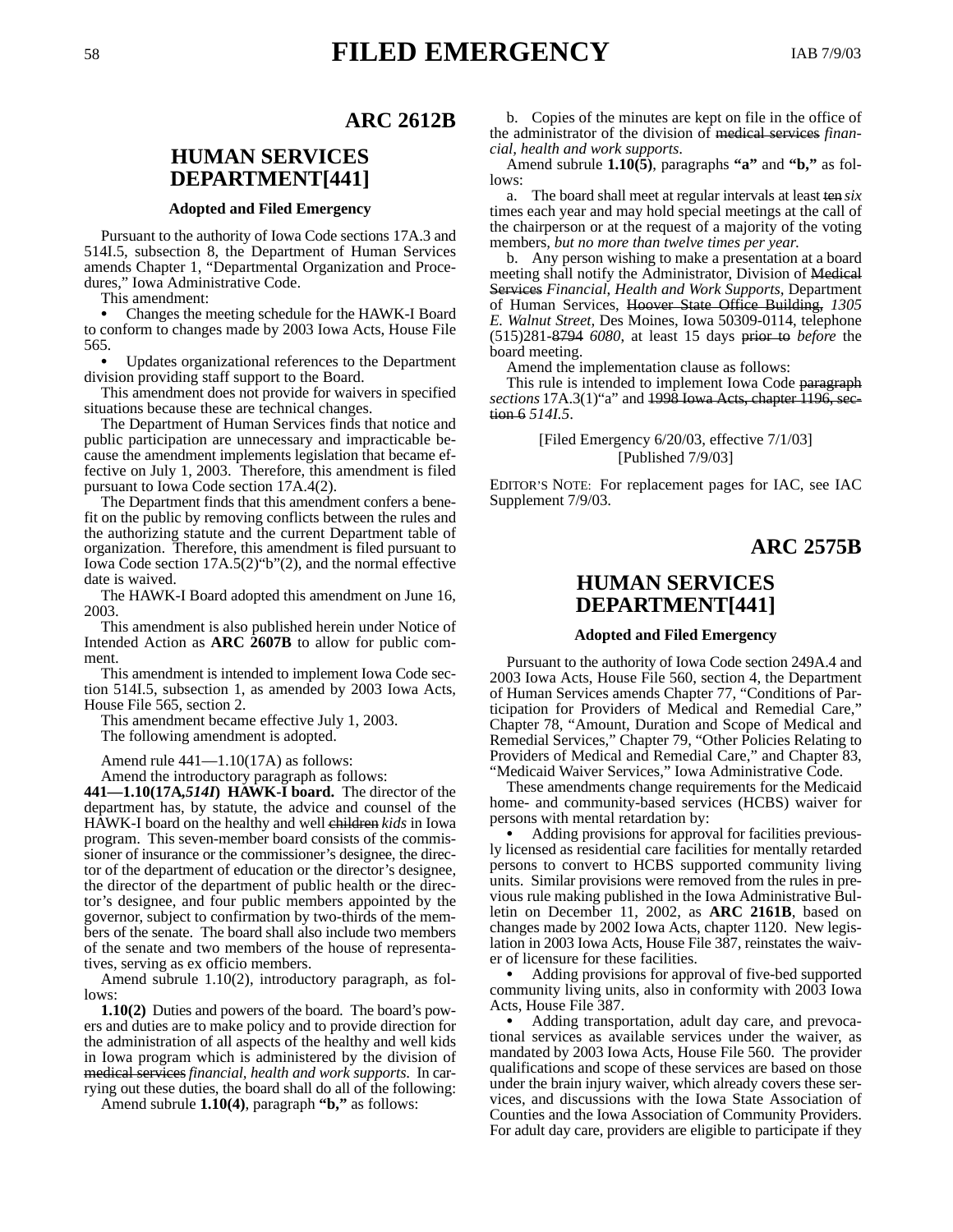hold a current certificate for adult day services from the Department of Inspections and Appeals, as required by 2003 Iowa Acts, House File 672, section 3.

These amendments do not provide for waivers in specified situations since state legislation did not provide for any exceptions and the changes confer a benefit.

The Department of Human Services finds that notice and public participation are unnecessary, impracticable, and contrary to the public interest. 2003 Iowa Acts, House File 387, exempting mental retardation waiver supported community living programs from licensure, was effective May 1, 2003. Public notice of the corresponding rules regarding living units for mental retardation waiver supported community living programs is unnecessary because the rules implement the legislative intent, and is impracticable and contrary to the public interest because it would delay implementation of the legislative intent.

2003 Iowa Acts, House File 560, requires the Department to implement the changes in covered services on July 1, 2003, and authorizes emergency rule making. Therefore, these amendments are filed pursuant to Iowa Code section 17A.4(2).

The Department also finds, pursuant to Iowa Code section  $17A.5(2)$ "b" $(1)$ , that the normal effective date of these amendments should be waived and these amendments made effective July 1, 2003. The changes in approval of living units benefit waiver providers and consumers by restoring authorization for the operation of converted facilities and allowing approval of new five-bed facilities, giving consumers more choice of living situations. The changes in covered services benefit consumers by giving them a wider choice of services that can be used to meet their needs. Emergency implementation of the changes in waiver services is also authorized by 2003 Iowa Acts, House File 560, section 4.

The Council on Human Services adopted these amendments on June 11, 2003.

These amendments are also published herein under Notice of Intended Action as **ARC 2564B** to allow for public comment.

These amendments are intended to implement Iowa Code section 249A.12 as amended by 2003 Iowa Acts, House File 560, section 1; Iowa Code section 135C.6 as amended by 2003 Iowa Acts, House File 387, section 2; and 2003 Iowa Acts, House File 672, section 3, subsection 4.

These amendments became effective July 1, 2003.

The following amendments are adopted.

ITEM 1. Amend rule 441—77.37(249A) as follows:

Amend subrule **77.37(14)**, paragraph **"e,"** as follows:

Rescind subparagraph **(2)** and adopt the following **new** subparagraph in lieu thereof:

(2) The department may approve conversion of a total of 40 living units for five persons or fewer formerly licensed as residential care facilities for persons with mental retardation to living units designed to serve supported community living consumers. Upon approval, the living unit shall surrender the facility license and continue to operate under the medical assistance home- and community-based services waiver for persons with mental retardation.

Approvals of living units for five persons or fewer formerly licensed as residential care facilities for persons with mental retardation granted before July 1, 2002, shall remain in effect.

Applications for approval to be granted under this subparagraph after July 1, 2003, shall be submitted to the Department of Human Services, Bureau of Long-Term Care, 1305 E. Walnut Street, Fifth Floor, Des Moines, Iowa 503190114. The application shall include a letter of support from the county in which the living unit is located. The letter shall verify that the county will request sufficient waiver slots for the consumers to be served and provide necessary county funding.

The bureau of long-term care shall approve the application based on the letter of support from the county and the requirement to maintain the geographical distribution of supported community living programs to avoid an overconcentration of programs in an area.

Adopt **new** subparagraph **(4)** as follows:

(4) The department shall approve a living unit for five persons subject to all of the following conditions:

1. Approval will not result in an overconcentration of such living units in an area.

2. The county in which the living unit is located submits a letter of support for approval to the bureau of long-term care.

3. The county in which the living unit is located provides to the bureau of long-term care verification in writing that the approval is needed to address one or more of the following:

 The quantity of services currently available in the county is insufficient to meet the need.

 The quantity of affordable rental housing in the county is insufficient.

 Approval will result in a reduction in the size or quantity of larger congregate settings.

Adopt **new** subrules 77.37(24), 77.37(25), and 77.37(26) as follows:

**77.37(24)** Transportation service providers.The following providers may provide transportation:

a. Accredited providers of home- and community-based services.

b. Regional transit agencies as recognized by the Iowa department of transportation.

c. Transportation providers that contract with county governments.

d. Community action agencies as designated in Iowa Code section 216A.93.

e. Nursing facilities licensed under Iowa Code chapter 135C.

f. Area agencies on aging as designated in rule 321— 4.4(231), subcontractors of area agencies on aging, or organizations with letters of approval from the area agencies on aging stating that the organization is qualified to provide transportation services.

**77.37(25)** Adult day care providers.Adult day care providers shall hold a current certificate for adult day services issued by the department of inspections and appeals and shall meet all current requirements for certification under 2003 Iowa Acts, House File 672.

**77.37(26)** Prevocational services providers. Providers of prevocational services must be accredited by one of the following:

The Commission on Accreditation of Rehabilitation Facilities as a work adjustment service provider or an organizational employment service provider.

b. The Council on Quality and Leadership.

ITEM 2. Amend rule 441—78.41(249A) by adopting **new** subrules 78.41(11), 78.41(12), and 78.41(13) as follows:

**78.41(11)** Transportation.Transportation services may be provided for consumers to conduct business errands and essential shopping, to receive medical services when not reimbursed through medical transportation, to travel to and from work or day programs, and to reduce social isolation. A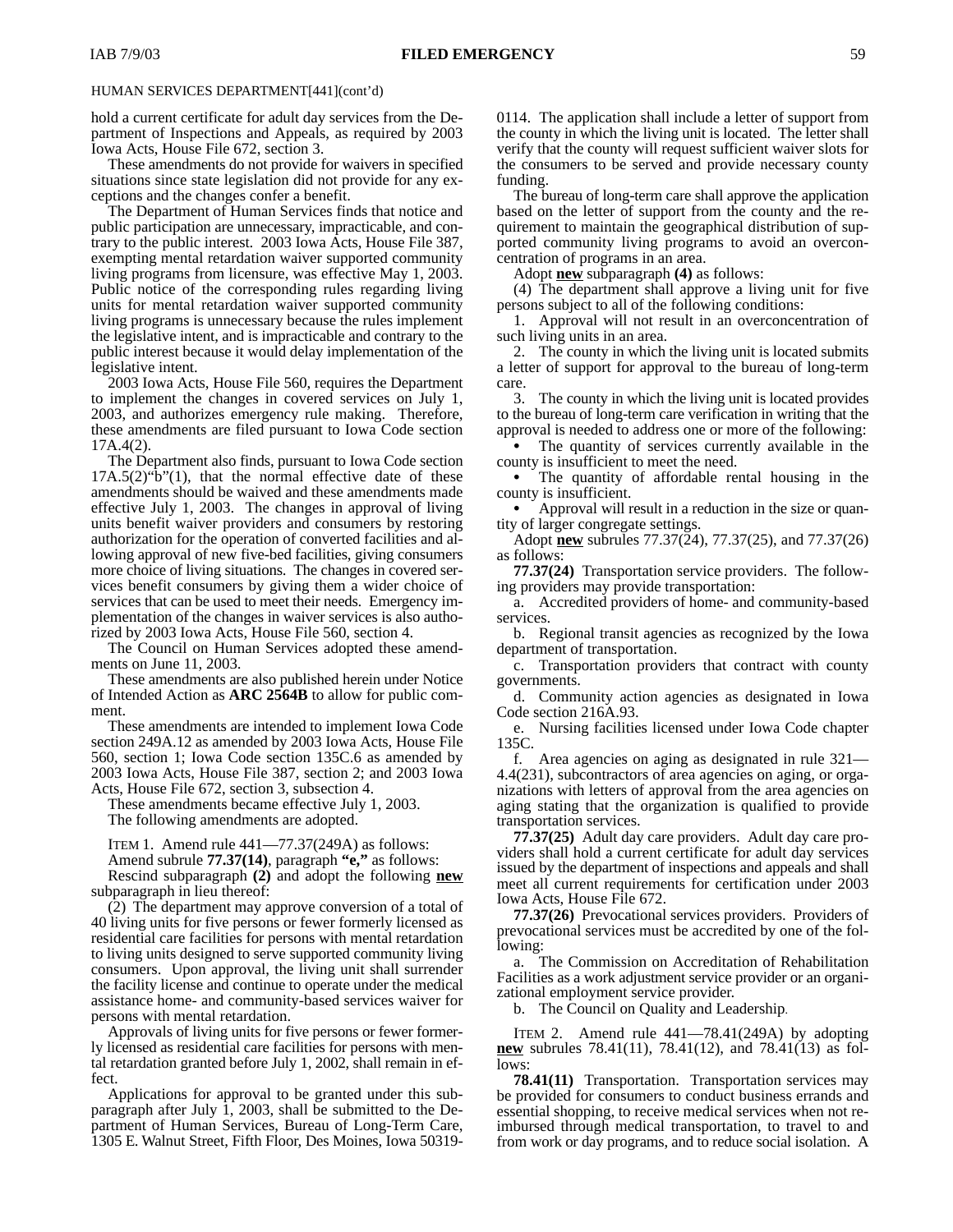unit of service is either per mile, per trip, or the unit established by an area agency on aging. Transportation may not be reimbursed simultaneously with HCBS MR waiver supported community living service.

**78.41(12)** Adult day care services. Adult day care services provide an organized program of supportive care in a group environment to persons who need a degree of supervision and assistance on a regular or intermittent basis. A unit of service is a full day (4 to 8 hours) or a half-day (1 to 4 hours) or an extended day (8 to 12 hours).

**78.41(13)** Prevocational services.Prevocational services are services that are aimed at preparing a consumer eligible for the HCBS MR waiver for paid or unpaid employment, but are not job-task oriented. These services include teaching the consumer concepts necessary as job readiness skills, such as following directions, attending to tasks, task completion, problem solving, and safety and mobility training.

a. Prevocational services are intended to have a more generalized result as opposed to vocational training for a specific job or supported employment. Services include activities that are not primarily directed at teaching specific job skills but at more generalized habilitative goals, and are reflected in a habilitative plan that focuses on general habilitative rather than specific employment objectives.

b. Prevocational services do not include:

(1) Services defined in Section 4(a)(4) of the 1975 amendments to the Education of the Handicapped Act (20 U.S.C. 1404(16) and (17)) that are otherwise available to the consumer through a state or local education agency.

(2) Vocational rehabilitation services that are otherwise available to the consumer through a program funded under Section 110 of the Rehabilitation Act of 1973 (29 U.S.C. 730).

ITEM 3. Amend subrule **79.1(2)**, provider category "HCBS MR waiver service providers," by adopting **new** numbered paragraphs **"11," "12,"** and **"13"** as follows:

| Provider<br>category          | Basis of<br>reimbursement | Upper limit                                                                                                                                                           |
|-------------------------------|---------------------------|-----------------------------------------------------------------------------------------------------------------------------------------------------------------------|
| 11. Transportation            | Fee schedule              | County contract rate<br>or, in the absence of a<br>contract rate, the state<br>per mile rate (for<br>individual providers),<br>or rate set by area<br>agency on aging |
| 12. Adult day care            | Fee schedule              | County contract rate<br>or, in the absence of a<br>contract rate, \$27.50<br>per half day, \$55 per<br>full day, or \$70 per<br>extended day                          |
| 13. Prevocational<br>services | Fee schedule              | County contract rate<br>or, in the absence of a<br>contract rate, \$45 per<br>day                                                                                     |

ITEM 4. Amend rule 441—83.66(249A) as follows:

**441—83.66(249A) Allowable services.** Services allowable under the HCBS MR waiver are supported community living, respite, personal emergency response system, nursing, home health aide, home and vehicle modifications, supported employment, consumer-directed attendant care services, and interim medical monitoring and treatment services*, transportation, adult day care, and prevocational services* as set forth in rule 441—78.41(249A).

> [Filed Emergency 6/12/03, effective 7/1/03] [Published 7/9/03]

EDITOR'S NOTE: For replacement pages for IAC, see IAC Supplement 7/9/03.

### **ARC 2576B**

# **HUMAN SERVICES DEPARTMENT[441]**

### **Adopted and Filed Emergency**

Pursuant to the authority of Iowa Code section 249A.4 and 2003 Iowa Acts, House File 667, section 31, the Department of Human Services amends Chapter 78, "Amount, Duration and Scope of Medical and Remedial Services," Chapter 79, "Other Policies Relating to Providers of Medical and Remedial Care," and Chapter 81, "Nursing Facilities," Iowa Administrative Code.

These amendments change Medicaid reimbursement to hospitals and hospital-based nursing facilities for services to recipients that are "dually eligible," meaning they have health care coverage under both the federal Medicare program and the state Medicaid program. Claims for these services are known as "crossover claims."

Currently, reimbursement policies for dual eligibles require Medicaid payment for the full Medicare coinsurance and deductible. In most cases, these amounts plus the Medicare payment exceed the total Medicaid reimbursement that is calculated for the service. Under these amendments, Medicaid will reimburse for Medicare coinsurance and deductible amounts only to the extent that actual payments from Medicare are less than the Medicaid reimbursement for the service.

Medicare policy generally permits Medicare coinsurance, copayment, and deductible amounts that are not collected to be treated as a "Medicare bad debt." Medicare reimburses hospitals 70 percent of their Medicare bad debt. These amendments provide for Medicaid to pay the remaining 30 percent of the bad debt resulting from the reduction of Medicaid crossover payments.

These amendments are parallel to those adopted for nonhospital-based nursing facilities, as published in the Iowa Administrative Bulletin on March 5, 2003, as **ARC 2235B**, except for the provision of additional payments for unreimbursed bad debt due to the Medicare limit on bad debt reimbursement for hospitals. Hospital-based Medicare-certified nursing facilities were exempted from that rule making due to that limit, which does not apply to freestanding nursing facilities. These amendments make the crossover claim reimbursement policies for hospital-based Medicare-certified nursing facilities identical to those for hospital inpatient and outpatient care.

The Department is in communication with the federal Centers for Medicare and Medicaid Services regarding the Medicare treatment of Medicaid payments for bad debt, i.e., whether they would be used to offset allowable Medicare bad debt costs. If there is a change in Medicare policy on bad debts, the Department is committed to amending these rules to address any shortfalls in facility payments. This policy is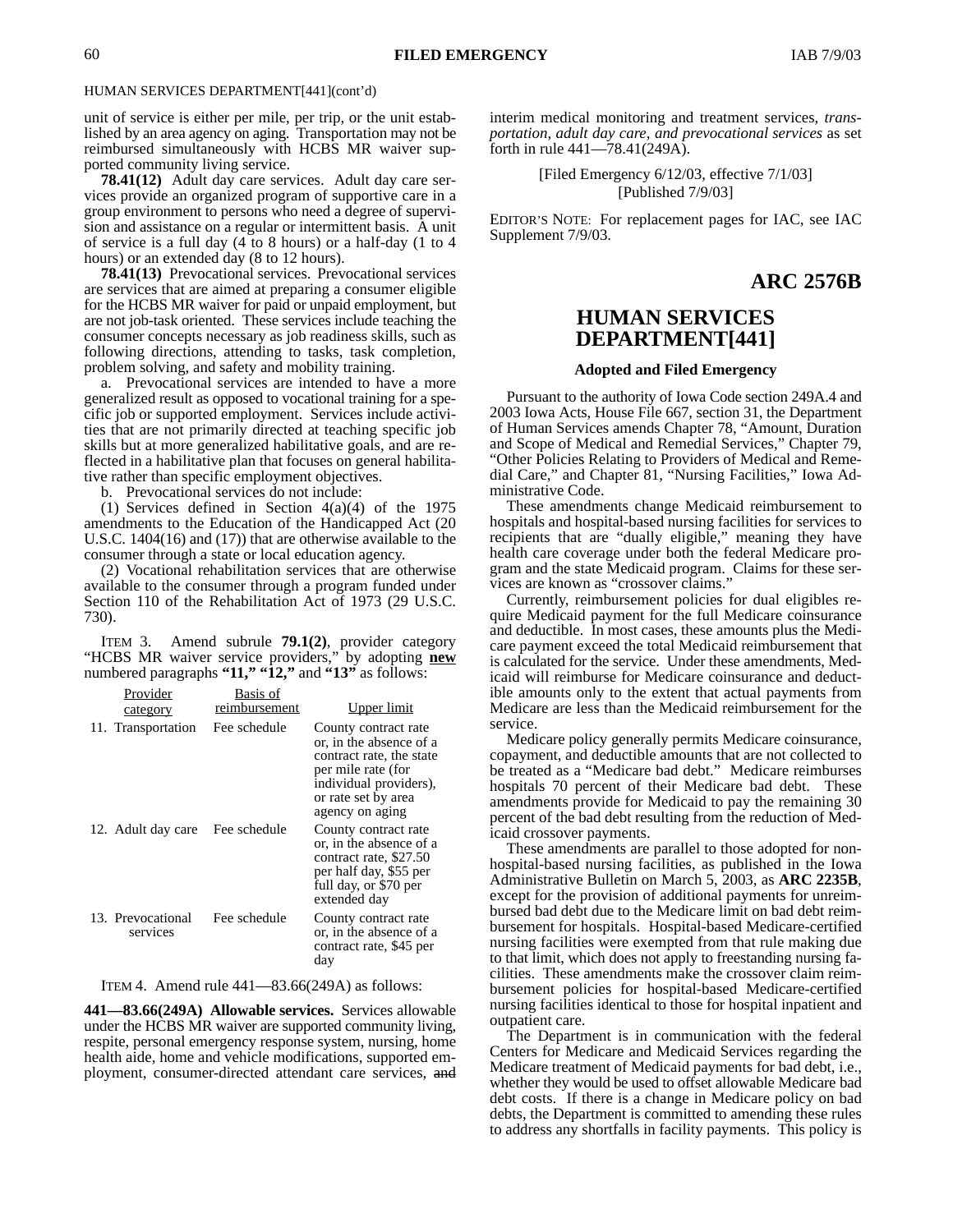not intended to reduce the total received by hospitals from all sources.

The Iowa Hospital Association has expressed concerns about potential cash-flow problems due to delayed reimbursement for Medicare bad debts. The Department has contacted the Medicare intermediaries, CAHABA and Mutual of Omaha, regarding the potential for hospitals to receive interim payments rather than an annual payment for bad debt amounts. Both have indicated that interim payments can be made for inpatient and outpatient hospital services and hospital-based nursing facility services.

These amendments will have no effect on crossover payments made for services rendered by critical access hospitals. The Medicaid and Medicare reimbursement rates for services rendered by critical access hospitals are the same. Therefore, Medicaid will continue to reimburse in full for any Medicare coinsurance or deductible amounts for services rendered by critical access hospitals.

These amendments do not provide for waivers because all hospitals and hospital-based nursing facilities should be subject to the same reimbursement criteria. Anticipated savings will not be achieved if waivers are provided.

The Department finds that notice and public participation are impracticable because the Iowa General Assembly has set appropriations for the Medicaid program on the expectation that costs associated with crossover claims for hospitalbased services will be shifted as of July 1, 2003. Therefore, these amendments are filed pursuant to Iowa Code section 17A.4(2). Further, 2003 Iowa Acts, House File 667, section 31, subsection 13, and section 44, authorize adoption of administrative rules under Iowa Code section 17A.4(2) to implement the hospital crossover claim process.

The Department also finds, pursuant to Iowa Code section  $17A.5(2)$ "b" $(1)$ , that the normal effective date of these amendments should be waived and these amendments made effective July 1, 2003, as authorized by 2003 Iowa Acts, House File 667, section 31, subsection 13, and section 44.

The Council on Human Services adopted these amendments June 11, 2003.

These amendments are also published herein under Notice of Intended Action as **ARC 2565B** to allow for public comment.

These amendments are intended to implement Iowa Code section 249A.4 and 2003 Iowa Acts, House File 667, section 11, subsection 13.

These amendments became effective July 1, 2003.

The following amendments are adopted.

ITEM 1. Amend rule **441—78.3(249A)**, second unnumbered paragraph, as follows:

If the recipient is eligible for inpatient or outpatient hospital care through the Medicare program, payment will be made for deductibles and coinsurance applicable in that program *as set out in 441—subrule 79.1(22)*.

ITEM 2. Adopt **new** subrule 79.1(22) as follows:

**79.1(22)** Medicare crossover claims for inpatient and outpatient hospital services.

a. Definitions. For purposes of this subrule:

"Crossover claim" means a claim for Medicaid payment for Medicare-covered inpatient or outpatient hospital services rendered to a Medicare beneficiary who is also eligible for Medicaid. Crossover claims include claims for services rendered to beneficiaries who are eligible for Medicaid in any category, including, but not limited to, qualified Medicare beneficiaries and beneficiaries who are eligible for full Medicaid coverage.

"Medicaid-allowed amount" means the Medicaid prospective reimbursement for the services rendered (including any portion to be paid by the Medicaid beneficiary as copayment or spenddown), as determined under state and federal law and policies.

"Medicaid reimbursement" means any amount to be paid by the Medicaid beneficiary as a Medicaid copayment or spenddown and any amount to be paid by the department after application of any applicable Medicaid copayment or spenddown.

"Medicare payment amount" means the Medicare reimbursement rate for the services rendered in a crossover claim, excluding any Medicare coinsurance or deductible amounts to be paid by the Medicare beneficiary.

b. Reimbursement of crossover claims. Crossover claims for inpatient or outpatient hospital services covered under Medicare and Medicaid shall be reimbursed as follows:

(1) If the Medicare payment amount for a crossover claim exceeds or equals the Medicaid-allowed amount for that claim, Medicaid reimbursement for the crossover claim shall be zero.

(2) If the Medicaid-allowed amount for a crossover claim exceeds the Medicare payment amount for that claim, Medicaid reimbursement for the crossover claim shall be the lesser of:

1. The Medicaid-allowed amount minus the Medicare payment amount; or

2. The Medicare coinsurance and deductible amounts applicable to the claim.

c. Additional Medicaid payment for crossover claims uncollectible from Medicare. Medicaid shall reimburse hospitals for the portion of crossover claims not covered by Medicaid reimbursement pursuant to paragraph "b" and not reimbursable by Medicare as an allowable bad debt pursuant to 42 CFR 413.80, as amended June 13, 2001, up to a limit of 30 percent of the amount not paid by Medicaid pursuant to paragraph "b." The department shall calculate these amounts for each provider on a calendar-year basis and make payment for these amounts by March 31 of each year for the preceding calendar year.

d. Application of savings. Savings in Medicaid reimbursements attributable to the limits on inpatient and outpatient crossover claims established by this subrule shall be used to pay costs associated with development and implementation of this subrule before reversion to Medicaid.

ITEM 3. Amend subrule **81.6(20)** as follows:

Amend paragraph **"a"** by adopting the following **new** definition:

"Medicaid reimbursement" includes any amount to be paid by the Medicaid beneficiary as Medicaid client participation and any amount to be paid by the department after application of any applicable Medicaid client participation.

Rescind paragraph **"c"** and adopt the following **new** paragraph in lieu thereof:

c. Additional Medicaid payment for crossover claims uncollectible from Medicare. Medicaid shall reimburse nursing facilities for the portion of crossover claims not covered by Medicaid reimbursement pursuant to paragraph "b" and not reimbursable by Medicare as an allowable bad debt pursuant to 42 CFR 413.80, as amended June 13, 2001, up to a limit of 30 percent of the amount not paid by Medicaid pursuant to paragraph "b." The department shall calculate these amounts for each provider on a calendar-year basis and make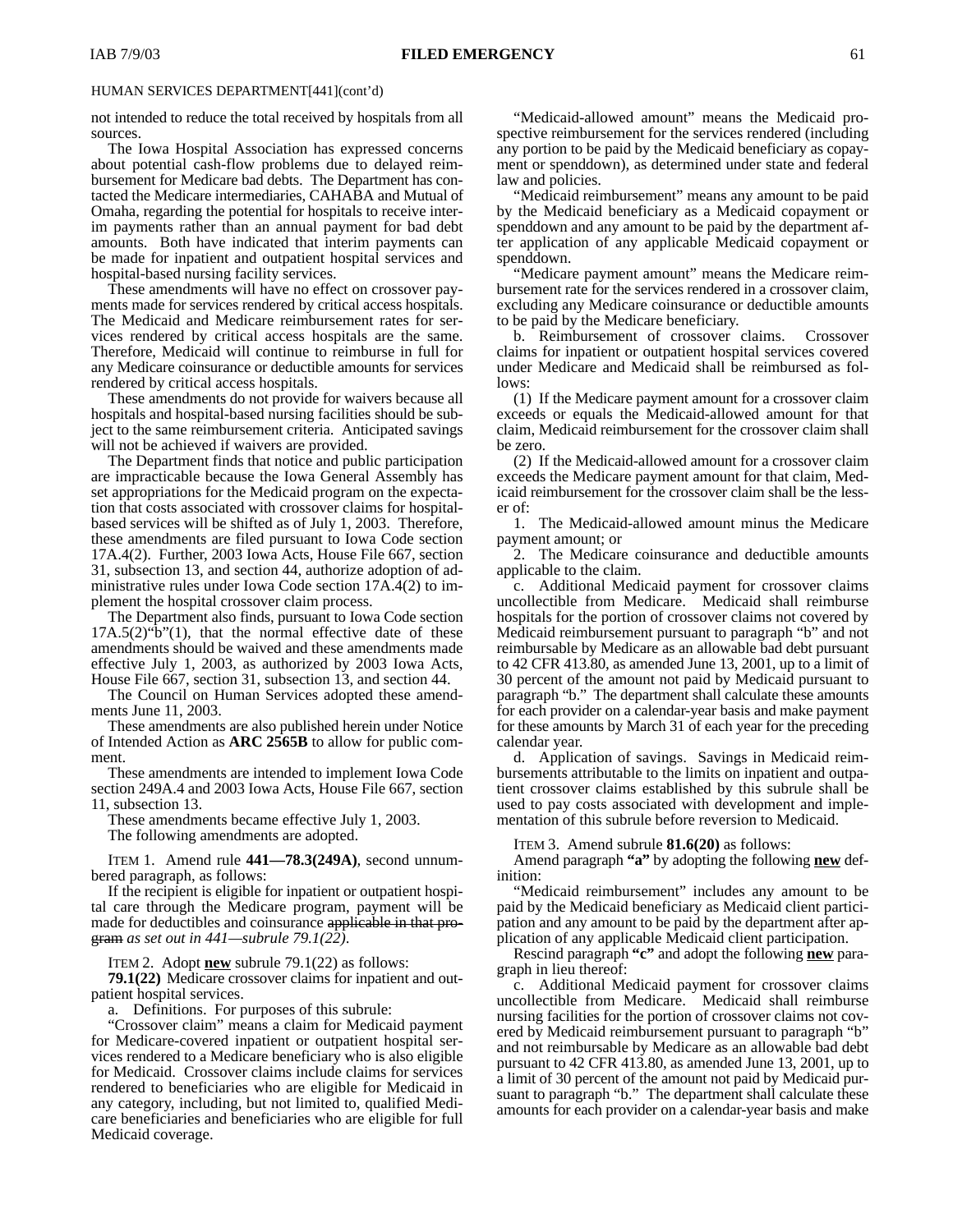payment for these amounts by March 31 of each year for the preceding calendar year.

> [Filed Emergency 6/12/03, effective 7/1/03] [Published 7/9/03]

EDITOR'S NOTE: For replacement pages for IAC, see IAC Supplement 7/9/03.

**ARC 2577B**

# **HUMAN SERVICES DEPARTMENT[441]**

#### **Adopted and Filed Emergency**

Pursuant to the authority of Iowa Code section 249A.4 and 2003 Iowa Acts, House File 619, section 11, the Department of Human Services hereby amends Chapter 79, "Other Policies Relating to Providers of Medical and Remedial Care," Iowa Administrative Code.

These amendments create a supplemental payment adjustment applicable to physician services provided to Medicaid recipients at publicly owned acute care teaching hospitals, as mandated by 2003 Iowa Acts, House File 619, section 11, which took effect on May 1, 2003.

Under these amendments, the Department will make supplemental payments for services provided by participating physicians at qualifying hospitals equal to the difference between the physicians' usual and customary charges (the applicable maximum payment for federal financial participation) and the amount otherwise paid pursuant to the fee schedule for physician services under the Iowa Medicaid program.

Participating physicians are those employed by a qualifying hospital, or who have assigned Iowa Medicaid payments to a qualifying hospital or an organized health care delivery system affiliated with a qualifying hospital so that payment can be made to the hospital or the organized health care delivery system.

Qualifying hospitals are publicly owned acute care teaching hospitals eligible to receive payments under the graduate medical education and disproportionate share fund that enter into an agreement with the Department to make intergovernmental transfers to the Department in amounts equal to all supplemental payments made for physician services provided by participating physicians at the qualifying hospital.

As required by 2003 Iowa Acts, House File 619, the Department will deposit the returned payments in the Department's medical assistance account.

These amendments do not provide for waivers in specified situations because the legislation does not allow for any exceptions.

The Department finds that notice and public participation are unnecessary because emergency rule making is authorized by 2003 Iowa Acts, House File 619, section 11, and is impracticable because the legislation requires the changes to be in effect by July 1, 2003. Therefore, these amendments are filed pursuant to Iowa Code section 17A.4(2).

The Department also finds, pursuant to Iowa Code section  $17A.5(2)$ "b"(1), that the normal effective date of these amendments should be waived and these amendments made effective July 1, 2003, as authorized by 2003 Iowa Acts, House File 619, section 11.

The Council on Human Services adopted these amend-

ments on June 11, 2003.

These amendments are also published herein under Notice of Intended Action as **ARC 2566B** to allow for public comment.

These amendments are intended to implement 2003 Iowa Acts, House File 619, section 11.

These amendments became effective July 1, 2003. The following amendments are adopted.

ITEM 1. Amend subrule **79.1(2)**, provider category "physicians (doctors of medicine or osteopathy)," as follows:

| Provider                                             | Basis of                                                                                |                                                              |
|------------------------------------------------------|-----------------------------------------------------------------------------------------|--------------------------------------------------------------|
| category                                             | reimbursement                                                                           | Upper limit                                                  |
| Physicians (doctors<br>of medicine or<br>osteopathy) | Fee schedule.<br>See 79.1(7) " <i>a.</i> "                                              | Fee schedule in<br>effect 6/30/01<br>$less 3\%$ .            |
|                                                      | Supplemental<br>payments for services<br>at qualifying<br>hospitals. See<br>79.1(7)"b." | Supplemental<br>payments as<br>provided in<br>$79.1(7)$ "b." |

ITEM 2. Amend subrule 79.1(7) as follows: **79.1(7)** Physicians.

*a. Fee schedule.* The fee schedule is based on the definitions of medical and surgical procedures given in the most recent edition of Physician's Current Procedural Terminology (CPT). Refer to 441—paragraph 78.1(2)"e" for the guidelines for immunization replacement.

*b. Supplemental payments.*

*(1) Definitions. For purposes of this subrule:*

*"Participating physician" means a physician who is employed by a qualifying hospital or who has assigned Iowa Medicaid payments to a qualifying hospital or to an organized health care delivery system (as defined in 42 CFR 447.10(b) as amended to July 24, 1996) affiliated with a qualifying hospital so that payment can be made to the hospital or the organized health care delivery system in conformance with subrule 79.1(10) and 42 CFR 447.10(g) as amended to July 24, 1996.*

*"Qualifying hospital" means a publicly owned acute care teaching hospital eligible to receive payments under paragraph 79.1(5)"y" that enters into an agreement with the department to make intergovernmental transfers to the department, as allowed by 42 CFR 433.51 as amended to January 26, 1993, in amounts equal to all supplemental payments received by the hospital.*

*"Supplemental payments" means payments equal to the difference between the physician's usual and customary charges (the applicable maximum payment for federal financial participation under 42 CFR 447 as amended to October 1, 2002) and the amount otherwise paid pursuant to the fee schedule for physician services.*

*(2) Payments. Beginning July 1, 2003, the department shall make supplemental payments for physician services provided by participating physicians at qualifying hospitals. Supplemental payments shall be directly remitted to the qualifying hospital or to the organized health care delivery system to which participating physicians have assigned Iowa Medicaid payments. Supplemental payments shall be paid no less than annually and no more frequently than quarterly.*

> [Filed Emergency 6/12/03, effective 7/1/03] [Published 7/9/03]

EDITOR'S NOTE: For replacement pages for IAC, see IAC Supplement 7/9/03.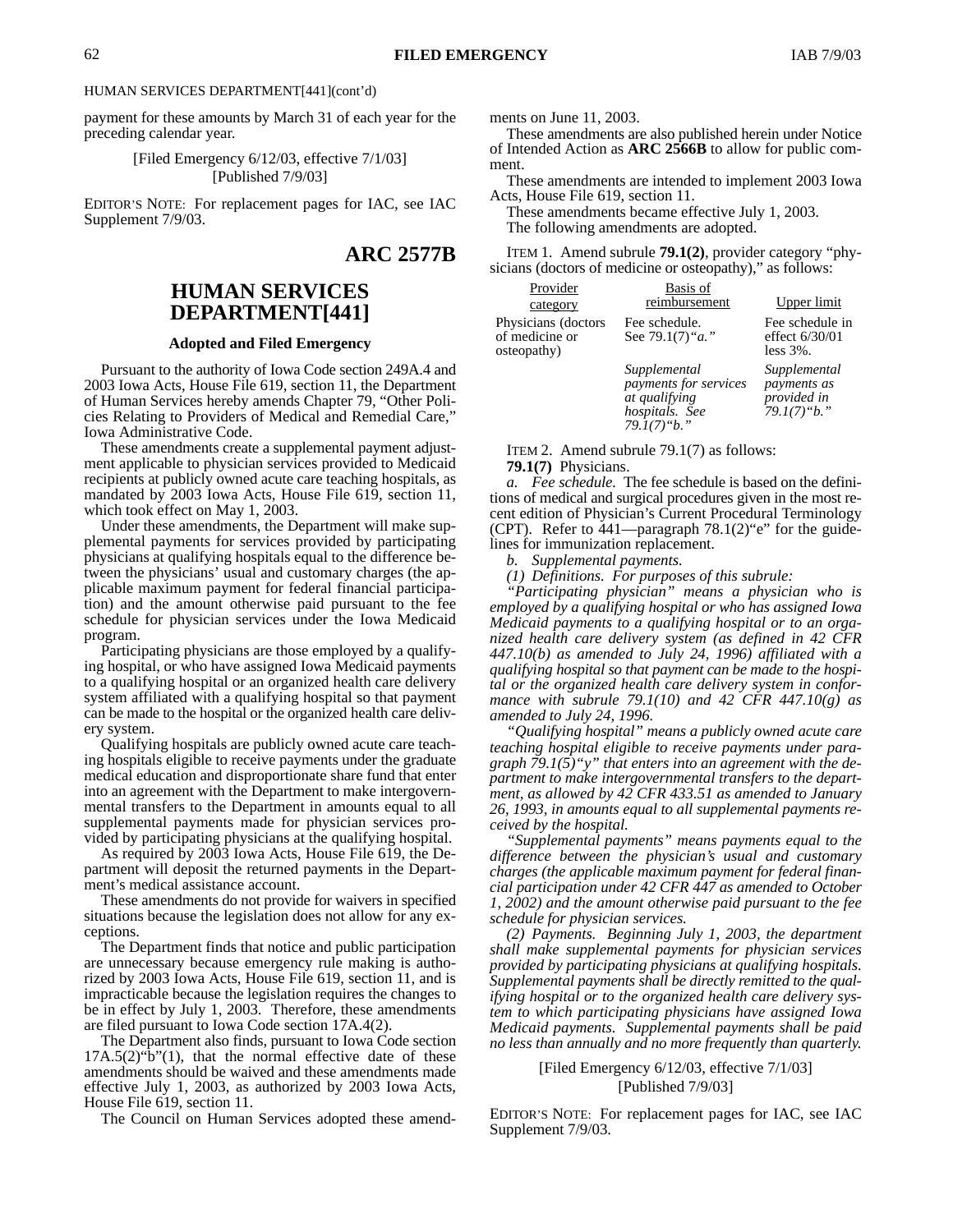### **ARC 2578B**

# **HUMAN SERVICES DEPARTMENT[441]**

### **Adopted and Filed Emergency**

Pursuant to the authority of Iowa Code section 249A.4 and 2003 Iowa Acts, House File 619, section 7, the Department of Human Services amends Chapter 79, "Other Policies Relating to Providers of Medical and Remedial Care," Iowa Administrative Code.

These amendments affect the Medicaid reimbursement policies for prescription drugs. 2003 Iowa Acts, House File 619, section 7, directs the Department to:

 Lower the pharmacy dispensing fee from \$5.17 to \$4.26.

 Lower the estimated acquisition cost (ingredient reimbursement) from the average published wholesale price less 10 percent to the average wholesale price less 12 percent.

 Set the multiplier used to calculate the state maximum allowable cost for drugs at 1.4. This factor, which is multiplied by the average wholesale acquisition cost for a group of equivalent products to set the maximum reimbursement for those drugs, is currently 2.1.

 Require reporting by pharmacies to gather information necessary to monitor and revise drug reimbursement rates. The Department must keep this information confidential in compliance with Iowa Code chapter 550. Similar reporting provisions were originally part of the state maximum allowable cost rules that took effect on November 1, 2002, but were rescinded in rule making published in the Iowa Administrative Bulletin on December 11, 2002, as **ARC 2163B** (Adopted and Filed Emergency), and on March 5, 2003, as **ARC 2332B** (Adopted and Filed).

These amendments do not provide for waivers in specified situations because the legislation does not provide for waivers and because all providers should be paid on the same basis as a matter of fairness. Also, cost savings needed from the drug reimbursement changes would not be realized if waivers were provided. Individual providers may request a waiver of these rules under the Department's general rule on exceptions at rule 441—1.8(17A,217).

In compliance with Iowa Code section 17A.4(2), the Department of Human Services finds that notice and public participation are unnecessary because these amendments implement 2003 Iowa Acts, House File 619, section 7, which authorizes the Department to adopt rules without notice and public participation.

The Department also finds, pursuant to Iowa Code section  $17A.5(2)$ "b" $(1)$ , that the normal effective date of these amendments should be waived and these amendments made effective July 1, 2003, as authorized by 2003 Iowa Acts, House File 619, section 7.

The Council on Human Services adopted these amendments on June 11, 2003.

These amendments are also published herein under Notice of Intended Action as **ARC 2567B** to allow for public comment.

These amendments are intended to implement 2003 Iowa Acts, House File 619, section 7.

These amendments became effective July 1, 2003. The following amendments are adopted.

Amend subrule **79.1(8)** as follows:

Amend paragraph **"a,"** subparagraphs **(1)** and **(3)**, as follows:

(1) The estimated acquisition cost, defined as the average wholesale price as published by First Data Bank less 10 *12* percent, plus the professional dispensing fee specified in paragraph "g."

(3) The state maximum allowable cost (SMAC), defined as the average wholesale acquisition cost for a drug and all equivalent products *(the average price pharmacies pay to obtain drugs as evidenced by purchase records)* adjusted by a factor determined appropriate by the department, in consultation with the Medicaid Pharmacy Advisory Committee of the Iowa Pharmacy Association *multiplier of 1.4*, plus the professional dispensing fee specified in paragraph "g."The department shall set the adjustment factor and adjust the SMAC as often as it deems necessary to ensure adequate product availability at minimum cost.

Amend paragraph **"g"** as follows:

g. For services rendered after June 30, 2002 *2003*, the professional dispensing fee is equal to \$5.17 *\$4.26*.

Amend paragraph **"i"** as follows:

i. Pharmacies and providers that are enrolled in the Iowa Medicaid program may submit*shall make available* drug acquisition cost information*,* or product availability information*, and other information deemed necessary by the department* to assist the department in monitoring and revising reimbursement rates subject to  $79.1(8)$ "a" $(3)$  and  $79.1(8)$ "c" and for the efficient operation of the pharmacy benefit.

*(1) Pharmacies and providers shall produce and submit the requested information in the manner and format requested by the department or its designee at no cost to the department or its designee.*

*(2) Pharmacies and providers shall submit information to the department or its designee within 30 days following receipt of a request for information unless the department or its designee grants an extension upon written request of the pharmacy or provider.*

### [Filed Emergency 6/12/03, effective 7/1/03] [Published 7/9/03]

EDITOR'S NOTE: For replacement pages for IAC, see IAC Supplement 7/9/03.

### **ARC 2579B**

# **HUMAN SERVICES DEPARTMENT[441]**

### **Adopted and Filed Emergency**

Pursuant to the authority of Iowa Code section 249A.4 and 2003 Iowa Acts, House File 619, section 7, the Department of Human Services amends Chapter 79, "Other Policies Relating to Providers of Medical and Remedial Care," Iowa Administrative Code.

These amendments make the following changes to the rule for recipient copayment for Medicaid services, as directed by 2003 Iowa Acts, House File 619, section 7:

 Change the amount of copayment required for prescription drugs from \$1 to amounts varying from \$0.50 to \$3, depending on the cost of the drug and whether the drug is brand name or generic.

• Impose a copayment of \$3 for each physician office visit.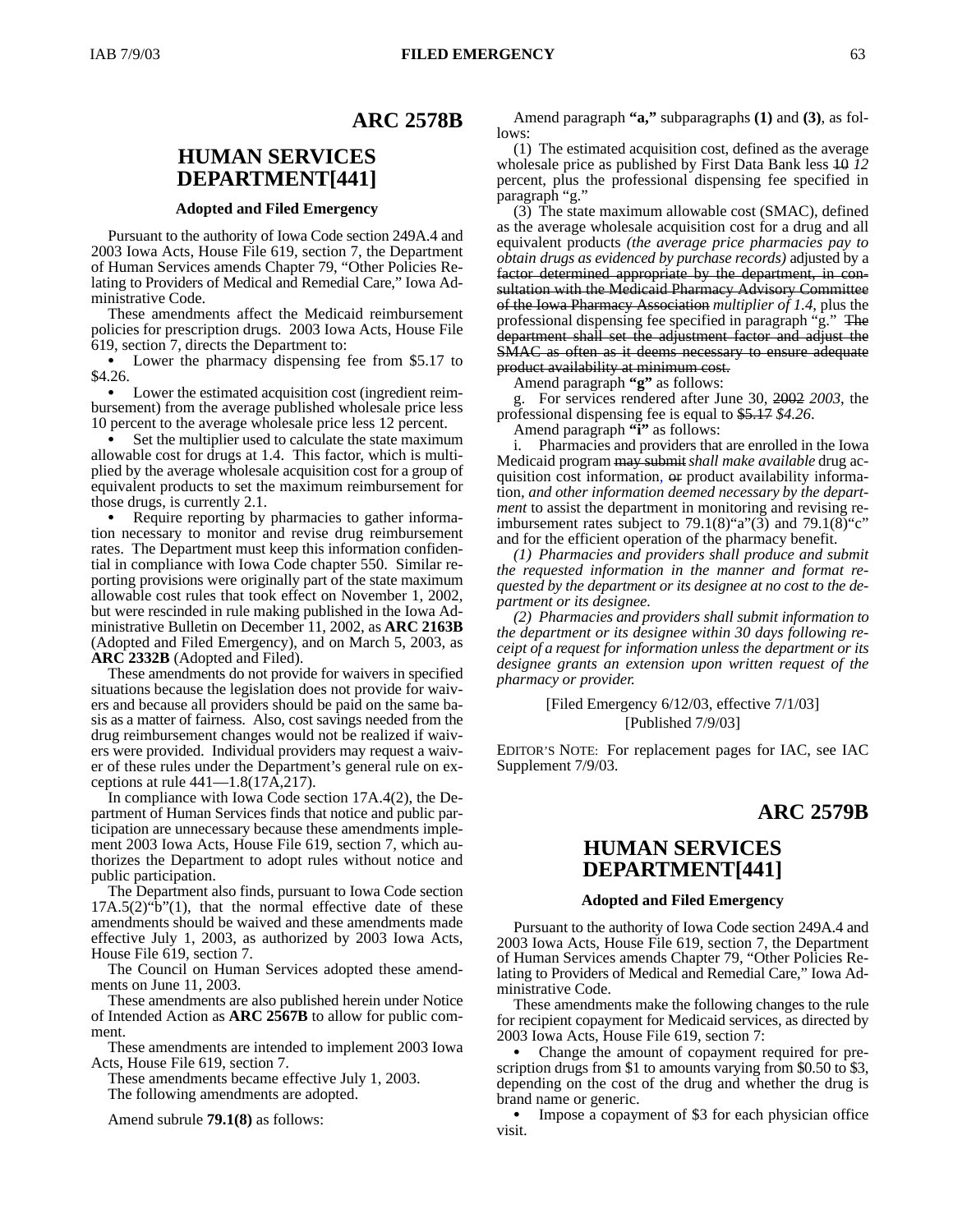These copayments are subject to existing Iowa Medicaid rules providing that no copayments apply to services furnished to recipients who:

 Are under the age of 21, or  $\bullet$ 

 Are pregnant women, or  $\bullet$ 

 Are required to spend all but a minimal amount of their income for the costs of care in a nursing facility or other medical institution.

Copayments also do not apply to emergency services or to family planning services or supplies. Providers collect the copayment from the recipient at the time of services. Although recipients are liable for the copayment, providers are forbidden to deny care or services to a Medicaid-eligible person because of the person's inability to pay a copayment.

These amendments are cost-saving measures. They do not provide for waivers in specified situations because the legislation did not provide for waivers and because necessary savings would not be achieved if waivers were provided.

In compliance with Iowa Code section 17A.4(2), the Department of Human Services finds that notice and public participation are unnecessary because these amendments implement 2003 Iowa Acts, House File 619, section 7, which authorizes the Department to adopt rules without notice and public participation.

The Department also finds, pursuant to Iowa Code section  $17A.5(2)$ "b" $(1)$ , that the normal effective date of these amendments should be waived and these amendments made effective July 1, 2003, as authorized by 2003 Iowa Acts, House File 619, section 7.

The Council on Human Services adopted these amendments June 11, 2003.

These amendments are also published herein under Notice of Intended Action as **ARC 2568B** to allow for public comment.

These amendments are intended to implement 2003 Iowa Acts, House File 619, section 7.

These amendments became effective July 1, 2003. The following amendments are adopted.

Amend subrule **79.1(13)** as follows:

Adopt **new** paragraph **"a"** as follows:

a. The recipient shall pay a copayment for prescription drugs as follows:

(1) The recipient shall pay \$1 for each covered generic drug prescription, including each refill.

(2) The recipient shall pay \$0.50 for each covered brandname drug prescription, including each refill, for which the cost to the state is \$10 or less.

(3) The recipient shall pay \$1 for each brand-name drug prescription, including each refill, for which the cost to the state is \$10.01 to \$25.

(4) The recipient shall pay \$2 for each brand-name drug prescription, including each refill, for which the cost to the state is \$25.01 to \$50.

(5) The recipient shall pay \$3 for each brand-name drug prescription, including each refill, for which the cost to the state is \$50.01 or more.

(6) For the purpose of this paragraph, the cost to the state is determined without regard to federal financial participation in the Medicaid program.

Amend paragraphs **"b"** and **"d"** as follows:

b. The recipient shall pay \$1 copayment on each covered drug prescription, including each refill, and for total covered service rendered on a given date for podiatrists' services, chiropractors' services, and services of independently practicing physical therapists.

d. The recipient shall pay \$3 copayment for*:*

*(1)* total *Total* covered service rendered on a given date for dental services and hearing aids.

*(2) All covered services rendered in a physician office visit on a given date. For the purposes of this subparagraph, "physician" means either a doctor of allopathic medicine (M.D.) or a doctor of osteopathic medicine (D.O.), as defined under rule 441—77.1(249A).*

> [Filed Emergency 6/12/03, effective 7/1/03] [Published 7/9/03]

EDITOR'S NOTE: For replacement pages for IAC, see IAC Supplement 7/9/03.

# **ARC 2574B**

### **HUMAN SERVICES DEPARTMENT[441]**

#### **Adopted and Filed Emergency After Notice**

Pursuant to the authority of Iowa Code section 249A.4, the Department of Human Services amends Chapter 83, "Medicaid Waiver Services," Iowa Administrative Code.

This amendment lowers the age for eligibility for supported employment services under the Medicaid home- and community-based mental retardation waiver from 18 to 16. Under existing rules applicable to all age groups, supported employment services are payable only if the consumer is not eligible for supported employment services from other funding sources. Area education agencies normally provide needed vocational services to 16- and 17-year-olds.

This amendment will allow the Medicaid waiver program to pay for services such as work-related behavior management, job coaching, or on-the-job crisis intervention if a 16 or 17-year-old consumer is not eligible for supported employment services from the local area education agency or other funding source.

Currently, waiver recipients who need such services but are 16 or 17 years old have been approved through an exception to policy. This amendment would allow supported employment services to be included in the service plan for any mental retardation waiver recipient who is 16 or 17 years old if the services are judged necessary by the interdisciplinary team that develops the plan. The total cost of all of the youth's waiver services must remain under the maximum set for the waiver.

This amendment does not provide for waivers in specified situations because it confers a benefit on the people affected and because it is mandated by state legislation. Any consumer may request an exception to HCBS waiver policies under the Department's general rule at 441—1.8(17A,217).

Notice of Intended Action for this amendment was published in the Iowa Administrative Bulletin on April 30, 2003, as **ARC 2455B**. The Department received no comments on the Notice of Intended Action. This amendment is identical to that published under Notice of Intended Action.

The Council on Human Services adopted this amendment on June 11, 2003.

This amendment is intended to implement 2002 Iowa Acts, chapter 1120, section 7, subsection 2.

The Department finds that this amendment confers a benefit by allowing affected recipients to access more services. Therefore, this amendment is filed pursuant to Iowa Code section  $17A.5(2)$  "b"(2), and the normal effective date is waived.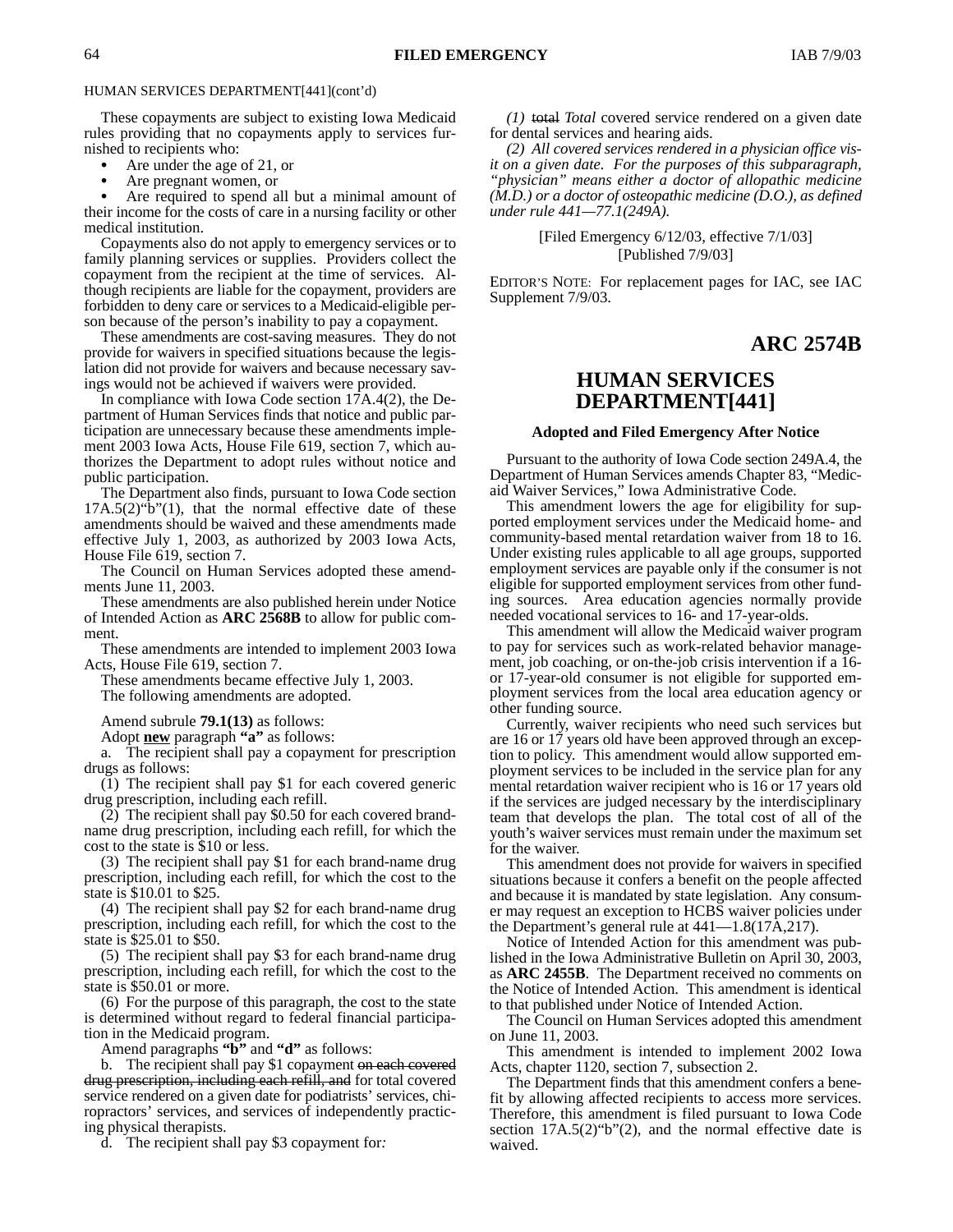This amendment became effective on June 15, 2003. The following amendment is adopted.

Amend subrule **83.61(1)**, paragraph **"g,"** subparagraph **(1)**, as follows:

(1) Be at least age 18 *16*.

[Filed Emergency After Notice 6/12/03, effective 6/15/03] [Published 7/9/03]

EDITOR'S NOTE: For replacement pages for IAC, see IAC Supplement 7/9/03.

### **ARC 2611B**

# **HUMAN SERVICES DEPARTMENT[441]**

### **Adopted and Filed Emergency**

Pursuant to the authority of Iowa Code section 514I.5, subsection 8, the Department of Human Services amends Chapter 86, "Healthy and Well Kids in Iowa (HAWK-I) Program," Iowa Administrative Code.

These amendments eliminate the six-month waiting period under the HAWK-I program for children who previously had employer-sponsored health care coverage, as mandated by 2003 Iowa Acts, House File 565. The amendments rescind the paragraph specifying circumstances when a child could qualify as "uninsured" during the waiting period and the paragraph requiring the third-party administrator to track waiting periods for applicants. These changes allow families to transition from employer-sponsored health care coverage to the HAWK-I program without a break in coverage.

Currently, families who voluntarily drop employersponsored health care coverage that costs less than 5 percent of their gross annual income are subject to a six-month waiting period. The waiting period was implemented as a "crowd out" provision, to deter families from dropping employersponsored health care to obtain government-sponsored health care. There have been no indications that "crowd out" is occurring in Iowa. Only two appeals have been filed on this issue in the four years that the program has operated. Federal regulations do not require a "crowd out" provision for states that cover families with income up to 200 percent of the federal poverty guidelines.

These amendments do not provide for waivers in specified situations because they confer a benefit on affected families. The legislation requires the Department to track and report to the General Assembly any increases in program costs attributable to these amendments during state fiscal years 2004 and 2005.

In compliance with Iowa Code section 17A.4(2), the Department finds that notice and public participation are unnecessary and impracticable because these amendments implement 2003 Iowa Acts, House File 565, which is effective July 1, 2003.

The Department finds that these amendments confer a benefit by removing the waiting period before a previously insured child can qualify for coverage. Therefore, these amendments are filed pursuant to Iowa Code section 17A.5(2)"b"(2), and the normal effective date is waived.

The HAWK-I Board adopted these amendments June 16, 2003.

These amendments are also published herein under Notice of Intended Action as **ARC 2608B** to allow for public comment.

These amendments are intended to implement Iowa Code sections 514I.5(8) and 514I.8(2) as amended by 2003 Iowa Acts, House File 565, sections 7 and 11.

These amendments became effective July 1, 2003. The following amendments are adopted.

ITEM 1. Amend subrule **86.2(4)** by rescinding and reserving paragraph **"b."**

ITEM 2. Amend subrule **86.13(6)** by rescinding and reserving paragraph **"e."**

> [Filed Emergency 6/20/03, effective 7/1/03] [Published 7/9/03]

EDITOR'S NOTE: For replacement pages for IAC, see IAC Supplement 7/9/03.

### **ARC 2583B**

# **HUMAN SERVICES DEPARTMENT[441]**

#### **Adopted and Filed Emergency**

Pursuant to the authority of Iowa Code section 249A.12, the Department of Human Services amends Chapter 88, "Managed Health Care Providers," Iowa Administrative Code.

These amendments change the rules for the Medicaid managed health care option known as MediPASS (Medicaid Patient Access to Service System). The amendments allow advanced registered nurse practitioners to serve as MediPASS patient managers, in compliance with 2003 Iowa Acts, House File 479, which was signed by the Governor on April 19, 2003.

Certain Medicaid recipients are required to enroll in MediPASS. These recipients select or are assigned to a primary care provider who serves as their patient manager. Physicians, rural health clinics, and federally qualified health centers are currently eligible to become patient managers. An agreement to serve as a patient manager is required in addition to the regular Medicaid provider agreement. The patient manager is responsible for:

 Providing the recipient's primary health care.  $\bullet$ 

 Referring the recipient appropriately for care not provided directly.

 Authorizing payment for all other Medicaid managed services.

Coordinating and monitoring other managed services.

These amendments specify that, as with physicians, only independently practicing advanced registered nurse practitioners certified in designated specialities are allowed to be patient managers. This is due to the requirement that the patient manager be able to provide the recipient's primary health care. All references to the patient manager as "physician" are changed to "provider."

These amendments do not provide for waivers in specified situations because the legislation did not authorize any exceptions and because the amendments confer a benefit by making more practitioners available to MediPASS enrollees as primary care patient managers.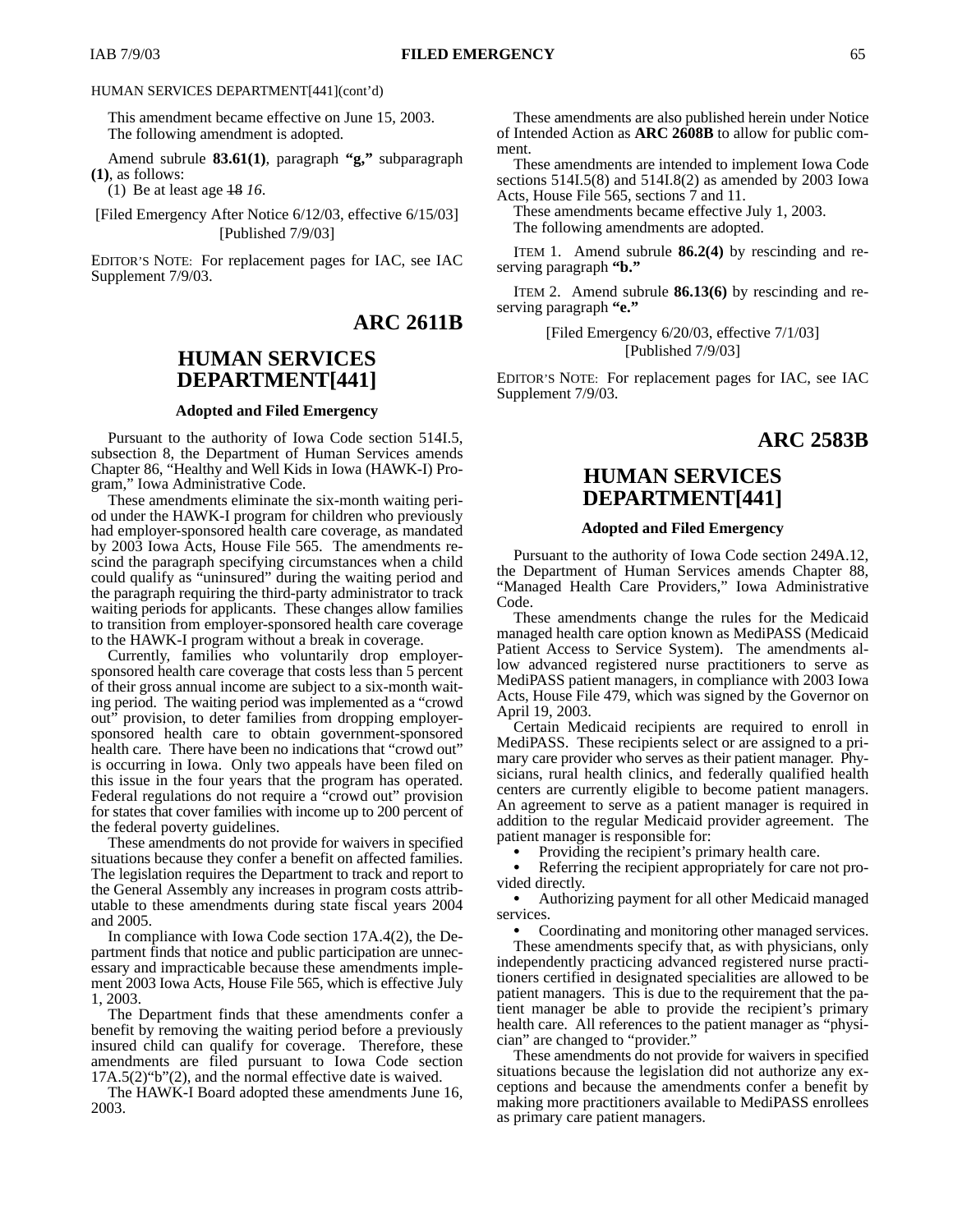The Department of Human Services finds that notice and public participation are unnecessary, impracticable, and contrary to the public interest. The legislation these amendments implement became effective on July 1, 2003, and delaying the rules to allow for public participation would delay implementation. Therefore, these amendments are filed pursuant to Iowa Code section 17A.4(2).

The Department finds that these amendments confer a benefit by making more practitioners available to MediPASS enrollees as primary care patient managers. Therefore, these amendments are filed pursuant to Iowa Code section 17A.5(2)"b"(2), and the normal effective date is waived.

The Council on Human Services adopted these amendments June 11, 2003.

These amendments are also published herein under Notice of Intended Action as **ARC 2572B** to allow for public comment.

These amendments are intended to implement Iowa Code section 249A.4(7) as amended by 2003 Iowa Acts, House File 479.

These amendments became effective July 1, 2003.

The following amendments are adopted.

ITEM 1. Amend rule **441—88.41(249A)**, definition of "contract," as follows:

"Contract" shall mean a contract between the department and a Medicaid-participating physician *provider* or clinic as specified in rule  $441-\overline{88.44(249)}$  and subrule  $88.45(1)$  for the purpose of providing patient management to enrolled recipients.

ITEM 2. Amend rule 441—88.44(249A) as follows:

Amend subrules 88.44(1) and 88.44(2) as follows:

**88.44(1)** Specialties allowed. The following physician types *Providers* shall be allowed to contract with the department to provide patient management to enrolled recipients as long as the physician *provider:*

*a.* is*Is* a licensed doctor of medicine or osteopathy, *or an advanced registered nurse practitioner licensed pursuant to Iowa Code chapter 152 and possessing evidence of certification pursuant to board of nursing rules under 655—Chapter 7 in a specialty area listed in paragraph "d."*

*b. Is otherwise eligible to enroll as an independent Iowa Medicaid provider.*

*c.* practices in the medical service area, and is *Is* a provider in good standing with the Medicaid agency as defined in subrule 88.45(1).

*d. Is practicing in one of the following specialties in the medical services area*:

a. *(1)* Family practitioners *practice*.

b. *(2)* General practitioners *practice*.

c. *(3)* Pediatricians *Pediatrics*.

d. *(4)* Internists *Internal medicine*.

e. *(5)* Obstetricians *Obstetrics* and gynecologists *gynecology*.

**88.44(2)** Clinic or group practice participation. Physicians *A provider* may participate as *an* individual practitioners *practitioner* or as a partner or employee of a clinic or group practice. The clinic or group shall be the contractor. Federally qualified health centers and rural health clinics which *that* employ physicians *providers* in the specialties specified in subrule 88.44(1) may contract. However, each physician *provider* participating within the clinic, group, federally qualified health center, or rural health clinic shall sign and be bound by the terms of the clinic or group contract as if the physician *provider* was in individual practice.

Amend subrule **88.44(3)**, introductory paragraph and paragraph **"a,"** as follows:

**88.44(3)** Exceptions. Other physician specialists *providers* licensed as doctors of medicine or osteopathy *or as advanced registered nurse practitioners* may request exception to subrule 88.44(1) for specific individual patients in accordance with the procedures set forth in this subrule.

a. If the request is being made in order to allow a different type of physician specialist to be a patient manager, or to allow a physician *provider* practicing outside the recipient's medical service area to serve the recipient, the physician *provider* shall make a written request to the division of medical services *department*.

*(1)* The request shall identify the physician *provider* by name, address, telephone number, specialty, and Medicaid provider number or date of application to be a Medicaid provider. The letter *request* shall specify the recipients in question and state agreement to provide primary care and patient management as specified in subrule 88.45(2) to the specific recipients in question.

*(2)* If the request comes initially from the recipients as specified in subrule *paragraph* 88.46(2)"c," the division of medical services *department* shall contact the physician *provider* in question to offer the physician *provider* the opportunity to request the exception.

ITEM 3. Amend rule 441—88.45(249A) as follows:

Amend subrule 88.45(1) as follows:

**88.45(1)** Eligibility to contract. Only Medicaidparticipating physicians *providers* and clinics in good standing shall be eligible to contract with the department to provide patient management.

Amend subrule **88.45(2)**, paragraphs **"b"** and **"f,"** as follows:

b. The patient manager shall provide or arrange for 24 hour-per-day, seven-day-per-week physician *provider* availability to enrolled recipients.

f. The department shall specify the manner in which physicians *providers* shall be notified of the recipients enrolled with them.

Amend subrule **88.45(5)**, paragraph **"a,"** as follows:

a. The patient manager may terminate the contract or a clinic may remove a physician *provider* from a clinic contract by providing the department with written notice of the desire to terminate the contract 60 days in advance of the desired date of termination in order to allow the department or its designee time to disenroll and reenroll the MediPASS patients with other patient managers.

*(1)* In no situation shall the physician *provider* stop providing patient management or primary care to the patient until the patient can be reenrolled with another physician *provider* except as specified in subrule 88.48(4).

*(2)* Failure to provide the specified period of notice or failure to continue providing patient management or primary care prior to *before* the reenrollment shall result in forfeiture of all remaining patient management fees which *that* would otherwise have been due the patient manager.

ITEM 4. Amend subrule 88.46(6) as follows:

**88.46(6)** Enrollment limits.

*a.* Unless one or more of the following special situations exist, enrollment shall be limited to 1500 enrollees per fulltime patient manager with an additional 300 enrollees allowed for each full-time nurse practitioner or physician's assistant employed by the physician *MediPASS provider* or clinic: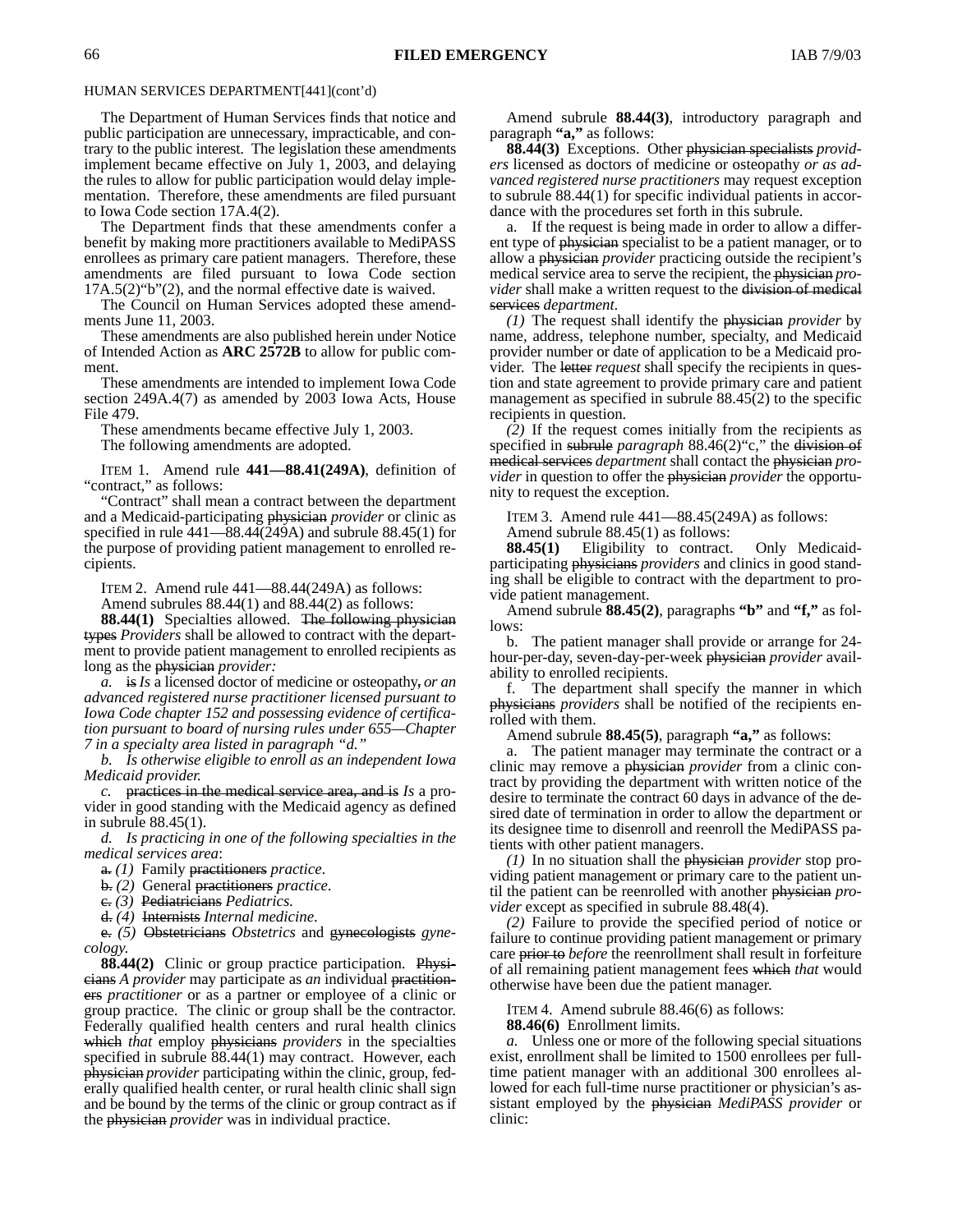a. *(1)* The physician *provider* treats a disproportionate share of Medicaid patients in the physician's *provider's* current practice.

b. *(2)* A special group practice arrangement exists with a demonstrated ability to manage a large number of enrollees.

*(3)* Other exceptional situations may be considered as special demonstration projects on a case-by-case basis.

*b.* Patient managers wishing to receive consideration for one of these special situations must make a request for consideration in writing to the division of medical services *department* and provide sufficient documentation that they fit one or more of the special situations.

*c.* A physician provider *Providers* or clinic *clinics* may set a lower self-imposed maximum number of enrollees at the time they sign the initial contract and may revise that number by notifying the division of medical services *department* or its designee in writing.

*(1)* If the patient manager decreases the patient manager's own maximum to a number below which the patient manager currently has enrolled, the patient manager must continue to serve those recipients until normal disenrollments put the physician *provider* below the physician's *provider's* new maximum.

*(2)* No minimum number of enrollees shall be required.

ITEM 5. Amend subrule **88.47(1)**, paragraph **"b,"** as follows:

b. The patient manager may request that an enrolled recipient be disenrolled by completing Form 470-2169, Managed Health Care Provider Request for Recipient Disenrollment.

*(1)* Disenrollment may be approved for good cause reasons, such as, but not limited to, inability after reasonable effort to establish or maintain a satisfactory physician *provider*-patient relationship with the recipient. Documentation of the good cause reason for disenrollment will *shall* be included with or attached to the disenrollment request.

*(2)* The division *department* shall respond *within 30 days* as to whether the disenrollment request is approved within 30 days.

*(3)* If the request is approved, the patient manager shall continue to serve a mandatory recipient until the recipient can be enrolled with another patient manager or another managed health care option. In no case shall that time exceed 60 days from the date of receipt of the form.

ITEM 6. Amend subrule **88.48(1)**, paragraph **"h,"** as follows:

h. Other practitioners (physical therapy, audiology, rehabilitation agency, nurse midwife, certified registered nurse anesthetists, *and independently practicing advanced registered nurse practitioners otherwise able to enroll*).

ITEM 7. Amend subrule 88.50(3) as follows:

**88.50(3)** Mode of payment.The physician *provider* shall be paid individually unless a clinic or group practice elects to receive payment for all physicians *providers* participating under the clinic or group contract. The same mode of payment must be used for both patient management and regular Medicaid claims.

### [Filed Emergency 6/12/03, effective 7/1/03] [Published 7/9/03]

EDITOR'S NOTE: For replacement pages for IAC, see IAC Supplement 7/9/03.

### **ARC 2582B**

# **HUMAN SERVICES DEPARTMENT[441]**

### **Adopted and Filed Emergency**

Pursuant to the authority of Iowa Code section 237A.12, the Department of Human Services amends Chapter 109, "Child Care Centers," and Chapter 110, "Child Development Homes," Iowa Administrative Code.

These amendments change the child care licensing and registration requirements on criminal and child abuse record checks to conform with statutory changes made by 2003 Iowa Acts, Senate File 351. This legislation defines "transgressions" that may prohibit a person's involvement with child care. Certain transgressions automatically prohibit involvement temporarily or permanently, while others require an evaluation by the Department to determine whether the transgression merits prohibition. As an outcome of the evaluation, the Department may require a plan of correction before approval and may specify periodic reevaluation of a prohibition.

The Department may also prohibit a person's involvement with child care when a license or registration is denied or revoked due to the person's continued or repeated failure to operate in compliance with the laws and rules governing the facility.

These amendments do not provide for waivers in specified situations because the Department does not have authority to waive statutory provisions.

The Department finds that notice and public participation are impracticable and contrary to the public interest because these statutory changes became effective on July 1, 2003. Therefore, these amendments are filed pursuant to Iowa Code section 17A.4(2).

The Department also finds, pursuant to Iowa Code section 17A.5(2)"b"(2), that these amendments confer a benefit on the public by removing contradictions between the rules and the authorizing statute. Therefore, the normal effective date of these amendments should be waived.

The Council on Human Services adopted these amendments June 11, 2003.

These amendments are also published herein under Notice of Intended Action as **ARC 2571B** to allow for public comment.

These amendments are intended to implement Iowa Code chapter 237A as amended by 2003 Iowa Acts, Senate File 351.

These amendments became effective July 1, 2003.

The following amendments are adopted.

ITEM 1. Amend rule **441—109.1(237A)** by adopting the following **new** definitions in alphabetical order:

"Child care facility" or "facility" means a child care center, a preschool, or a registered child development home.

"Involvement with child care" means licensed or registered as a child care facility, employed in a child care facility, residing in a child care facility, receiving public funding for providing child care, providing child care as a child care home provider, or residing in a child care home.

"Person subject to an evaluation" means a person who has committed a transgression and who is described by any of the following:

1. The person is being considered for licensure or is licensed.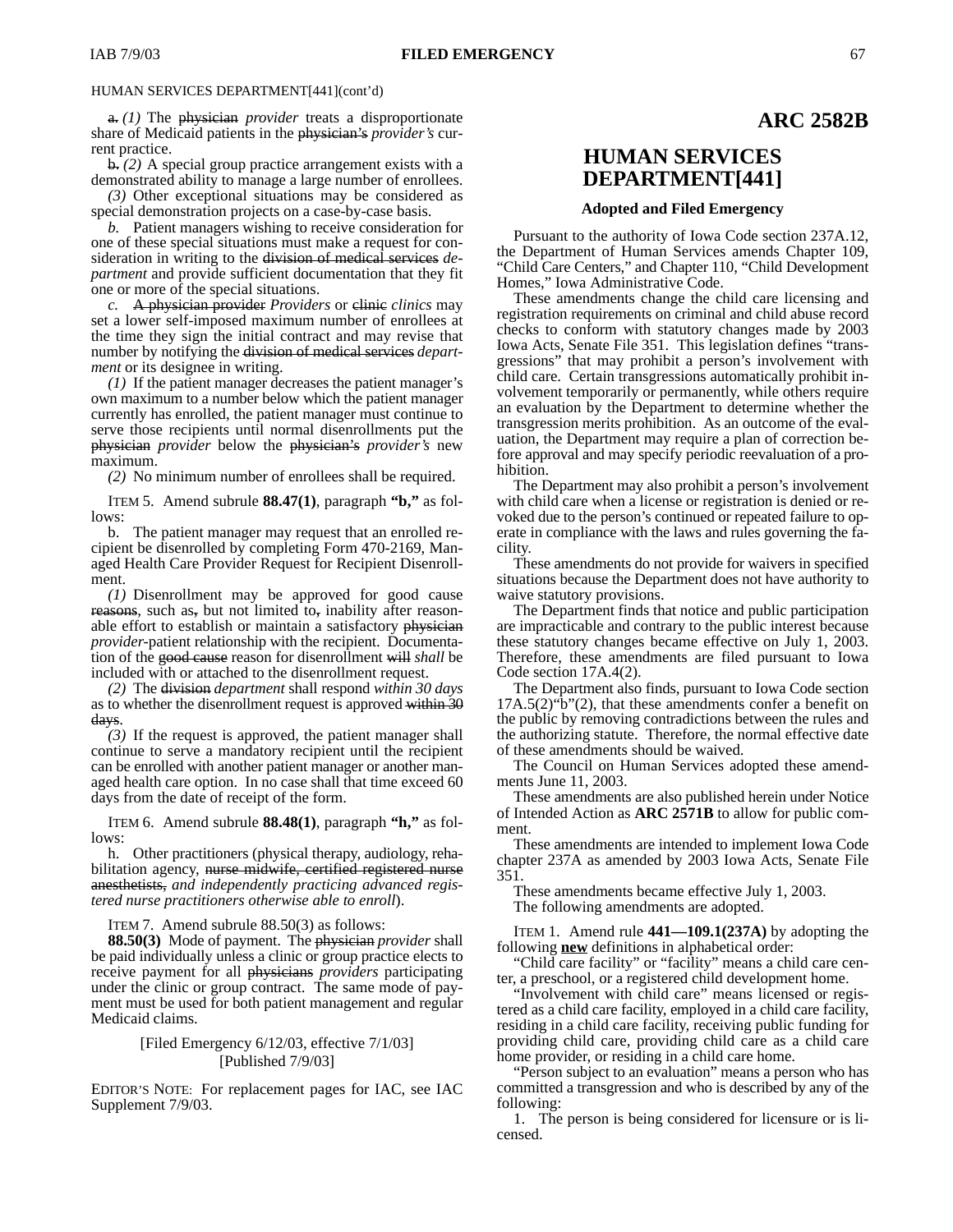2. The person is being considered by a child care facility for employment involving direct responsibility for a child or with access to a child when the child is alone, or the person is employed with such responsibilities.

3. The person will reside or resides in a child care facility.

4. The person has applied for or receives public funding for providing child care.

"Transgression" means the existence of any of the following in a person's record:

1. Conviction of a crime.

2. A record of having committed founded child or dependent adult abuse.

3. Listing in the sex offender registry established under Iowa Code chapter 692A.

4. A record of having committed a public or civil offense.

5. Department revocation or denial of a child care facility registration or license due to the person's continued or repeated failure to operate the child care facility in compliance with licensing and registration laws and rules.

ITEM 2. Amend rule 441—109.2(237A) as follows:

Amend subrule **109.2(1)** by adopting **new** paragraph **"f"** as follows:

f. When the department has denied or revoked a license, the applicant or person shall be prohibited from involvement with child care unless the department specifically permits involvement through a record check decision.

Rescind subrule **109.2(4)**, paragraph **"c,"** and adopt the following **new** paragraph in lieu thereof:

c. A person subject to an evaluation has transgressions that merit prohibition of involvement with child care and of licensure, as determined by the department.

Rescind subrule **109.2(5)**, paragraph **"c,"** and adopt the following **new** paragraph in lieu thereof:

c. A person subject to an evaluation has transgressions that merit prohibition of involvement with child care and of licensure, as determined by the department.

ITEM 3. Rescind subrule 109.6(6) and adopt the following **new** subrule in lieu thereof:

**109.6(6)** Record checks. The department shall conduct criminal and child abuse record checks in Iowa for each owner, director, staff member, or subcontracted staff person with direct responsibility for child care or with access to a child when the child is alone and for anyone living in the child care facility who is 14 years of age or older. The department may use Form 470-0643, Request for Child Abuse Information, and Form 595-1396, DHS Criminal History Record Check Form B, or any other form required for criminal and child abuse record checks. The department may also conduct criminal and child abuse record checks in other states and may conduct dependent adult abuse, sex offender, and other public or civil offense record checks in Iowa or in other states.

a. Mandatory prohibition. A person with the following convictions or founded abuse reports is prohibited from involvement with child care:

(1) Founded child or dependent adult abuse that was determined to be sexual abuse.

(2) Placement on the sex offender registry.

(3) Felony child endangerment or neglect or abandonment of a dependent person.

(4) Felony domestic abuse.

(5) Felony crime against a child including, but not limited to, sexual exploitation of a minor.

(6) Forcible felony.

b. Mandatory time-limited prohibition.

(1) A person with the following convictions or founded abuse reports is prohibited from involvement with child care for five years from the date of the conviction or founded abuse report:

1. Conviction of a controlled substance offense under Iowa Code chapter 124.

2. Founded child abuse that was determined to be physical abuse.

(2) After the five-year prohibition period from the date of the conviction or the founded abuse report as defined in subparagraph 109.6(6)"b"(1), the person may request the department to perform an evaluation under paragraph 109.6(6) "c" to determine whether prohibition of the person's involvement with child care continues to be warranted.

c. Evaluation required. For all other transgressions, and as requested under subparagraph 109.6(6)"b"(2), the department shall notify the affected person and the licensee that an evaluation shall be conducted to determine whether prohibition of the person's involvement with child care is warranted.

(1) The person with the transgression shall complete and return Form 470-2310, Record Check Evaluation, within ten calendar days of the date on the form. The department shall use the information the person with the transgression provides on this form to assist in the evaluation. Failure of the person with the transgression to complete and return this form by the specified date shall result in denial or revocation of the license or denial of employment.

(2) The department may use information from the department's case records in performing the evaluation.

(3) In an evaluation, the department shall consider all of the following factors:

1. The nature and seriousness of the transgression in relation to the position sought or held.

2. The time elapsed since the commission of the transgression.

3. The circumstances under which the transgression was committed.

4. The degree of rehabilitation.

5. The likelihood that the person will commit the transgression again.

6. The number of transgressions committed by the person.

d. Evaluation decision. Within 30 days of receipt of a completed Form 470-2310, Record Check Evaluation, the department shall make a decision on the person's involvement with child care. The department has final authority in determining whether prohibition of the person's involvement with child care is warranted and in developing any conditional requirements and corrective action plan under this paragraph.

(1) The department shall mail to the individual on whom the evaluation was completed Form 470-2386, Record Check Decision, that explains the decision reached regarding the evaluation of the transgression and Form 470-0602, Notice of Decision.

(2) If the department determines through an evaluation of a person's transgressions that the person's prohibition of involvement with child care is warranted, the person shall be prohibited from involvement with child care. The department may identify a period of time after which the person may request that another record check and evaluation be performed.

(3) The department may permit a person who is evaluated to maintain involvement with child care if the person com-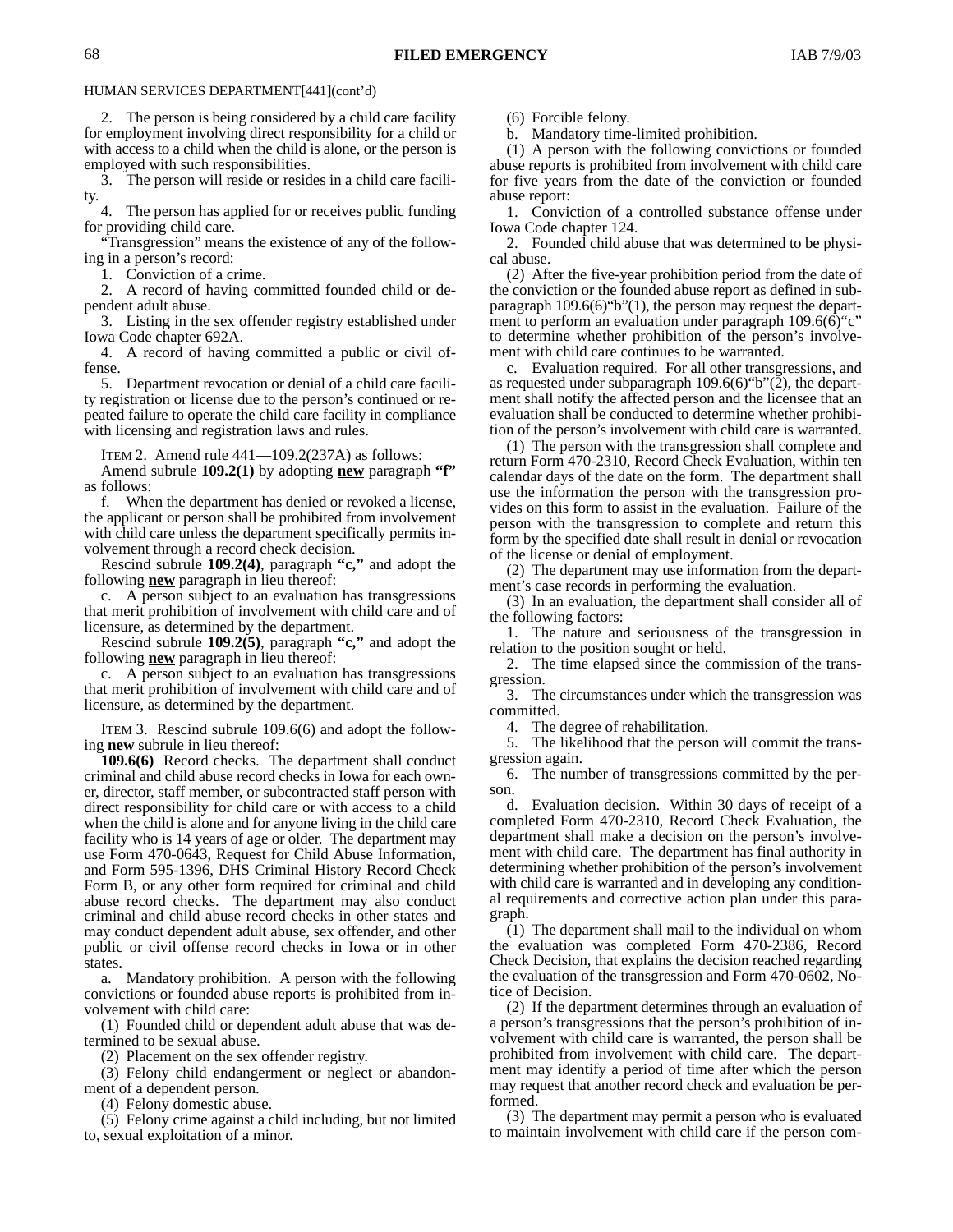plies with the department's conditions and corrective action plan relating to the person's involvement with child care.

(4) The department shall send a letter to the employer that informs the employer whether the person subject to an evaluation has been approved or denied involvement with child care. If the person has been approved, the letter shall inform the employer of any conditions and corrective action plan relating to the person's involvement with child care.

e. Notice to parents. The department shall notify the parent, guardian, or legal custodian of each child for whom the person provides child care if there has been a founded child abuse record against an owner, director, or staff member of the child care center. The center shall cooperate with the department in providing the names and addresses of the parent, guardian, or legal custodian of each child for whom the facility provides child care.

f. Repeat of record checks. The child abuse and criminal record checks shall be repeated at a minimum of every two years and when the department or the center becomes aware of any transgressions. Any new transgressions discovered shall be handled in accordance with this subrule.

ITEM 4. Amend rule **441—110.1(237A)** by adopting the following **new** definitions in alphabetical order:

"Child care facility" or "facility" means a child care center, a preschool, or a registered child development home.

"Child care home" means a person or program providing child care to five or fewer children at any one time that is not registered to provide child care under this chapter, as authorized under Iowa Code section 237A.3.

"Involvement with child care" means licensed or registered as a child care facility, employed in a child care facility, residing in a child care facility, receiving public funding for providing child care, providing child care as a child care home provider, or residing in a child care home.

"Person subject to an evaluation" means a person who has committed a transgression and who is described by any of the following:

1. The person is being considered for registration or is registered.

2. The person is being considered by a child care facility for employment involving direct responsibility for a child or with access to a child when the child is alone, or the person is employed with such responsibilities.

3. The person will reside or resides in a child care facility.

4. The person has applied for or receives public funding for providing child care.

5. The person will reside or resides in a child care home that is not registered but that receives public funding for providing child care.

"Transgression" means the existence of any of the following in a person's record:

1. Conviction of a crime.

2. A record of having committed founded child or dependent adult abuse.

3. Listing in the sex offender registry established under Iowa Code chapter 692A.

4. A record of having committed a public or civil offense.

5. Department revocation or denial of a child care facility registration or license due to the person's continued or repeated failure to operate the child care facility in compliance with licensing and registration laws and rules.

ITEM 5. Amend rule  $441-110.7(237A)$  as follows: Amend subrule 110.7(3) as follows:

Amend the introductory paragraph and paragraph **"a"** as follows:

**110.7(3)** Record checks. The department shall submit record checks *in Iowa* for each registrant, substitute, and staff member, and for anyone living in the home who is 14 years of age or older and anyone having access to a child when the child is alone. The purpose of these record checks is to determine whether the person has any founded child abuse reports or criminal convictions or has been placed on the sex offender registry *committed a transgression*. The department shall *may* use Form 470-0643, Request for Child Abuse Information, and Form 595-1396, DHS Criminal History Record Check for this purpose *Form B*, *or any other form required for criminal and child abuse record checks*. *The department may also conduct criminal and child abuse record checks in other states and may conduct dependent adult abuse, sex offender registry, and other public or civil offense record checks in Iowa or in other states.*

a. *Mandatory prohibition. A person with the following convictions or founded abuse reports is prohibited from involvement with child care:*

*(1) Founded child or dependent adult abuse that was determined to be sexual abuse.*

*(2) Placement on the sex offender registry.*

*(3) Felony child endangerment or neglect or abandonment of a dependent person.*

(*4) Felony domestic abuse.*

*(5) Felony crime against a child including, but not limited to, sexual exploitation of a minor.*

*(6) Forcible felony.*

*b*. *Mandatory time-limited prohibition.*

*(1) A person with the following convictions or founded abuse reports is prohibited from involvement with child care for five years from the date of the conviction or founded abuse report:*

*1. Conviction of a controlled substance offense under Iowa Code chapter 124.*

*2. Founded child abuse that was determined to be physical abuse.*

*(2) After the five-year prohibition period from the date of the conviction or the founded abuse report as defined in subparagraph 110.7(3)"b"(1), the person may request the department to perform an evaluation under paragraph 110.7(3)"c" to determine whether prohibition of the person's involvement with child care continues to be warranted.*

*c. Evaluation required.* If a person who has been checked has a record of founded child abuse, a criminal conviction, or placement on the sex offender registry *For all other transgressions*, the department shall deny or revoke the registration, unless an evaluation of the abuse or crime *transgression* determines that the abuse or criminal conviction *transgression* does not warrant prohibition of registration *involvement with child care*.

(1) In an evaluation, the department shall consider *all of the following factors*:

1. The nature and seriousness of the abuse or crime, *transgression.*

2. The time elapsed since the commission of the abuse or crime, *transgression.*

3. The circumstances under which the erime or abuse *transgression* was committed, *.*

4. The degree of rehabilitation, *.*

5. The likelihood that the person will commit the abuse or crime *transgression* again, and *.*

6. The number of crimes or abuses *transgressions* committed by the person.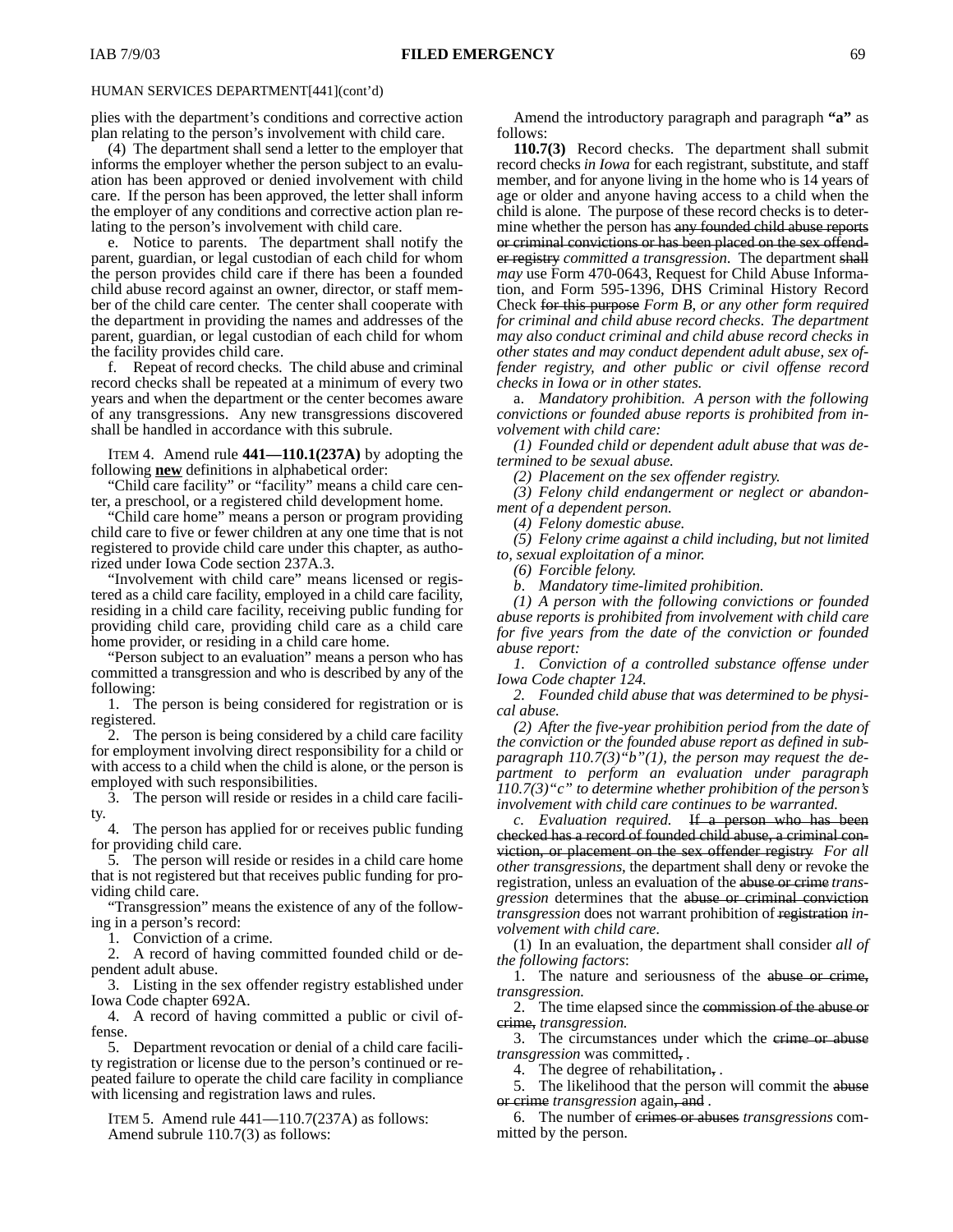(2) The person with the criminal conviction or founded child abuse report *transgression* shall complete and return Form 470-2310, Record Check Evaluation, to be used to assist in the evaluation. Failure of the person to complete and return the form within ten calendar days of the date on the form shall result in denial or revocation of the registration certificate.

*(3) The department may use information from the department's case records in performing the evaluation.*

Rescind paragraph **"b."**

Reletter paragraph **"c"** as **"d"** and amend relettered paragraph **"d"** as follows:

c *d*. *Evaluation decision. The department has final authority in determining whether prohibition of the person's involvement with child care is warranted and in developing any conditional requirements and a corrective action plan.* The evaluation and decision shall be made by the service area manager or designee.

*(1)* Within 30 days of receipt of the completed Form 470-2310, the service area manager or designee shall mail to the individual on whom the evaluation was completed *person subject to an evaluation* and to the registrant for an employee of the registrant Form 470-2386, Record Check Decision, that explains the decision reached regarding the evaluation of an abuse or a crime *the transgression*. The service area manager or designee shall also issue Form 470-2386 when an applicant *the person subject to an evaluation* fails to complete the evaluation form within the ten-calendar-day time frame.

*(2) If the department determines, through the record check evaluation, that the person's prohibition of involvement with child care is warranted, the person shall be prohibited from involvement with child care.*

*(3) The department may permit a person who is evaluated to be involved with child care if the person complies with the department's conditions relating to the person's involvement with child care, which may include completion of additional training. For an employee of a registrant, these conditional requirements shall be developed with the registrant.*

Amend subrule 110.7(5) as follows:

**110.7(5)** If the department has denied or revoked a registration because the provider has continually or repeatedly failed to operate in compliance with Iowa Code chapter 237A and 441—Chapter 110, the person shall not own or operate a registered facility for a period of 12 months from the date of denial or revocation. The department shall not act on an application for registration submitted by the applicant or provider during the 12-month period. *The applicant shall be prohibited from involvement with child care unless the department specifically permits the involvement.*

ITEM 6. Adopt **new** rule 441—110.14(237A) as follows:

**441—110.14(237A) Prohibition from involvement with child care.** If the department has prohibited a person or program from involvement with child care, that person or program shall not provide child care as a nonregistered child care home provider.

### [Filed Emergency 6/12/03, effective 7/1/03] [Published 7/9/03]

EDITOR'S NOTE: For replacement pages for IAC, see IAC Supplement 7/9/03.

### **ARC 2580B**

# **HUMAN SERVICES DEPARTMENT[441]**

#### **Adopted and Filed Emergency**

Pursuant to the authority of Iowa Code sections 217.6 and 234.6 and 2003 Iowa Acts, House File 667, section 31, the Department of Human Services amends Chapter 150, "Purchase of Service," and Chapter 185, "Rehabilitative Treatment Services," Iowa Administrative Code.

These amendments:

 Continue reimbursement rates for purchase of service providers (for adoption, shelter care, family planning, and independent living services) effectively at their June 30, 2001, level as directed by 2003 Iowa Acts, House File 667, section 31, subsections 6 and 9.

 Continue reimbursement rates for rehabilitative treatment and supportive services (family preservation, familycentered services, foster family services, and group care services) effectively at their June 30, 2001, level as directed by 2003 Iowa Acts, House File 667, section 31, subsection 8.

 Continue to suspend the ability of Department administrators to renegotiate rates for rehabilitative treatment and supportive services.

These amendments do not provide for waivers in specified situations because the legislation does not provide for waivers.

In compliance with Iowa Code section 17A.4(2), the Department finds that notice and public participation are unnecessary and impracticable because 2003 Iowa Acts, House File 667, section 31, requires an immediate effective date and authorizes the Department to adopt rules without notice and public participation.

The Department also finds, pursuant to Iowa Code section  $17A.5(2)$ "b" $(1)$ , that the normal effective date of these amendments should be waived and these amendments made effective July 1, 2003, as authorized by 2003 Iowa Acts, House File 667, section 31.

The Council on Human Services adopted these amendments June 11, 2003.

These amendments are also published herein under Notice of Intended Action as **ARC 2569B** to allow for public comment.

These amendments are intended to implement 2003 Iowa Acts, House File 667, section 31, subsections 6, 8, and 9, and section 44.

These amendments became effective July 1, 2003.

The following amendments are adopted.

ITEM 1. Amend subrule **150.3(5)**, paragraph **"p,"** subparagraph **(2)**, introductory paragraph and numbered paragraphs **"3"** and **"4,"** as follows:

(2) For the fiscal year beginning July 1, 2002 *2003*, the maximum reimbursement rates for services provided under a purchase of social service agency contract (adoption, shelter care, family planning, and independent living) shall be the same as the rates in effect on June 30, 2001 *2003*, except under any of the following circumstances:

3. For the fiscal year beginning July 1, 2002 *2003*, the combined service and maintenance reimbursement rate paid to a shelter care provider shall be based on the financial and statistical report submitted to the department. The maximum reimbursement rate shall be \$83.69 per day. If the department reimburses the provider at less than the maximum rate, but the provider's cost report justifies a rate of at least \$83.69,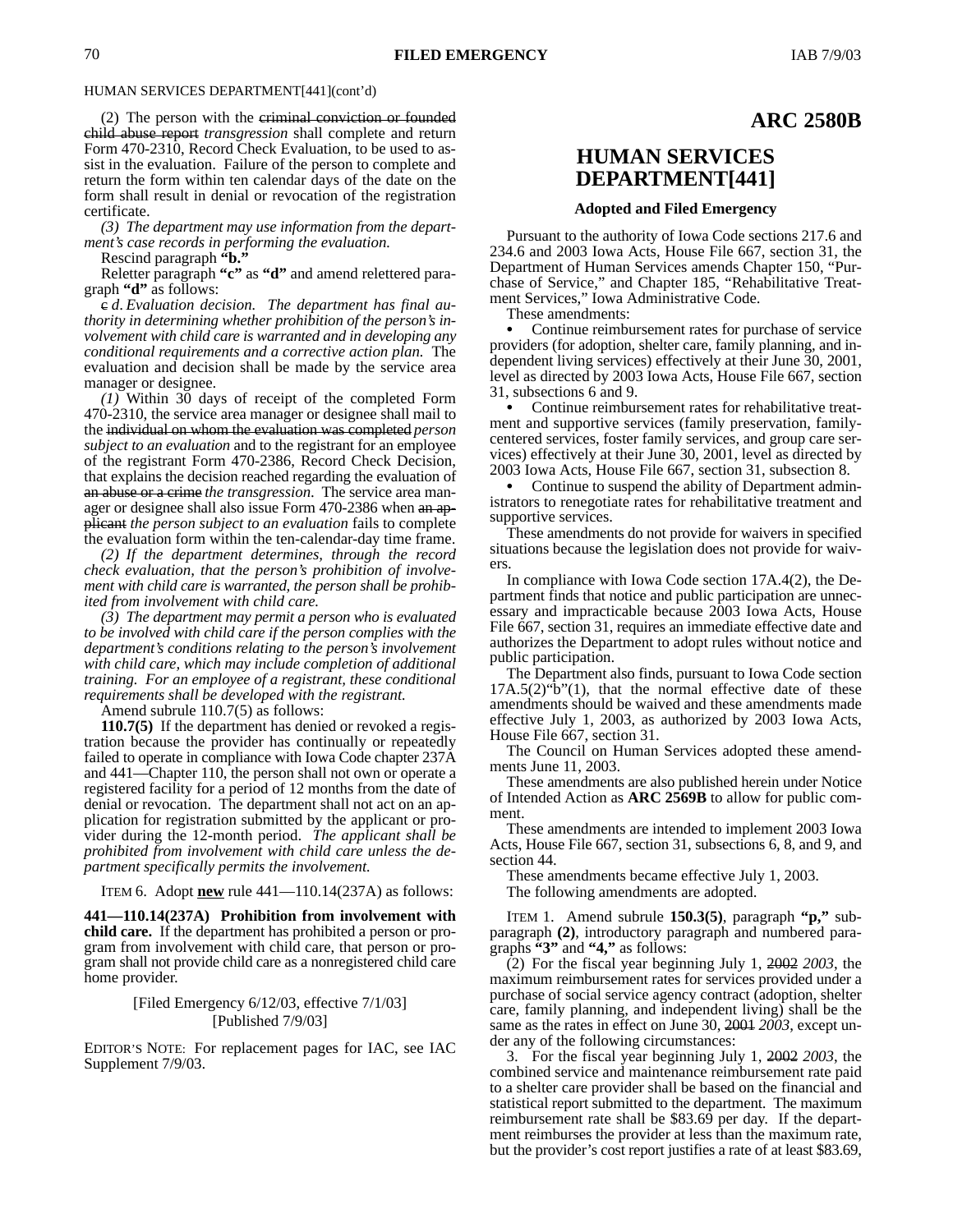the department shall readjust the provider's reimbursement rate to the actual and allowable cost plus the inflation factor or \$83.69, whichever is less.

4. For the fiscal year beginning July 1, 2002 *2003*, the purchase of service reimbursement rate for a shelter care provider's actual and allowable cost plus inflation shall be increased by \$3.99. For state fiscal year 2003 *2004*, beginning July 1, 2002 *2003*, the established statewide average actual and allowable cost shall be increased by \$3.99.

ITEM 2. Amend subrule **185.112(1)**, paragraph **"k,"** as follows:

k. Once a negotiated rate is established based on the provisions of this subrule, it shall not be changed or renegotiated during the time period of this rule except in the following circumstances:

(1) By mutual consent of the provider and the service area manager of the host area based upon the factors delineated at paragraph 185.112(1)"f," except that rates shall not be changed or renegotiated for the period of July 1, 2000, through June 30, 2003 *2004*.

(2) In accordance with paragraph  $185.112(6)$  "b," except that rates shall not be changed or renegotiated for services not assumed by a new provider for the period of July 1, 2000, through June 30, 2003 *2004*.

(3) Rates may be changed when funds are appropriated for an across-the-board increase.

> [Filed Emergency 6/12/03, effective 7/1/03] [Published 7/9/03]

EDITOR'S NOTE: For replacement pages for IAC, see IAC Supplement 7/9/03.

### **ARC 2581B**

# **HUMAN SERVICES DEPARTMENT[441]**

#### **Adopted and Filed Emergency**

Pursuant to the authority of Iowa Code section 234.6, the Department of Human Services amends Chapter 170, "Child Care Services," Iowa Administrative Code.

These amendments change eligibility requirements for child care assistance in conformity with 2003 Iowa Acts, Senate File 351, to provide that:

 Families with medically incapacitated parents may be eligible for assistance. Currently, the parent has to be hospitalized or out of the home for the family to be eligible, and only certain medical conditions qualify.

 Families receiving a state adoption subsidy are exempt from waiting list provisions in order to coordinate benefits under these two programs, as is done for families receiving assistance under the Family Investment Program.

These amendments do not provide for waivers in specified situations because they confer a benefit on the families affected.

In compliance with Iowa Code section 17A.4(2), the Department of Human Services finds that notice and public participation are contrary to the public interest because these amendments are needed to conform the rules to statutory changes enacted in 2003 Iowa Acts, Senate File 351, sections 7 and 8.

The Department also finds, pursuant to Iowa Code section  $17A.5(2)$ "b" $(2)$ , that because these amendments confer a benefit on affected families by allowing them to become eligible for child care assistance, the normal effective date of these amendments should be waived and these amendments made effective July 1, 2003, concurrent with 2003 Iowa Acts, Senate File 351.

The Council on Human Services adopted these amendments June 11, 2003.

These amendments are also published herein under Notice of Intended Action as **ARC 2570B** to allow for public comment.

These amendments are intended to implement Iowa Code section 237A.13 as amended by 2003 Iowa Acts, Senate File 351, sections 7 and 8.

These amendments became effective July 1, 2003. The following amendments are adopted.

ITEM 1. Amend subrule **170.2(2)**, paragraph **"b,"** subparagraph **(4)**, as follows:

(4) The person who normally cares for the child is absent from the home due to inpatient hospitalization or outpatient treatment for chemotherapy, radiation or dialysis because of physical illness, *or* mental illness, or death *is present but is unable to care for the child, as verified by a physician*. Care under this paragraph is limited to a maximum of one month, unless extenuating circumstances are justified and approved after case review by the regional administrator *service area manager or designee*.

ITEM 2. Amend subrule 170.2(3), introductory paragraph, as follows:

**170.2(3)** Priority for service *assistance*. Funds available for child care services *assistance* shall first be used to continue services *assistance* to families currently receiving child care services *assistance* and to families with protective child care needs. As funds are determined available, families shall be served on a statewide basis from a region *service-area*wide waiting list based on the following schedule in descending order of prioritization. Recipients of the family investment program, or those whose earned income was taken into account in determining the needs of family investment program recipients, *and families that receive a state adoption subsidy for a child* are eligible for child care *assistance* notwithstanding waiting lists for child care services *assistance*. Applications for child care services *assistance* shall be taken only for the priority groupings for which funds have been determined available.

> [Filed Emergency 6/12/03, effective 7/1/03] [Published 7/9/03]

EDITOR'S NOTE: For replacement pages for IAC, see IAC Supplement 7/9/03.

**ARC 2561B**

# **LAW ENFORCEMENT ACADEMY[501]**

### **Adopted and Filed Emergency**

Pursuant to the authority of Iowa Code section 80B.11, the Iowa Law Enforcement Academy, with approval of the Iowa Law Enforcement Academy Council, hereby amends Chapter 3, "Certification of Law Enforcement Officers," Iowa Administrative Code.

2003 Iowa Acts, Senate File 352, and Senate File 453, were passed during the first Session of the 80th Iowa General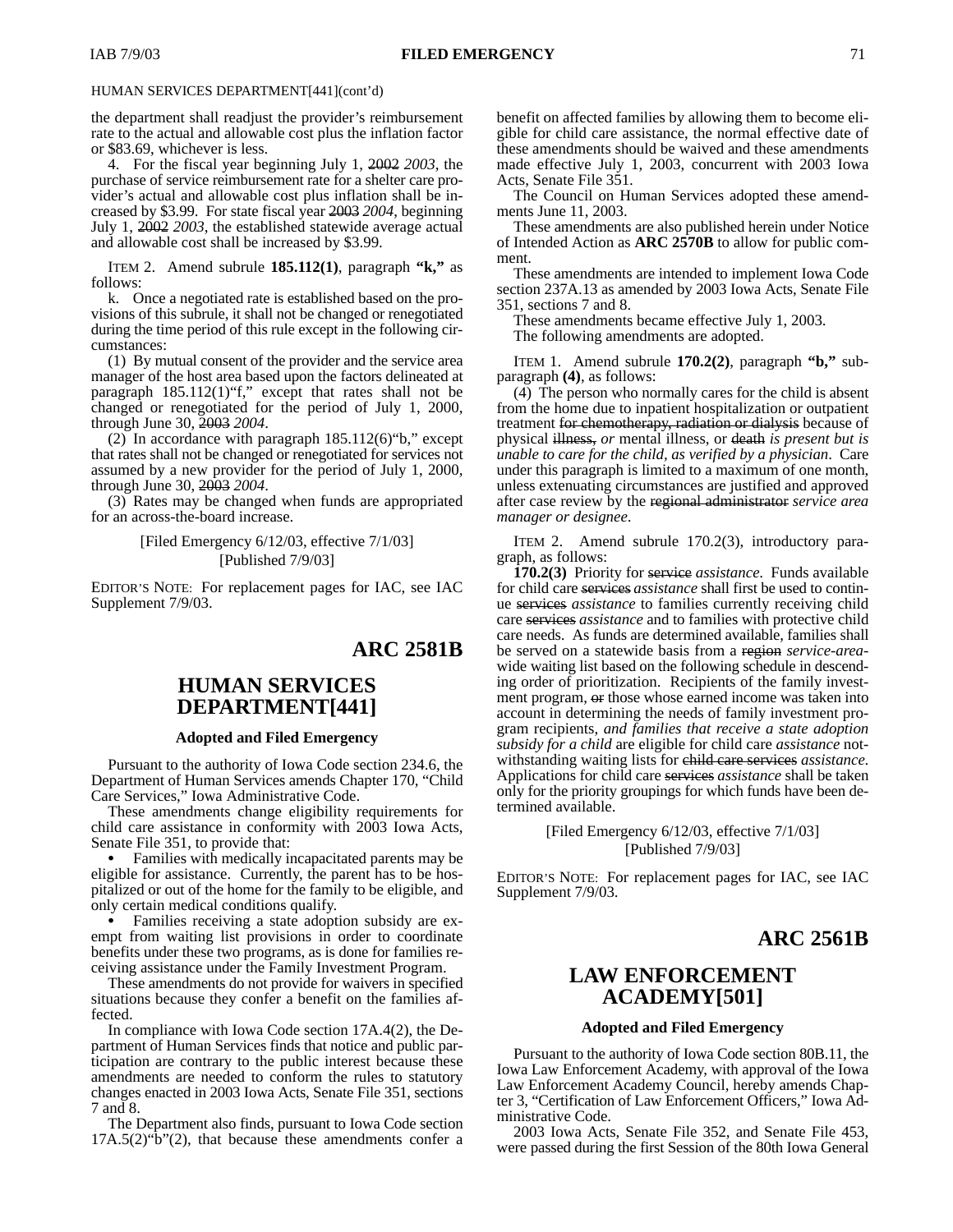### LAW ENFORCEMENT ACADEMY[501](cont'd)

Assembly and signed into law by Governor Vilsack on April 25 and May 30, 2003, respectively. The new Iowa Code sections 80B.11D and 80B.11E created by 2003 Iowa Acts, Senate Files 352 and 453, allow persons who are not certified as law enforcement officers to apply for attendance at a short course of study at an approved law enforcement training program or at the Iowa Law Enforcement Academy if such persons are sponsored by a law enforcement agency. The new law became effective July 1, 2003.

This proposed administrative rule was presented to the Iowa Law Enforcement Academy Council for review and approval on June 5, 2003. The Council approved the proposed rule. The proposed rule requires that an individual submit an application to attend either the short course or Iowa Law Enforcement Academy two months in advance of the training to provide adequate time to ensure that all minimum hiring standards have been met. The two approved law enforcement training providers who conduct the short course have programs scheduled to begin September 8, 2003. The next Iowa Law Enforcement Academy class also begins September 8, 2003. The Iowa Law Enforcement Academy Council requests that this rule be Adopted and Filed Emergency to allow individuals the required time to file for admission to a training program as provided in 2003 Iowa Acts, Senate Files 352 and 453 [Iowa Code sections 80B.11D and 80B.11E].

Pursuant to Iowa Code subsection 17A.4(2), the Academy finds that notice and public participation prior to the adoption of this new rule in 501—Chapter 3 is impractical as it is desirable that individuals be able to apply for admission to a training program prior to the scheduled start dates.

Pursuant to Iowa Code section 17A.5(2)"b"(2), the Academy further finds that the normal effective date of this amendment, 35 days after publication, should be waived and the amendment made effective July 1, 2003, after filing with the Administrative Rules Coordinator. This amendment confers a benefit upon the public by facilitating the application of an individual sponsored by a law enforcement agency to attend training.

Notice of Intended Action for this amendment is published herein as **ARC 2562B**. The Notice of Intended Action provides a period of public comment and participation, including a public hearing. This process will culminate in these amendments being adopted through the normal rulemaking process with any public input received during the comment period having been taken into account.

This amendment is intended to implement 2003 Iowa Acts, Senate Files 352 and 453.

This amendment became effective July 1, 2003.

The following amendment is adopted.

Amend 501—Chapter 3 by adopting the following **new** rule:

### **501—3.12(80B) Training of an individual who intends to become certified as a law enforcement officer.**

**3.12(1)** An individual who has not yet been hired or started employment as an Iowa sworn peace officer may apply for attendance at the Iowa law enforcement academy (ILEA) or, if qualified as provided for in 501—subrule 3.4(1), at a short course of study at an approved law enforcement training program if such individual is sponsored by an Iowa law enforcement agency.

a. The individual must submit an application packet approved and provided by the Iowa law enforcement academy at least two months (60 days) in advance of the course of study that the person applies to attend. An administrative fee, to be established by the academy, shall accompany the application packet.

b. The sponsoring Iowa law enforcement agency must certify that the agency intends to hire within the next 18 months or has hired the individual as a law enforcement officer.

c. The fees to attend the Iowa law enforcement academy will be collected as follows:

(1) 25 percent at the time position in class is reserved. (This fee is nonrefundable.)

(2) 25 percent on first day of the academy class.

(3) The remaining amount to reach full payment of all ILEA training fees must be received by the end of the fourth week or the individual will be dismissed from the academy.

**3.12(2)** Hiring standards. An individual who files an application under subrule 3.12(1) must meet all hiring standards as established by the academy in rules 501—2.1(80B) and 501—2.2(80B).

a. The sponsoring law enforcement agency may conduct required testing including medical/psychological/cognitive examinations, background investigations and other matters as required by rules 501—2.1(80B) and 501—2.2(80B). The sponsoring law enforcement agency that conducts the required testing must certify that all hiring standards have been met and submit proof of the same as required by Iowa law enforcement academy administrative rules and on forms provided by the academy. A background investigation shall include at a minimum a search of local, state, and national law enforcement records/files; local, state, and national fingerprint files; sex offender registry; child and dependent adult abuse registries; and a credit history.

b. The academy shall conduct the required testing including medical/psychological/cognitive examinations, background investigation and other matters as required by rules  $501 - 2.1(80B)$  and  $501 - 2.2(80B)$  if the sponsoring agency has not done so. The academy will establish fees for conducting the hiring standards requirements, including the background check, to be paid by the individual filing the application. The fees must be paid before the testing occurs.

**3.12(3)** Application for a short course of study at an approved law enforcement training program. An individual applying for attendance at a short course of study at an approved law enforcement training program shall submit proof of successful completion of a two-year or four-year police science or criminal justice program at an accredited educational institution in this state as approved by the academy. The proof must include a copy of the graduation certificate and a certified transcript of courses taken and grades received. The proof must be submitted along with the application forms provided by the academy at least two months (60 days) in advance of the course of study that the person applies to attend.

**3.12(4)** Permission to attend. An individual shall not be granted permission to attend an approved law enforcement training program if such acceptance would result in the nonacceptance of another qualifying applicant who is a law enforcement officer.

**3.12(5)** Certification. The academy will not grant certification until an individual is employed by an Iowa law enforcement agency and has met required hiring standards and successfully completed certification testing.

a. The following hiring standards must be reverified if the individual is not hired by an Iowa law enforcement agency during the first 12 months following completion of the course of study.

(1) The Iowa law enforcement academy evaluations of the Minnesota Multiphasic Personality Inventory (MMPI)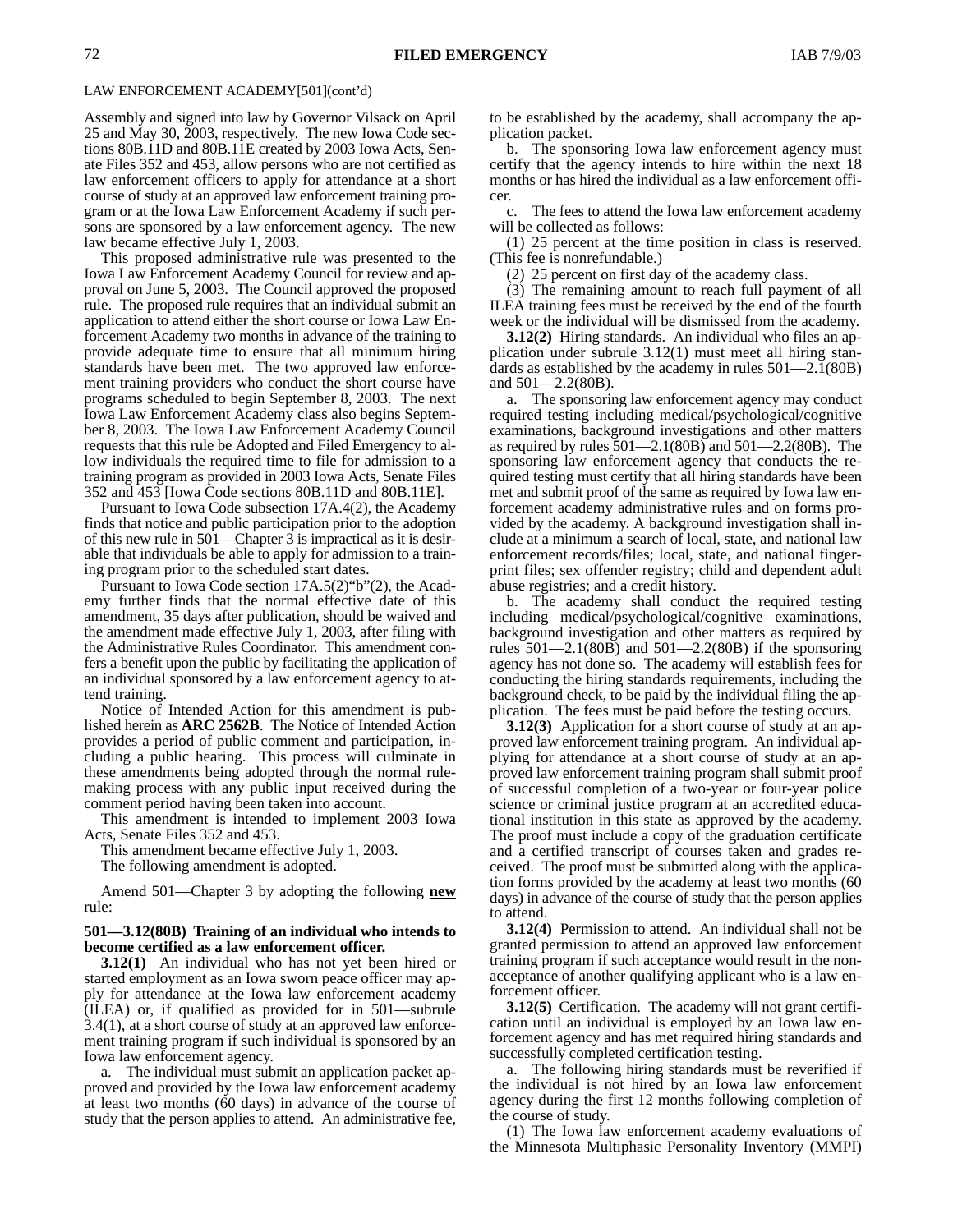### LAW ENFORCEMENT ACADEMY[501](cont'd)

may be utilized for only 12 months to comply with this rule. Any individual who has not been hired during the first 12 months following completion of the course of study must retake the MMPI and, before the individual is certified, the results of the MMPI must be approved by the academy and hiring authority.

(2) Standard & Associates' National Police Officer Selection Test (POST) test scores shall be valid for a period of 12 months from the date of completion of the course of study. An individual who has not been hired within 12 months must retake and successfully pass the examination before being certified.

(3) The individual must be examined by a licensed physician or surgeon and meet the physical requirements necessary to fulfill the responsibilities of a law enforcement officer.

(4) The individual must successfully pass a physical test adopted by the Iowa law enforcement academy.

b. An individual may be certified in the following areas only after being employed by an Iowa law enforcement agency:

(1) Iowa Law Enforcement Emergency Care Provider.

(2) Implied consent.

(3) Standardized field sobriety testing.

(4) Firearms qualification with the hiring agency's weapon and ammunition.

The individual, once employed, must undergo testing in the above areas at the Iowa law enforcement academy. Administrative fees will be established by the academy for conducting these tests. The individual will be certified upon successful completion of the testing process and payment of the administrative fees.

**3.12(6)** Employment within 18 months. The individual must be employed by an Iowa law enforcement agency within 18 months of completion of the course of study in order to receive certification. An individual shall not be certified under rule 501—3.12(80B) if the individual is not employed by an Iowa law enforcement agency within 18 months of completion of the course of study.

This rule is intended to implement 2003 Iowa Acts, Senate Files 352 and 453.

## [Filed Emergency 6/16/03, effective 7/1/03] [Published 7/9/03]

EDITOR'S NOTE: For replacement pages for IAC, see IAC Supplement 7/9/03.

## **ARC 2602B**

# **MANAGEMENT DEPARTMENT[541]**

### **Adopted and Filed Emergency**

Pursuant to the authority of 2003 Iowa Acts, Senate File 438, the Department of Management hereby adopts Chapter 11, "Grants Enterprise Management System," Iowa Administrative Code.

These rules establish the procedures necessary to implement an enterprise-wide system of identifying, tracking, and coordinating funding opportunities. This system is known as the Grants Enterprise Management System (GEMS).

Pursuant to Iowa Code section 17A.4(2), the Department finds that notice and public participation prior to the adoption of these rules is impracticable because the procedures set out in these rules are necessary to implement the requirements of 2003 Iowa Acts, Senate File 438. The Act has a July 1, 2003, effective date and any delay in the implementation of these rules will delay the implementation of the statute itself.

Pursuant to Iowa Code section 17A.5(2)"b"(2), the Department further finds that the normal effective date of these rules, 35 days after publication, should be waived and the rules made effective July 1, 2003, after filing with the Administrative Rules Coordinator. These amendments confer a benefit upon the public by providing for the prompt implementation of 2003 Iowa Acts, Senate File 438.

These rules are also published herein under Notice of Intended Action as **ARC 2587B** to allow for public comment.

These rules are intended to implement 2003 Iowa Acts, Senate File 438.

These rules became effective July 1, 2003.

The following **new** chapter is adopted.

#### CHAPTER 11

### GRANTS ENTERPRISE MANAGEMENT SYSTEM

**541—11.1(80GA,SF438) Purpose.** These rules are intended to implement 2003 Iowa Acts, Senate File 438, and are designed to establish a grants enterprise management system. The primary goals of the grants enterprise management system (GEMS) include:

1. Securing additional nonstate funding;

2. Fostering cooperation and coordination between state agencies;

3. Discouraging duplication of competitive grant application efforts;

4. Providing a mechanism for the timely exchange of information among state agencies on proposals potentially affecting the agencies; and

5. Providing policy makers, legislators and the citizens of Iowa with information on grant funds received and state agencies' competitive grant applications.

**541—11.2(80GA,SF438) Definitions.** As used in this chapter:

"Applicant agency" means the agency intending to apply, or applying for, a competitive grant.

"Competitive grant application" means a grant application that is in competition with other applications for limited funds.

"Federal Executive Order 12372" means the federal executive order that provides for the establishment of a process for the coordination and review of proposed federal financial assistance. In the Order, states are encouraged to develop their own processes, and federal agencies shall, to the extent permitted by law, utilize the state process.

"GEMS coordinator" means the person appointed by the director of the department of management to coordinate the grants enterprise management system.

"I/3 grant tracking module" means Integrated Information for Iowa (I/3) and the portion of the I/3 cost accounting module designed to collect data on all nonstate funds received by state government agencies.

Single point of contact" means the GEMS coordinator.

"State agency" means any department or agency of state government except the board of regents.

**541—11.3(80GA,SF438) GEMS coordinator.** The GEMS coordinator shall coordinate all aspects of the grants enterprise management system. The GEMS coordinator shall:

1. Identify and execute strategies to secure nonstate funds;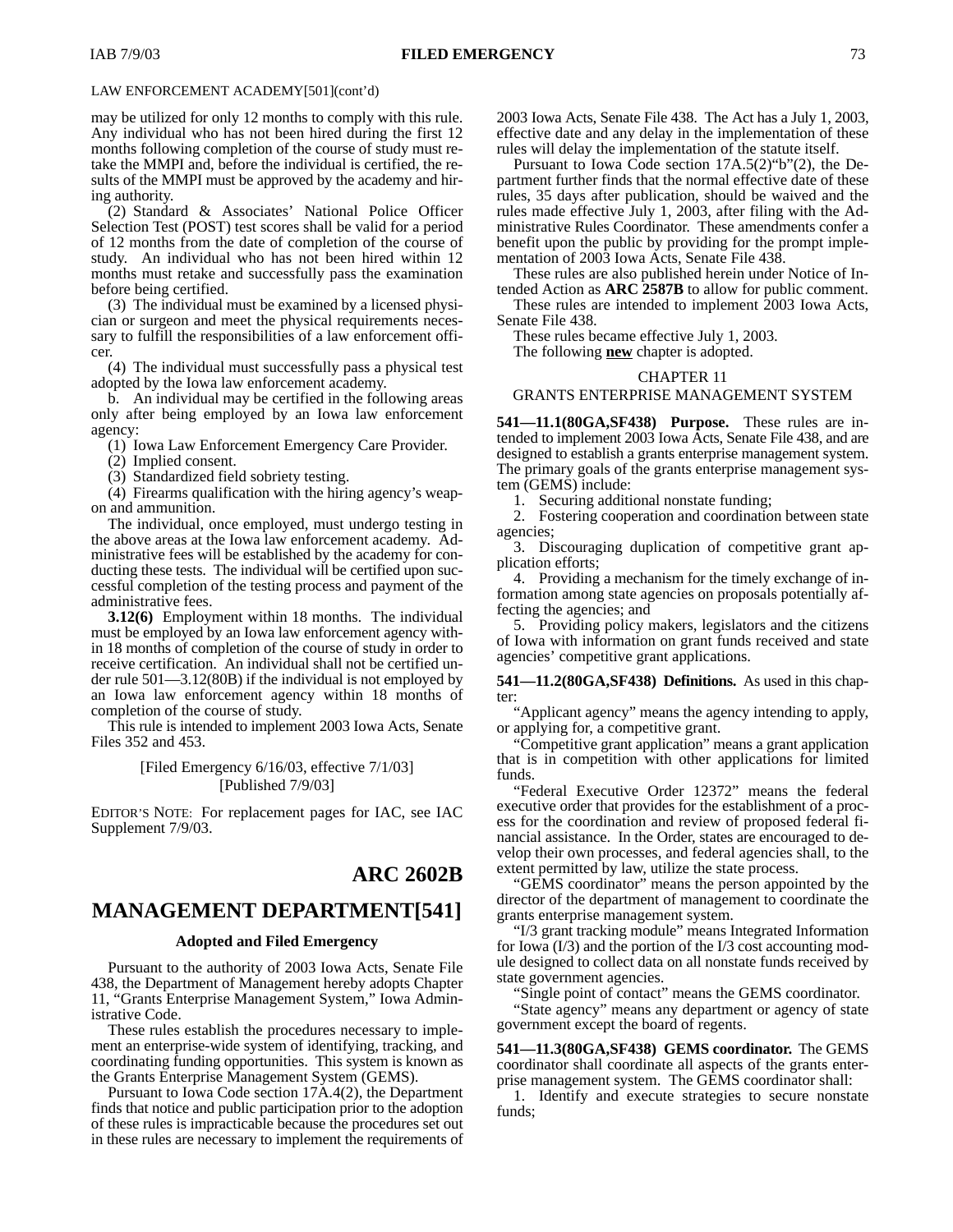### MANAGEMENT DEPARTMENT[541](cont'd)

2. Ensure that all agencies utilize the Iowa grants database to track all competitive grant applications;

3. Ensure that all agencies utilize the I/3 grant tracking module for all grants received;

4. Operate as the state's single point of contact, pursuant to Federal Executive Order 12372;

5. Establish a grants network, representing all state agencies, to operate in an advisory capacity;

6. Assign a state application identifier (SAI) number at each stage of the application process: notification of intent, application submitted, and final status;

7. Review competitive grant applications of special significance, at the coordinator's discretion;

8. Serve as liaison with the state single point of contact in contiguous states;

9. In cooperation with other state agencies, monitor and refine the GEMS competitive grants review procedures;

10. Maintain a list of state agency grants coordinators;

11. Ensure, to the greatest degree practicable, that all GEMS competitive grants reviews are conducted in accordance with these rules;

12. Provide training and policy guidance; and

13. Provide status and results reports to appropriate contacts on an as-needed basis.

**541—11.4(80GA,SF438) Grants network.** The grants network shall include representation from all state agencies. Agency representatives shall serve as agency grants coordinators. All agency grants coordinators shall work with the GEMS coordinator to:

1. Serve the grants enterprise management office in an advisory capacity;

2. Communicate relevant information to the GEMS coordinator;

3. Utilize the Iowa grants database to track all competitive grant applications;

4. Utilize the I/3 grant tracking module for all grants received;

5. Inform the Iowa office for state-federal relations of initiatives for which the agency is seeking federal funds; and

6. Participate in issue-specific, federal legislation work groups.

**541—11.5(80GA,SF438) GEMS competitive grants review system.** The purpose of the GEMS competitive grants review system is to allow state government coordination and review of all competitive grant applications in order to avoid duplication and conflicts.

**11.5(1)** Agency competitive grants review coordinator. Agency grants coordinators shall:

a. Serve as the agency's competitive grants review coordinator and as liaison between the agency and the GEMS coordinator for the GEMS competitive grants review process.

b. Assist in the evaluation of the GEMS competitive grants review process.

**11.5(2)** GEMS competitive grants review process. The following is a generalized summary of the GEMS competitive grants review process that shall be followed by state agencies with respect to review of applications for competitive grants.

a. Step 1—Intent to apply.

(1) The applicant agency shall complete the intent to apply section of the Iowa grants database when the applicant agency identifies a competitive grant opportunity.

(2) Upon submission of the intent to apply, a notification will be sent to all state agencies.

(3) Any state agency, or the GEMS coordinator, may request a GEMS competitive grants review meeting to explore the project in greater detail, identify opportunities for collaboration and resolve possible conflicts.

(4) The applicant agency and the GEMS office must receive the agency request for a GEMS competitive grants review meeting within two working days of submission of the intent to apply notification.

(5) The GEMS review meeting shall be held within 12 working days of submission of the intent to apply notification. The applicant agency shall work with the GEMS office to schedule the meeting.

b. Step 2—Application submitted.

(1) Upon completion of the GEMS competitive grants review process, but prior to submission of the grant application, the applicant agency shall enter the grant application information in the application section of the Iowa grants database.

(2) When all required fields are completed, the Iowa grants database will automatically generate written confirmation of completion of the GEMS competitive grants review to the applicant agency.

(3) The applicant agency shall keep a file copy of the confirmation. The applicant agency shall include the written confirmation with all federal competitive grant applications pursuant to Federal Executive Order 12372.

c. Step 3—Status.

(1) The applicant agency shall enter the grant's status in the Iowa competitive grants database upon withdrawal of the application or notification of the receipt or denial of the grant.

(2) The GEMS office and the legislative services agency shall be notified of the final grant status.

These rules are intended to implement 2003 Iowa Acts, Senate File 438.

### [Filed Emergency 6/18/03, effective 7/1/03] [Published 7/9/03]

EDITOR'S NOTE: For replacement pages for IAC, see IAC Supplement 7/9/03.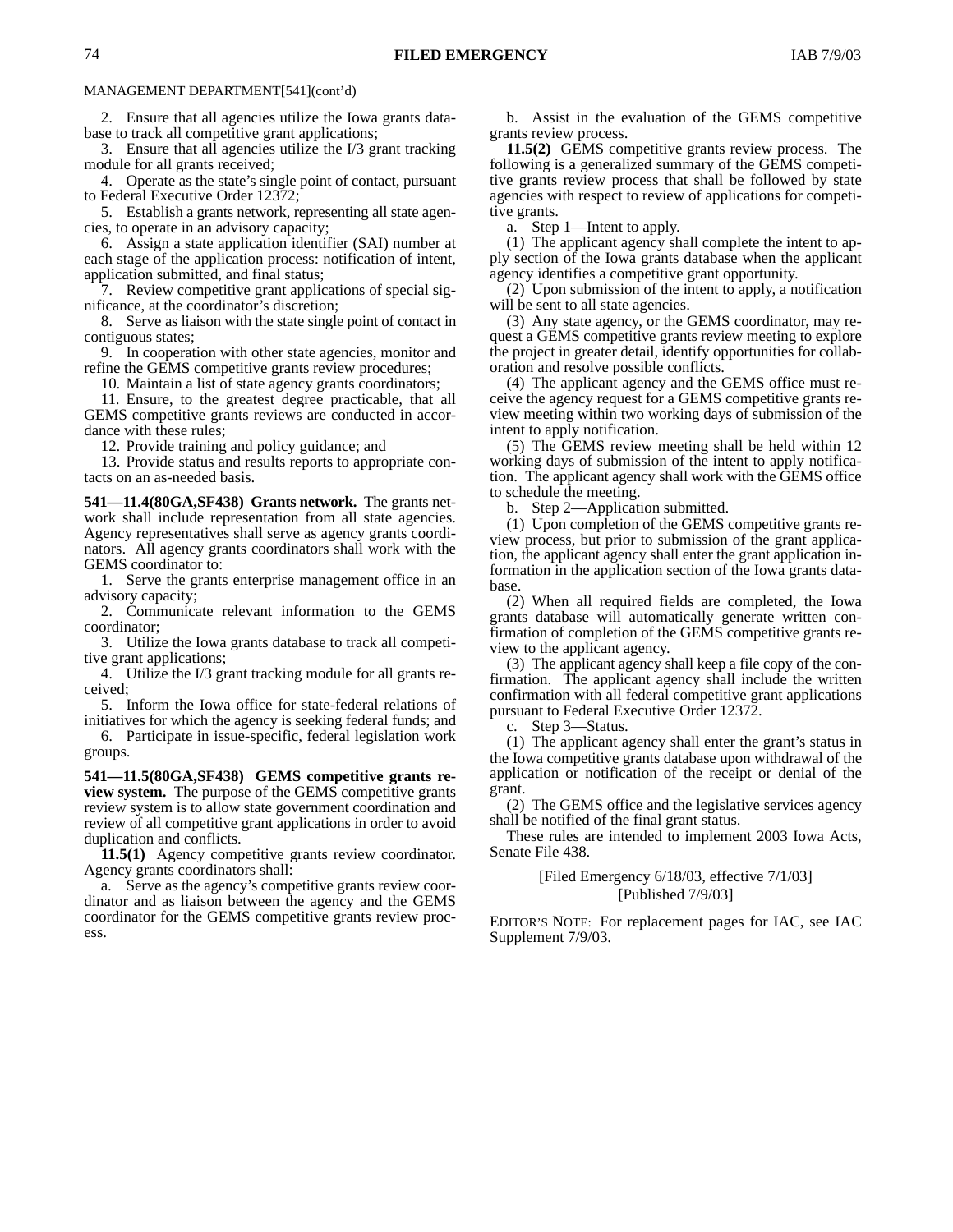## **ARC 2589B**

# **ECONOMIC DEVELOPMENT, IOWA DEPARTMENT OF[261]**

### **Adopted and Filed**

Pursuant to the authority of Iowa Code sections 15.104 and 15.106, the Iowa Department of Economic Development amends Chapter 1, "Organization," and Chapter 21, "Division Responsibilities"; rescinds Chapter 38, "Iowa Intergovernmental Review System," Chapter 42, "Rural Resource Coordination Programs for Fire Services," Chapter 43, "Main Street Linked Investments Loan Program," and Chapter 45, "Housing Assessment and Action Planning Program"; amends Chapter 50, "Division Responsibilities"; rescinds Chapter 52, "Self-Employment Business Assistance," Chapter 101, "Division Responsibilities," and Chapter 131, "Division Responsibilities"; and amends Chapter 163, "Division Responsibilities," Iowa Administrative Code.

Item 1 amends Chapter 1 to update the description of the Department's organizational structure and its mission statement.

Items 2, 4 and 10 update the descriptions of the Department's divisions.

Items 3, 5, 7 and 9 rescind seven chapters. Explanations for rescission of five of the chapters are as follows:

Chapter 38, Iowa Intergovernmental Review System. Federal Executive Order 12372 allows each state to establish a system to review applications for federal funding of projects within the state. The purpose of the review process is to avoid duplication of or conflict with existing programs. Iowa's process is designed so that the State Clearinghouse reviews applications from state agencies and the Area-wide Clearinghouses review applications from other entities for projects in each of the clearinghouses' regions. The responsibilities for this review system were transferred to the Department of Management on July 1, 2003, when 2003 Iowa Acts, Senate File 438, became effective.

Chapter 42, Rural Resource Coordination Programs for Fire Services. No additional funds were allocated in FY02 or FY03 for this program. The Department of Public Health, Bureau of EMS, has a program which can fund the types of activities previously funded through this IDED program.

Chapter 43, Main Street Linked Investments Loan Program. This program was repealed by 1996 Iowa Acts, chapter 1058, sections 10 to 12.

Chapter 45, Housing Assessment and Action Planning Program. This chapter should have been rescinded when the Community Development Fund (CDF) rules, 261—Chapter 41, were adopted several years ago. These activities can be funded through the CDF.

Chapter 52, Self-Employment Business Assistance. Case management services are available through the Community Economic Betterment Account (CEBA) program, so separate administrative rules are no longer necessary.

Notice of Intended Action for these amendments was published in the Iowa Administrative Bulletin on May 14, 2003, as **ARC 2461B**.

A public hearing to receive comments about the proposed amendments was held on June 3, 2003. No comments were received. These amendments are identical to those published under Notice.

These amendments are intended to implement Iowa Code section 17A.3 and Executive Order Number 8.

These amendments will become effective on August 13, 2003.

EDITOR'S NOTE: Pursuant to recommendation of the Administrative Rules Review Committee published in the Iowa Administrative Bulletin, September 10, 1986, the text of these amendments [amend Chs 1, 21, 50, 163; rescind Chs 38, 42, 43, 45, 52, 101, 131] is being omitted. These amendments are identical to those published under Notice as **ARC 2461B**, IAB 5/14/03.

### [Filed 6/20/03, effective 8/13/03] [Published 7/9/03]

[For replacement pages for IAC, see IAC Supplement 7/9/03.]

# **ARC 2590B**

# **ECONOMIC DEVELOPMENT, IOWA DEPARTMENT OF[261]**

#### **Adopted and Filed**

Pursuant to the authority of Iowa Code sections 15.104 and 15.106, the Iowa Department of Economic Development amends Chapter 53, "Community Economic Betterment Program," Iowa Administrative Code.

Notice of Intended Action for these amendments was published in the Iowa Administrative Bulletin as **ARC 2403B** on April 16, 2003.

The IDED Board adopted the amendments on June 19, 2003.

The amendments establish a new modernization project component as authorized by 2002 Iowa Acts, chapter 1041, section (2g). The amendments describe the eligibility requirements, application process and rating system for projects that assist in retooling or upgrading production equipment to meet contemporary technology standards.

A public hearing was held on May 6, 2003. No comments from the public were received. These amendments are identical to those published under Notice of Intended Action.

These amendments are intended to implement Iowa Code section 15.313(2)"g."

These amendments will become effective on August 13, 2003.

EDITOR'S NOTE: Pursuant to recommendation of the Administrative Rules Review Committee published in the Iowa Administrative Bulletin, September 10, 1986, the text of these amendments [53.2, 53.11 to 53.17] is being omitted. These amendments are identical to those published under Notice as **ARC 2403B**, IAB 4/16/03.

### [Filed 6/20/03, effective 8/13/03] [Published 7/9/03]

[For replacement pages for IAC, see IAC Supplement 7/9/03.]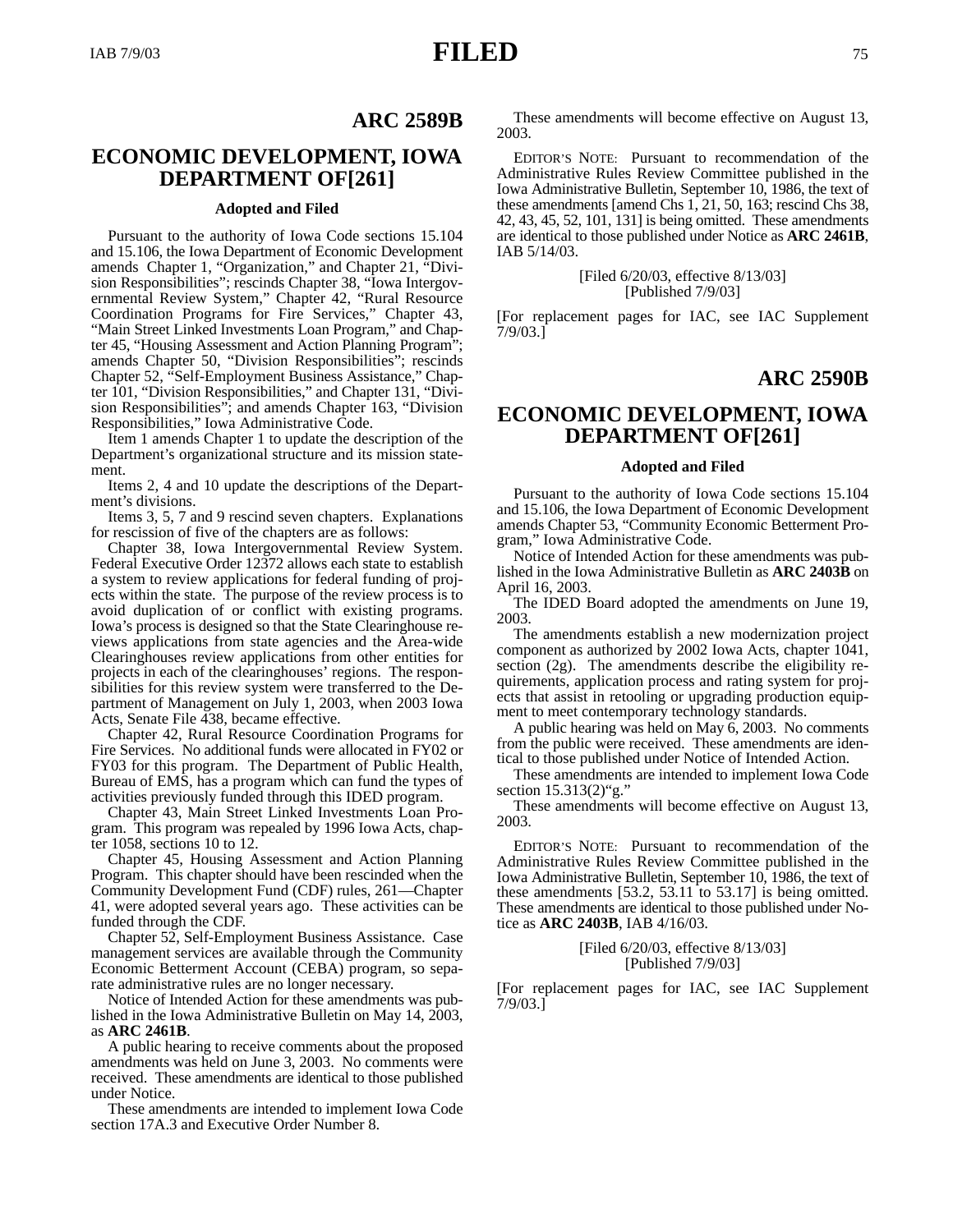# **ARC 2588B**

# **ECONOMIC DEVELOPMENT, IOWA DEPARTMENT OF[261]**

## **Adopted and Filed**

Pursuant to the authority of Iowa Code sections 15.104 and 15.106, the Iowa Department of Economic Development hereby rescinds Chapter 169, "Public Records and Fair Information Practices," Iowa Administrative Code, and adopts a new Chapter 169 with the same title.

Notice of Intended Action was published in the Iowa Administrative Bulletin as **ARC 2404B** on April 16, 2003.

The IDED Board adopted the amendment on June 19, 2003.

To implement Executive Order Number 8, signed by Governor Vilsack in 1999, the Department evaluated its administrative rules to determine if there were rules that needed to be amended or rescinded. In IDED's Rules Assessment Report, Chapter 169 was identified as a chapter that needed to be amended. The existing chapter incorporates by reference the Uniform Rules on Agency Procedure concerning Public Records and Fair Information Practices and notes the Department's exceptions to the standard rules. The existing chapter is difficult to understand in its current form because only the exceptions and amendments are included. The final rules combine the Uniform Rules on Agency Procedure that are currently incorporated by reference with the Department's rules which identify the exceptions and amendments to these rules. The intended result is one chapter that implements applicable statutory requirements regarding public records procedures and fair information practices. In addition, the chapter has been updated to reflect the description of the categories of records maintained by the Department, to revise procedures by which the public may access public records (both paper files and electronic records), and to identify applicable fees such as those charged for searching, supervising, and copying records.

A public hearing to receive comments about the proposed amendment was held on May 6, 2003. No comments were received. The adopted amendment is identical to that published under Notice of Intended Action.

These rules are intended to implement Iowa Code chapters 17A and 22.

These rules will become effective on August 13, 2003.

EDITOR'S NOTE: Pursuant to recommendation of the Administrative Rules Review Committee published in the Iowa Administrative Bulletin, September 10, 1986, the text of these rules [Ch 169] is being omitted. These rules are identical to those published under Notice as **ARC 2404B**, IAB 4/16/03.

### [Filed 6/20/03, effective 8/13/03] [Published 7/9/03]

[For replacement pages for IAC, see IAC Supplement  $7/9/03.$ ]

# **ARC 2596B**

# **ENERGY AND GEOLOGICAL RESOURCES DIVISION[565]**

### **Adopted and Filed**

Pursuant to the authority of Iowa Code section 473.7(8), the Department of Natural Resources hereby rescinds Chapter 4, "Permanent Assignment of Petroleum Products," Chapter 7, "Energy Measures and Energy Audits Grant Programs for Schools and Hospitals and Buildings Owned by Units of Local Government and Public Care Institutions, Chapter 8, "Technical Assistance and Energy Conservation: Grant Programs for Schools and Hospitals and for Buildings Owned by Units of Local Government and Public Care Institutions," Chapter 16, "Solar Energy and Energy Conservation Bank," and Chapter 17, "Building Energy Management for State and Local Government"; amends Chapter 18, "State Energy Conservation Program and Energy Extension Service"; and rescinds Chapter 19, "Grants to Nonprofit and Local Government Housing Organizations," Iowa Administrative Code.

The rules amended describe limitations and programs designed to promote energy efficiency and renewable energy applications in schools, local government, and buildings owned by nonprofit organizations and public care institutions. These amendments are intended to bring the Department's rules into conformity with the current requirements of the U.S. Department of Energy. The chapters which are rescinded are either no longer authorized or no longer funded by the federal Department of Energy. Some subrules from these chapters have been retained through their incorporation into previously amended Chapters 5 and 6.

Notice of Intended Action was published in the Iowa Administrative Bulletin on April 30, 2003, as **ARC 2453B**. Written comments were due on May 20, 2003, and a public hearing was held on May 23, 2003. The Department did not receive any written or verbal comments. These amendments are identical to those published under Notice of Intended Action.

These amendments shall become effective August 13, 2003.

These amendments are intended to implement Iowa Code chapter 473.

EDITOR'S NOTE: Pursuant to recommendation of the Administrative Rules Review Committee published in the Iowa Administrative Bulletin, September 10, 1986, the text of these amendments [rescission of Chs 4, 7, 8, 16, 17, 19; amendments to Ch 18] is being omitted. These amendments are identical to those published under Notice as **ARC 2453B**, IAB 4/30/03.

> [Filed 6/20/03, effective 8/13/03] [Published 7/9/03]

[For replacement pages for IAC, see IAC Supplement 7/9/03.]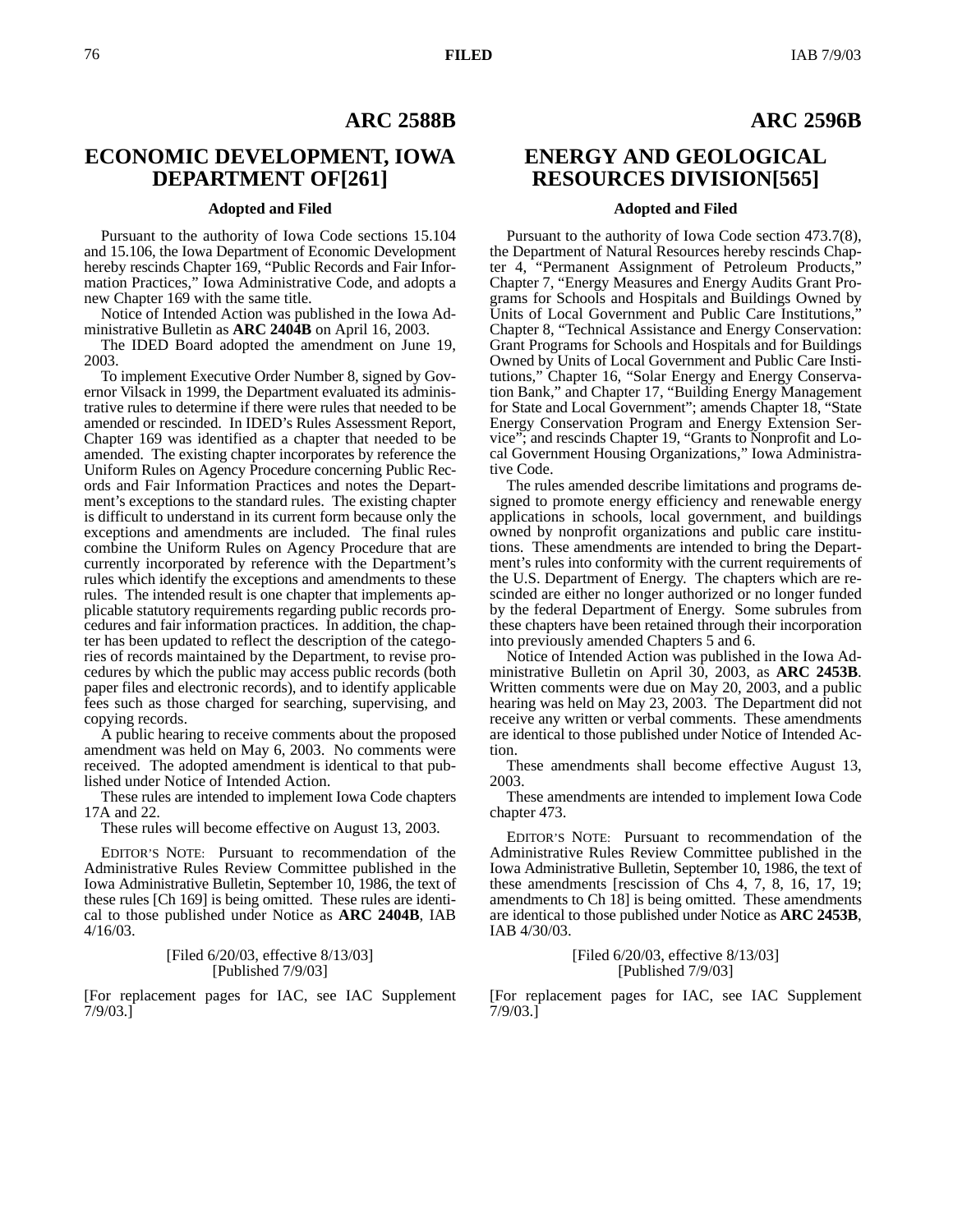# **ARC 2585B**

# **ETHICS AND CAMPAIGN DISCLOSURE BOARD, IOWA[351]**

### **Adopted and Filed**

Pursuant to the authority of Iowa Code section 68B.32A, the Iowa Ethics and Campaign Disclosure Board hereby rescinds Chapter 1, "Iowa Ethics and Campaign Disclosure Board," and adopts a new chapter with the same title, and rescinds Chapter 12, "Codes of Conduct," Iowa Administrative Code.

The amendments combine two chapters of the Board's rules concerning the Board's establishment, organization, and duties. The amendments rescind the current executive branch code of ethics, as the Board will adopt comprehensive rules on executive branch ethics in a future rule making.

These amendments were published under Notice of Intended Action in the Iowa Administrative Bulletin on May 14, 2003, as **ARC 2462B**. No oral or written comments on the amendments were received. The amendments are identical to those published under Notice.

The Board adopted these amendments on June 18, 2003.

These amendments are intended to implement Iowa Code chapter 68B.

These amendments will become effective on August 13, 2003.

EDITOR'S NOTE: Pursuant to recommendation of the Administrative Rules Review Committee published in the Iowa Administrative Bulletin, September 10, 1986, the text of these amendments [adopt Ch 1; rescind Ch 12] is being omitted. These amendments are identical to those published under Notice as **ARC 2462B**, IAB 5/14/03.

### [Filed 6/19/03, effective 8/13/03] [Published 7/9/03]

[For replacement pages for IAC, see IAC Supplement 7/9/03.]

# **ARC 2586B**

# **ETHICS AND CAMPAIGN DISCLOSURE BOARD, IOWA[351]**

#### **Adopted and Filed**

Pursuant to the authority of Iowa Code section 68B.32A, the Iowa Ethics and Campaign Disclosure Board hereby rescinds Chapter 7, "Contested Case Procedures," and adopts new Chapter 7, "Personal Financial Disclosure," and rescinds Chapter 11, "Personal Financial Disclosure," and adopts new Chapter 11, "Contested Case Procedures," Iowa Administrative Code.

The amendments renumber current Chapter 7 as Chapter 11 and renumber current Chapter 11 as Chapter 7. The Board is beginning the process of placing similar subject matters together by chapter in the Board's rules. The amendments also reflect current Board policies and procedures.

These amendments were published under Notice of Intended Action in the Iowa Administrative Bulletin on May 14, 2003, as **ARC 2478B**. No oral or written comments on the amendments were received. The amendments are identical to those published under Notice.

The Board adopted these amendments on June 18, 2003. These amendments are intended to implement Iowa Code chapter 17A and Iowa Code sections 68B.2A, 68B.4, 68B.32, 68B.32A, 68B.32C, 68B.33, 68B.35, and 68B.35A. These amendments will become effective on August 13,

2003.

EDITOR'S NOTE: Pursuant to recommendation of the Administrative Rules Review Committee published in the Iowa Administrative Bulletin, September 10, 1986, the text of these rules [Chs 7, 11] is being omitted. These rules are identical to those published under Notice as **ARC 2478B**, IAB 5/14/03.

> [Filed 6/19/03, effective 8/13/03] [Published 7/9/03]

[For replacement pages for IAC, see IAC Supplement 7/9/03.]

# **ARC 2573B**

# **HUMAN SERVICES DEPARTMENT[441]**

### **Adopted and Filed**

Pursuant to the authority of Iowa Code section 217.6, the Department of Human Services adopts Chapter 15, "Disputed County Billings," Iowa Administrative Code.

This amendment provides a process to relieve counties' obligations to pay for certain mental health, mental retardation or developmental disability services rendered before July 1, 1997, as directed by 2001 Iowa Acts, chapter 155. That legislation directs the Department, to the extent possible under federal law and regulation, to relieve counties of the obligation to pay for services if:

• The county has not been billed for the service or has disputed the bill before May 21, 2001; or

 The state has fully charged off the cost of the service to an appropriation made in a prior fiscal year or has not provided information to appropriately document the basis for the billing.

Services affected by this chapter include:

 Care for adults and children at state mental health institutes and state resource centers.

 Medicaid-covered enhanced services, care in an intermediate care facility for mentally retarded persons, and some home- and community-based waiver services.

Under this amendment, the Department will be required to reconcile county accounts for billings occurring within the specified time period and notify counties of the amount of outstanding debt being written off, as well as any obligations or credits that remain. Counties will have the opportunity to respond to the notification through an administrative review process. After the administrative review process, the regular Department appeal process will be available to counties.

Notice of Intended Action on this amendment was published in the Iowa Administrative Bulletin on April 16, 2003, as **ARC 2415B**. The Department also held a public hearing for the purpose of receiving comments on this amendment on May 8, 2003. The Department received two comments requesting more than 30 days for the county to respond to old bills after notification by the Department. The Department believes that 30 days is adequate for this purpose.

This amendment does not provide for waivers in specified situations because it provides a process for counties to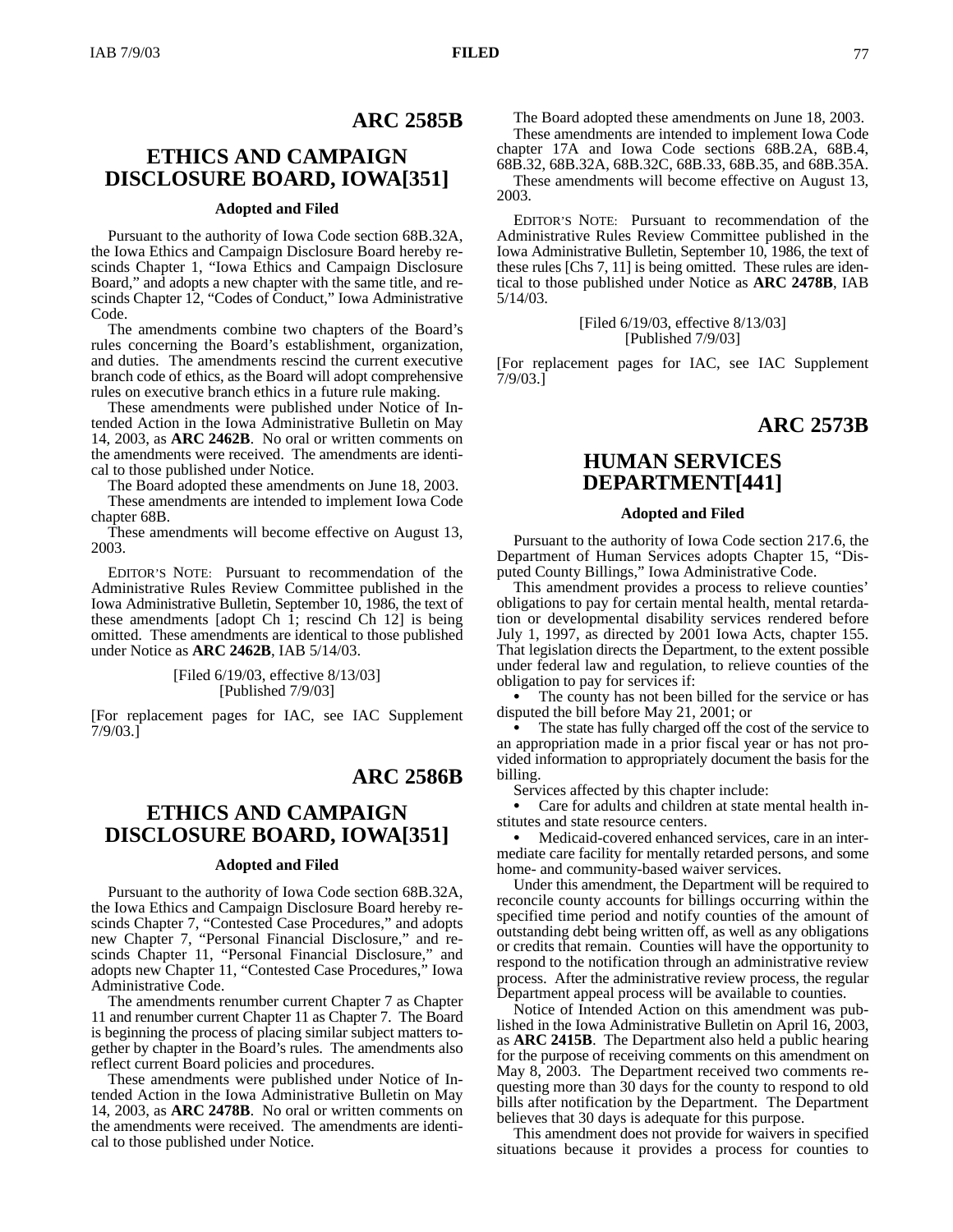### HUMAN SERVICES DEPARTMENT[441](cont'd)

dispute billings. All counties should be subject to the same process.

The Council on Human Services adopted this amendment on June 11, 2003. This amendment is identical to that published under Notice of Intended Action.

This amendment is intended to implement 2001 Iowa Acts, chapter 155, section 12.

This amendment shall become effective on September 1, 2003.

EDITOR'S NOTE: Pursuant to recommendation of the Administrative Rules Review Committee published in the Iowa Administrative Bulletin, September 10, 1986, the text of these rules [Ch 15] is being omitted. These rules are identical to those published under Notice as **ARC 2415B**, IAB 4/16/03.

> [Filed 6/12/03, effective 9/1/03] [Published 7/9/03]

[For replacement pages for IAC, see IAC Supplement 7/9/03.]

# **ARC 2600B**

# **NATURAL RESOURCE COMMISSION[571]**

#### **Adopted and Filed**

Pursuant to the authority of Iowa Code subsection 455A.5(6), the Natural Resource Commission hereby amends Chapter 106, "Deer Hunting by Residents," Iowa Administrative Code.

These amendments change rules regarding eligibility for licenses and procedures for obtaining licenses.

Notice of Intended Action was published in the Iowa Administrative Bulletin on March 5, 2003, as **ARC 2342B**. A public hearing on the amendments was held April 10, 2003. The following changes were made from the Notice of Intended Action:

1. Changes were made in subrule 106.5(2) to allow the taking of deer in all counties during the special late antlerless season.

2. The number of antlerless-only licenses available per person was increased from two to three in subrules 106.6(1), 106.6(2) and 106.6(6).

3. Subrule 106.6(2) was changed to allow hunters purchasing a first regular gun license to also purchase one additional antlerless-only license for the first regular gun season.

4. Antlerless-only license quotas per county were established in subrule 106.6(5). An additional 30,150 antlerless-only licenses will be available.

5. In subrule 106.7(1) language restrictions for archery equipment was removed due to legislative action.

6. Language was changed in subrules 106.8(1) and 106.8(2) to allow licenses to be purchased until the last day of the season for all deer seasons.

These amendments are intended to implement Iowa Code sections 481A.38, 481A.39 and 481A.48.

These amendments shall become effective August 13, 2003.

The following amendments are adopted.

ITEM 1. Amend subrule 106.1(5) as follows:

**106.1(5)** Free licenses for landowners and tenants. Free licenses for eligible landowners and tenants shall be available for the youth/disabled hunter season, *bow season,* early or late muzzleloader season, or first and second regular gun seasons. These licenses shall be valid for hunting any deer in the season(s) designated on the license and only on the farm unit of the landowner/tenant. For purposes of obtaining a free deer hunting license, all the land under the lawful control of a landowner and eligible family members or a tenant and eligible family members shall be considered as one farm unit, regardless of how that land is subdivided for agricultural or business purposes. A second free license valid for taking only antlerless deer in the special late season may be issued to landowners and tenants who have a portion of their farm unit in a county open during that season. The second free license shall be valid only in that portion of the farm unit located in a county open during the special late season. Landowners and tenants or their eligible family members who receive a free any deer license may also purchase up to two antlerless-only deer licenses for \$10 each. These antlerless-only licenses shall also be valid only on the farm unit.

ITEM 2. Amend subrule **106.5(2)**, paragraphs **"a"** and **"b,"** as follows:

a. Paid antlerless*-only* deer licenses for the bow season, second regular gun season and late muzzleloader season shall be valid only for antlerless deer *and only in the season and county designated on the license. Paid antlerless-only deer licenses shall be available* in all Iowa counties. An antlerless deer is defined as a deer without a visible antler or with no antler longer than 7 inches.

b. Paid antlerless-only deer licenses for the special late season shall be valid only for antlerless deer and only in the following counties: Adair, Appanoose, Clarke, Davis, Decatur, Des Moines, Henry, Jefferson, Lee, Lucas, Mills, Monroe, Wapello, Wayne, Van Buren, Ringgold, Taylor, Adams, Union, Fremont, Page and Montgomery *season and county designated on the license. Paid antlerless-only deer licenses for the special late season shall be available in all counties*. An antlerless deer is defined as a deer without a visible antler or with no antler longer than 7 inches.

ITEM 3. Amend rule 571—106.6(481A) as follows:

**571—106.6(481A) License quotas and restrictions.** Certain types of deer licenses will be restricted in the number issued or in the types of other deer licenses which may be purchased.

**106.6(1)** Bow season. An unlimited number of statewide bow licenses may be issued. A person who purchases a bow license may purchase the following additional licenses: one statewide gun license; up to two *three* antlerless*-only* licenses for the bow, second regular gun or late muzzleloader season; and up to two *three* antlerless*-only* licenses for the special late season.

**106.6(2)** Regular gun seasons. An unlimited number of statewide licenses will be available for both the first and second regular gun seasons.

a. A person obtaining a paid license for the first regular gun season shall be eligible to purchase the following additional licenses: a statewide bow license; *one antlerless-only license for the first regular gun season;* up to two *three* antlerless*-only* licenses for the bow and late muzzleloader seasons; and up to two *three* antlerless*-only* licenses for the special late season. No person obtaining a paid license for the first regular gun season shall be eligible to obtain a paid license for the second regular gun season.

b. A person obtaining a paid license for the second regular gun season shall be eligible to purchase the following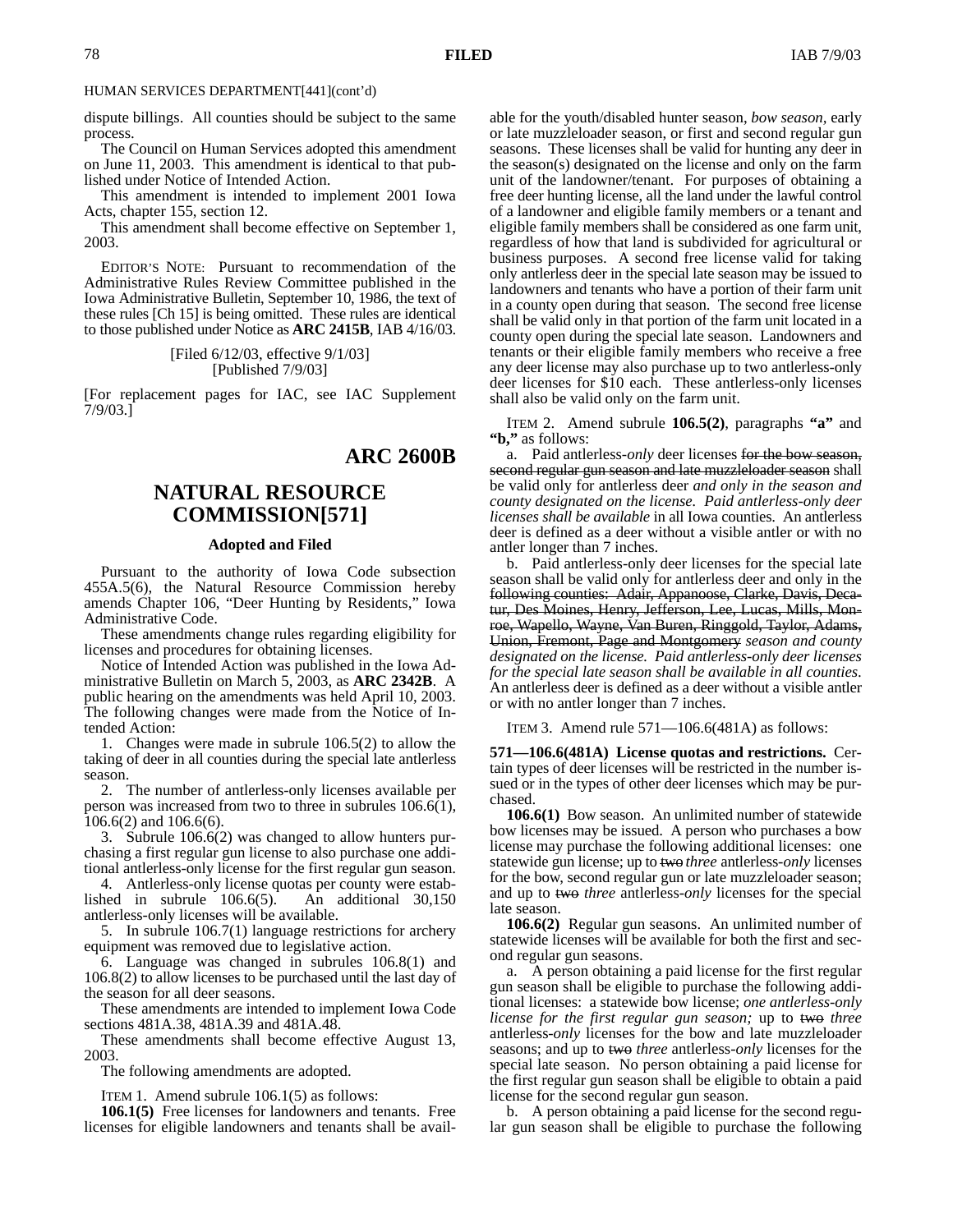## NATURAL RESOURCE COMMISSION[571](cont'd)

additional licenses: a statewide bow license; up to two *three* antlerless*-only* licenses for the bow, second regular gun or late muzzleloader season; and up to two *three* antlerless*-only* licenses for the special late season.

**106.6(3)** Muzzleloader seasons.

a. Early muzzleloader season. No more than 7,500 paid statewide licenses will be sold. Fifty additional licenses will be issued through and will be valid only for the Iowa Army Ammunition Plant. No one may purchase more than one paid *any deer* license for the early muzzleloader season. A hunter obtaining a paid early muzzleloader season *any deer* license *for the early muzzleloader season* shall not be eligible to purchase any other statewide *any deer* gun season license or antlerless-only licenses for the second gun or late muzzleloader season*.* but *A hunter* may purchase the following additional licenses: a statewide bow license; up to two *three* antlerless-only bow licenses; *one antlerless-only license for the early muzzleloader season* and up to two *three* antlerlessonly licenses for the special late season.

b. Late muzzleloader season. An unlimited number of statewide licenses may be issued for the late muzzleloader season. A person obtaining a paid late muzzleloader season license may purchase the following additional licenses: a statewide bow license; up to two *three* antlerless*-only* licenses for the bow, second regular gun or late muzzleloader season; and up to two *three* antlerless*-only* licenses for the special late season.

**106.6(4)** Free landowner/tenant licenses. A person obtaining a free landowner/tenant license may purchase any combination of paid bow and gun licenses available to persons who are not eligible for landowner/tenant licenses as explained in 571—106.12(481A).

**106.6(5)** Antlerless-only licenses. Paid antlerless-only licenses will be available to eligible persons by county as follows:

| Adair 400 800                 | Floyd 450 450                | Monona <del>150</del> 350 |
|-------------------------------|------------------------------|---------------------------|
| Adams 500 800                 | Franklin 50 300              | Monroe 400 850            |
| Allamakee <del>550</del> 1400 | Fremont 200 500              | Montgomery 200 400        |
| Appanoose 600 1000            | Greene 100 200               | Muscatine 350 800         |
| Audubon 400 200               | Grundy 50 100                | O'Brien 50 100            |
| Benton 200 600                | Guthrie 350 800              | Osceola <del>50</del> 100 |
| Black Hawk <del>50</del> 100  | Hamilton $50150$             | Page 200 500              |
| Boone 100 450                 | Hancock 50 100               | Palo Alto 50 100          |
| <b>Bremer</b> 50 100          | Hardin 100 500               | Plymouth $50100$          |
| Buchanan 50 100               | Harrison 450 400             | Pocahontas 50 100         |
| Buena Vista <del>50</del> 100 | Henry 400 800                | Polk 200 350              |
| Butler 200 600                | Howard 200 550               | Pottawattamie 250 650     |
| Calhoun <del>50</del> 100     | Humboldt 100                 | Poweshiek 450 400         |
| Carroll 50 150                | Ida <del>50</del> 100        | Ringgold 800 1200         |
| Cass <del>150</del> 250       | Iowa <del>300</del> 800      | Sac 50 100                |
| Cedar 200 600                 | Jackson <del>300</del> 1000  | Scott 200 650             |
| Cerro Gordo <del>50</del> 150 | Jasper $150450$              | Shelby 400 150            |
| Cherokee 50 100               | Jefferson 400 750            | Sioux 50 100              |
| Chickasaw 200 550             | Johnson 4 <del>00</del> 1100 | Story 100 250             |
| Clarke 200 500                | Jones $350,850$              | Tama 200 700              |
| Clay 50 100                   | Keokuk <del>300</del> 750    | Taylor 800 1200           |
| Clayton 850 2000              | Kossuth 200 300              | Union 400 800             |
| Clinton $200\,650$            | Lee 500 1200                 | Van Buren 1000 1900       |
| Crawford 400 150              | $Linn$ 350 950               | Wapello 500 750           |
| Dallas 200 500                | Louisa <del>350</del> 800    | Warren <del>100</del> 500 |
| Davis 1000 1650               | Lucas $200$ 450              | Washington 500 1100       |
| Decatur 800 1200              | Lyon $50100$                 | Wayne 300 1000            |
| Delaware 250 800              | Madison 250 650              | Webster 100 200           |
| Des Moines 450 750            | Mahaska <del>200</del> 600   | Winnebago 50 100          |
| Dickinson 50 100              | Marion 250 650               | Winneshiek 300 900        |
| Dubuque 300 1050              | Marshall 400 350             | Woodbury $150450$         |
| Emmet <del>50</del> 100       | Mills <del>100</del> 400     | Worth 100 250             |
| Fayette 350 1050              | Mitchell 450 350             | Wright <del>50</del> 100  |

**106.6(6)** Special late season licenses. Paid antlerless*- only* licenses for the special late season will be available in counties designated in subrule 106.5(2) and are included in the quotas established in subrule 106.6(5). A person may obtain up to two *three* paid antlerless*-only* licenses for the special late season regardless of any other paid or free gun or bow licenses the person may have obtained.

ITEM 4. Rescind subrule 106.7(1) and adopt the following **new** subrule:

**106.7(1)** Bow seasons. Except for crossbows for persons with certain afflictions of the upper body, as provided in 571—15.5(481A), only longbow, compound or recurve bows shooting broadhead arrows are permitted. No explosive or chemical devices may be attached to the arrow or broadhead.

ITEM 5. Amend subrules  $106.8(1)$  and  $106.8(2)$  as follows:

**106.8(1)** Licenses with quotas. All paid deer hunting licenses for which a quota is established may be obtained from ELSI agents on a first-come, first-served basis beginning the first Saturday in August *15* until the quota fills, or through the last day of the hunting period for which the license is valid, or until December 14, whichever occurs first. After December 14, persons may purchase any available antlerless-only licenses for the special late season and special area hunts on a first-come, first-served basis until the county quotas or spe-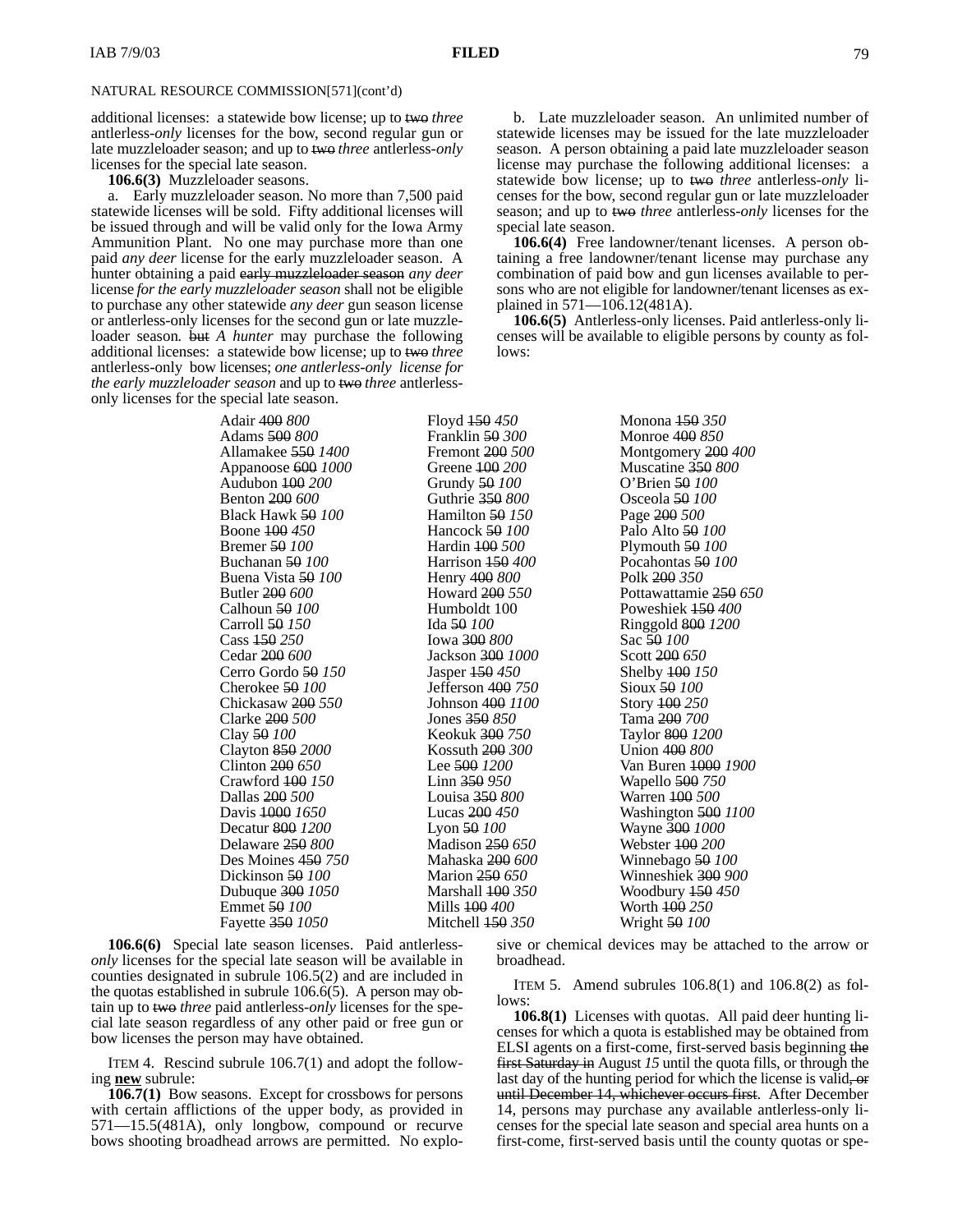### NATURAL RESOURCE COMMISSION[571](cont'd)

cial area hunt quotas for antlerless-only licenses fill, or until the last day of the season, whichever occurs first. A person may purchase as many antlerless-only licenses as are available, regardless of other licenses that the individual may have purchased.

**106.8(2)** Licenses without quotas. All paid and free deer hunting licenses that have no quota may be obtained from ELSI agents beginning the first Saturday in August *15* through the last day of the hunting period for which a license is valid or until December 14, whichever occurs first.

ITEM 6. Amend subrule **106.10(1)**, paragraph **"b,"** as follows:

b. Severely disabled hunt. Any severely disabled Iowa resident meeting the requirements of Iowa Code section 321L.1(8) may be issued one *statewide any deer* license to hunt deer during the youth season. A person applying for this license must either possess a disabilities parking permit or provide a completed form from the department of natural resources. The form must be signed by a physician verifying that the person's disability meets the criteria defined in Iowa Code section 321L.1(8). A person between 16 and 65 years of age must also possess a regular hunting license and have paid the habitat fee to obtain a license (if normally required to have a hunting license and to pay the habitat fee to hunt). A severely disabled person obtaining this license may obtain one additional statewide bow license *and one antlerless-only license for the youth season*.

ITEM 7. Amend subrule 106.10(6) as follows:

**106.10(6)** Procedures for obtaining licenses. Paid and free youth *season* licenses and licenses for severely disabled hunters may be obtained through ELSI beginning the second Saturday after the close of the initial application period for other deer licenses *August 15* through the last day of the youth season.

> [Filed 6/20/03, effective 8/13/03] [Published 7/9/03]

EDITOR'S NOTE: For replacement pages for IAC, see IAC Supplement 7/9/03.

# **ARC 2584B**

# **PROFESSIONAL LICENSURE DIVISION[645]**

### **Adopted and Filed**

Pursuant to the authority of Iowa Code section 147.76, the Board of Dietetic Examiners hereby amends Chapter 80, "Administrative and Regulatory Authority for the Board of Dietetic Examiners"; amends Chapter 81, "Licensure of Dietitians"; and rescinds Chapter 83, "Discipline for Dietitians," Iowa Administrative Code, and adopts new Chapter 83 with the same title.

The amendments simplify the procedure for notifying the Board of a change of the licensee's name and address, adopt new subrules covering the conduct of persons who attend public meetings, and reformat rule 645—81.6(152A) for clarification. A new discipline chapter, which contains standard language consistent with other boards' requirements, is adopted.

Notice of Intended Action was published in the Iowa Administrative Bulletin on April 2, 2003, as **ARC 2370B**.A public hearing was held on April 23, 2003, from 9 to 11 a.m.

in the Professional Licensure Conference Room, Fifth Floor, Lucas State Office Building, Des Moines, Iowa. No public comments were received at the hearing.

The following changes have been made to the Notice of Intended Action:

 Subrules 80.4(2) and 80.4(3) are amended to simplify the procedure for notifying the Board of a change of the licensee's name and address.

 The definition of "licensee discipline" is replaced with the definition of "discipline" for consistency with other discipline chapters.

 Subrule 83.2(1) is reformatted for clarification, but the intent of the language has not changed.

 The words "of this state" are added to subrule 83.2(13) for clarification.

 Numbered paragraph "1" of rule 645—83.4(272C) is reworded for clarification.

These amendments were adopted by the Board of Dietetic Examiners on June 6, 2003.

These amendments will become effective August 13, 2003.

These amendments are intended to implement Iowa Code chapters 17A, 21, 147, 152A and 272C.

The following amendments are adopted.

ITEM 1. Amend subrules 80.4(2) and 80.4(3) as follows:

**80.4(2)** Notice of change of address. Each licensee shall notify the board in writing of a change of the licensee's current mailing address within 30 days after the change of address occurs.

**80.4(3)** Notice of change of name. Each licensee shall notify the board *in writing* of any *a* change of name within 30 days after changing the name. Notification requires a notarized copy of a marriage license or a notarized copy of court documents.

ITEM 2. Adopt  $\underline{\text{new}}$  subrules 80.6(3) and 80.6(4) as follows:

**80.6(3)** The person presiding at a meeting of the board may exclude a person from an open meeting for behavior that obstructs the meeting.

**80.6(4)** Cameras and recording devices may be used at open meetings, provided the cameras and recording devices do not obstruct the meeting. If the user of a camera or recording device obstructs the meeting by the use of such device, the person presiding at the meeting may request the user to discontinue use of the camera or device.

ITEM 3. Amend the implementation clause for **645— Chapter 80** as follows:

These rules are intended to implement Iowa Code chapters 17A, *21,* 152A and 272C.

ITEM 4. Rescind rule 645—81.6(152A) and adopt **new** rule  $645-81.6(152A)$  in lieu thereof:

#### **645—81.6(152A) Supervised experience.** The applicant shall:

**81.6(1)** Complete a documented supervised practice experience component in a dietetic practice of not less than 900 hours under the supervision of:

a. A registered dietitian;

b. A licensed dietitian; or

c. An individual with a doctoral degree conferred by a U.S. regionally accredited college or university with a major course of study in human nutrition, nutrition education, food and nutrition, dietetics or food systems management; and

**81.6(2)** Have a supervised practice experience that was completed: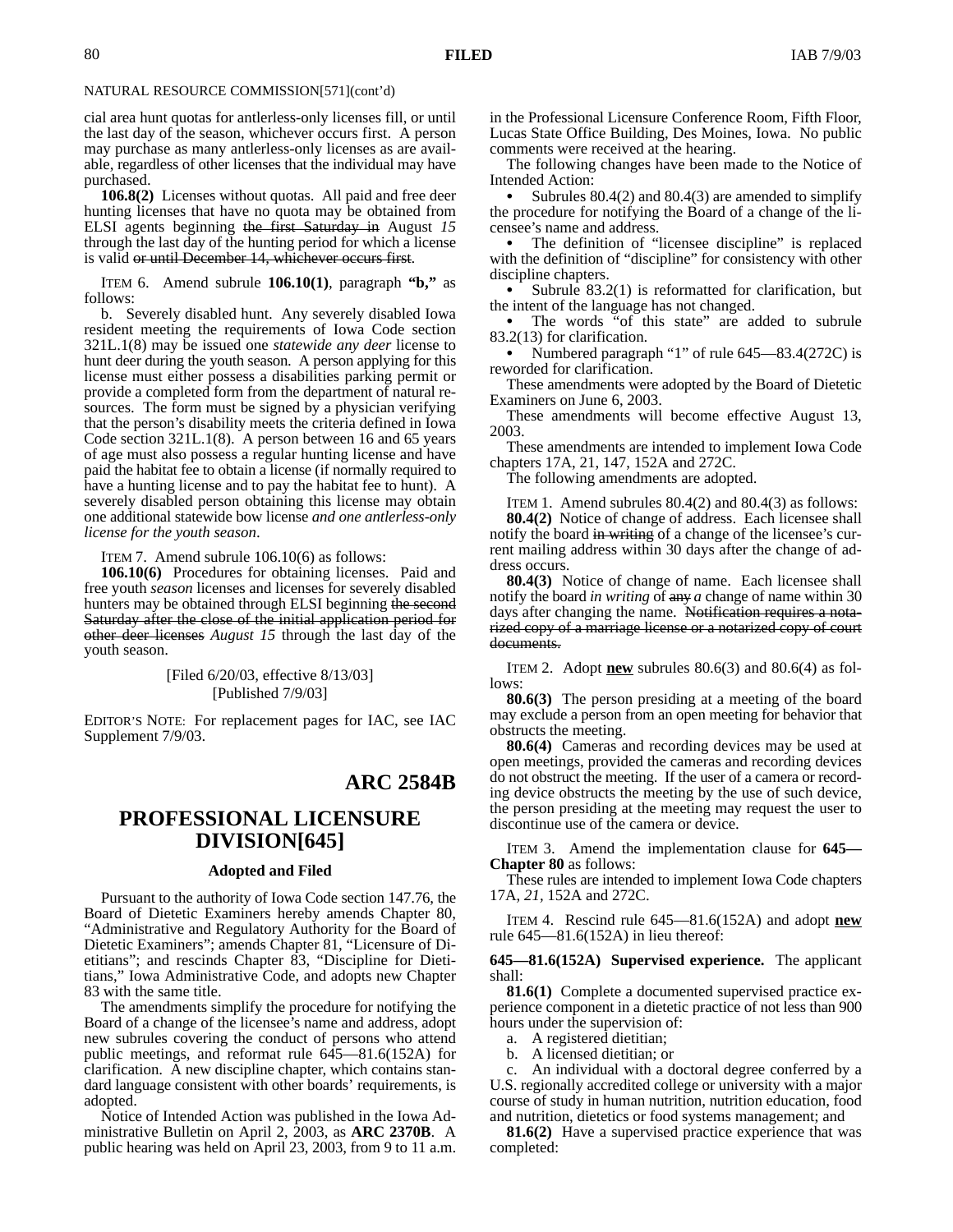### PROFESSIONAL LICENSURE DIVISION[645](cont'd)

a. In the United States or its territories; or

b. Under the supervision of a person who obtained a doctoral degree outside the United States or its territories, which has been validated as equivalent to the doctoral degree conferred by a U.S. regionally accredited college or university.

ITEM 5. Rescind 645—Chapter 83 and adopt the following **new** chapter in lieu thereof:

### CHAPTER 83

## DISCIPLINE FOR DIETITIANS

#### **645—83.1(152A) Definitions.**

"Board" means the board of dietetic examiners.

"Discipline" means any sanction the board may impose upon licensees.

"Licensee" means a person licensed to practice as a dietitian in Iowa.

**645—83.2(152A,272C) Grounds for discipline.** The board may impose any of the disciplinary sanctions provided in rule 645—83.3(152A,272C) when the board determines that the licensee is guilty of any of the following acts or offenses:

**83.2(1)** Fraud in procuring a license. Fraud in procuring a license includes, but is not limited to:

a. An intentional perversion of the truth in making application for a license to practice in this state;

b. False representations of a material fact, whether by word or by conduct, by false or misleading allegations, or by concealment of that which should have been disclosed when making application for a license in this state; or

c. Attempting to file or filing with the board or the department of public health any false or forged diploma or certificate or affidavit or identification or qualification in making an application for a license in this state.

**83.2(2)** Professional incompetency. Professional incompetency includes, but is not limited to:

a. A substantial lack of knowledge or ability to discharge professional obligations within the scope of practice.

b. A substantial deviation from the standards of learning or skill ordinarily possessed and applied by other dietitians in the state of Iowa acting in the same or similar circumstances.

c. A failure to exercise the degree of care which is ordinarily exercised by the average dietitian acting in the same or similar circumstances.

d. Failure to conform to the minimal standard of acceptable and prevailing practice of licensed dietitians in this state.

**83.2(3)** Knowingly making misleading, deceptive, untrue or fraudulent representations in the practice of dietetics or engaging in unethical conduct or practice harmful or detrimental to the public. Proof of actual injury need not be established.

**83.2(4)** Practice outside the scope of the profession.

**83.2(5)** Use of untruthful or improbable statements in advertisements. Use of untruthful or improbable statements in advertisements includes, but is not limited to, an action by a licensee in making information or intention known to the public which is false, deceptive, misleading or promoted through fraud or misrepresentation.

**83.2(6)** Habitual intoxication or addiction to the use of drugs.

a. The inability of a licensee to practice with reasonable skill and safety by reason of the excessive use of alcohol on a continuing basis.

b. The excessive use of drugs which may impair a licensee's ability to practice with reasonable skill or safety.

**83.2(7)** Obtaining, possessing, attempting to obtain or possess, or administering controlled substances without lawful authority.

**83.2(8)** Falsification of client or patient records.

**83.2(9)** Acceptance of any fee by fraud or misrepresentation.

**83.2(10)** Negligence by the licensee in the practice of the profession. Negligence by the licensee in the practice of the profession includes a failure to exercise due care, including negligent delegation of duties or supervision of employees or other individuals, whether or not injury results; or any conduct, practice or conditions which impair the licensee's ability to safely and skillfully practice the profession.

**83.2(11)** Conviction of a felony related to the profession or occupation of the licensee or the conviction of any felony that would affect the licensee's ability to practice dietetics. A copy of the record of conviction or plea of guilty shall be conclusive evidence.

**83.2(12)** Violation of a regulation, rule, or law of this state, another state, or the United States, which relates to the practice of dietetics.

**83.2(13)** Revocation, suspension, or other disciplinary action taken by a licensing authority of this state, another state, territory, or country; or failure to report such action within 30 days of the final action by such licensing authority. A stay by an appellate court shall not negate this requirement; however, if such disciplinary action is overturned or reversed by a court of last resort, such report shall be expunged from the records of the board.

**83.2(14)** Failure of a licensee or an applicant for licensure in this state to report any voluntary agreements restricting the individual's practice of dietetics in another state, district, territory or country.

**83.2(15)** Failure to notify the board of a criminal conviction within 30 days of the action, regardless of the jurisdiction where it occurred.

**83.2(16)** Failure to notify the board within 30 days after occurrence of any judgment or settlement of a malpractice claim or action.

**83.2(17)** Engaging in any conduct that subverts or attempts to subvert a board investigation.

**83.2(18)** Failure to respond within 30 days to a communication of the board which was sent by registered or certified mail.

**83.2(19)** Failure to comply with a subpoena issued by the board or failure to cooperate with an investigation of the board.

**83.2(20)** Failure to comply with the terms of a board order or the terms of a settlement agreement or consent order.

**83.2(21)** Failure to pay costs assessed in any disciplinary action.

**83.2(22)** Submission of a false report of continuing education or failure to submit the biennial report of continuing education.

**83.2(23)** Failure to report another licensee to the board for any violations listed in these rules, pursuant to Iowa Code section 272C.9.

**83.2(24)** Knowingly aiding, assisting, or advising a person to unlawfully practice dietetics.

**83.2(25)** Failure to report a change of name or address within 30 days after it occurs.

**83.2(26)** Representing oneself as a licensed dietitian when one's license has been suspended or revoked, or when one's license is lapsed or has been placed on inactive status.

**83.2(27)** Permitting another person to use the licensee's license for any purpose.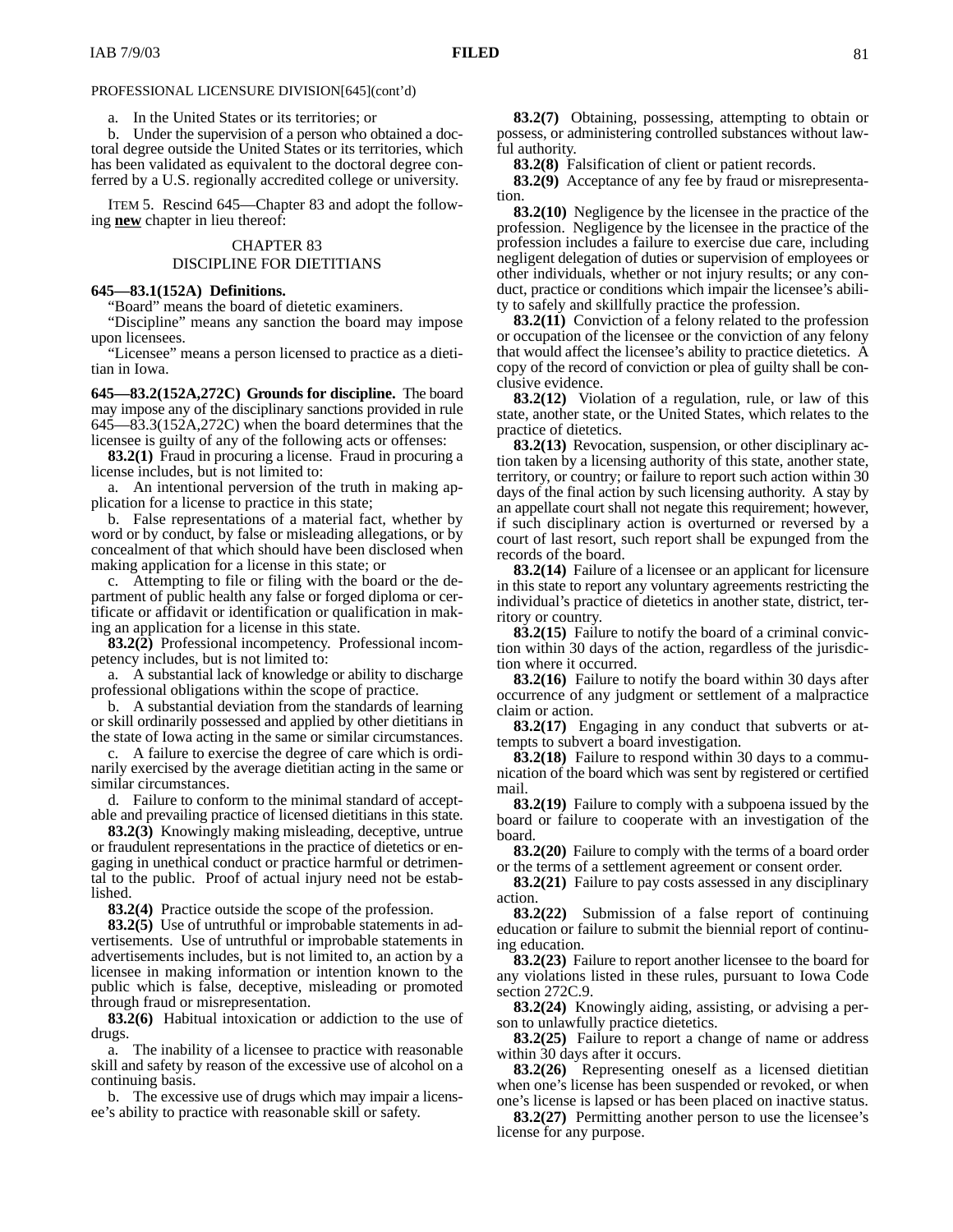## PROFESSIONAL LICENSURE DIVISION[645](cont'd)

**83.2(28)** Permitting an unlicensed employee or person under the licensee's control to perform activities that require a license.

**83.2(29)** Unethical conduct.In accordance with Iowa Code section 147.55(3), behavior (i.e., acts, knowledge, and practices) which constitutes unethical conduct may include, but is not limited to, the following:

a. Verbally or physically abusing a patient or client.

b. Improper sexual contact with or making suggestive, lewd, lascivious or improper remarks or advances to a patient, client or coworker.

c. Betrayal of a professional confidence.

d. Engaging in a professional conflict of interest.

e. Mental or physical inability reasonably related to and adversely affecting the licensee's ability to practice in a safe and competent manner.

f. Being adjudged mentally incompetent by a court of competent jurisdiction.

**83.2(30)** Failure to comply with universal precautions for preventing transmission of infectious diseases as issued by the Centers for Disease Control of the United States Department of Health and Human Services.

**645—83.3(152A,272C) Method of discipline.** The board has the authority to impose the following disciplinary sanctions:

1. Revocation of license.

2. Suspension of license until further order of the board or for a specific period.

3. Prohibit permanently, until further order of the board, or for a specific period the licensee's engaging in specified procedures, methods, or acts.

4. Probation.

5. Require additional education or training.

6. Require a reexamination.

7. Order a physical or mental evaluation, or order alcohol and drug screening within a time specified by the board.

8. Impose civil penalties not to exceed \$1000.

Issue a citation and warning.

10. Such other sanctions allowed by law as may be appropriate.

**645—83.4(272C) Discretion of board.** The following factors may be considered by the board in determining the nature and severity of the disciplinary sanction to be imposed:

1. The relative serious nature of the violation as it relates to ensuring a high standard of professional care for the citizens of this state;

2. The facts of the particular violation;

3. Any extenuating facts or other countervailing considerations;

4. The number of prior violations or complaints;

5. The seriousness of prior violations or complaints;

6. Whether remedial action has been taken; and

7. Such other factors as may reflect upon the competency, ethical standards, and professional conduct of the licensee.

These rules are intended to implement Iowa Code chapters 147, 152A and 272C.

## [Filed 6/19/03, effective 8/13/03] [Published 7/9/03]

EDITOR'S NOTE: For replacement pages for IAC, see IAC Supplement 7/9/03.

# **PUBLIC SAFETY DEPARTMENT[661]**

### **Adopted and Filed**

Pursuant to the authority of Iowa Code section 103A.7, the Building Code Commissioner, with the approval of the Building Code Advisory Council, hereby amends Chapter 16, "State of Iowa Building Code," Iowa Administrative Code.

Iowa Code section 103A.7, subsection 5, provides that the State of Iowa Building Code should include provisions for "The accessibility and use by persons with disabilities and elderly persons, of buildings, structures and facilities which are constructed and intended for use by the general public. The rules shall be consistent with federal standards for building accessibility and shall only apply to those buildings, structures, and facilities subject to chapter 104A." Iowa Code section 104A.2 specifies that the accessibility provisions of the building code "shall apply to all public and private buildings and facilities, temporary and permanent, used by the general public," with the following exception: "This chapter shall not apply to a building, or to structures or facilities within the building, if the primary use of the building is to serve as a place of worship." These amendments replace most of Iowa's current rules regarding accessibility of buildings with provisions from the federal Americans with Disabilities Act Accessibility Guidelines (ADAAG). This approach is consistent with the intent expressed in Iowa Code section 103A.7, subsection 5.

The areas in which these rules differ from ADAAG include requirements for accessibility of apartments, which are not covered by ADAAG, but by the federal Fair Housing Act. Current Iowa administrative rule 661—16.706(103A), which covers accessibility of apartments, is retained, although it is renumbered as  $661 - 16.720(103A, 104A)$ . Current requirements in force in Iowa that all patient rooms and toilets in health care facilities and hospitals be accessible are retained in new rule 661—16.706(103A,104A).

These amendments were proposed in a Notice of Intended Action, which was published in the Iowa Administrative Bulletin on November 27, 2002, as **ARC 2142B**. A public hearing regarding these amendments was held on December 17, 2002, in Des Moines; remote access to the hearing was available over the Iowa Communications Network from Cedar Rapids and Council Bluffs. A second public hearing was held in Des Moines on June 11, 2003, before the Building Code Advisory Council's consideration of approval of these amendments.

Extensive public comment was received at the hearings and otherwise. With the exception of representatives of one organization, all comments received were favorable to proceeding with adoption of the proposed rules. Among those commenting favorably on the proposed rules were advocates for persons with disabilities, including the Iowa Commission of Persons with Disabilities, the Iowa Chapter of the American Institute of Architects, and specialists in disability law from the University of Iowa Law, Health Policy, and Disability Center.

Opposition to the proposed rules was expressed by representatives of the Iowa Association of Building Officials and, in cooperation with the Iowa Association of Building Officials, the International Code Council. They objected to the style of the federal language proposed to be adopted by refer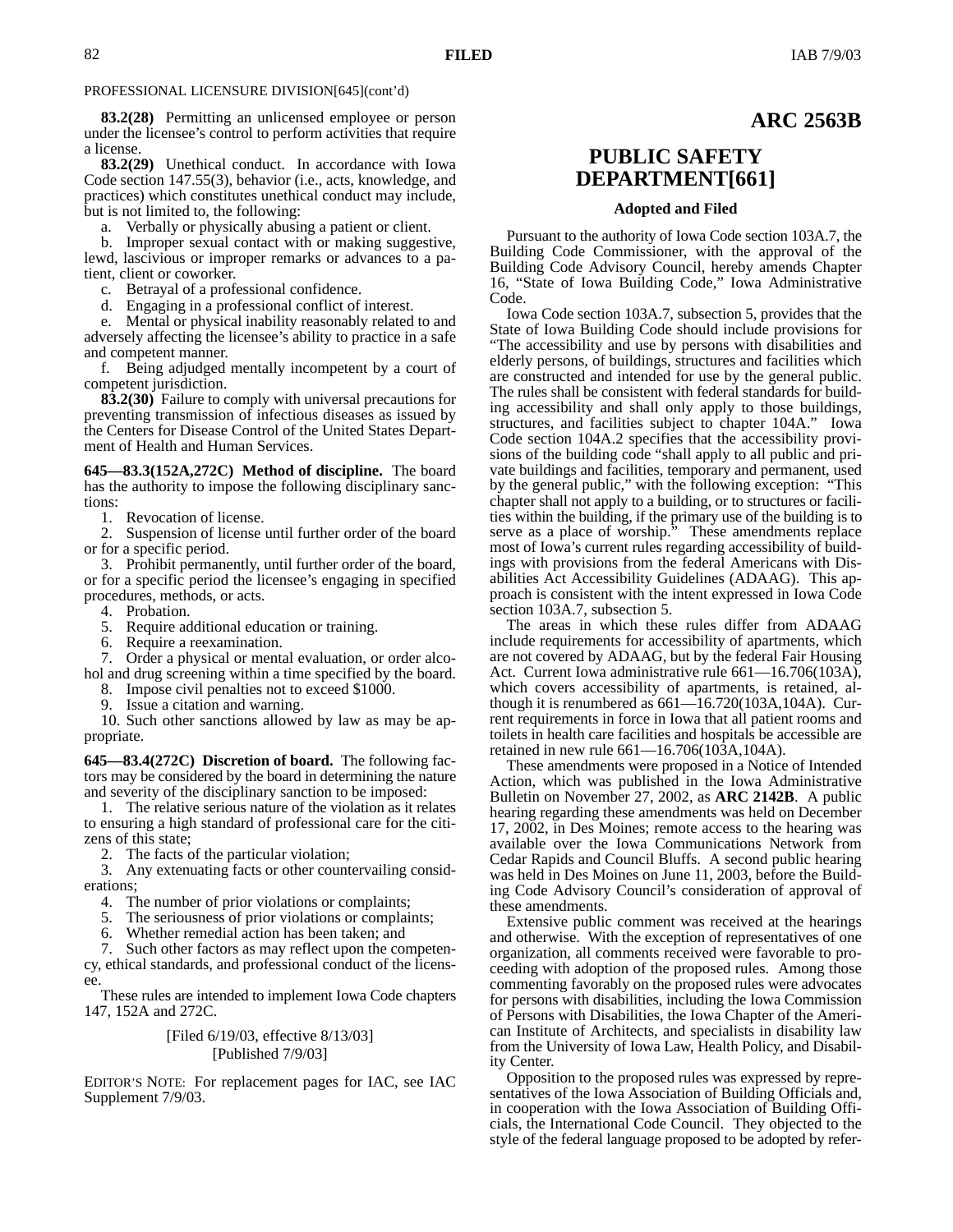ence, in that it is not consistent with the style used in building codes generally, questioned the enforceability of these rules and indicated a preference for adoption of the chapter of the International Building Code which deals with requirements for accessibility. While the Building Code Commissioner and the Building Code Advisory Council acknowledge the concerns expressed by local building officials, they have concluded that, on balance, the rules adopted herein represent an advance over Iowa's current accessibility rules. Adoption of a single chapter of the International Building Code, in the absence of adoption of the whole Code, is not feasible. However, the Commissioner and Council intend to consider the possible adoption of a unified building code, of which the International Building Code is a leading example, in the near future. In addition, pending developments concerning accessibility requirements promoted by federal agencies, the International Code Council, which is the publisher of the International Building Code, and the American National Standards Institute (ANSI) may lead to new codification of accessibility requirements which are widely, if not universally, accepted. If this convergence occurs, it is the intent of the Building Code Commissioner and the Building Code Advisory Council to consider adoption of the resulting consensus standards.

These amendments differ from those proposed in the Notice of Intended Action as follows:

 Language has been added which clarifies that enforcement activities of building officials reviewing plans are limited to those aspects of ADAAG which are reflected in building plans, although operators of buildings and facilities remain responsible for compliance with all applicable elements of ADAAG.

 Language has been added which states that, although adoption of ADAAG by reference is intended to increase the consistency of state and federal accessibility requirements, state and local building officials enforcing these requirements are unable to warrant that federal agencies and courts will accept the officials' interpretations of ADAAG language.  $\mathbf{a}$ 

 A note which alerts those affected by these rules that additional laws and regulations may also affect accessibility requirements for their construction projects has been added to rule 661—16.700(103A,104A).

 Proposed language amending the ADAAG language on stairways and doorways which appeared in rule 661— 16.704(103A,104A) in the Notice of Intended Action was not adopted. The proposed language would have retained current Iowa requirements for accessibility of stairways and doorways. The Building Code Advisory Council wants the new Iowa rules to parallel the federal language as nearly as feasible.

 For the same reason, in rule 661—16.705(103A, 104A), proposed language amending the ADAAG provision for the minimum width of access aisles in restaurants and cafeterias was not adopted.

The Building Code Advisory Council, in its resolution approving these amendments to the State of Iowa Building Code, specified that the amendments should not be effective until January 1, 2004, in order to allow for persons affected by the rules and those charged with enforcement of the rules to have adequate time to prepare and to comply with the new rules when they become effective.

These amendments are intended to implement Iowa Code section 103A.7, subsection 5, and Iowa Code chapter 104A.

These amendments shall become effective January 1, 2004.

The following amendments are adopted.

ITEM 1. Amend rule 661—16.700(103A) as follows:

## **661—16.700(103A,***104A***) Accessibility rules and regulations for the physically handicapped** *Purpose and scope***.**

**16.700(1)** Purpose. These rules and regulations *Rules 661—16.700(103A,104A) through 661—16.720(103A, 104A)* are intended to make all *ensure that* buildings and facilities used by the public *are* accessible to, and functional for, the physically handicapped *persons with disabilities*, to, through, and within their doors, without loss of function, space, or facility where the general public is concerned. These rules and regulations shall constitute obligatory provisions within any governmental subdivision in Iowa, as mandated by Iowa Code chapter 104A, and specifically section 103A.19 which prescribes the responsibility of governmental subdivisions for the enforcement of these accessibility standards. *Rules 661—16.700(103A,104A) through 661— 16.710(103A,104A) apply statewide to new construction and to renovation and rehabilitation projects on existing buildings and facilities when local or state building codes require compliance with standards for new construction.*

*Some requirements contained in rules 661— 16.700(103A,104A) through 661—16.710(103A,104A) are not readily enforceable through the plan review process and may not be enforced through this means. Any of the requirements may be enforced during inspections in jurisdictions which inspect construction projects for compliance with building code requirements. Owners and operators of buildings and facilities subject to the provisions of rules 661— 16.700(103A,104A) through 661—16.710(103A,104A) are responsible for compliance with any applicable requirements contained within these rules regardless of whether those requirements are enforced through plan reviews or inspections*.

*Rules 661—16.701(103A,104A) through 661— 16.710(103A,104A) are based upon the federal Americans with Disabilities Act Accessibility Guidelines (ADAAG) and in many instances adopt the language of ADAAG by reference. However, state and local building officials charged with enforcement of these rules are unable to warrant the acceptance of any interpretation of ADAAG language by federal agencies or any other state. A state or local official's decision to approve a building plan under these rules does not prevent the federal government or another state from making a different decision under ADAAG or other applicable law, notwithstanding any similarities among such laws.*

**16.700(2)** Scope. These rules and regulations are applicable to all buildings and facilities, temporary or permanent, and their site facilities, including streets used by the general public. These provisions shall apply to multiple-dwelling unit buildings containing four or more individual dwelling units. Rehabilitation and renovation projects shall be made to comply with these rules whenever the projects are required by local building code or the state building code to meet requirements of new construction. All public and private buildings and facilities, temporary and permanent, used by the general public, whether new or existing, shall provide parking spaces for the handicapped as provided in subrule  $16.704(5)$ .

NOTE *A*: See 661—16.706(103A) *rule 661—16.720 (103A,104A)* for specific requirements within the individual dwelling units and public and common use spaces of multiple-dwelling unit buildings.

*NOTE B: Other federal and state laws address requirements for accessibility for persons with disabilities and may be applicable to buildings and facilities subject to rules*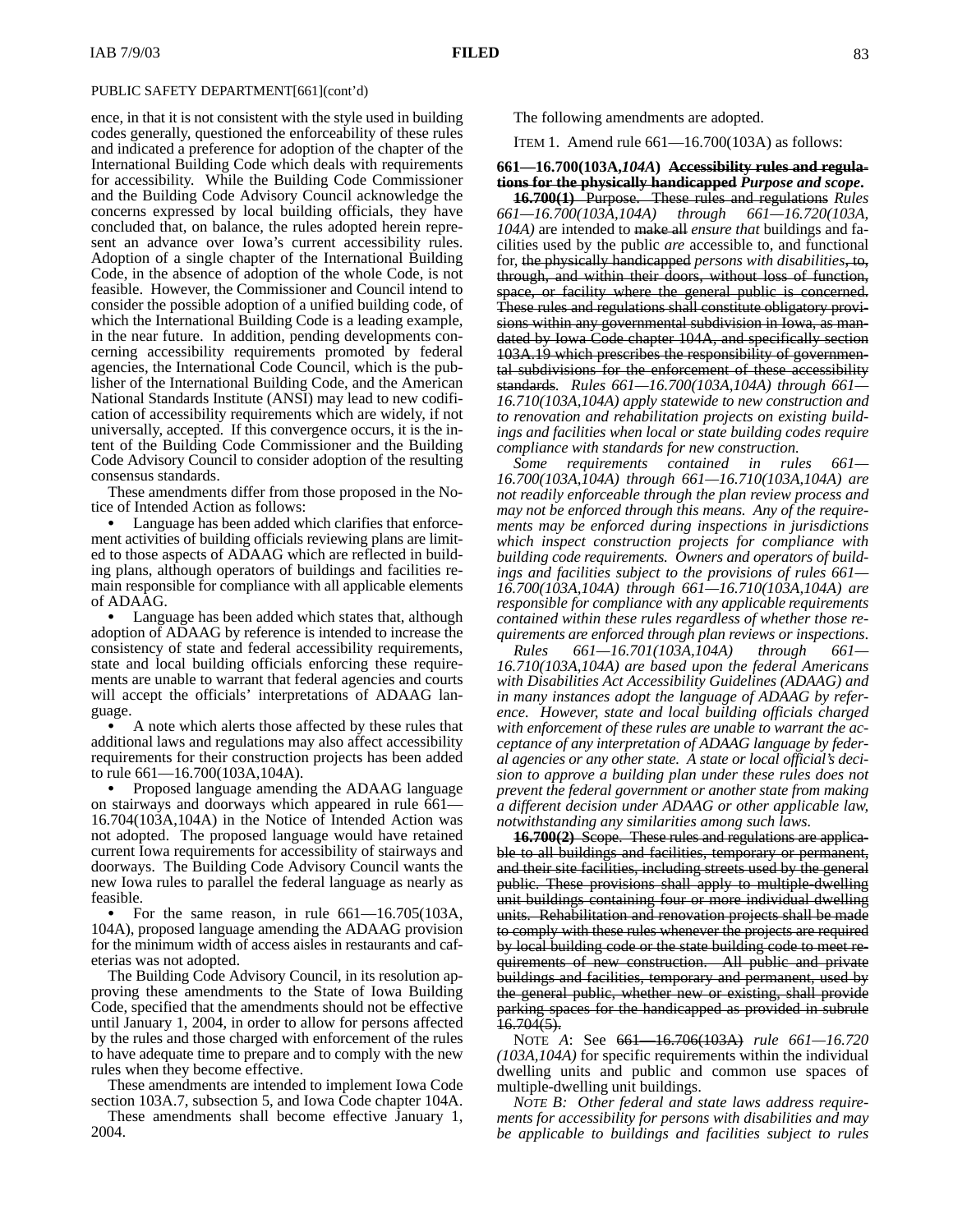#### PUBLIC SAFETY DEPARTMENT[661](cont'd)

*661—16.700(103A,104A) through 661—16.720(103A, 104A). Nothing in these rules should be interpreted as limiting the applicability of these other provisions of state or federal law. These provisions include, but are not limited to, the following:*

*1. Iowa Code chapter 216, the Iowa Civil Rights Act of 1965.*

*2. Iowa Code chapter 216C, which enumerates the rights of persons who are blind or partially blind and persons with physical disabilities.*

*3. Iowa Code chapter 321L and 661—Chapter 18, which relate to requirements for parking for persons with disabilities.*

*4. The federal Architectural Barriers Act of 1968 (Public Law 90-480).*

*5. The federal Rehabilitation Act of 1973 (Public Law 93-112).*

*6. The federal Fair Housing Act of 1968 (Public Law 90-284), the federal Fair Housing Amendments Act of 1988 (Public Law 100-430), and related regulations, including 24 CFR 100, Subpart D.*

ITEM 2. Rescind rule  $661 - 16.701(103)$  and adopt in lieu thereof the following **new** rule:

**661—16.701(103A,104A) Definitions.** The following definitions are adopted for purposes of rules 661— 16.700(103A,104A) through 661—16.720(103A,104A).

NOTE: Many of these definitions have been taken from or adapted from ADAAG.

"Access aisle" means an accessible pedestrian space between elements, such as parking spaces, seating, and desks, which provides clearances appropriate for use of the elements.

"Accessible" describes a site, building, facility, or portion thereof that complies with rules 661—16.700(103A,104A) through 661—16.720(103A,104A).

"Accessible element" means an element specified by and which complies with rules 661—16.700(103A,104A) through 661—16.720(103A,104A).

"Accessible route" means a continuous unobstructed path connecting all accessible elements and spaces of a building or facility. Interior accessible routes may include corridors, floors, ramps, elevators, lifts, and clear floor space at fixtures. Exterior accessible routes may include parking access aisles, curb ramps, crosswalks at vehicular ways, walks, ramps, and lifts.

"Accessible space" means space that complies with rules 661—16.700(103A,104A) through 661—16.720(103A, 104A).

"ADA" means the federal Americans with Disabilities Act, Public Law 101-336.

"ADAAG" means Americans with Disabilities Act Accessibility Guidelines for Buildings and Facilities, 28 CFR Part 36, Appendix A, as revised through July 1, 1994. Persons wishing to obtain copies of ADAAG may contact the building code bureau, fire marshal division, Iowa department of public safety, for advice on obtaining a copy, or may access the department's Web site (www.state.ia.us/ government/dps) for a downloadable copy.

"Adaptability" means the ability of certain building spaces and elements, such as kitchen counters, sinks, and grab bars, to be added or altered so as to accommodate the needs of individuals with or without disabilities or to accommodate the needs of persons with different types or degrees of disability.

"Addition" means an expansion, extension, or increase in the gross floor area of a building or facility.

"Administrative authority" means the governmental agency that adopts or enforces regulations and guidelines for the design, construction, or alteration of buildings and facilities.

"Alteration" means a change to a building or facility that affects or could affect the useability of the building or facility or part thereof. Alterations include, but are not limited to, remodeling, renovation, rehabilitation, reconstruction, historic restoration, resurfacing of circulation paths or vehicular ways, changes in or rearrangement of the structural parts of elements, and changes in or rearrangement of the plan configuration of walls and full-height partitions. Normal maintenance, reroofing, painting or wallpapering, or changes to mechanical and electrical systems, are not alterations unless they affect the useability of the building or facility.

"Area of rescue assistance" means an area, which has direct access to an exit, where people who are unable to use stairs may remain temporarily in safety to await further instructions or assistance during emergency evacuation.

"Assembly area" means a room or space accommodating a group of individuals for recreational, educational, political, social, civic, or amusement purposes, or for the consumption of food and drink.

"Automatic door" means a door equipped with a poweroperated mechanism and controls that open and close the door automatically upon receipt of a momentary actuating signal. The switch that begins the automatic cycle may be a photoelectric device, floor mat, or manual switch. See "power-assisted door."

"Building" means any structure used and intended for supporting or sheltering any use or occupancy.

"Circulation path" means an exterior or interior way of passage from one place to another for pedestrians including, but not limited to, walks, hallways, courtyards, stairways, and stair landings.

"Clear" means unobstructed.

"Clear floor space" means the minimum unobstructed floor or ground space required to accommodate a single, stationary wheelchair and occupant.

"Closed circuit telephone" means a telephone with dedicated line(s) such as a house telephone, courtesy telephone or telephone that must be used to gain entrance to a facility.

"Common use" refers to those interior and exterior rooms, spaces, or elements that are made available for the use of a restricted group of people (for example, occupants of a homeless shelter, the occupants of an office building, or the guests of such occupants).

"Cross slope" means the slope that is perpendicular to the direction of travel. See "running slope."

"Curb ramp" means a short ramp cutting through a curb or built up to it.

"Detectable warning" means a standardized surface feature built in or applied to walking surfaces or other elements to warn visually impaired people of hazards on a circular path.

"Educational occupancy" means any building primarily used to deliver instruction in a classroom setting to students enrolled in primary or secondary schools or postsecondary institutions.

"Egress, means of" refers to a continuous and unobstructed way of exit travel from any point in a building or facility to a public way. A means of egress comprises vertical and horizontal travel and may include intervening room spaces, doorways, hallways, corridors, passageways, balco-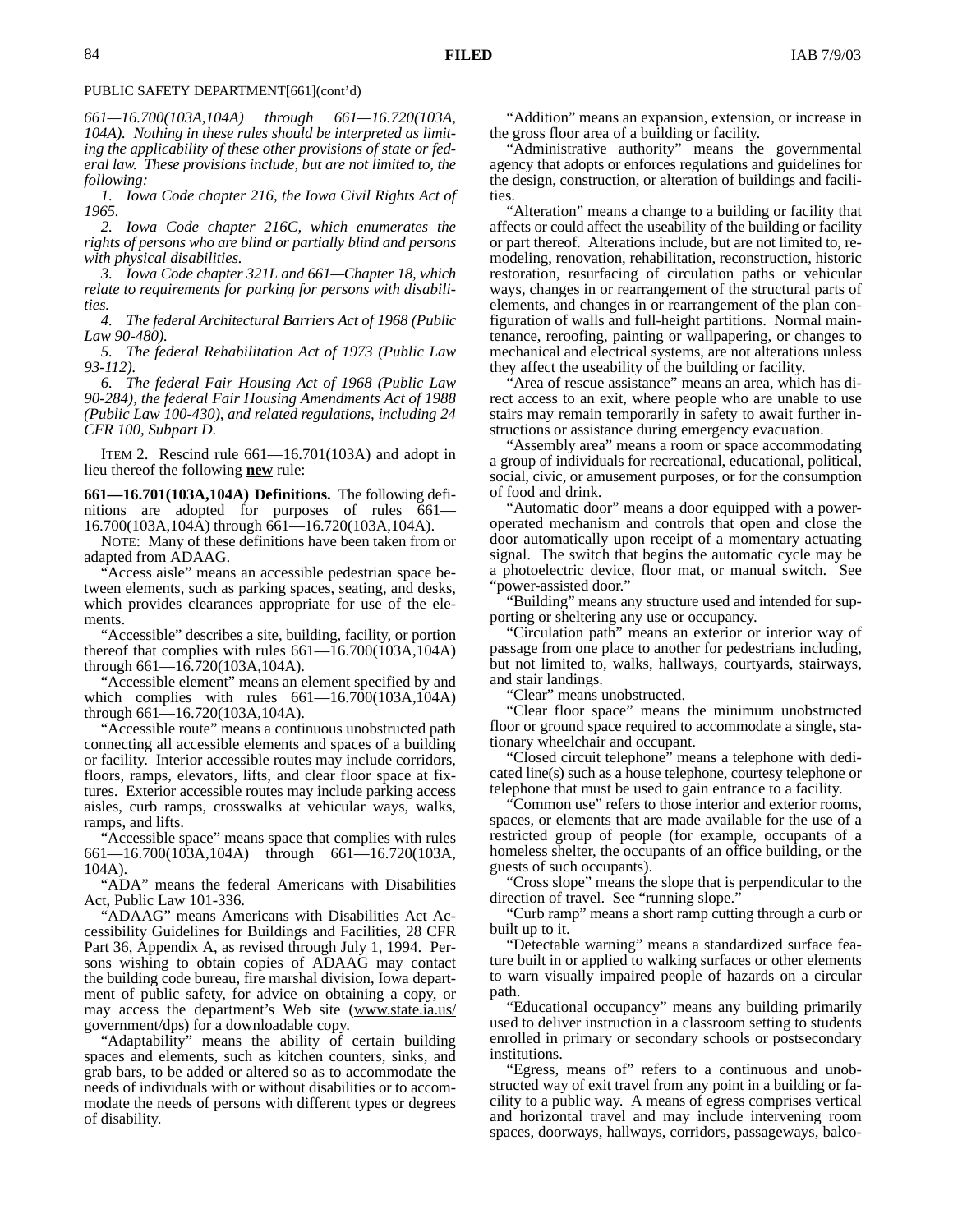### PUBLIC SAFETY DEPARTMENT[661](cont'd)

nies, ramps, stairs, enclosures, lobbies, horizontal exits, courts and yards. An accessible means of egress is one that complies with rules  $661-16.700(103A,104A)$  through 661—16.720(103A,104A) and does not include stairs, steps, or escalators. Areas of rescue assistance or evacuation elevators may be included as part of accessible means of egress.

"Element" means an architectural or mechanical component of a building, facility, space, or site. Examples of elements include, but are not limited to, telephones, curb ramps, doors, drinking fountains, seating, or water closets.

"Entrance" means any access point to a building or portion of a building or facility used for the purpose of entering. An entrance includes the approach walk, the vertical access leading to the entrance platform, the entrance platform itself, vestibules if provided, the entry door(s) or gate(s), and the hardware of the entry door(s) or gate(s).

"Equivalent facilitation" means the use of alternative designs and technologies which provide for substantially greater or equivalent access to and useability of a facility than is provided by technologies and designs which comply with the requirements of rules  $661-16.700(103A,104A)$  through 661—16.720(103A,104A). Departures from particular technical and scoping requirements of rules 661—16.700(103A, 104A) through 661—16.720(103A,104A) are permitted where the alternative designs and technologies used will provide equivalent facilitation.

 "Facility" means all or any portion of buildings, structures, site improvements, complexes, equipment, roads, walks, passageways, parking lots, or other real or personal property located on a site.

"Government facility" means a structure accessible to the public which is owned or used by the state of Iowa or a political subdivision.

"Ground floor" means any occupiable floor less than one story above or below grade with direct access to grade. A building or facility always has at least one ground floor and may have more than one ground floor as where a split level entrance has been provided or where a building is built into a hillside.

"Marked crossing" means a crosswalk or other identified path intended for use by pedestrians in crossing a vehicular way

"Mezzanine" or "mezzanine floor" means that portion of a story which is an intermediate floor level placed within the story and having occupiable space above and below its floor.

 "Multifamily dwelling" means any building containing four or more dwelling units. Rule 661—16.720(103A,104A) establishes accessibility requirements for multifamily dwellings of four or more units.

"Occupiable" describes a room or enclosed space designed for human occupancy in which individuals congregate for amusement, educational or similar purposes, or in which occupants are engaged at labor, and which is equipped with means of egress, light, and ventilation.

"Operable part" means a part of a piece of equipment or appliance used to insert or withdraw objects, or to activate, deactivate, or adjust the equipment or appliance (for example, coin slot, push button, handle).

 "Power-assisted door" means a door used for human passage with a mechanism that helps to open the door, or relieves the opening resistance of a door, upon the activation of a switch or a continued force applied to the door itself.

"Private facility" means a place of public accommodation or commercial facility which is not owned or used by the state of Iowa or a political subdivision and which is subject to Title III of the ADA and 28 CFR Part 36 or which is a transportation facility subject to Title III of the ADA and 49 CFR 37.45.

"Public facility" means a facility or portion of a facility constructed by, on behalf of, or for the use of a public entity subject to Title II of the ADA and 28 CFR Part 35 or to Title II of the ADA and to either 49 CFR 37.41 or 49 CFR 37.43.

"Public use" describes interior or exterior rooms or spaces that are made available to the general public. Public use may be provided at a building or facility that is privately or publicly owned.

"Ramp" means a walking surface which has a running slope greater than 1:20.

"Running slope" means the slope that is parallel to the direction of travel. See "cross slope."

"Service entrance" means an entrance intended primarily for delivery of goods or services.

"Signage" means displayed verbal, symbolic, tactile, and pictorial information.

"Site" means a parcel of land bounded by a property line or a designated portion of a public right-of-way.

"Site improvement" means landscaping, paving for pedestrian and vehicular ways, outdoor lighting, recreational facilities, and the like, added to a site.

"Sleeping accommodations" means rooms whose primary use is for people to sleep including, but not limited to, dormitory and hotel or motel guest rooms or suites.

"Space" means an identifiable area. Examples of spaces include, but are not limited to, rooms, toilet rooms, halls, assembly areas, entrances, storage rooms, alcoves, courtyards, and lobbies.

"Story" means that portion of a building included between the upper surface of a floor and upper surface of the floor or roof next above. If such portion of a building does not include occupiable space, it is not considered a story for purposes of rules 661—16.700(103A,104A) through 661— 16.720(103A,104A). There may be more than one floor level within a story as in the case of a mezzanine or mezzanines.

"Structural frame" means columns and the girders, beams, trusses and spandrels having direct connections to the columns and all other members which are essential to the stability of the building as a whole.

"Tactile" describes an object that can be perceived using the sense of touch.

"TDD" means a telecommunication device for the deaf. See "text telephone (TTT)."

"Technically infeasible" means, with respect to an alteration of a building or a facility, that the alteration has little likelihood of being accomplished because existing structural conditions would require removing or altering a load-bearing member which is an essential part of the structural frame; or because other existing physical or site constraints prohibit modification or addition of elements, spaces, or features which are in full and strict compliance with the minimum requirements for new construction and which are necessary to provide accessibility.

"Text telephone (TTT)" means machinery or equipment that employs interactive text-based communications through the transmission of coded signals across the standard telephone network. Text telephones include devices known as TDDs (telecommunication display devices or telecommunication devices for deaf persons) or computers with special modems. Text telephones are also called TTYs, an abbreviation for teletypewriter.

"Transient lodging" means a building, facility, or portion thereof, excluding inpatient medical care facilities and residential facilities, that contains sleeping accommodations.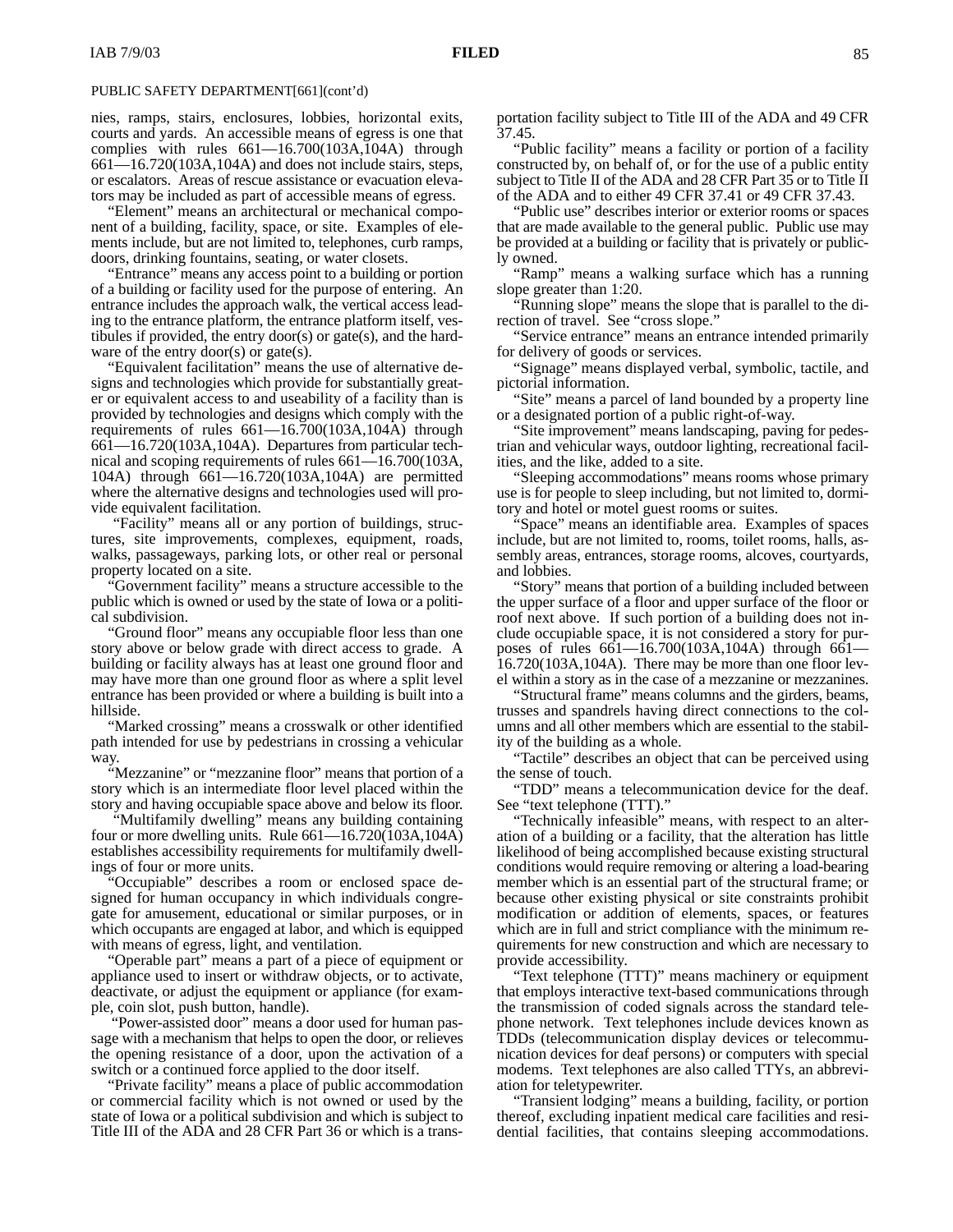#### PUBLIC SAFETY DEPARTMENT[661](cont'd)

Transient lodging may include, but is not limited to, resorts, group homes, hotels, motels, and dormitories.

"Vehicular way" means a route intended for vehicular traffic, such as a street, driveway, or parking lot.

"Walk" means an exterior pathway with a prepared surface intended for pedestrian use, including general pedestrian areas such as plazas and courts.

ITEM 3. Rescind rule 661—16.702(103A) and adopt in lieu thereof the following **new** rule:

**661—16.702(103A,104A) Plan review procedures.** Prior to the commencement of construction of a facility which is required to comply with rules  $661 - 16.700(103A, 104A)$ through  $661 - 16.720(103A, 104A)$ , the owner of the property, or a contractor or architect acting on behalf of the owner of the property, shall submit an application for approval of the construction plans. The application shall be of a form required by the building code commissioner and shall be submitted to the local building authority, if there is one. If there is no local building authority, the application shall be submitted to the building code bureau. The application shall be accompanied by a copy of the construction plans and payment of the applicable fee.

ITEM 4. Rescind rule **661—16.703(103A)**.

ITEM 5. Amend rule 661—16.704(103A) as follows:

### **661—16.704(103A)** *661—16.703(103A,104A)* **Site development.**

**16.704(1)** *16.703(1)* Development. Proper attention to site development in the early stages in design is the most practical and economical way of making a site accessible and providing accessible entrances to buildings. The siting of facilities, grading, parking, and the routes of walks shall provide convenience, safety and unrestricted circulation of handicapped people *persons with disabilities* and their vehicles.

**16.704(2)** *16.703(2)* Grading*.* The site shall be graded, even contrary to existing topography, so that it attains a level with all primary entrance/entrances as defined in 16.701(15), making the building or facility accessible to persons with physical disabilities.

**16.704(3)** Exterior circulation routes*.* At least one path of travel from each site access point to the principal entrances of buildings shall have no steps. This route should be the most direct route. If it is not the most direct route, this path should be no more than 100 feet of horizontal distance longer than the most direct route. Level routes or those with lower than the maximum allowable slope are preferable to more direct routes at maximum allowable slope or with ramps.

The most direct exterior path of travel between parking spaces planned for disabled drivers and the nearest accessible entrances to a building served by those spaces should be no longer than 200 feet of horizontal distance when walks have a slope less than 1:30 along their entire distance and no greater than 100 feet of horizontal distance when any part of the route has a slope greater than 1:30 or includes a ramp. Where applicable, protection against collection of snow and ice should be provided along such routes. The only accessible path of travel shall not lead to a service entry of a building or facility.

NOTE: Moving walkways in the path of travel shall not be counted in calculating length of travel.

**16.704(4)** Walks*.* Walks shall be designed to allow free passage to site facilities and adjacent streets, to allow passing of individuals using the walk and to eliminate hazards.

The minimum clear width of a walk shall be 48 inches if a person in a wheelchair must make a turn around an obstruction, the minimum clear width of the accessible route shall be as shown in Figure 1. If a walk has two-way flow, there shall be places at least 60 inches by 60 inches to allow for two wheelchairs to pass at appropriate intervals. The interval used shall be based on the slope of the walk, overall length of the walk, visibility ahead, the nature of adjacent ground surfaces and the purpose for which the walk is used. All permanent street furniture serving walks shall be located along the sides of the walk, allowing a consistent edge and clear travel area for pedestrians.

Gratings should not be located in walks. If absolutely necessary, gratings in walks shall have spaces no greater than 1/2 inch wide. Surfaces shall be stable, firm and relatively slip resistant. The maximum height of surface changes shall be 1/4 inch.

Walks shall have a maximum slope of 1:50 for at least 48 inches in front of accessible entrances. Walks outside of street rights-of-way which are part of an accessible route shall have a slope no greater than 1:20 along their entire distance. Any portion of a walk having a slope greater than 1:20 is a ramp and such portion shall be constructed as required by subrule 5.705(1). Where they serve accessible building entrances, walks shall not be crowned. The cross slope of walks shall be no greater than 1:50.

Any sloped surface which is part of an accessible route shall have landings with no slope in the direction of travel at intervals no greater than 125 feet or when a rise of 30 inches has been attained whichever is first. (Surface may be crowned for water drainage.)

Wherever walks are intersected by other walks, driveways, parking lots or streets, at least some portion of the walk shall be at or blend to a common level. Methods used to accomplish this shall not restrict storm drainage along street edges nor interfere with snow removal.

*16.703(3) Accessible routes. ADAAG, section 4.3, is adopted as the requirements for accessible routes in and around facilities required to comply with rules 661— 16.700(103A,104A) through 661—16.720(103A,104A).*

**16.704(5)** *16.703(4)* Parking and passenger loading zones*.* Parking spaces, parking lots and passenger loading zones shall be in compliance *comply* with 661—Chapter 18.

ITEM 6. Adopt the following **new** rule:

**661—16.704(103A,104A) Building elements and spaces accessible to the physically handicapped.** ADAAG, chapter 4, is adopted as the requirements for accessible building elements and spaces for buildings and facilities required to comply with rules 661—16.700(103A,104A) through 661— 16.720(103A,104A), with the following amendments:

Delete section 4.3.

NOTE: ADAAG, section 4.3, is adopted in subrule 16.703(3).

Delete section 4.34.

ITEM 7. Rescind rule 661—16.705(103A) and adopt in lieu thereof the following **new** rule:

**661—16.705(103A,104A) Restaurants and cafeterias.** ADAAG, chapter 5, is adopted as the accessibility requirements for restaurants and cafeterias.

ITEM 8. Renumber rule **661—16.706(103A)** as rule **661—16.720(103A,104A)** and adopt the following **new** rule 661—16.706(103A,104A):

**661—16.706(103A,104A) Medical care facilities.** ADAAG, chapter 6, is adopted as the accessibility requirements for medical care facilities which are required to comply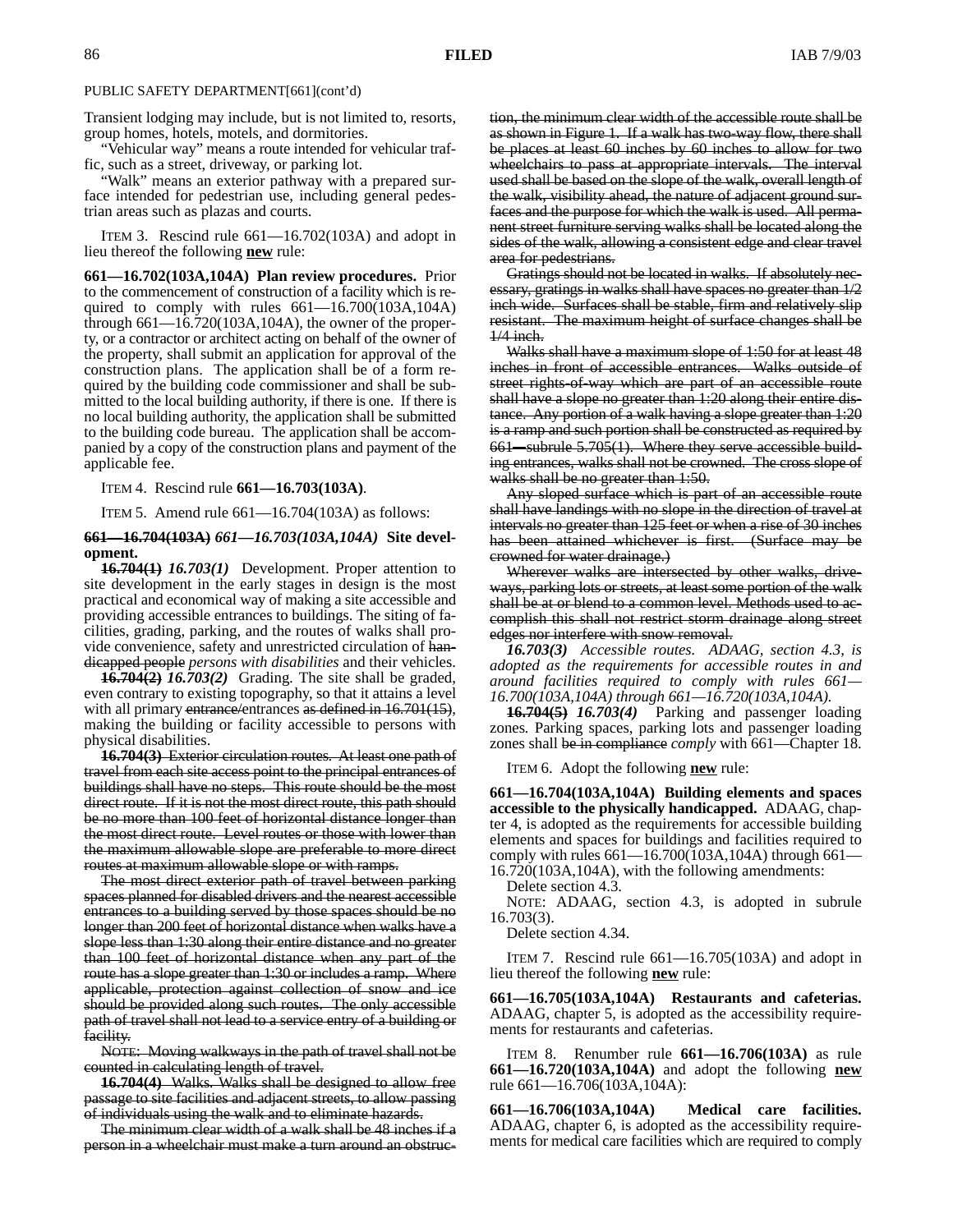with rules 661—16.700(103A,104A) through 661— 16.720(103A,104A) with the following amendments:

Delete section 6.1, subsection (1), and insert in lieu thereof the following new subsection (1):

(1) Hospitals—general purpose hospitals, psychiatric facilities, detoxification facilities—All patient bedrooms and toilets, and all public use and common use areas are required to be designed and constructed to be accessible.

Delete section 6.1, subsection (3), and insert in lieu thereof the following new subsection (3):

(3) Long term care facilities, nursing homes—All patient bedrooms and toilets, and all public use and common use areas are required to be designed and constructed to be accessible.

ITEM 9. Adopt the following **new** rules:

**661—16.707(103A,104A) Business and mercantile facilities.** ADAAG, chapter 7, is adopted as the accessibility requirements for business and mercantile facilities which are required to comply with rules 661—16.700(103A,104A) through 661—16.720(103A,104A).

**661—16.708(103A,104A) Libraries.** ADAAG, chapter 8, is adopted as the accessibility requirements for libraries which are required to comply with rules 661—16.700(103A, 104A) through 661—16.720(103A,104A).

**661—16.709(103A,104A) Transient lodging facilities.** ADAAG, chapter 9, is adopted as the requirements for accessible transient lodging in facilities which are required to comply with rules 661—16.700(103A,104A) through 661— 16.720(103A,104A).

**661—16.710(103A,104A) Transportation facilities.** ADAAG, chapter 10, is adopted as the accessibility requirements for transportation facilities which are required to comply with rules 661—16.700(103A,104A) through 661— 16.720(103A,104A).

ITEM 10. Reserve rules **661—16.711** through **661— 16.719**.

> [Filed 6/13/03, effective 1/1/04] [Published 7/9/03]

EDITOR'S NOTE: For replacement pages for IAC, see IAC Supplement 7/9/03.